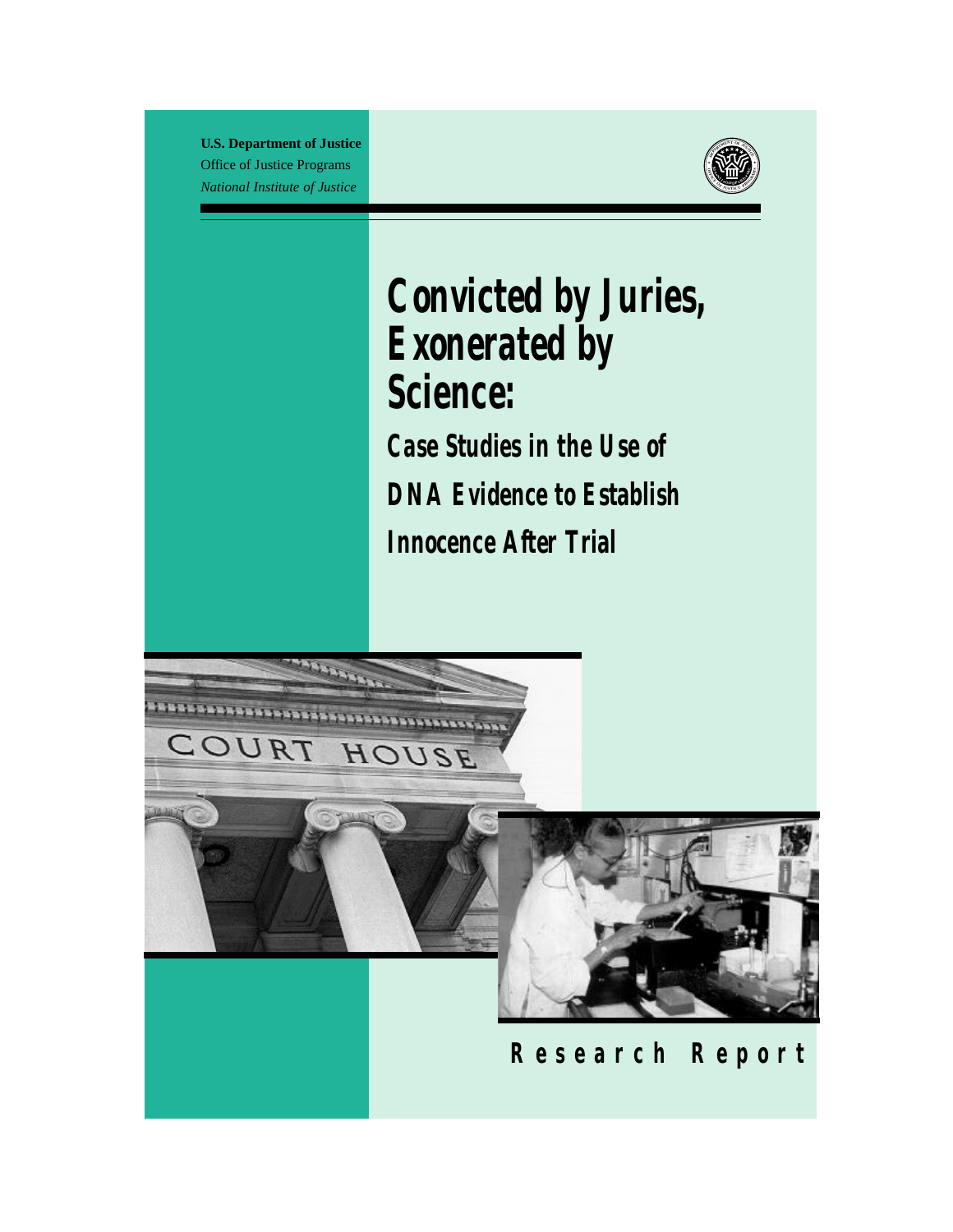# **About the National Institute of Justice**

The National Institute of Justice, a component of the Office of Justice Programs, is the research and development agency of the U.S. Department of Justice. NIJ was established to prevent and reduce crime and to improve the criminal justice system. Specific mandates established by Congress in the Omnibus Crime Control and Safe Streets Act of 1968, as amended, and the Anti-Drug Abuse Act of 1988 direct the National Institute of Justice to:

■ *Sponsor special projects and research and development programs* that will improve and strengthen the criminal justice system and reduce or prevent crime.

■ *Conduct national demonstration projects* that employ innovative or promising approaches for improving criminal justice.

■ *Develop new technologies* to fight crime and improve criminal justice.

■ *Evaluate the effectiveness of criminal justice programs* and identify programs that promise to be successful if continued or repeated.

■ *Recommend actions* that can be taken by Federal, State, and local governments as well as private organizations to improve criminal justice.

■ *Carry out research on criminal behavior.* 

■ *Develop new methods of crime prevention* and reduction of crime and delinquency.

The National Institute of Justice has a long history of accomplishments, including the following:

■ Basic research on career criminals that led to development of special police and prosecutor units to deal with repeat offenders.

■ Research that confirmed the link between drugs and crime.

■ The research and development program that resulted in the creation of police body armor that has meant the difference between life and death to hundreds of police officers.

■ Pioneering scientific advances such as the research and development of DNA analysis to positively identify suspects and eliminate the innocent from suspicion.

■ The evaluation of innovative justice programs to determine what works, including drug enforcement, community policing, community anti-drug initiatives, prosecution of complex drug cases, drug testing throughout the criminal justice system, and user accountability programs.

■ Creation of a corrections information-sharing system that enables State and local officials to exchange more efficient and cost-effective concepts and techniques for planning, financing, and constructing new prisons and jails.

■ Operation of the world's largest criminal justice information clearinghouse, a resource used by State and local officials across the Nation and by criminal justice agencies in foreign countries.

The Institute Director, who is appointed by the President and confirmed by the Senate, establishes the Institute's objectives, guided by the priorities of the Office of Justice Programs, the Department of Justice, and the needs of the criminal justice field. The Institute actively solicits the views of criminal justice professionals to identify their most critical problems. Dedicated to the priorities of Federal, State, and local criminal justice agencies, research and development at the National Institute of Justice continues to search for answers to what works and why in the Nation's war on drugs and crime.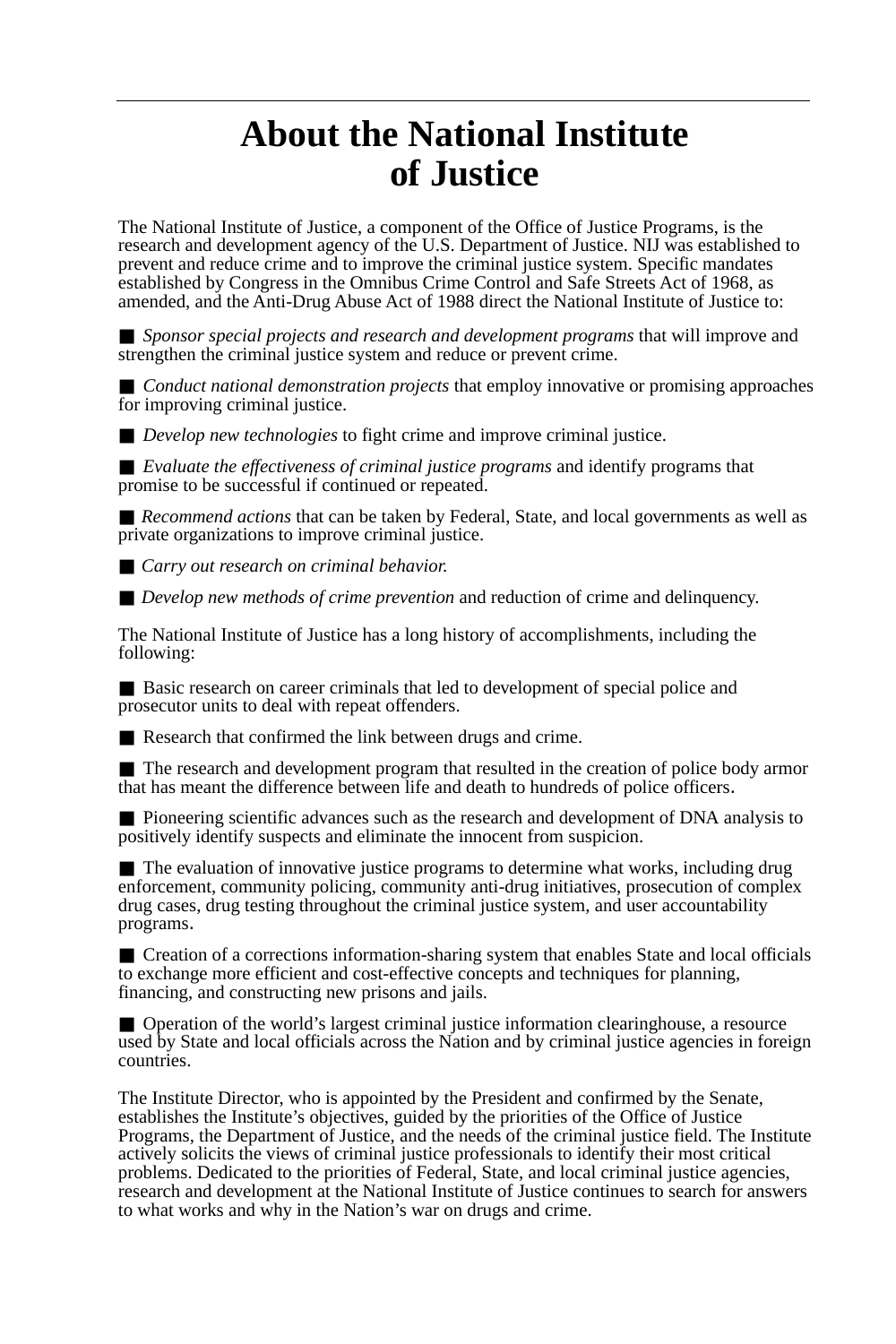# **Convicted by Juries, Exonerated by Science: Case Studies in the Use of DNA Evidence to Establish Innocence After Trial**

**by**

**Edward Connors Thomas Lundregan Neal Miller Tom McEwen**

**June 1996**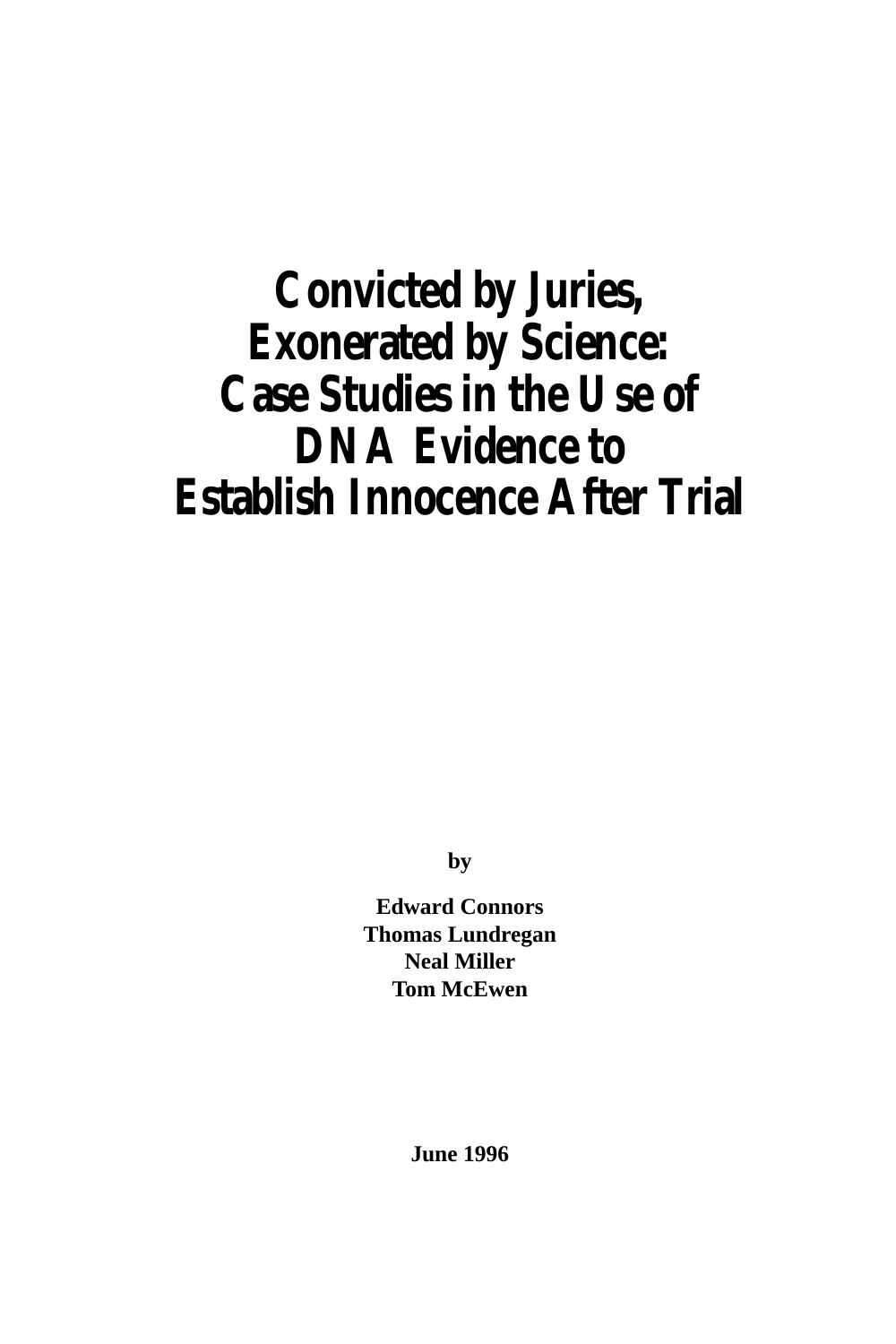#### **U.S. Department of Justice** Office of Justice Programs

#### **National Institute of Justice**

Jeremy Travis, J.D. **Director** 

Richard Rau, Ph.D. Project Monitor

The authors of this report are staff members of the Institute for Law and Justice, Alexandria, Virginia. This project was supported under award number OJP–95–215 by the National Institute of Justice, Office of Justice Programs, U.S. Department of Justice.

Opinions or points of view expressed in this document are those of the authors and do not necessarily reflect the official position of the U.S. Department of Justice.

#### **NCJ 161258**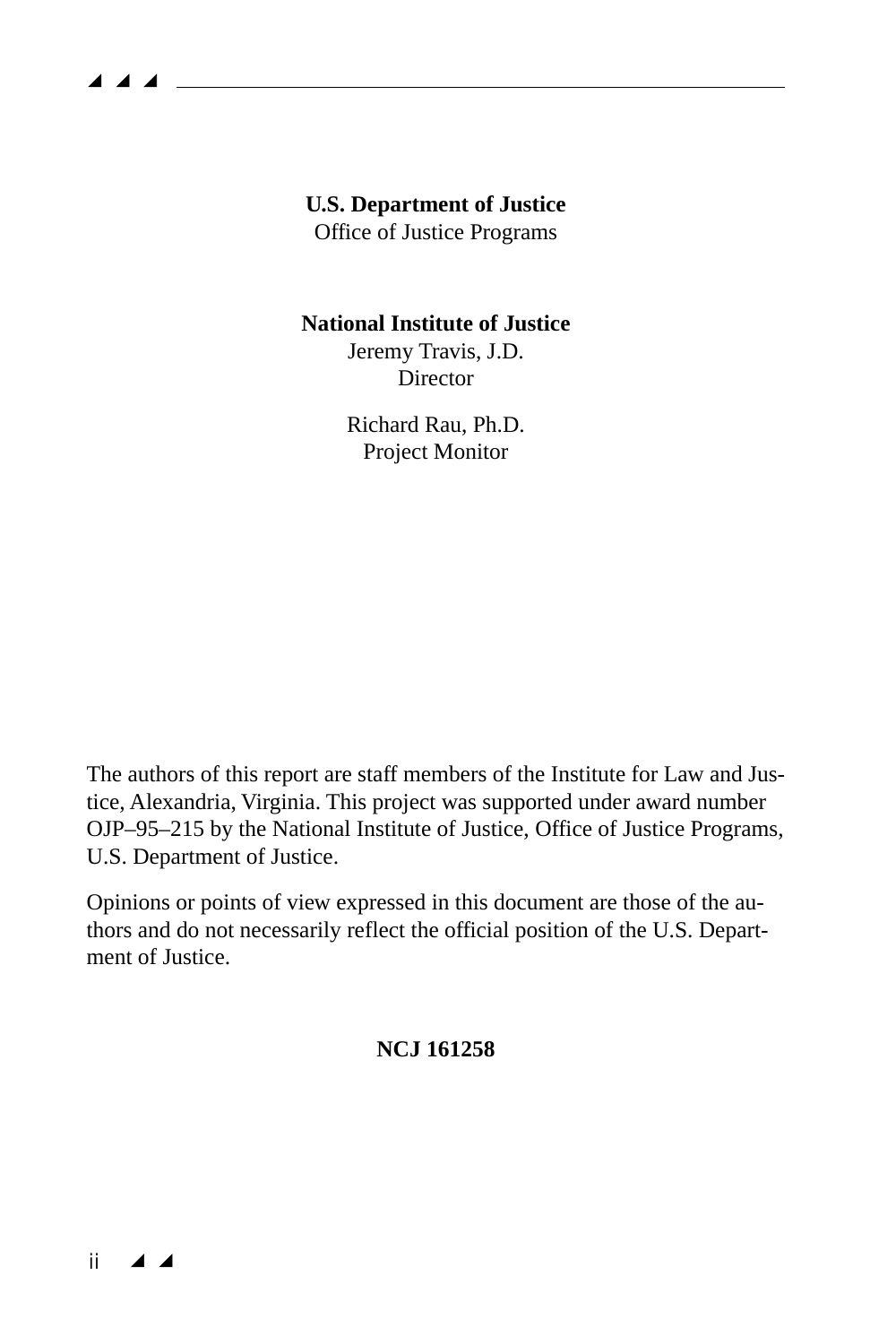# **Message from the Attorney General**

Our system of criminal justice is best described as a search for the truth. Increasingly, the forensic use of DNA technology is an important ally in that search.

The development of DNA technology furthers the search for truth by helping police and prosecutors in the fight against violent crime. Through the use of DNA evidence, prosecutors are often able to conclusively establish the guilt of a defendant. Moreover, as some of the commentaries suggest, DNA evidence—like fingerprint evidence—offers prosecutors important new tools for the identification and apprehension of some of the most violent perpetrators, particularly in cases of sexual assault.

At the same time, DNA aids the search for truth by exonerating the innocent. The criminal justice system is not infallible, and this report documents cases in which the search for truth took a tortuous path. With the exception of one young man of limited mental capacity, who pleaded guilty, the individuals whose stories are told in the report were convicted after jury trials and were sentenced to long prison terms. They successfully challenged their convictions, using DNA tests on existing evidence. They had served, on average, 7 years in prison.

By highlighting the importance and utility of DNA evidence, this report presents challenges to the scientific and justice communities. Among the tasks ahead are the following: maintaining the highest standards for the collection and preservation of DNA evidence; ensuring that the DNA testing methodology meets rigorous scientific criteria for reliability and accuracy; and ensuring proficiency and credibility of forensic scientists so that their results and testimony are of the highest caliber and are capable of withstanding exacting scrutiny.

Meeting these scientific challenges requires continued support for research that contributes to the advancement of the forensic sciences. The research agenda must also enable criminal justice practitioners to understand and to make appropriate use of the rapidly advancing and increasingly available technology.

The National Institute of Justice (NIJ) commissioned this study to encourage discussion of the challenges to the scientific and justice communities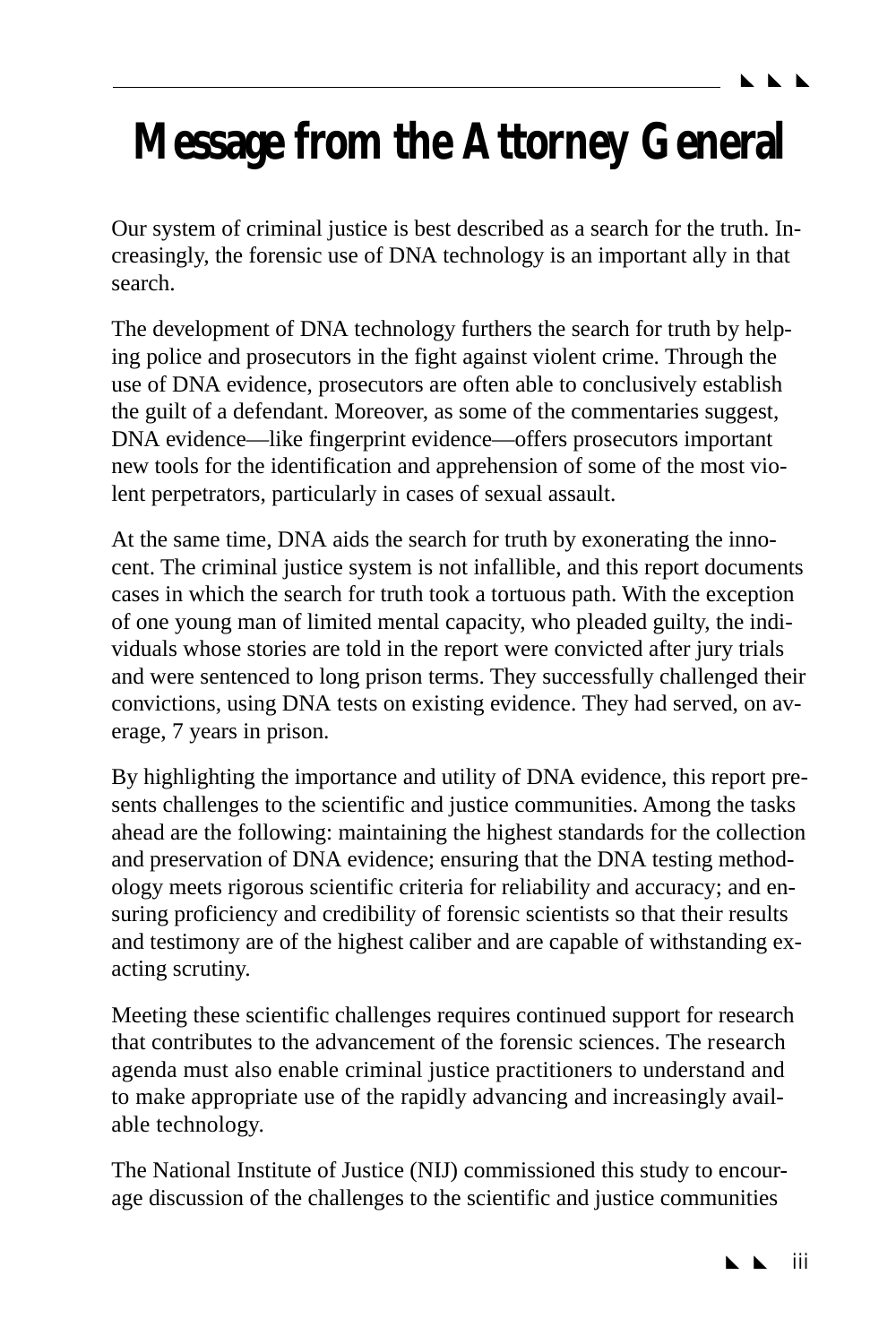#### $\blacktriangle$   $\blacktriangle$   $\blacktriangle$

presented by DNA evidence. The commentaries presented here—authored by prominent experts from a variety of disciplines—and the cases documented in the pages that follow, are testimony to the power and potential of DNA evidence. We hope that these commentaries and the NIJ report spur a broader debate about the value of DNA technology and the role of science in the criminal justice system's search for truth.

**Janet Reno**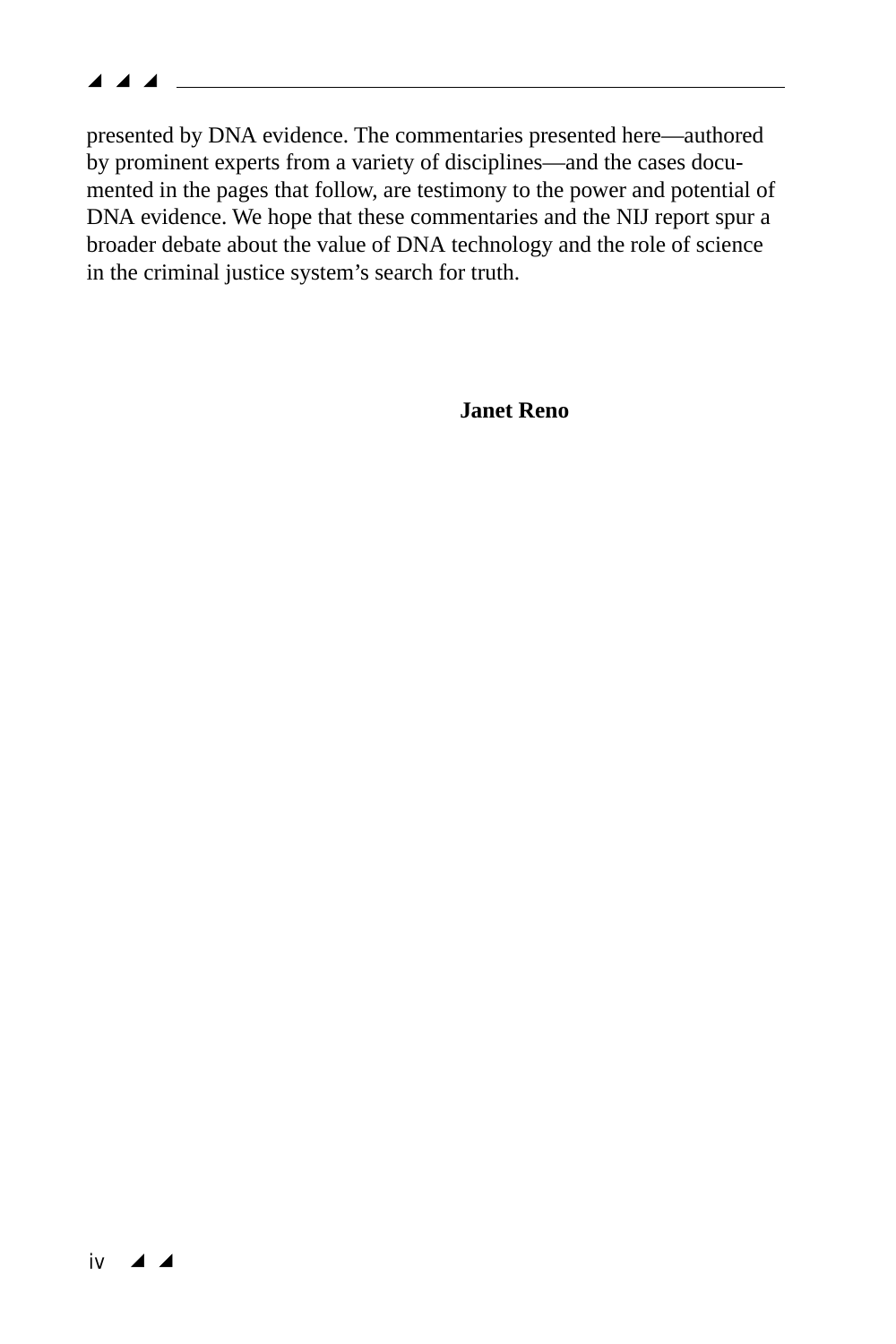# **Acknowledgments**

The authors wish to acknowledge the assistance of Carla Noziglia, director, Tulsa, Oklahoma, Forensic Crime Laboratory, for help in the laboratory survey; Joan Peterschimdt, Institute for Law and Justice staff, for excellent administrative support; Dr. Richard Rau, National Institute of Justice, Office of Science and Technology, for directing the study effort; and the many attorneys, forensic laboratory staff, and others who gave freely of their time and effort to provide information for this study.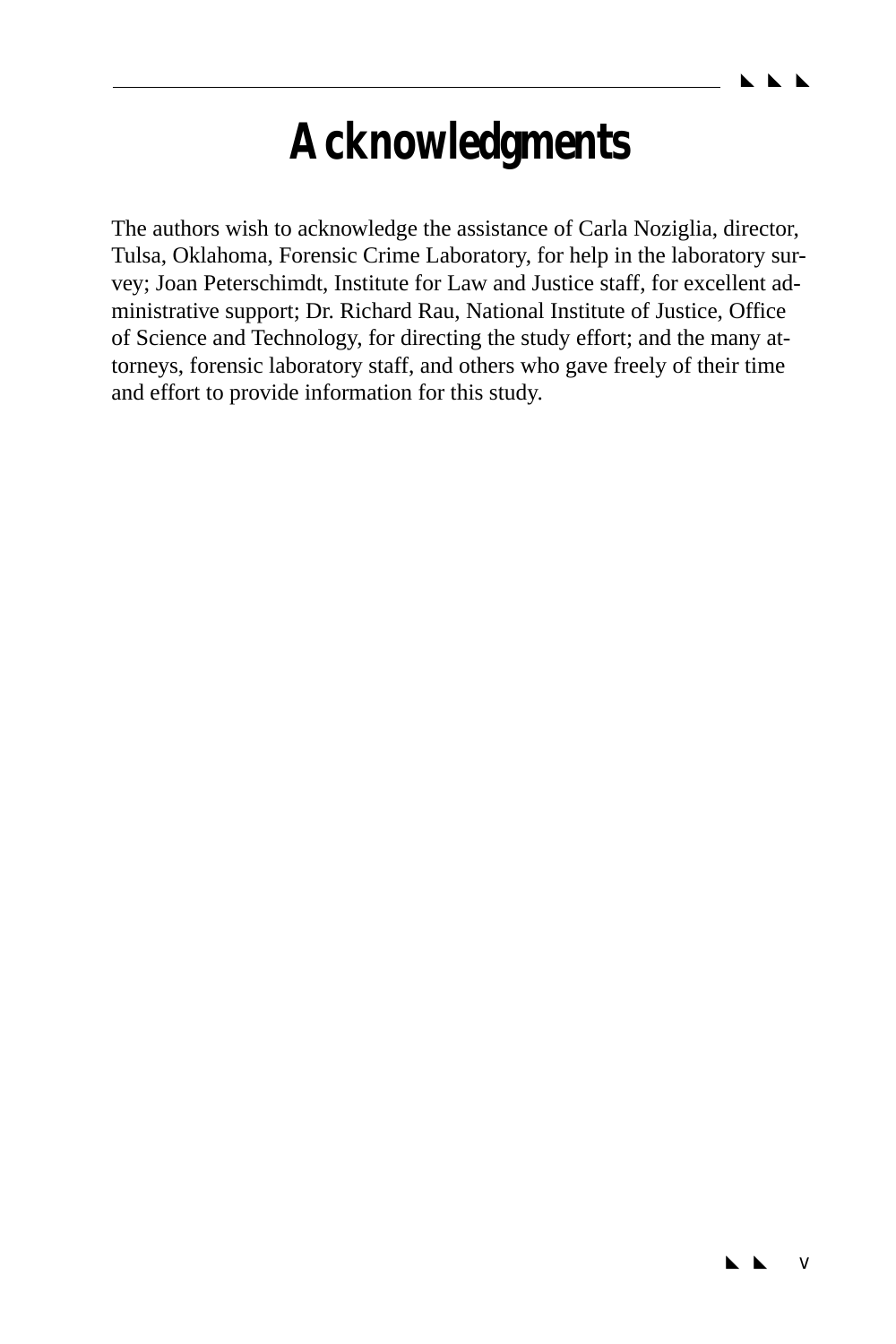# **Contents**

| Ronald S. Reinstein, Presiding Criminal Judge, Superior Court      |
|--------------------------------------------------------------------|
| George W. Clarke and Catherine Stephenson, Deputy District         |
|                                                                    |
| Peter Neufeld, Esq., and Barry C. Scheck, Professor of Law  xxviii |
|                                                                    |
|                                                                    |
|                                                                    |
| Background on Forensic Use of DNA Identification Testing 4         |
|                                                                    |
| General Characteristics Shared by Many Study Cases  12             |
|                                                                    |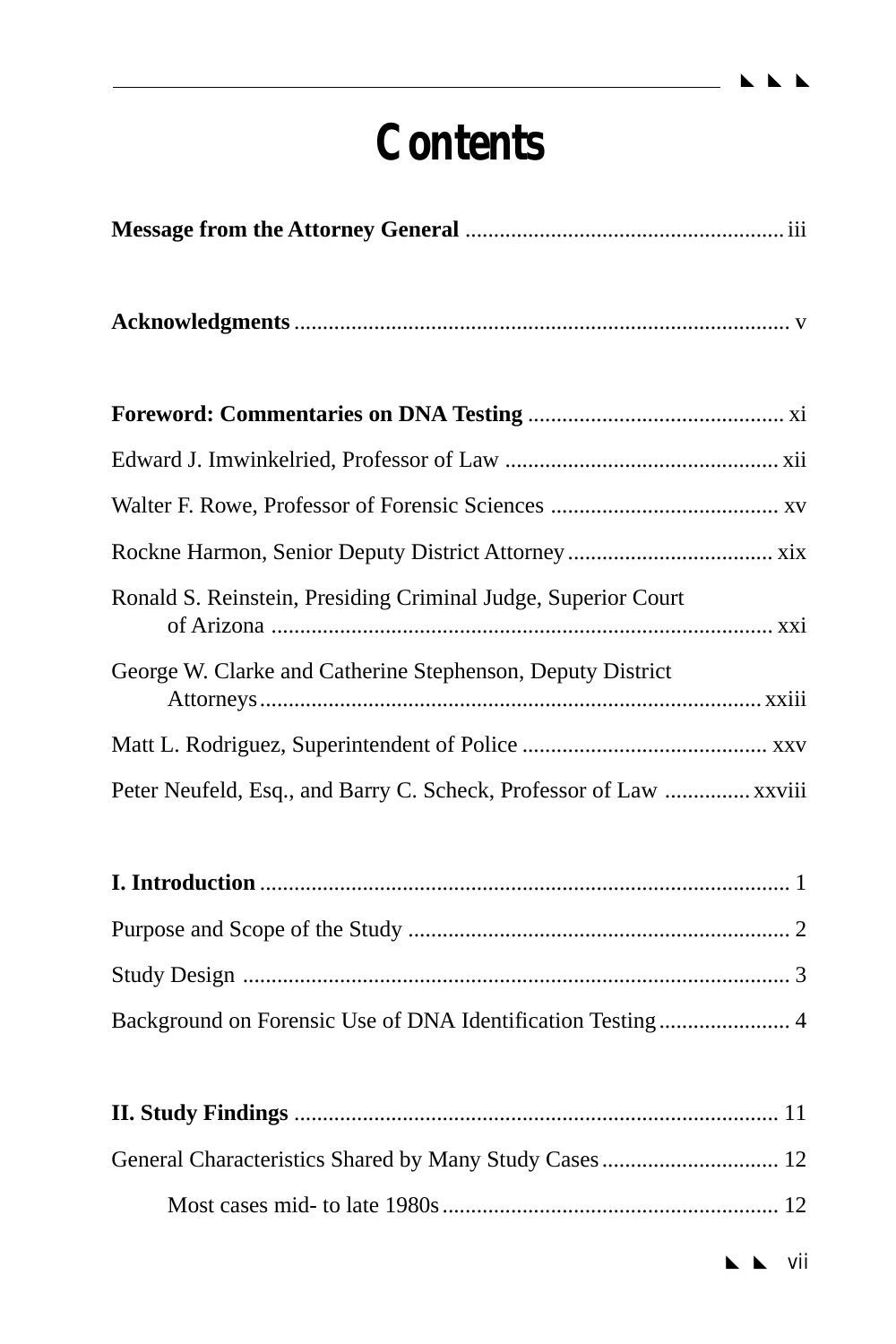| <u> 1989 - Andrea Station Barbara, amerikan personal (h. 1989).</u> |
|---------------------------------------------------------------------|
|                                                                     |
|                                                                     |
|                                                                     |
| Evidence Presented During/After Trial: Common Attributes  15        |
|                                                                     |
|                                                                     |
| Alleged government malfeasance or misconduct  15                    |
|                                                                     |
|                                                                     |
|                                                                     |
|                                                                     |

| Reliability of Non-DNA Analyses of Forensic Evidence Compared |  |
|---------------------------------------------------------------|--|
| Competence and Reliability of DNA Laboratory Procedures  25   |  |
|                                                               |  |
|                                                               |  |
|                                                               |  |
|                                                               |  |
|                                                               |  |
|                                                               |  |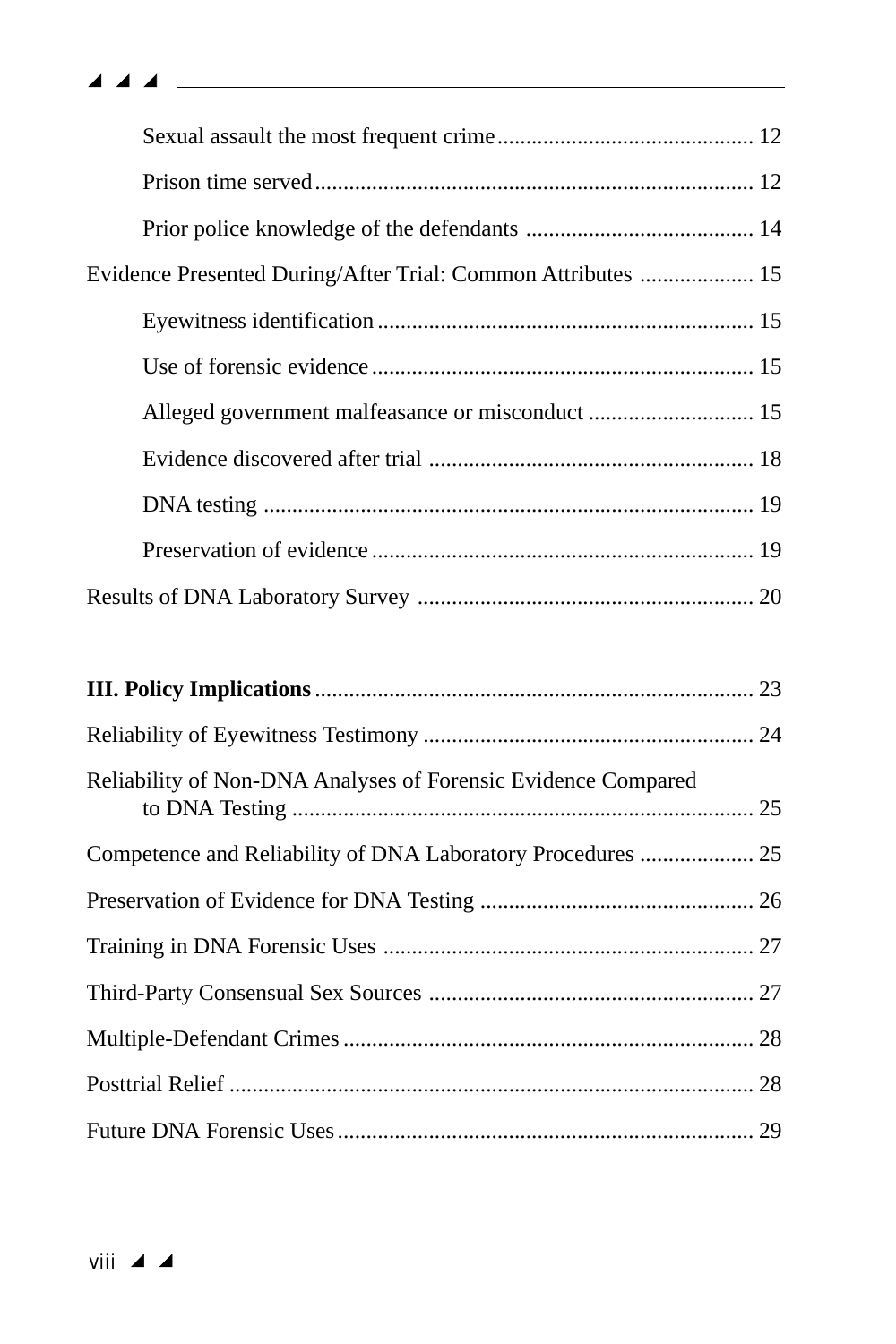#### K.K.K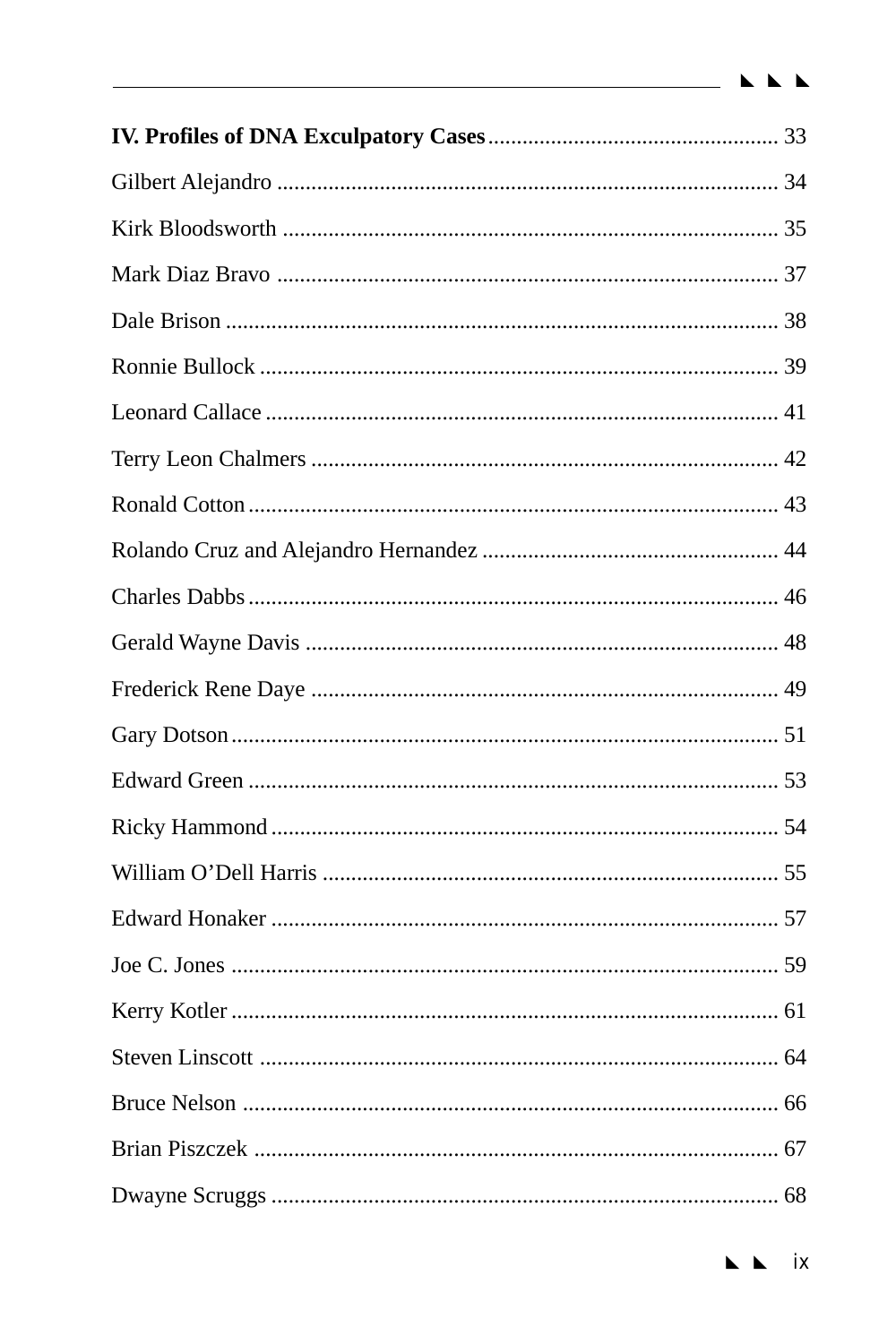### $\overline{111}$

| <b>Glossary</b> |
|-----------------|
|-----------------|

### **Appendix**

|--|--|--|--|--|

### **Exhibits**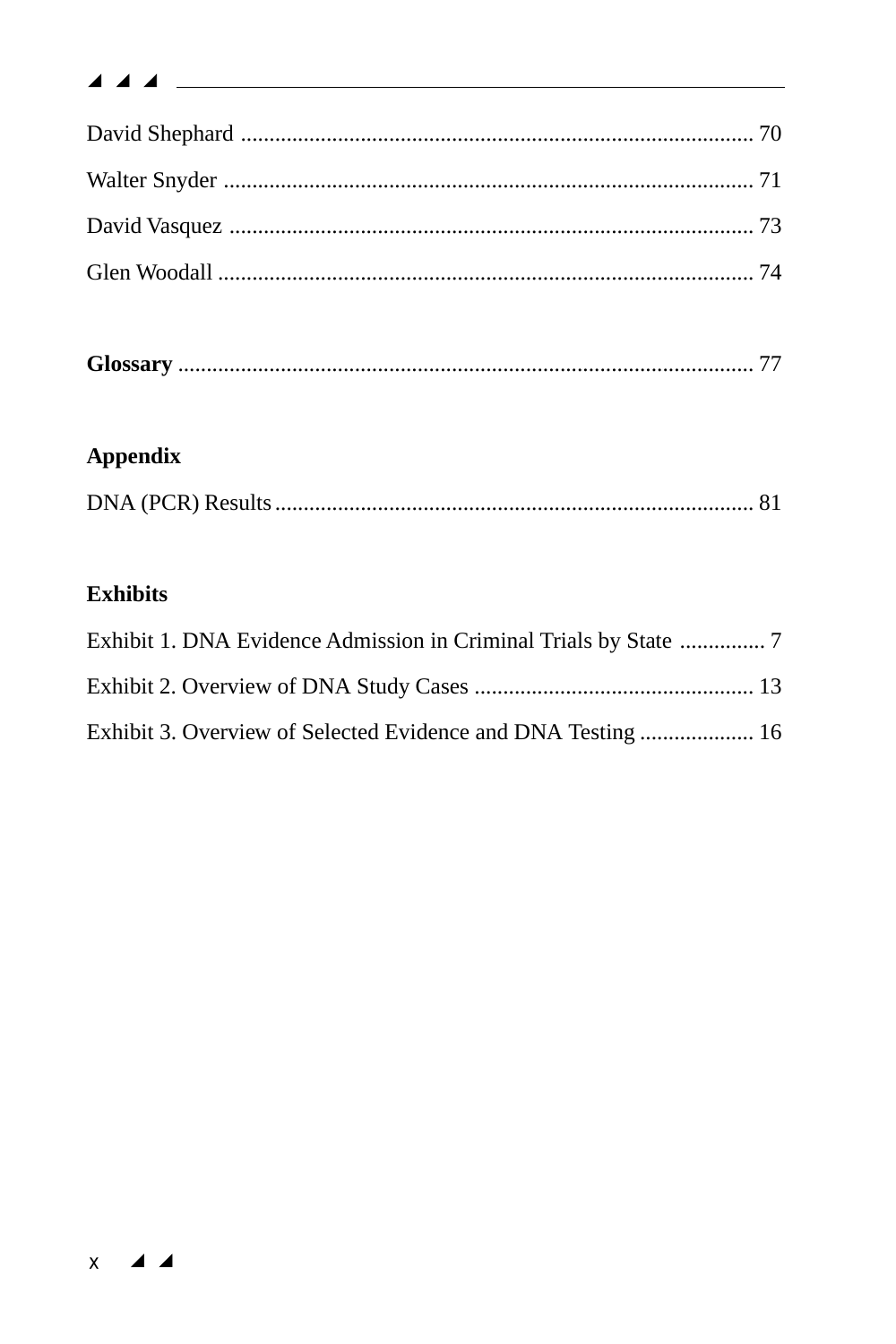# **Foreword**

Commentaries on DNA Testing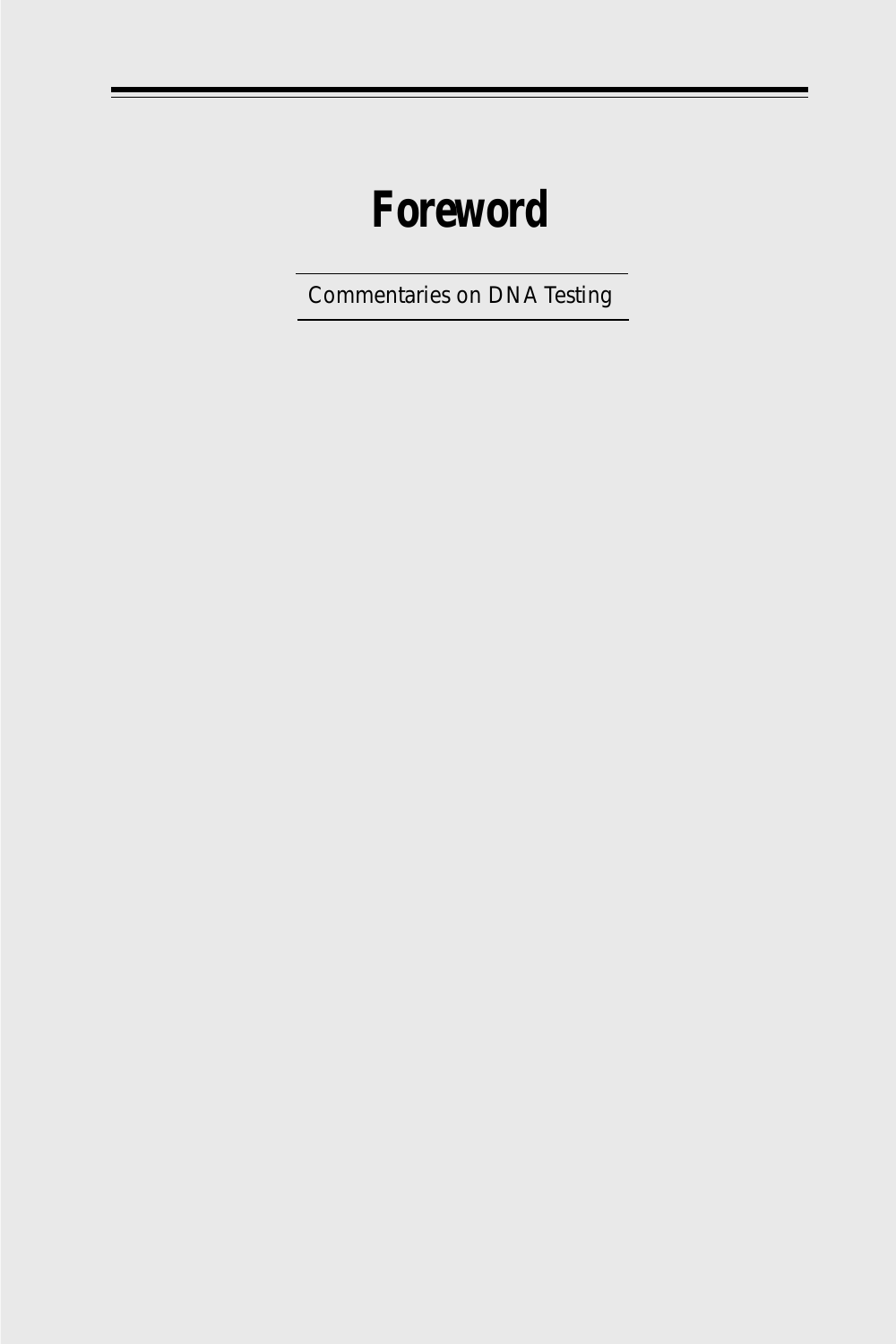## **Commentary by Edward J. Imwinkelried**

Professor of Law University of California at Davis

The outcomes in the 28 cases documented in this report dramatize the real nature of the question of standards for determining the admissibility of scientific evidence in the United States.

Until recently, the *Frye* standard governed that question in most jurisdictions. In *Frye* v. *United States*,<sup>1</sup> the court announced that to be admissible, scientific testimony must be based on a technique that has "gained general acceptance in the particular field in which it belongs."2 The court singled out novel scientific evidence and prescribed a special test for the introduction of such testimony. At one point, that test was the controlling law in both the Federal courts and 45 States.<sup>3</sup> It is true that in 1993 the United States Supreme Court abandoned *Frye* and adopted a more flexible validation standard in *Daubert* v. *Merrell Dow Pharmaceuticals, Inc*. 4 However, the Court decided *Daubert* on statutory rather than constitutional grounds, and, consequently, each State remains free to fashion its own standard for admitting scientific evidence. As of 1995, 22 States apparently remained committed to *Frye*. 5 In short, the conservative general acceptance test is still in place in almost half the States.

Moreover, even in his lead opinion in *Daubert*, Mr. Justice Blackmun indicated that, at least in some respects, trial judges may continue to admit scientific evidence more cautiously and restrictively. The Justice initially pointed to Federal Rule of Evidence 403, authorizing trial judges to exclude logically relevant evidence when "its probative value is substantially out-

xii  $\blacktriangle$ 

<sup>1</sup> 293 F.1013 (D.C. Cir. 1923).

<sup>2</sup> Id. at 1014.

<sup>3</sup> Note, 40 *OHIO ST.L.J.* 757, 769 (1979).

<sup>4</sup> 113 S.Ct. 2786 (1993).

<sup>5</sup> Meaney, Joseph R., "From *Frye* to *Daubert*: Is a Pattern Unfolding?" 35 *JURIMETRICS* 191, 193 (1994).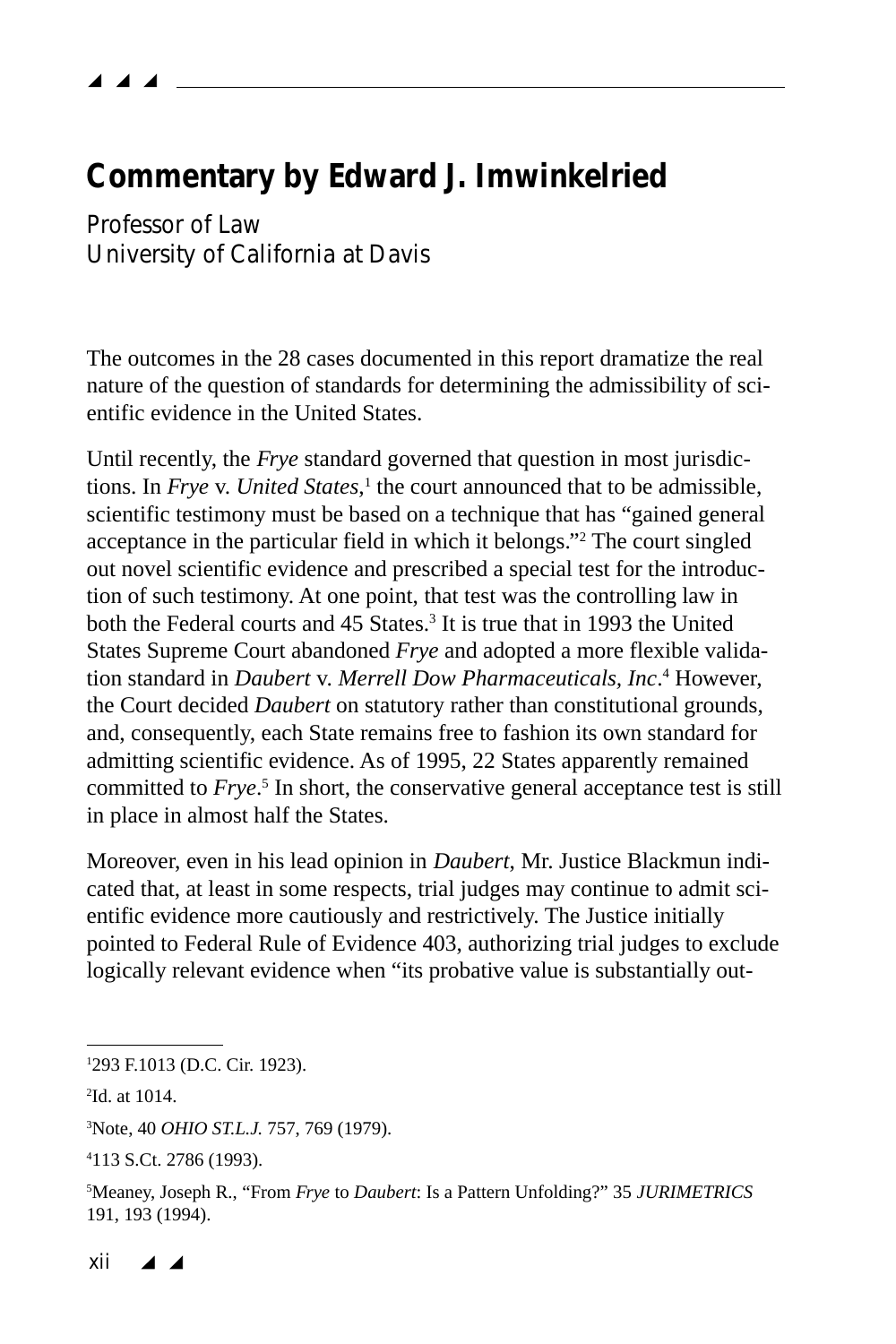weighed by the danger of unfair prejudice, confusion of the issues, or misleading the jury…." The Justice then quoted Judge Weinstein, a distinguished jurist and scholar, as declaring: "[E]xpert evidence can be both powerful and quite misleading because of the difficulty in evaluating it. Because of this risk, the judge in weighing possible prejudice against probative force under Rule 403…exercises more control over experts than over lay witnesses."<sup>6</sup>

Two points must be made. First, Justice Blackmun and Judge Weinstein are voicing conventional wisdom in suggesting that lay jurors attach greater weight to scientific evidence. The California Supreme Court has asserted that a "misleading aura of certainty...often envelops a new scientific process."7 In a similar vein, the Court of Appeals for the District of Columbia, birthplace of the *Frye* rule, has written that jurors frequently attribute a "mystic infallibility" to scientific testimony.<sup>8</sup>

There have been empirical investigations into the impact that scientific evidence has on lay jurors. Although those studies are far from conclusive, they largely contradict the assertion that scientific evidence overwhelms lay jurors.9 After surveying the literature, two respected commentators concluded that "the image of a spellbound jury mesmerized by…a forensic expert is more likely to reflect…fantasies than the…realities of courtroom testimony."<sup>10</sup>

Second, and more importantly, the advocates of special restrictions on the admissibility of scientific testimony misunderstand the fundamental nature of the question:

It is misleading to focus solely on the strengths and weaknesses of scientific evidence. In principle, the judgment must be comparative. To the extent that we discriminate against scientific evidence, subjecting it to uniquely discriminatory, restrictive rules such as *Frye*, we encourage the

<sup>6</sup> 138 *F.R.D.* at 632.

<sup>7</sup> *People* v. *Kelly*. 17 Cal. 3d 24, 32, 549 P.2d 1240, 1245, 130 *Cal. Rptr.* 144, 149 (1976).

<sup>8</sup> *United States* v. *Addison*, 498 F.2d 741, 744 (D.C. Cir. 1974).

<sup>9</sup> "Standard for Admitting Scientific Evidence: A Critique from the Perspective of Juror Psychology," 28 *VILL.L.REV.* 554 (1983) 566–70.

<sup>10</sup>Rogers, Richard, and Charles Patrick Ewing, "Ultimate Opinion Prescriptions: A Cosmetic Fix and a Plea for Empiricism," 13 LAW 7 *HUM.BEHAV.* 357, 363 (1989).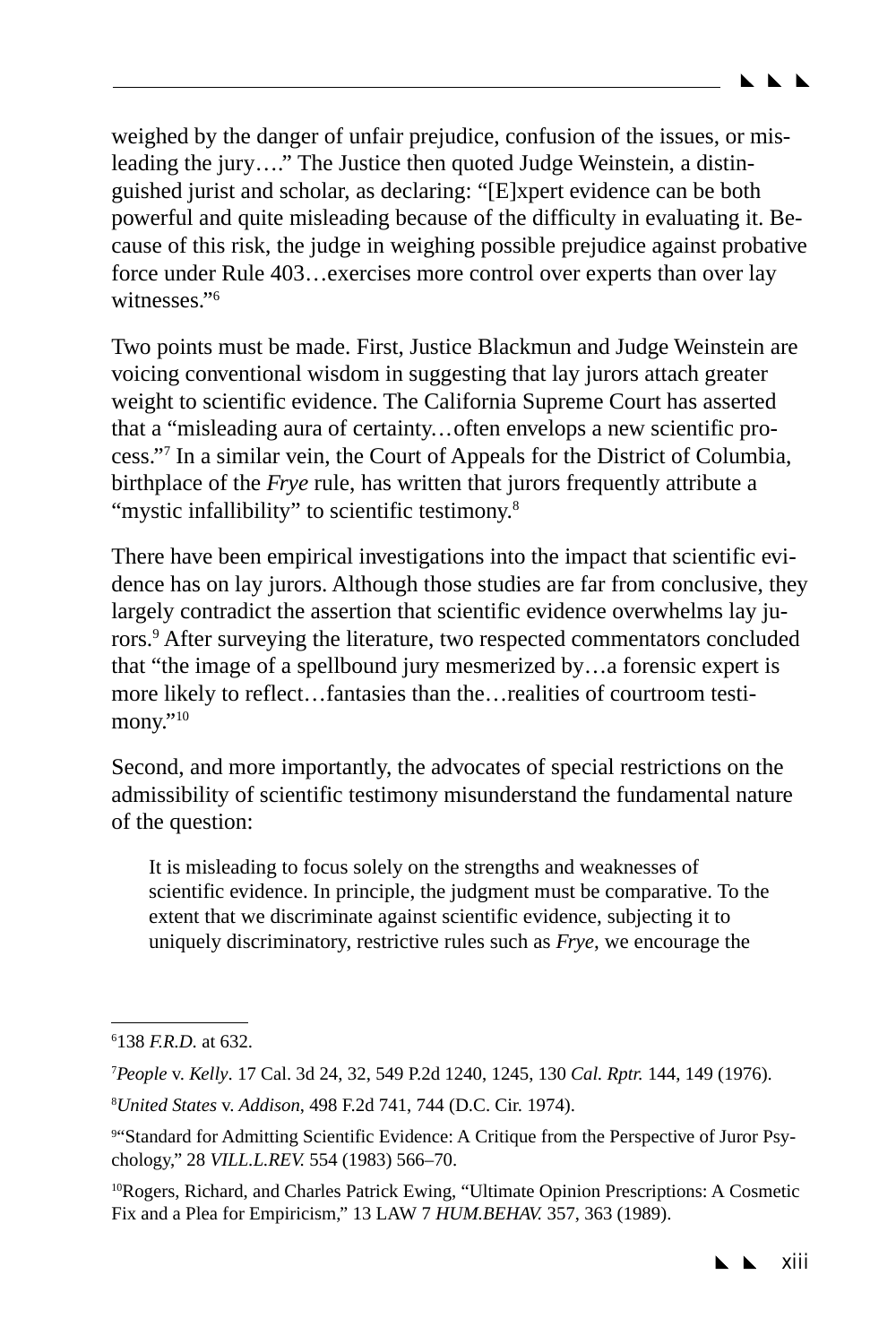courts to rely on other types of evidence. Thus, our task is not to make an absolute judgment about the merits of scientific evidence. Rather, our task is to compare it with other types of evidence to decide whether the differential treatment of scientific evidence is justifiable.<sup>11</sup>

As the 28 cases collected in this report demonstrate, when we subject new scientific techniques such as DNA typing to special admissibility rules, we force the courts to rely on inferior types of evidence, such as eyewitness testimony. In all 28 cases, without the benefit of DNA evidence, the triers of fact had to rely on eyewitness testimony, which turned out to be inaccurate. In *United States* v. *Wade*,<sup>12</sup> Mr. Justice Brennan noted: "The vagaries of eyewitness identification are well known; the annals of criminal law are rife with instances of mistaken identification." Those annals must now be lengthened to include the 28 wrongful convictions discussed in this report. In roughly two-thirds of the cases, the triers heard testimony based on traditional forms of expertise, such as hair analysis—testimony that passes muster under the *Frye* standard but that, again, turned out to be erroneous. There are numerous proficiency studies establishing that there is a significant margin of error in such traditional forensic techniques.13 The sobering fact is that in all 28 cases, the error was unmasked—and justice finally served—only because of the novel scientific technique of DNA typing.

The "junk science" controversy has made it tempting to propose special restrictions for scientific evidence, especially testimony resting on relatively new scientific techniques. One lesson to be learned from this report, however, is that before succumbing to that temptation, we should pause to pose two questions. First, have the critics of scientific evidence *proven* that the type of testimony in question presents a unique probative danger—or have they merely made that assertion? Further, if we impose a unique restriction on scientific testimony, on balance are the courts more likely to reach just results—or are we condemning the courts to reliance on suspect types of testimony that call into question the caliber of justice dispensed in our courts? This report should be read with those two questions foremost in mind.

<sup>1128</sup> *VILL.L.REV.* at 564.

<sup>12388</sup> U.S. 218 (1967).

<sup>&</sup>lt;sup>13</sup>Giannelli, Paul C., "The Admissibility of Laboratory Reports: The Reliability of Scientific Proof," 49 *OHIO ST.L.J.* 671 (1988).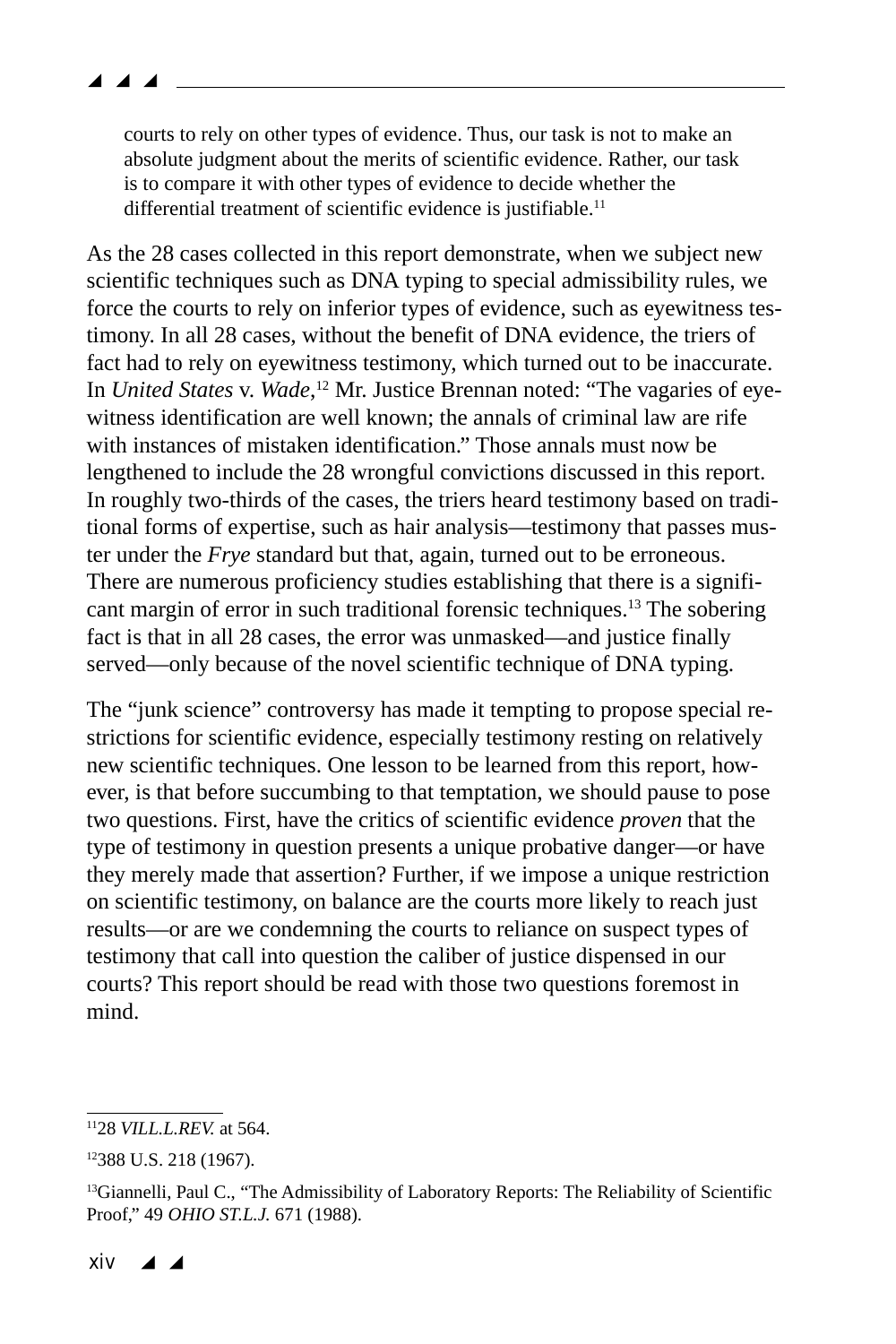## **Commentary by Walter F. Rowe**

Professor, Department of Forensic Sciences The George Washington University

The introduction of DNA profiling has revolutionized forensic science and the criminal justice system. DNA technology has given police and the courts a means of identifying the perpetrators of rapes and murders with a very high degree of confidence.

As recently as the late 1960s, the only methods available for genetic marker analysis of blood and other body fluids were the Lattes test, the absorptionelution test, and the absorption-inhibition test. Only ABO blood group substances and ABO isoantibodies could be detected in biological stain evidence. Over the intervening years, electrophoretic methods for typing polymorphic proteins—such as phosphoglucomutase, esterase D, glyoxalase, hemoglobin, and haptoglobin—became available.

While these methods are in theory capable of greatly narrowing down the possible sources of biological stain evidence, they often fail to yield a result because of deterioration of the genetic marker. They even can yield completely erroneous results.

For a variety of reasons, DNA profiling has significantly advanced the analysis of biological stain evidence. First, these methods are intrinsically more discriminating than the methods of genetic marker analysis heretofore used. DNA profiling is more likely to exonerate a wrongly accused suspect. Second, the DNA molecule is more stable than polymorphic proteins. Third, microbial degradation does not lead to erroneous typing results.

An unforeseen consequence of the introduction of DNA profiling has been the reopening of old cases. Persons convicted of murder and rape before DNA profiling became available have sought to have the evidence in their cases reevaluated using this new technology. In some cases, DNA test results have exonerated those convicted of the offenses and resulted in their release from prison.

xv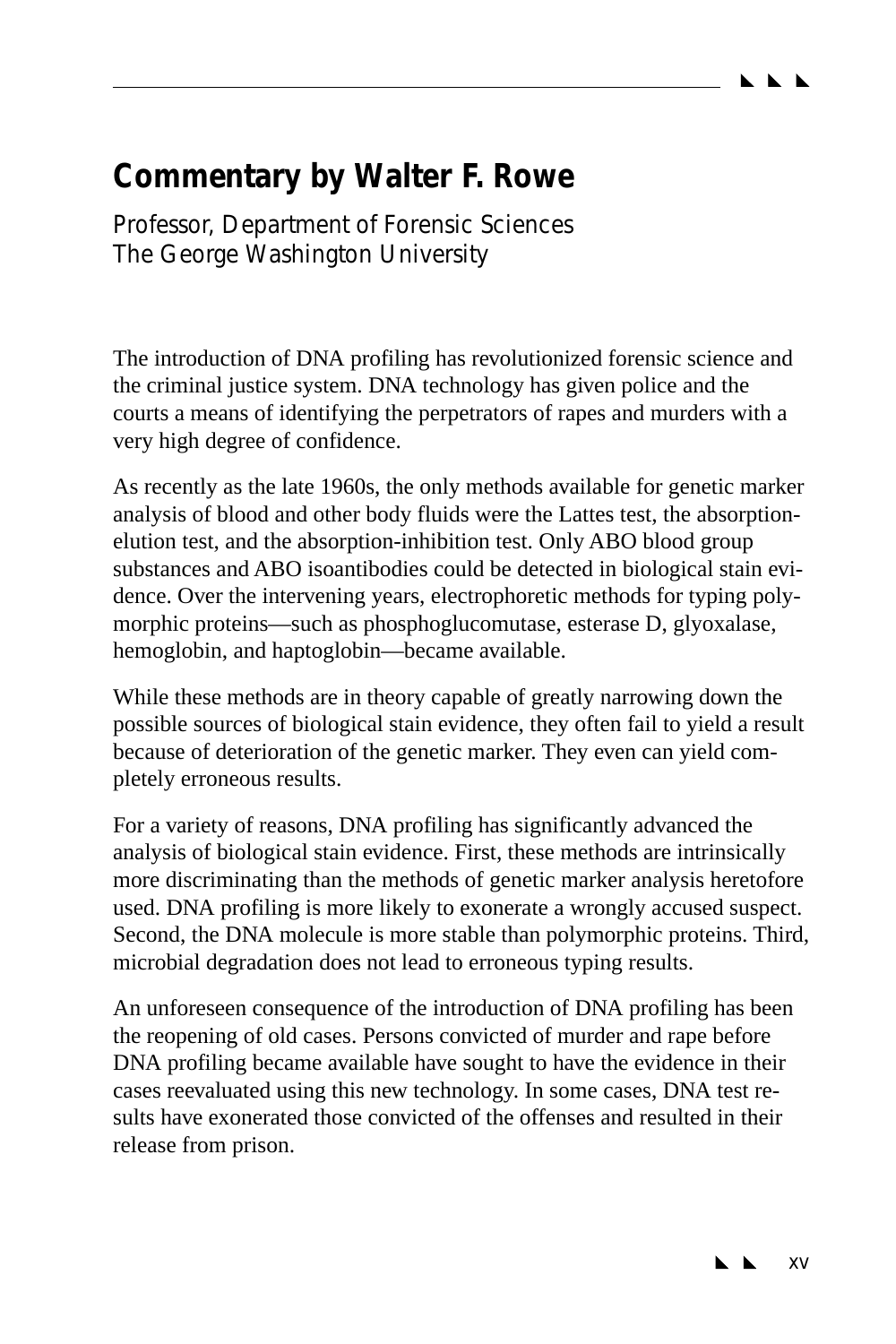The National Institute of Justice commissioned a research study of such DNA exculpatory cases. Conducted by the Institute for Law and Justice and described in this report, the study has identified 28 cases in which DNA testing led to the exoneration of persons previously convicted of murder or rape.

Most forensic scientists involved in DNA analysis have been aware that in some cases, DNA profiling has been instrumental in correcting injustices. Previously, however, almost all the information had been anecdotal. This report assembles a wealth of information on such cases, and the accounts of exculpatory DNA cases it presents will go a long way toward countering uninformed attacks on forensic DNA testing. Study results also should provide strong arguments for law enforcement officials who seek funding from State legislatures to establish forensic DNA laboratories. Furthermore, the study should completely dispel any lingering public perception of forensic DNA testing as a threat to civil liberties.

At the same time, the study also raises several important issues that need to be confronted by the legal community, law enforcement agencies, and the forensic science profession. The careful reader of this report will note the number of cases in which law enforcement agencies and prosecutors went forward with criminal prosecutions when only minimal genetic marker data were available. Critics of DNA typing who have opposed the admission of any DNA evidence should ponder the likely consequences of such an absolute prohibition: Law enforcement agencies and forensic science laboratories would be compelled to revert to the older and less discriminating serological methods (such as ABO blood typing and polymorphic protein typing). Many innocent defendants who would be exonerated by DNA typing would instead be prosecuted because the less powerful techniques failed to exclude them.

A second important issue is the number of cases in which there was misconduct on the part of the prosecution's scientific experts. For example, the forensic serologist who testified against Gary Dotson failed to disclose that, because the alleged victim was also a type B secretor, the fraction of the male population that could have contributed the semen found on the vaginal swabs exceeded 60 percent, making the serological evidence in the case probative of very little.<sup>1</sup> In this instance, the prosecution's expert witness

<sup>&</sup>lt;sup>1</sup>Webb, Cathleen Crowell, and Marie Chapian, *Forgive Me*, New York: Berkeley Books, 1986.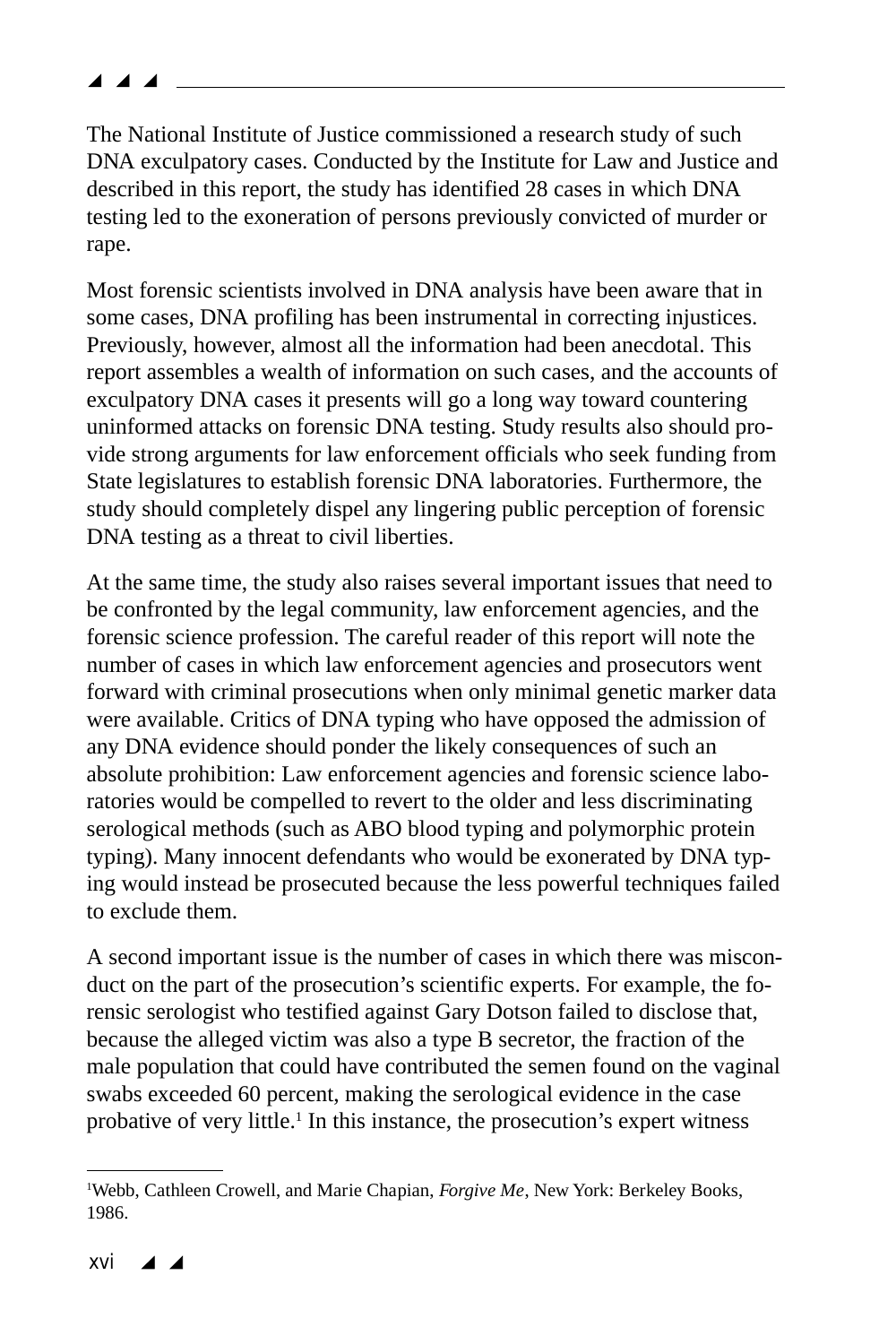failed to volunteer potentially exculpatory information but did not actually lie under oath.

Three cases discussed in this report involved expert scientific testimony by Fred Zain. Mr. Zain was a forensic serologist in the West Virginia State Police Crime Laboratory for a number of years; he then worked briefly as a forensic serologist for the Bexar County (Texas) Medical Examiner's Office. Mr. Zain's conduct as a forensic serologist was called into question when the results of a DNA test freed Glen Woodall. At Mr. Woodall's original trial, Zain testified that Woodall's ABO, phosphoglucomutase (PGM), glyoxalase (GLO), and secretor types matched those found in the semen sample. Such an event is possible but highly unlikely given that Woodall was unambiguously excluded by subsequent DNA tests. A special commission convened by order of the West Virginia Supreme Court of Appeals investigated Zain and the West Virginia State Police Crime Laboratory. As a result of this investigation, the State Supreme Court ruled that none of the testimony given by Zain in more than 130 cases was credible.<sup>2</sup> The court further ordered that Zain be indicted for perjury.<sup>3</sup> It is sobering to reflect that but for the adventitious appearance of DNA typing, Glen Woodall would still be languishing in prison and Fred Zain might still be sending innocent persons to prison.

The advent of DNA typing will go a long way toward preventing miscarriages of justice, like the Dotson and Woodall cases, in the future. Most wrongly accused suspects will be exonerated during the initial testing of physical evidence, long before prosecution would even be considered. The quantity and quality of documentation required by laboratory quality assurance/quality control protocols preclude the wholesale falsification of test results. The minuscule quantities of DNA required for PCR-based typing procedures also allow the preservation of sufficient DNA for independent laboratory testing.

One problem that DNA testing will not remedy is inadequate legal counsel. In case after case reported here, defense counsel failed to consult competent scientific experts. Even a neophyte forensic serologist would have detected the problems with the prosecution's serological evidence in the Dotson

<sup>2</sup> "Court Invalidates a Decade of Blood Test Results in Criminal Cases," *New York Times* (November 12, 1993):A20.

<sup>3</sup> Harper, Jane, "West Virginia Court Wants Forensics Expert Prosecuted," *Houston Post* (July 17, 1994):A22.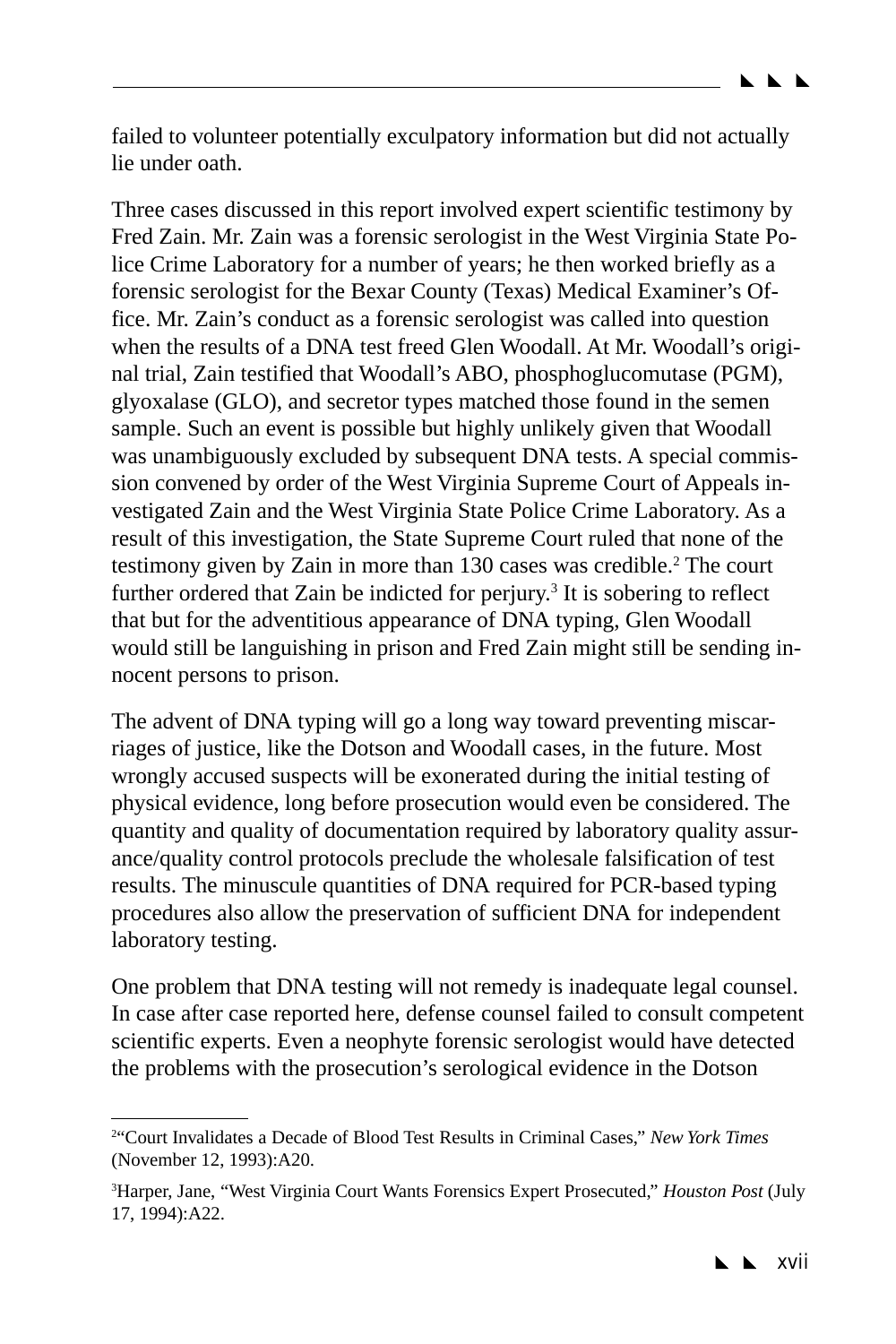#### $\blacktriangle$   $\blacktriangle$   $\blacktriangle$

case. It is also clear that in case after case, defense counsel failed to review the case notes of the prosecution's forensic serologists. Even a layperson would have seen that Fred Zain's written reports and sworn testimony were contradicted by his case notes. Again, one has to reflect on the likelihood that numerous innocent persons are presently incarcerated because of the inadequacy of their attorneys.

This National Institute of Justice report on DNA exculpatory cases is a unique contribution to the growing literature on forensic DNA profiling. It should be read and pondered by anyone having an interest in this burgeoning field of forensic science.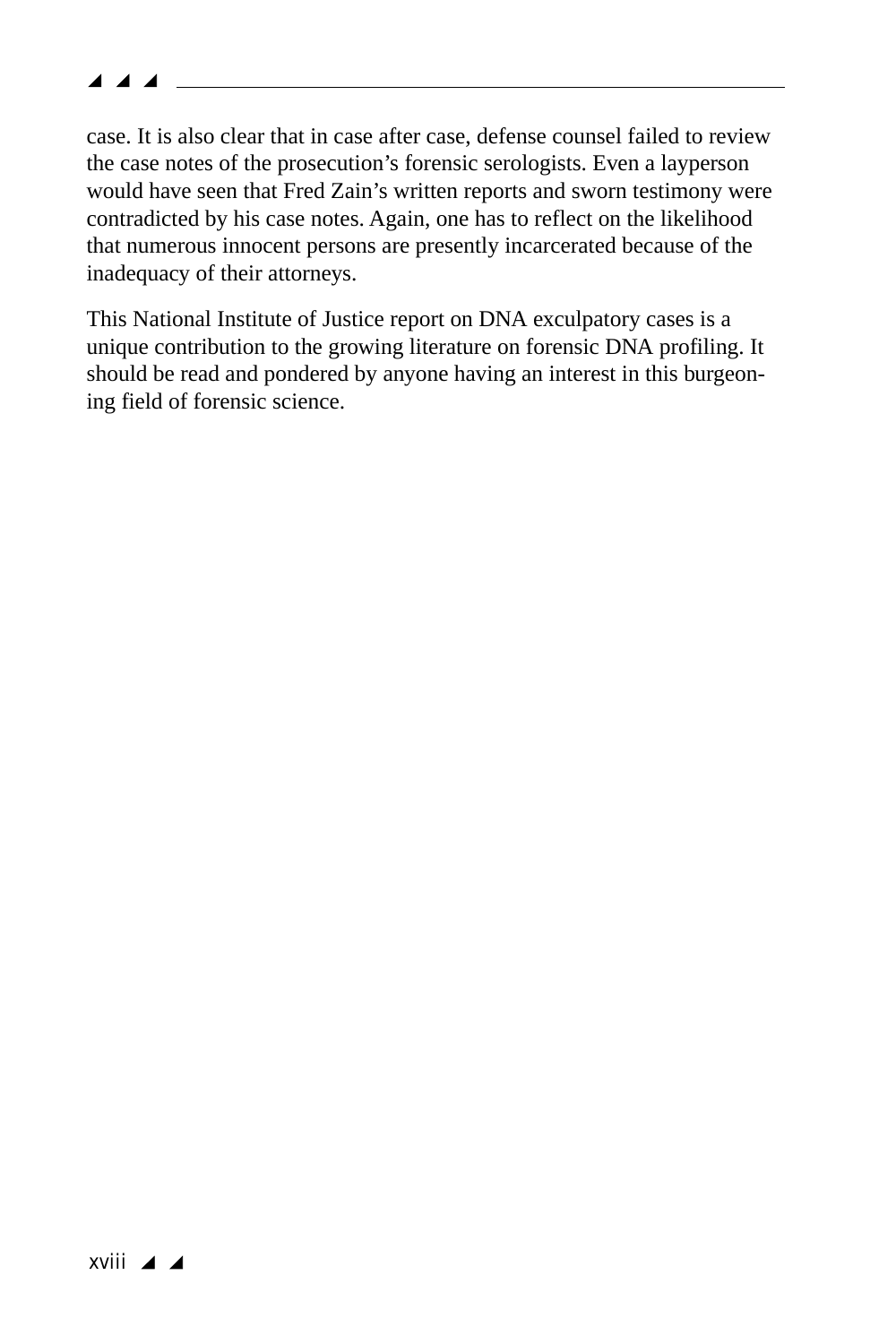## **Commentary by Rockne Harmon**

Senior Deputy District Attorney Alameda County, California

The introduction of forensic DNA typing into the legal system was heralded as the most significant event in criminalistics since dermal fingerprint identification. Few developments ever live up to their advance billing—but DNA has!

Cases are now being prosecuted that never would have been possible before the advent of DNA typing. Many States have created DNA data bases on known offenders that they compare against unsolved crimes. Several States have produced matches from their data base searches, and a handful of these cases already have been successfully prosecuted.

About 9 years after its introduction, forensic DNA typing is still used only selectively. This is due, in part, to several factors: the unavailability of forensic typing to local prosecutors, the time required to perform the typing, and the costs of the tests if private laboratories are utilized.

When forensic DNA typing is performed in cases under investigation or still pending in court, the results occasionally exonerate a suspect or suspects. Such cases rarely are front-page news because the tests have served their purpose. Investigators can redirect their efforts to alternative suspects. Prosecutors can dismiss charges filed against innocent suspects.

This report reviews more than two dozen cases in which forensic DNA typing ultimately exonerated suspects or defendants. Most were prosecuted at a time when forensic DNA typing was not available to police or prosecutors. Each case has a slightly different sequence and series of events. Because of these differences, each case provides additional insight into how the legal system might avoid the pitfalls of the past, whether or not the testing is performed in pending or postconviction cases.

Some already have used the cases discussed in this report to argue that hundreds more innocent defendants are in prison. They contend that the current "exclusion" rate for forensic DNA labs—close to 25 percent—suggests that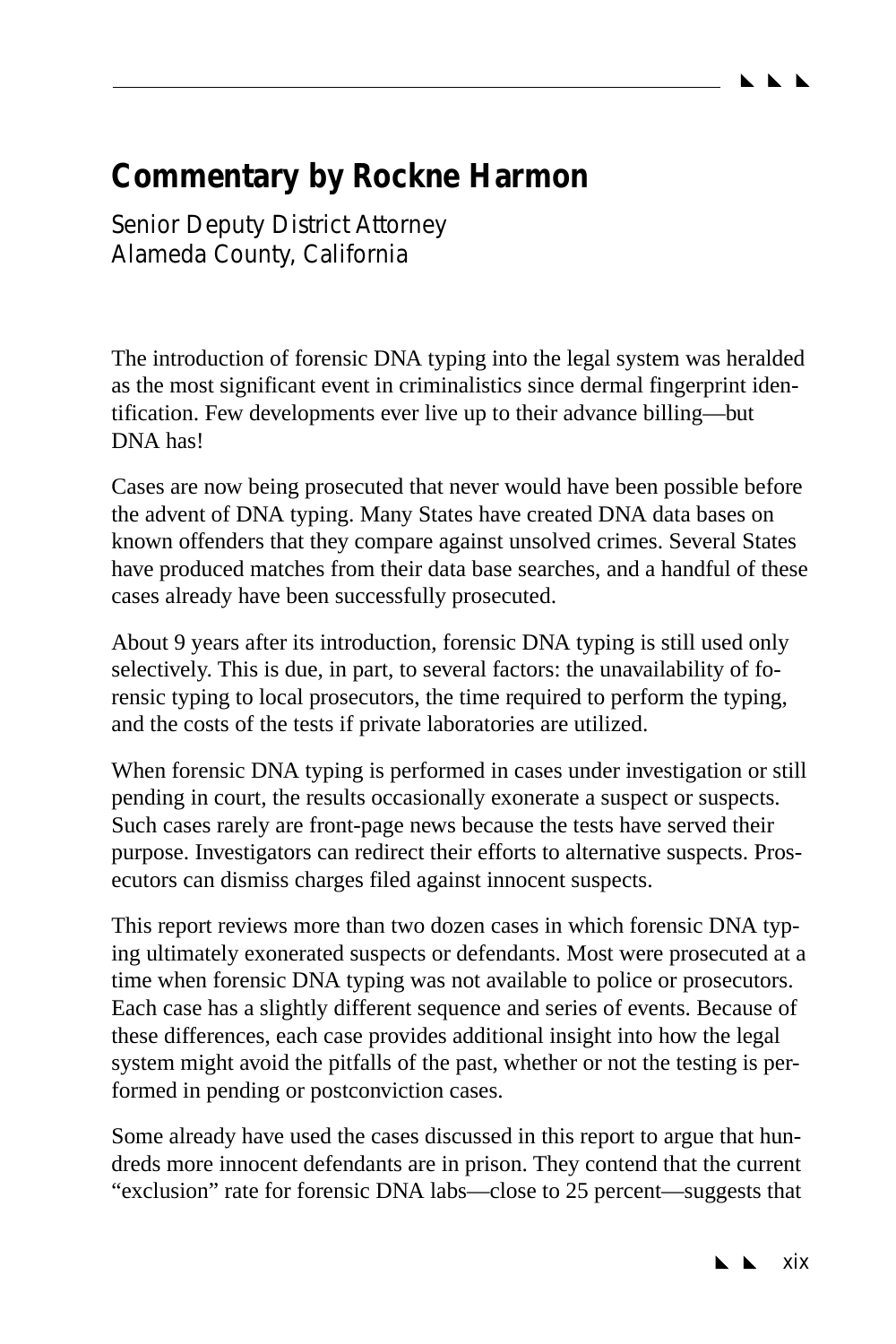### $\blacktriangle$   $\blacktriangle$   $\blacktriangle$

a similar percentage of innocent defendants were wrongly convicted before the availability of forensic DNA typing. Unfortunately, too many variables are contained in the "exclusion" rate to draw any meaningful conclusions from it. Furthermore, nothing about the cases reviewed here necessarily supports such a conclusion.

The only clear conclusion that can be drawn is that this new technology can be used within the existing legal framework to undo past injustices. In other words, both the science and the legal system worked in these cases! This report provides additional insights into how such cases can be identified in the future.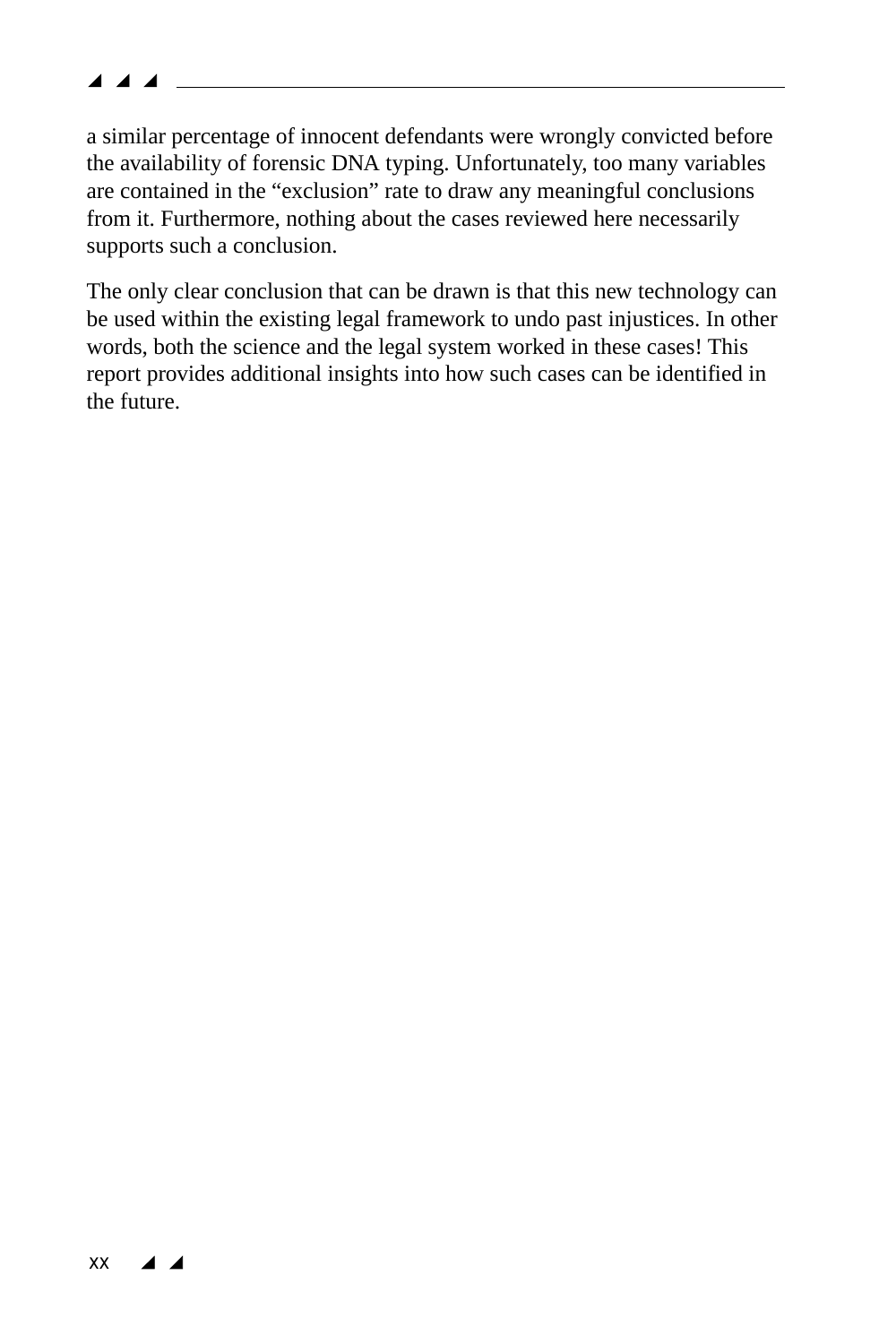## **Commentary by Ronald S. Reinstein**

Presiding Judge, Criminal Department Superior Court of Arizona Maricopa County

This report is an excellent example of the marriage between science and law and of the invaluable resource that DNA evidence has become in the forensic field. When justice can be served in such dramatic fashion by the exoneration of previously adjudged guilty individuals, science demonstrates its practical effect.

Yet the 28 cases cited in the report relate only to individuals released from prison because of DNA testing. Vastly more far-reaching in the long run is the use of DNA typing both to exclude some suspects who otherwise might be charged and to identify many other suspects who might not have been charged but for the DNA typing.

What is frustrating to many who are excited about the possibilities of the use of DNA in the forensics area is the slow pace it is traveling on the road to admissibility. Many jurisdictions do not have sufficient funds to establish their own laboratories or to send to private laboratories items of evidence for typing. Laboratories that perform testing often have backlogs measured in months. Courts, prosecutors, and defense counsel impose a great burden on laboratories' time in the usual discovery battles that occur whenever a new technique arrives on the forensic scene.

It is interesting to observe how quickly some DNA-evidence opponents embrace the science when it benefits certain defendants' interests but how defensive they become when the evidence points *toward* other defendants. But this is not unique to DNA evidence.

It is the responsibility of the court to promote the search for truth. If that search can be assisted by science that can give reliable results, the whole system as well as society benefits. It is also the responsibility of the court to try to prevent juror confusion caused by lawyers and experts who sometimes seem unable to explain scientific evidence in language the jury understands.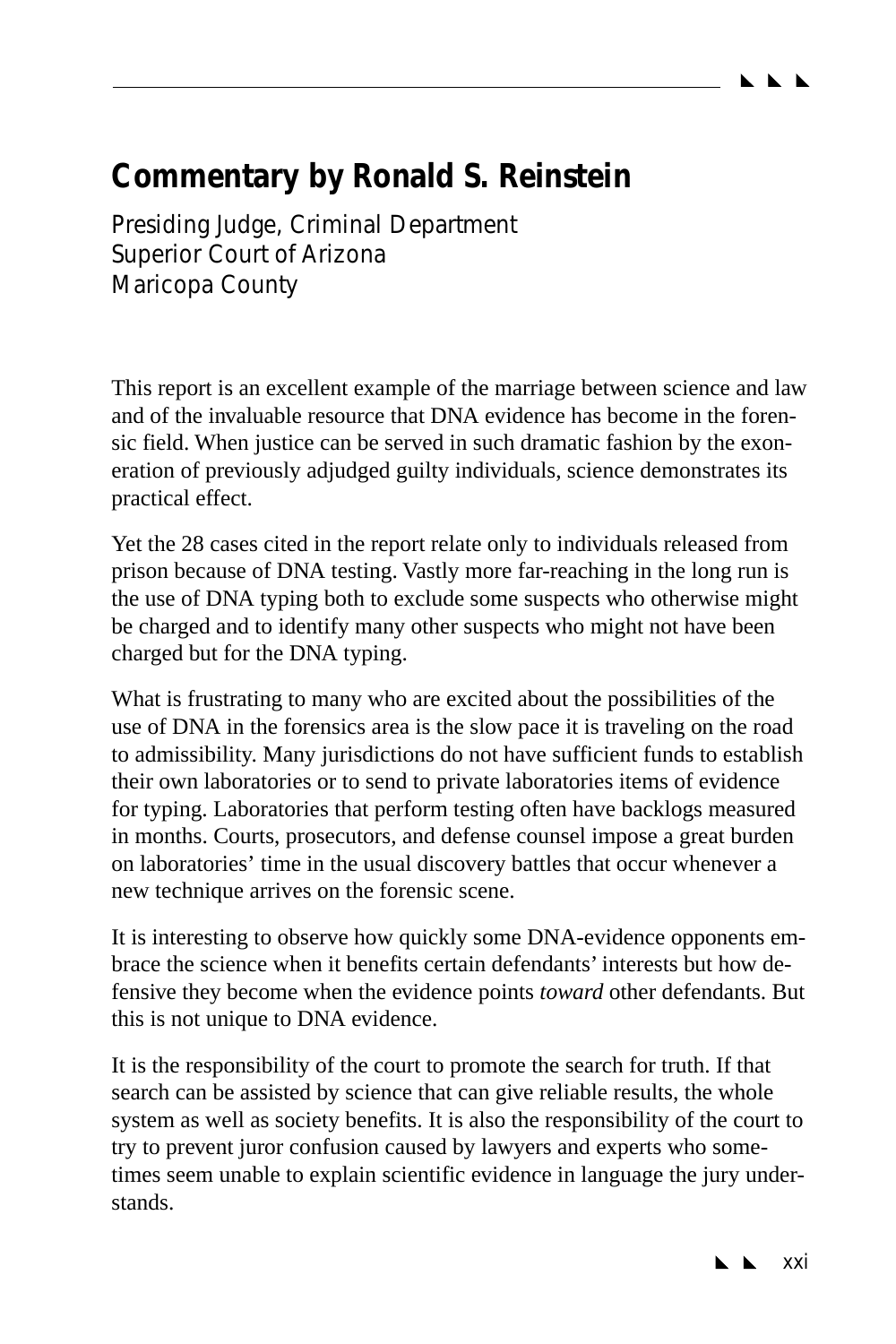The future should be brighter as the technology improves so that the process of DNA typing will likely become much quicker, less complex, and less expensive. The battle of the experts, it is hoped, will also subside eventually, especially in the confusing area of the statistical meaning of a match.

The conflict between various forensic experts, population geneticists, and statisticians on "the meaning of a match" is a prime example of how science and the law sometimes do not mesh, especially in jurisdictions that follow the *Frye* test of general acceptance in the scientific community. The numbers being bandied about by various experts are almost beyond comprehension for trial jurors.

It seems logical to allow relevant, reliable, qualitative expert opinion—for example, that the probability of a random match in DNA testing is extremely remote given a reliable multilocus match. Likewise, experts should be able to testify from their experience about whether they are aware of random matches at four or five loci of unrelated individuals, and whether one evidence sample matches another to a reasonable degree of scientific certainty. There is a serious question about whether DNA-match testimony should be treated any differently from that of fingerprints, bite marks, hair and fiber samples, ballistics, shoe prints, and the like.

Restrictions currently imposed in some jurisdictions on the use of DNA evidence unreasonably divest such evidence of its compelling nature. If our justice system's goal is the continuing search for truth, as evidenced by the results of the study described in this report, then a similar argument can be made for the admissibility of relevant and reliable DNA-match testimony in our courts.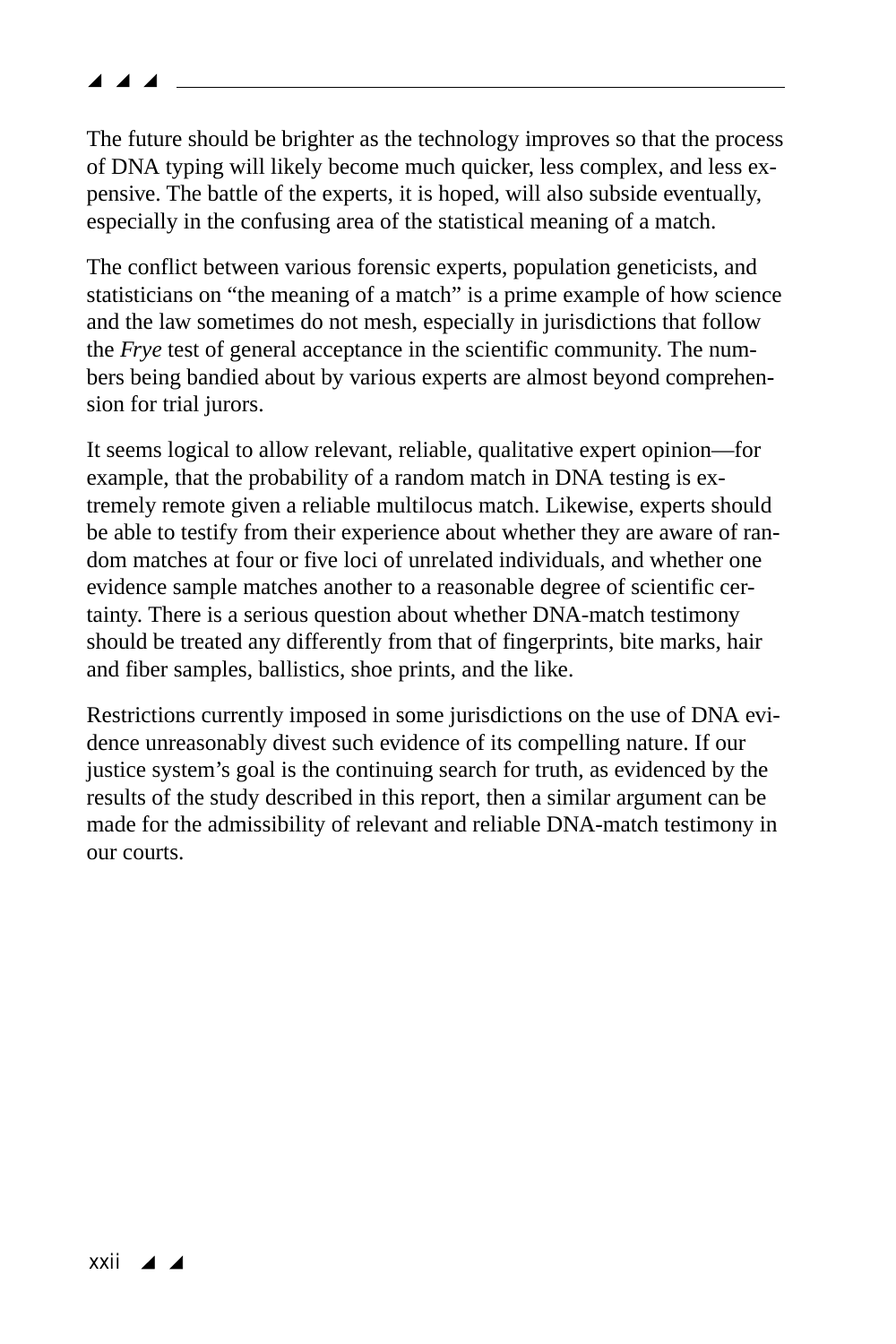## **Commentary by George W. Clarke and Catherine Stephenson**

Deputy District Attorneys San Diego County, California

The study described in this report highlights significant aspects of the use of DNA evidence in the investigation and prosecution of criminal cases. While DNA typing is employed in various types of criminal cases (e.g., murder, robbery, kidnaping), the majority of DNA investigations entail sexual assault offenses. Indeed, in all of the cases reported in this study, sexual assault was alleged alone or in tandem with other crimes.

That the majority of DNA profiling cases concern sexual assault—usually rape—is not surprising. In few other criminal endeavors is the perpetrator as likely to deposit significant physical evidence. Occasionally, that evidence is hair, blood, or saliva; more often it is semen. Of the 28 cases reported in this study, all but two appear to have involved the analysis of the sperm component of the semen. Sexual assault cases by their very nature normally include evidence rich in DNA profile evidence.

Our enthusiasm for the use and interpretation of DNA typing, however, should be tempered inasmuch as the vast majority of sexual assault cases involving both child and adult victims do not require resolution of identity. The majority of child and adult sexual assault cases presented to us for determinations of whether to file criminal charges involve a perpetrator known to the victim. The defense normally presented is consent. In other cases, there is a denial that any sexual act occurred at all. These cases frequently do not involve physical evidence of sexual assault (injury, semen, saliva). This absence of physical evidence can be due to delay on the part of the victim in making a report to the police or to the very nature of the act, such as fondling, which is unlikely to result in the deposit or recovery of trace evidence. In such cases, the prosecutor first must resolve whether an assault even took place.

This report emphasizes that in those cases where identity *is* an issue, law enforcement officers must be diligent in the search for DNA evidence both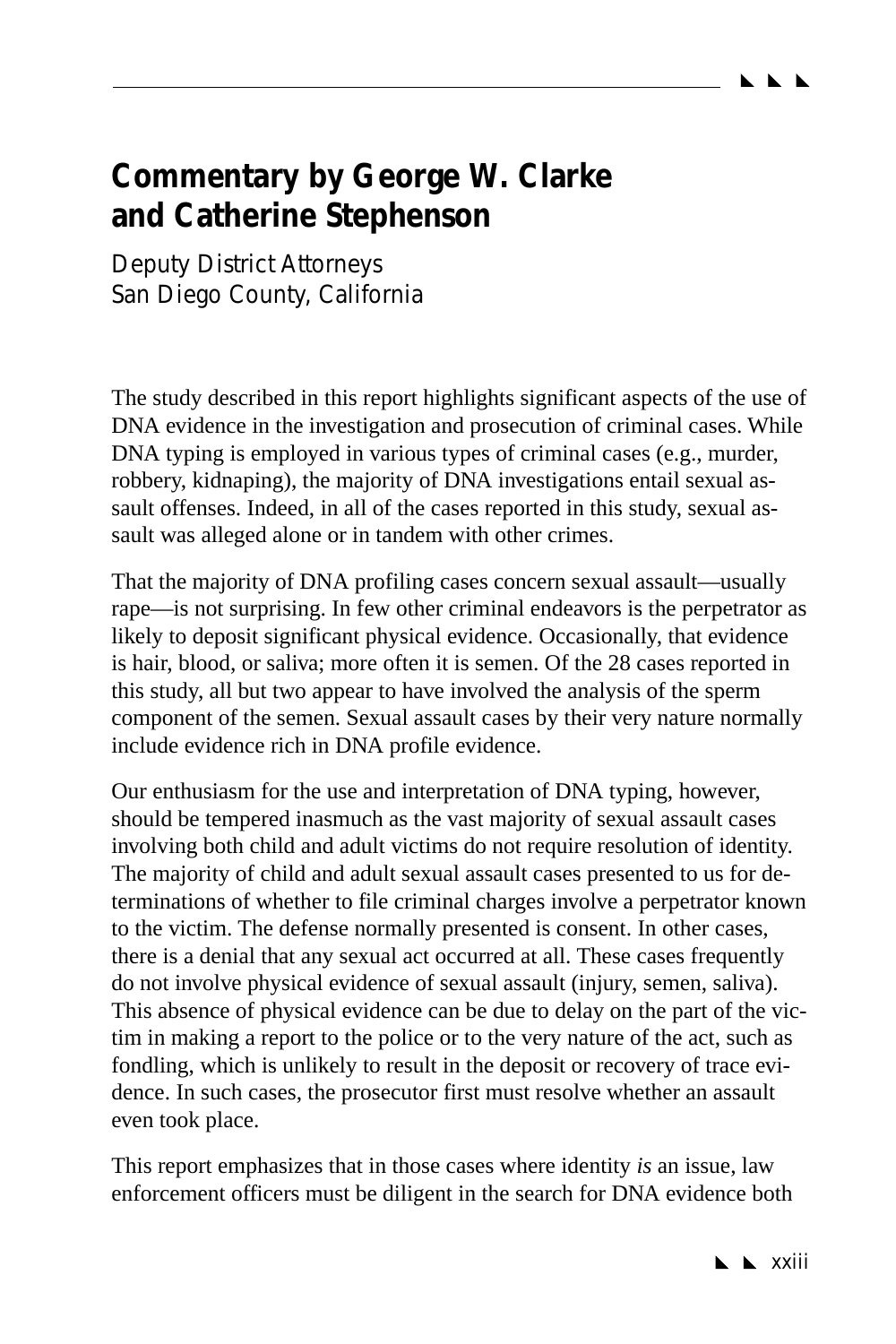at the scene and in or on the victim. Careful and timely collection and preservation of evidentiary material is critical. Collecting the bed sheets before they are washed and recovering evidence from the victim before the victim showers are important components of effective investigation. Thorough, well-documented, and honestly disseminated interviews of the victim are equally critical.

Forensic DNA typing laboratories—as numerous commentators have noted—encounter rates of exclusion of suspected attackers in close to 25 percent of cases. Careful examination of such results is commonly required whether in the pre- or postconviction setting. Typing results that exclude a suspected assailant may not demonstrate innocence. Not uncommonly, evidence collected and subjected to DNA profiling may reveal results from biological material left by other consensual sexual partners unrelated to the offense investigated or from other individuals having contact with the victim. Consideration of those results in the context of all other evidence in a specific case is essential to the determination of what took place. Law enforcement officers, prosecutors, and judges must conscientiously undertake such examinations in order to fulfill the factfinding functions with which they are entrusted.

As this report notes, judges and juries may soon routinely expect DNA typing evidence in sexual assault cases as the use of DNA technology becomes more widely known. DNA profiling evidence can speak, but not with the passion of a victim's voice. DNA typing results can shed light on "who"; it cannot explain precisely when, or how, or even why. The victim who survives the sexual assault must always be the primary and most important source of information.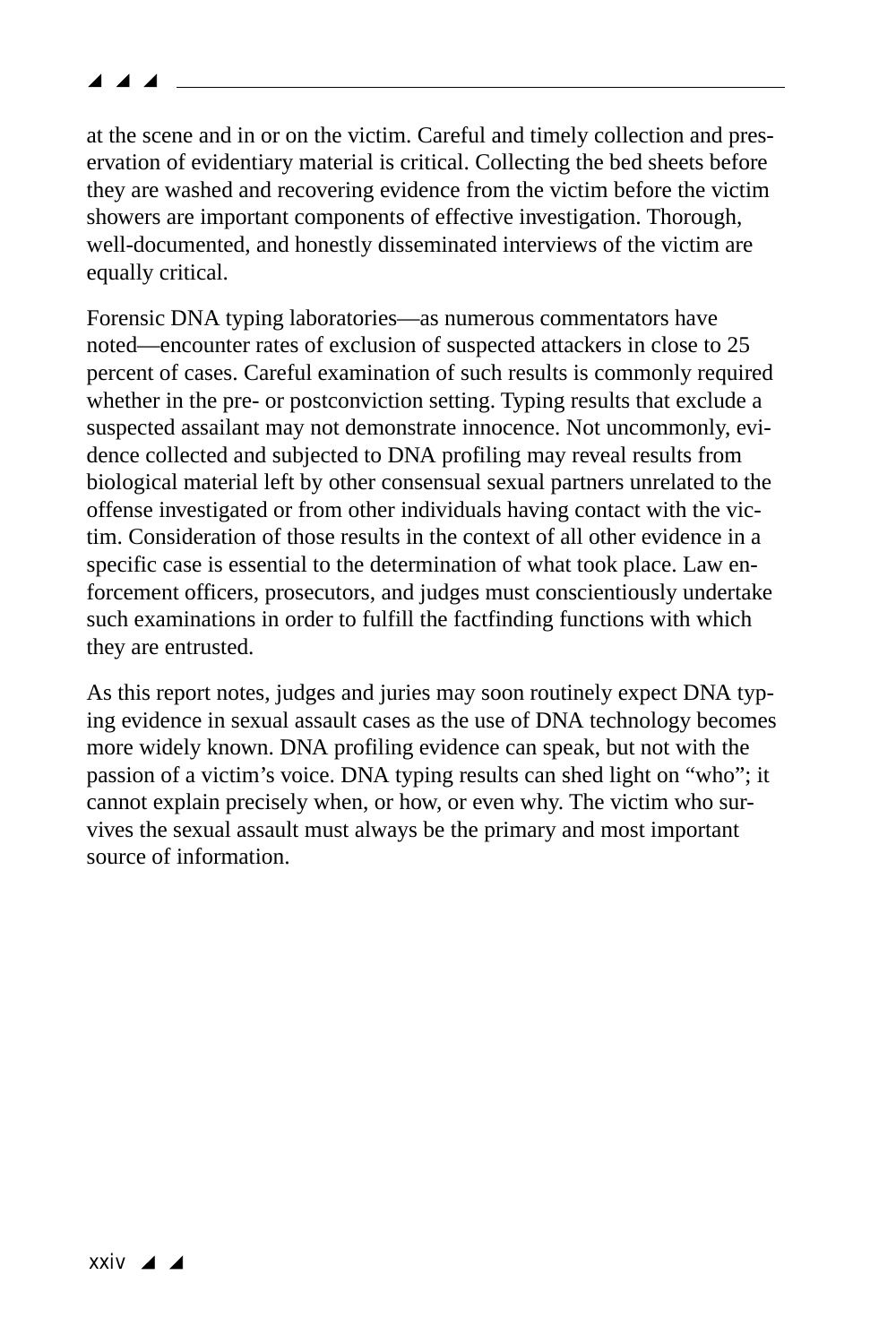## **Commentary by Matt L. Rodriguez**

Superintendent of Police Chicago Police Department

Criminal justice in the United States is a system founded on skepticism. "Innocent until proven guilty" and "beyond reasonable doubt" reflect more than the systematic doubt and deferred judgment that are afforded individuals accused of crime in our society. These maxims help define the incredibly high standards that the system's practitioners must meet before someone can be judged guilty.

In recent years police and prosecutors have increasingly turned to technology as a way to achieve these standards of proof with greater efficiency and effectiveness. Throughout the Nation, law enforcement agencies have entered an era in which high technology is not only desirable but also necessary to combat crime and ensure justice. Recent advances in forensic and biometric technologies, in particular, have created enormous opportunities for law enforcement to identify offenders with greater speed and certainty.

But while new technology presents opportunities, it is not without its challenges. The rate of change in technology, already fast-paced, is accelerating rapidly. And the demands on law enforcement are increasing dramatically in terms of both case volume and complexity. This environment of change exerts tremendous pressure on today's law enforcement administrators. Not only must we figure out what new technology to acquire and when to acquire it, but, just as importantly, we must ensure that our internal policies and operational procedures are keeping pace with advances in technology.

This study of DNA analysis in exculpatory cases highlights—in a very "real world" manner—both the opportunities and the challenges that this particular technology poses for law enforcement.

As a forensic science tool for criminal justice, DNA analysis has a relatively short history, dating back to groundbreaking cases in the late 1980s. What is significant about this "start date," from a law enforcement perspective, is that it stands in stark contrast to the age and experience levels of many of our police officers, especially those in larger cities. With an average age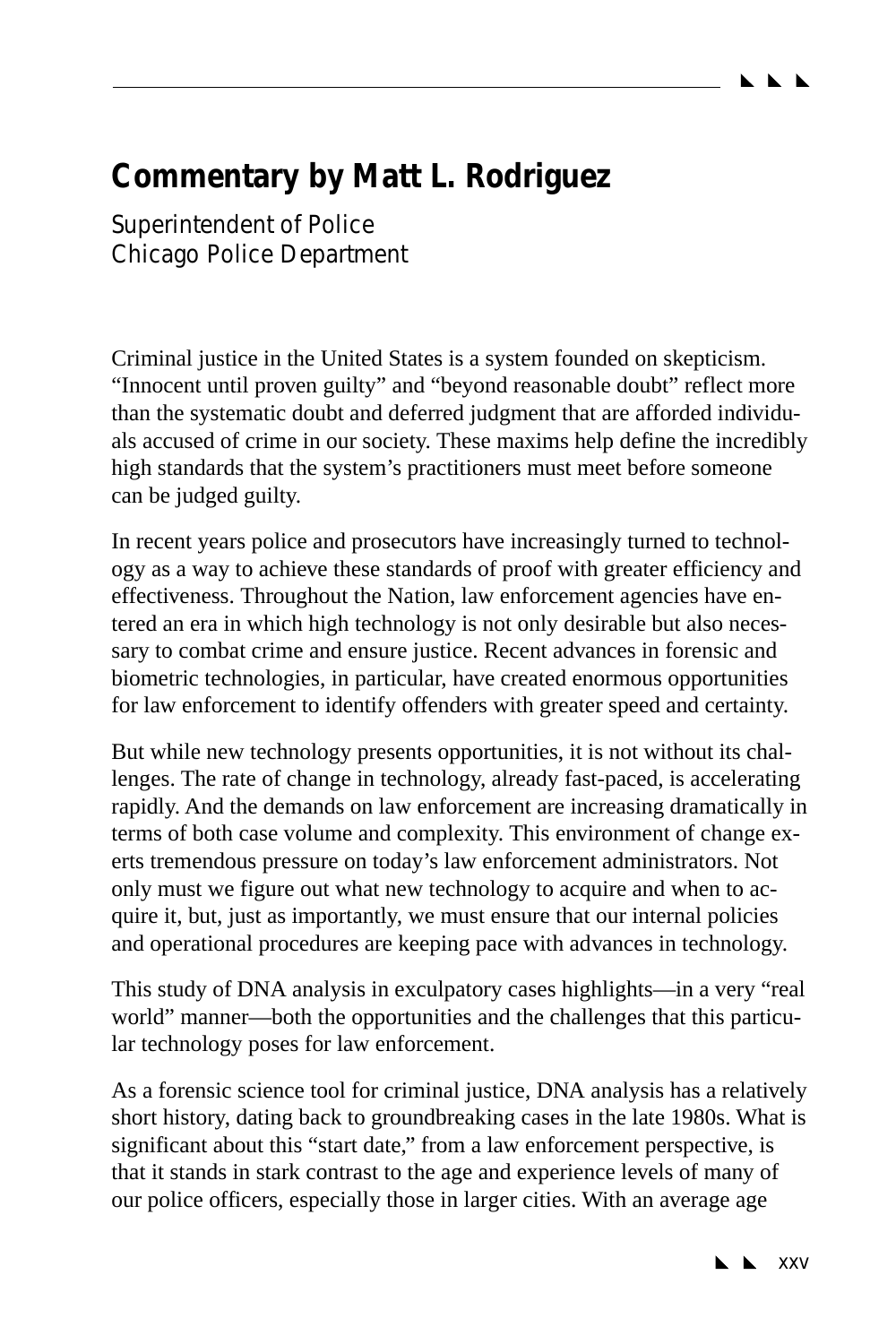oftentimes of 40 or more, and with many police officers having 15, 20, or more years of experience, police departments today are populated with officers who did not grow up with DNA analysis and similar technologies. The result is that many agencies are still playing "catch up" when it comes to operating in today's high-technology world.

At the same time, the O.J. Simpson case and other recent sensational trials have put law enforcement under an intensely powerful microscope, examining our most basic procedures for collecting, processing, and caring for evidence. Although such scrutiny is never comfortable, it is appropriate and welcome, for the ultimate test of what we do in policing is in the courtroom. Increased scrutiny has challenged police departments to become more knowledgeable about DNA technology and more professional in evidence collection and processing. How we respond to this challenge will be crucial to our success and to the cause of justice in an even higher tech future.

Typically, when faced with challenges of this magnitude, law enforcement's first reaction is to concentrate on the specialists within our profession—in this case, the evidence technicians and crime laboratory analysts. These people are certainly critical to the effective processing of evidence, especially in the current environment of scrutiny and technological sophistication. But it is a mistake for law enforcement to focus solely on these specialists. Extensive and up-to-date training and procedures need to be provided to all of our police officers.

As the first responders to most crime scenes, patrol officers in particular must be aware of the potential opportunities and pitfalls posed by DNA technology, just as they must be extremely sensitive to the full range of evidentiary matters involved in protecting and processing crime scenes. Up and down the chain of command as well, police personnel must become more knowledgeable about DNA technology and more aware of, and responsive to, its implications for crime-scene and evidence processing. In the post-O.J. Simpson era, the handling of evidence until it reaches the crime laboratory will be as important as the laboratory technology, conditions, or procedures themselves.

Although the challenges posed by DNA analysis are many, they are outweighed by the enormous possibilities the technology presents. DNA analysis is a powerful and often necessary tool for establishing *the presence or absence* of someone at a crime scene. Readers of this study must remember that this issue cuts both ways.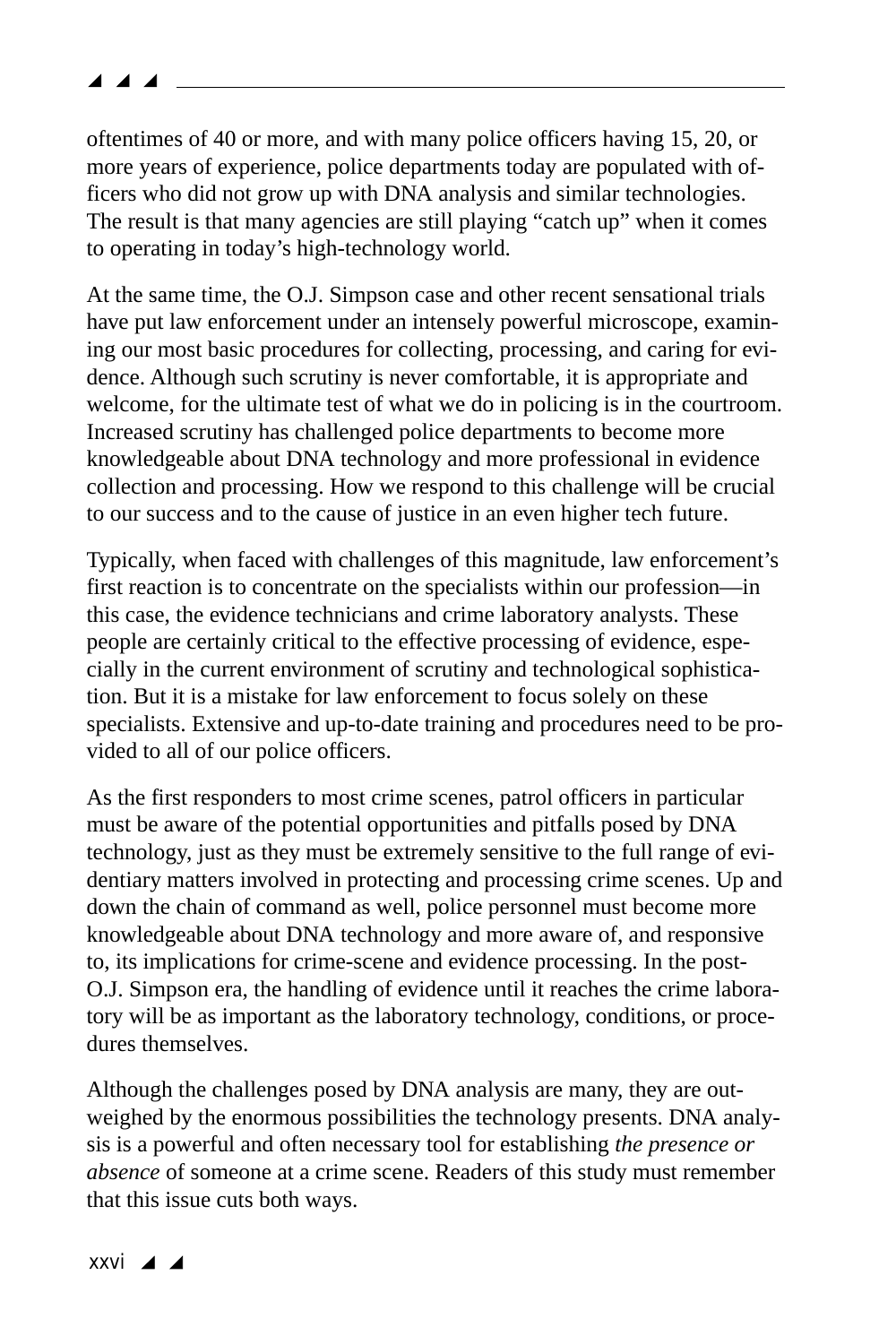In the future we must reduce the likelihood of innocent persons being wrongly convicted, just as we must *increase* the chances of guilty parties being identified and held responsible for the crimes they commit. This can be achieved through continued refinement of DNA technology, coupled with better training and procedures to ensure that evidence is skillfully gathered, stored, and submitted for analysis. When used properly and appropriately, DNA analysis can permit us to address the skepticism and doubt that are intrinsic to our system of justice.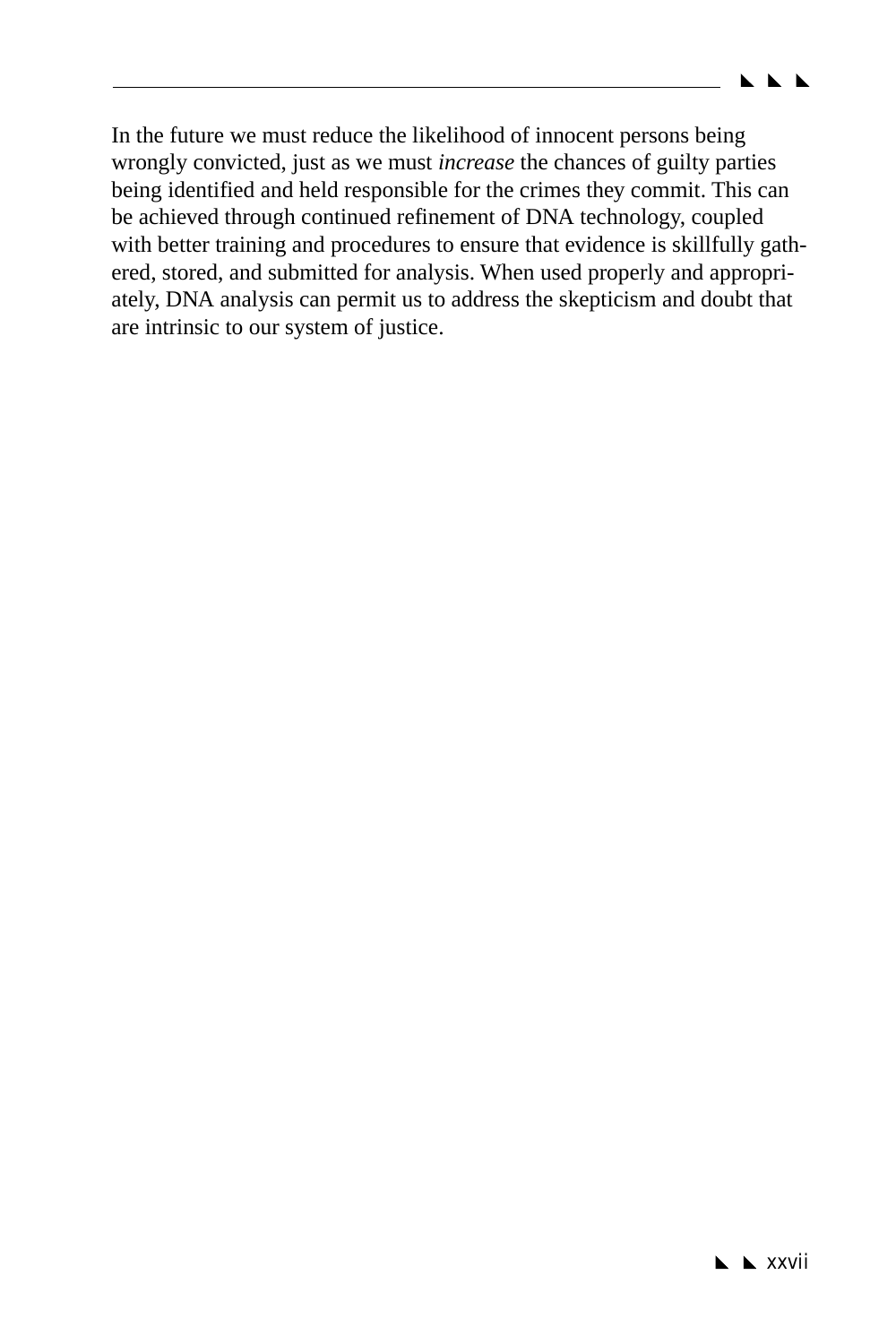## **Commentary by Peter Neufeld, Esq. and Barry C. Scheck**

Mr. Scheck Is Professor of Law and Director of Clinical Education Benjamin N. Cardozo School of Law New York, New York

Postconviction DNA exonerations provide a remarkable opportunity to reexamine, with greater insight than ever before, the strengths and weaknesses of our criminal justice system and how they bear on the all-important question of factual innocence. The dimensions of the factual innocence problem exceed the impressive number of postconviction DNA exonerations listed in this report. Indeed, there is a strong scientific basis for believing these matters represent just the tip of a very deep and disturbing iceberg of cases. Powerful proof for this proposition lies with an extraordinary set of data collected by the Federal Bureau of Investigation (FBI) since it began forensic DNA testing in 1989.

Every year since 1989, in about 25 percent of the sexual assault cases referred to the FBI where results could be obtained (primarily by State and local law enforcement), the primary suspect has been excluded by forensic DNA testing. Specifically, FBI officials report that out of roughly 10,000 sexual assault cases since 1989, about 2,000 tests have been inconclusive (usually insufficient high molecular weight DNA to do testing), about 2,000 tests have excluded the primary suspect, and about 6,000 have "matched" or included the primary suspect.<sup>1</sup> The fact that these percentages have remained constant for 7 years, and that the National Institute of Justice's informal survey of private laboratories reveals a strikingly similar

<sup>1</sup> Although there is no sure way to determine what the results would have been on the inconclusive tests if results had been obtainable, it seems a fair assumption, given the strong trends over a 7-year period, that the percentages of exclusions and inclusions of the primary suspect would have run about the same as the cases where results were obtainable. Indeed, since most of the FBI's cases since 1989 involved RFLP tests, which require greater amounts of sample than PCR-based testing, it would be interesting to test this hypothesis by performing PCR tests on some of the old inconclusive cases where primary suspects were either acquitted or convicted.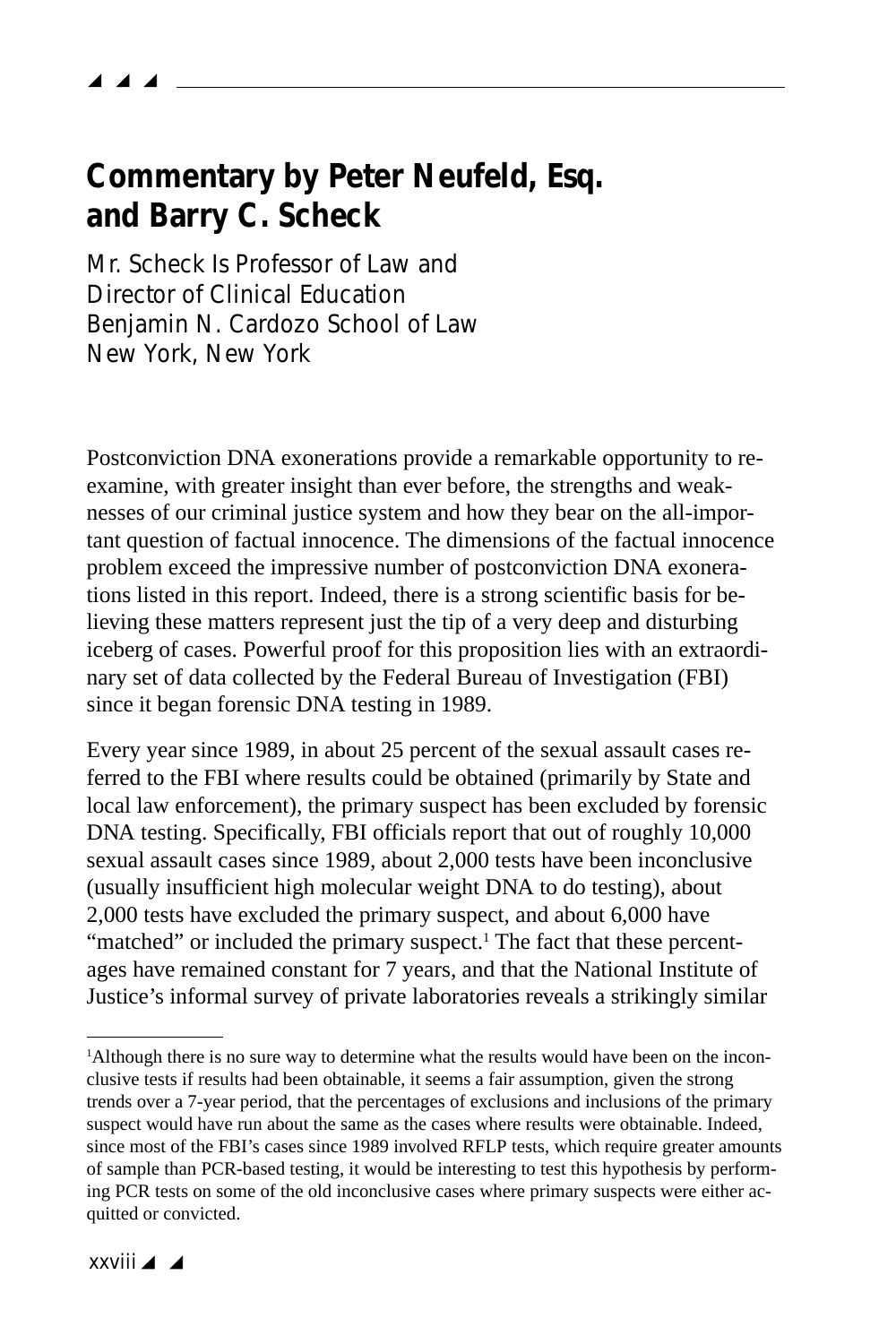26-percent exclusion rate, strongly suggests that postarrest and postconviction DNA exonerations are tied to some strong, underlying systemic problems that generate erroneous accusations and convictions.

It must be stressed that the sexual assault referrals made to the FBI ordinarily involve cases where (1) identity is at issue (there is no consent defense), (2) the non-DNA evidence linking the suspect to the crime is eyewitness identification, (3) the suspects have been arrested or indicted based on non-DNA evidence, and (4) the biological evidence (sperm) has been recovered from a place (vaginal/rectal/oral swabs or underwear) that makes DNA results on the issue of identity virtually dispositive.

It is, of course, possible that some of the FBI's sexual assault exclusions have included false negatives. False negatives could occur, for example, because of (1) laboratory error; (2) situations where the victim of the assault conceals the existence of a consensual sexual partner within 48 hours of the incident *and* the accused suspect did not ejaculate (if the suspect ejaculated, the DNA should be identified along with the undisclosed sexual partner); or (3) multiple assailant sexual assault cases where none of the apprehended suspects ejaculated (the FBI counts the exclusion of all multiple suspects in a case as just one exclusion). Nonetheless, even with these caveats, it is still plain that forensic DNA testing is prospectively exonerating a substantial number of innocent individuals who would have otherwise stood trial, frequently facing the difficult task of refuting mistaken eyewitness identification by a truthful crime victim who would rightly deserve juror sympathy.

Without DNA testing, the prospects of wrongful convictions in these exclusion cases are evident. Even if one assumes half the normal conviction rate (State conviction rates for felony sexual assaults average about 62 percent), one would expect that hundreds of people who have been exonerated by FBI DNA testing in sexual assault cases over the last 7 years would have otherwise been convicted.

The Institute for Law and Justice report does not purport to be more than a quick survey, based primarily on press clippings and summary interviews, of postconviction DNA exoneration cases, and it does not undertake any systematic analysis of them. Since we have been, through the Innocence Project at Cardozo Law School, either attorneys of record or assisting counsel in the vast majority of these cases, we have attempted to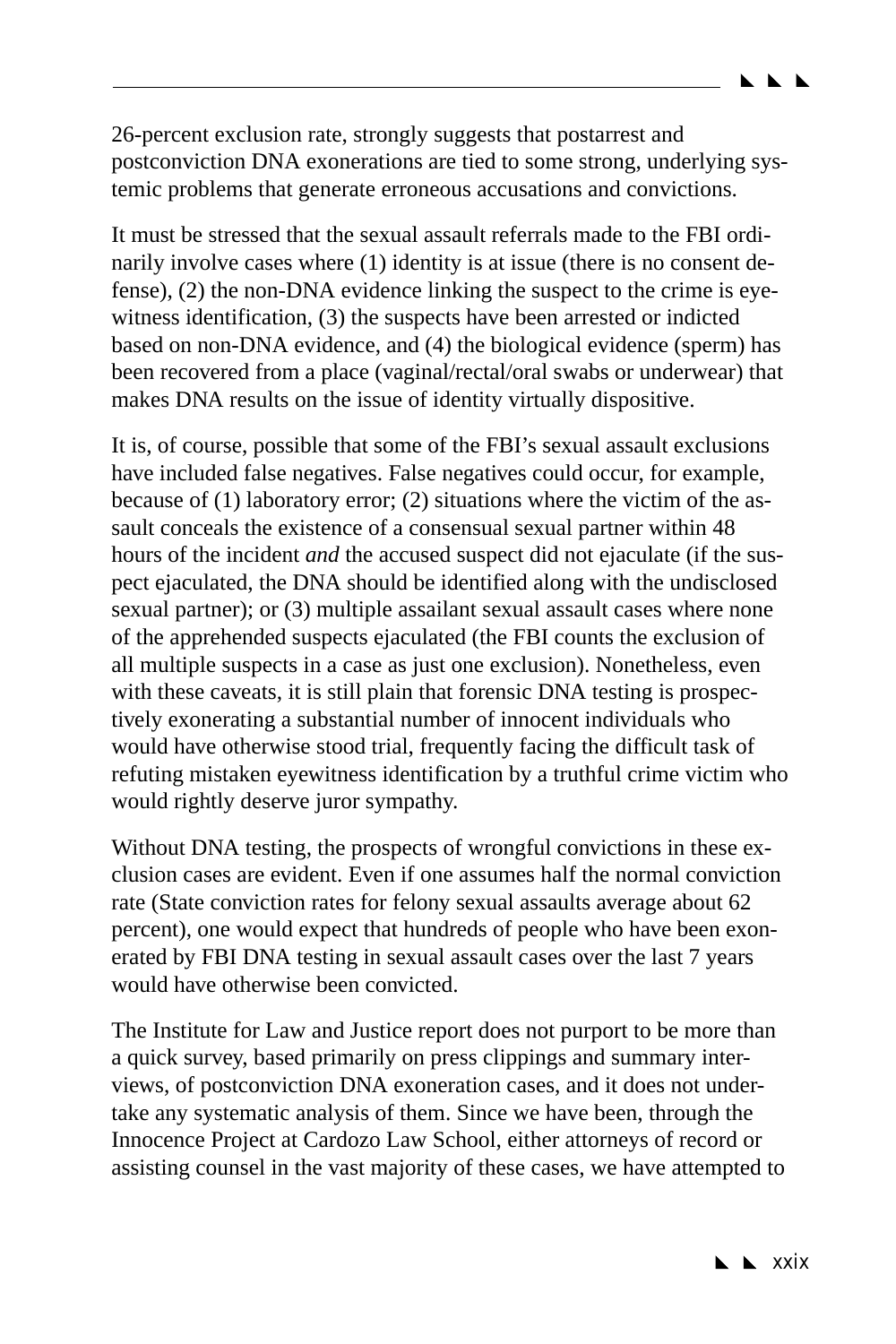investigate, with care and in detail, some of the factors that have led to the conviction of the innocent.2

Interestingly, in many respects the reasons for the conviction of the innocent in the DNA cases do not seem strikingly different than those cited by Yale Professor Edwin Borchard in his seminal work, *Convicting the Innocent* (Garden City Pub., 1932), which reviewed 65 cases, and more recently by Hugo Bedau and Michael Radelet in *In Spite of Innocence* (Northeastern University Press, 1992), which reviewed 416 erroneous convictions in death cases from 1900 to 1991. Mistaken eyewitness identification, coerced confessions, unreliable forensic laboratory work, law enforcement misconduct, and ineffective representation of counsel, singly and often in combination, remain the leading causes of wrongful convictions.

There are, however, historically unique aspects to the DNA exoneration cases. Most significantly, both the postconviction cases described in this report and the prospective sexual assault exclusions produced by the FBI and other laboratories create an opportunity for groundbreaking criminal justice research.

Take, for instance, just the FBI's sexual assault cases. One can confirm among these cases, with greater scientific assurance than is ordinarily provided by a trial verdict, which suspects charged were truly innocent and which suspects were truly guilty. We believe it crucial to identify, prior to any DNA testing, precisely what factors in the investigatory and charging process produced incorrect results in some of these cases and correct results in others. Are there systemic weaknesses that can be identified in eyewitness identification procedures, crime scene investigations, non-DNA labora-

<sup>2</sup> While we would be the last to discount the possibility of laboratory error in any DNA testing case, be it an exclusion or an inclusion, great pains have been taken in the postconviction DNA exoneration cases to minimize this factor. First, it must be stressed that these cases, even if involving a homicide, have invariably involved analysis of sperm from swabs (vaginal, oral, or anal) or from clothes worn by the victim. Thus, the chance of inadvertently cross-contaminating the samples with someone else's sperm is remote. Secondly, sexual assault evidence provides an intrinsic redundancy, or internal control, in that the DNA profile from epithelial cells found in samples can be cross-checked against the known DNA profile of the victim. Finally, before convicted prisoners have been released, either through postconviction court orders or clemency grants from governors, the prosecution has insisted upon independent testing of samples by their own experts and elimination samples from other possible sperm donors (husbands or boyfriends) even if it was the prosecution's position at trial that the sperm came from the perpetrator.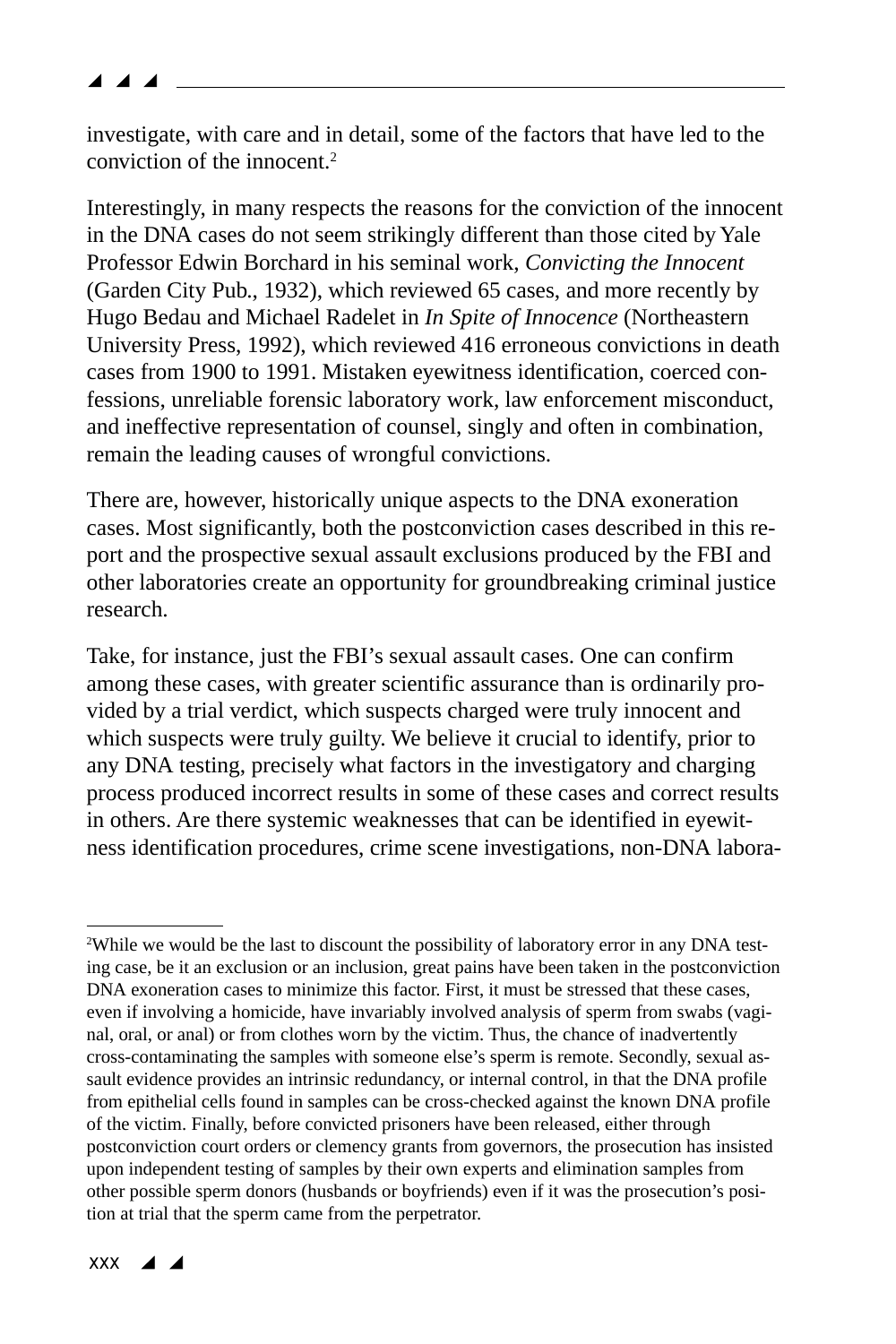tory tests (hair, fiber, etc.), police interrogation techniques, or other investigatory methods used by police and prosecutors that are conducive to false or true arrests and convictions? Perhaps there has never been a richer or more exciting set of cases for criminal justice researchers to explore in terms of shedding light on how law enforcement methods impact the crucial problem of factual innocence.

Finally, notwithstanding the research opportunities presented by the postarrest and postconviction DNA exoneration cases as to *how* wrongful accusations and convictions occur, the most significant implication of these cases is already apparent—the extent of factually incorrect convictions in our system must be much greater than anyone wants to believe. Postarrest and postconviction DNA exonerations have invariably involved analysis of sexual assault evidence (sperm), even if a murder charge was involved, that proved the existence of mistaken eyewitness identification. Since there does not seem to be anything inherent in sexual assault cases that would make eyewitnesses more prone to mistakes than in robberies or other serious crimes where the crucial proof is eyewitness identification, it naturally follows that the rate of mistaken identifications and convictions is similar to DNA exoneration cases.

The recently passed anti-terrorism bill contains a sweeping and unprecedented curtailment of the right to obtain postconviction habeas corpus relief in the Federal courts: Strict time limits (1 year in nondeath cases, 3 months in death cases) have been set for filing the writ; State court factual findings are "presumed to be correct"; State court misinterpretations of the United States Constitution are not a basis for relief unless those misinterpretations are "unreasonable"; and all petitioners must show, prior to obtaining a hearing, facts sufficient to establish by clear and convincing evidence that but for the constitutional error, no reasonable factfinder would have found the petitioner guilty. In short, just as DNA testing, the most important technological breakthrough of twentieth century forensic science, demonstrates that the problem of wrongful convictions in America is systemic and serious, Congress and the President, in our view, have eviscerated the "great writ" that for two centuries provided relief to those who were unjustly convicted. Hopefully, before this century closes, as the ramifications of the DNA exoneration cases become better understood, this triumph of political expediency over America's traditional concerns for liberty and justice will be redressed.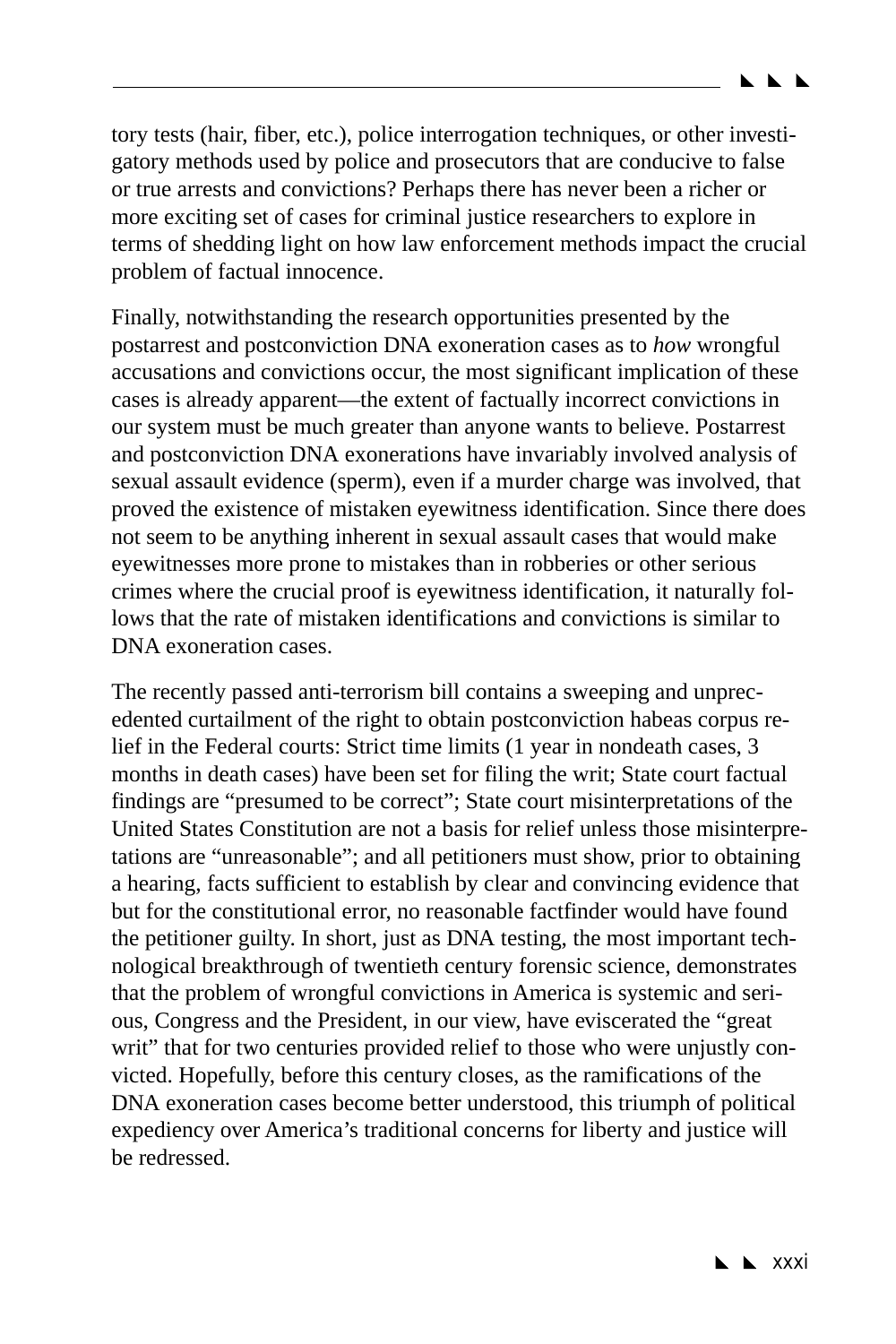# **CHAPTER I**

# **Introduction**

*"I had," said he, "come to an entirely erroneous conclusion which shows, my dear Watson, how dangerous it always is to reason from insufficient data."*

*Arthur Conan Doyle, The Adventure of the Speckled Band*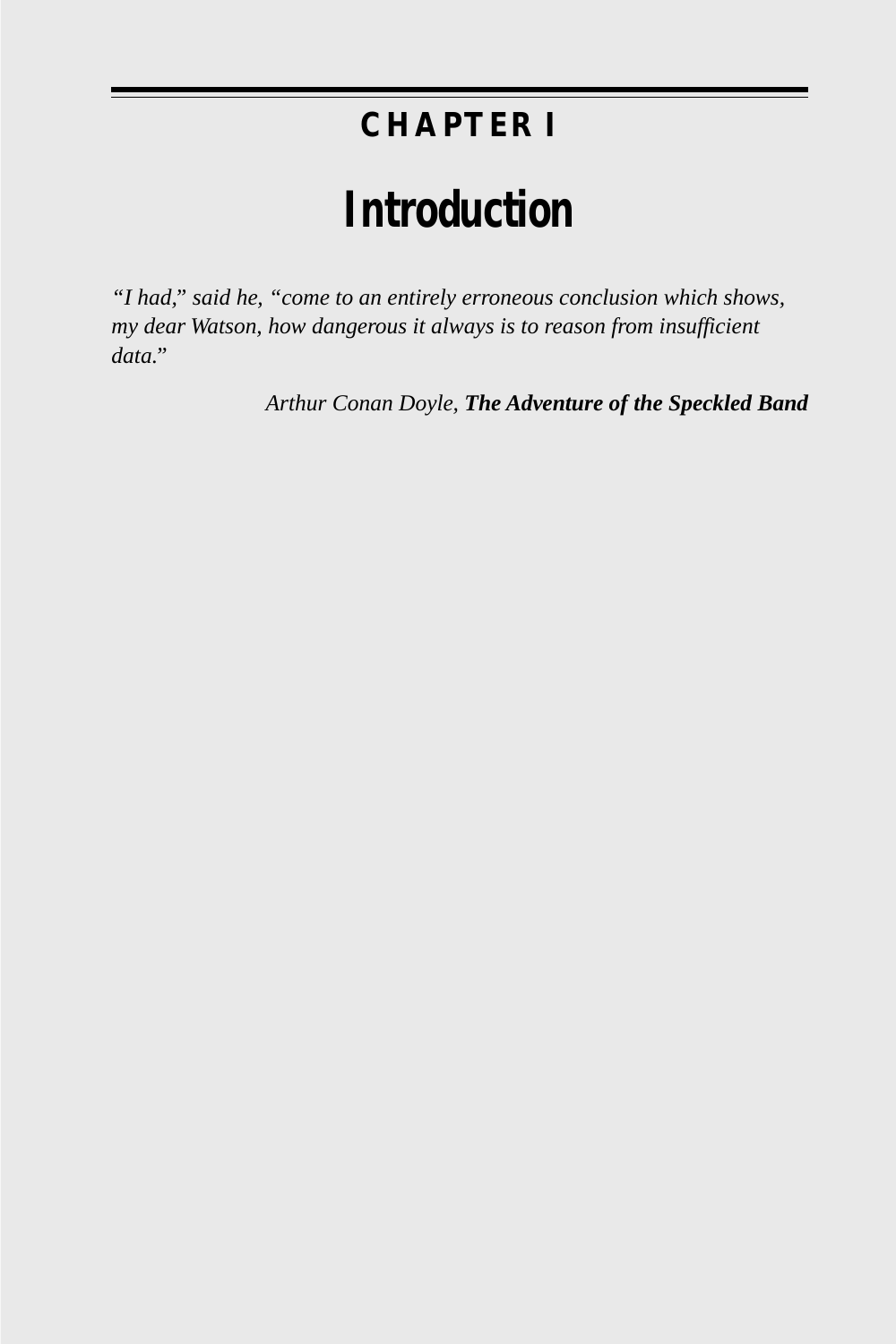One way to view science is that it is a search for truth.<sup>1</sup><br>
ence is no exception. As Attorney General Janet Reno<br>
"The use of forensic science as a tool in the search for<br>
institute to be done not only by apprehending th ne way to view science is that it is a search for truth.<sup>1</sup> Forensic science is no exception. As Attorney General Janet Reno emphasized, "The use of forensic science as a tool in the search for truth allows justice to be done not only by apprehending the guilty but also by freeing the innocent $"$ <sup>2</sup>

This report describes a study that focused on the freeing of the innocent persons initially convicted and imprisoned but later released through postconviction forensic use of DNA technology.

### **Purpose and Scope of the Study**

The principal purpose of the study, initiated in June 1995, was to identify and review cases in which convicted persons were released from prison as a result of posttrial DNA testing of evidence. As of early 1996, researchers had found 28 such cases: DNA test results obtained subsequent to trial proved that, on the basis of DNA evidence, the convicted persons could not have committed the crimes for which they were incarcerated.

The study also involved a survey of 40 laboratories that conduct DNA testing.

This report does not probe the strengths or weaknesses of forensic DNA technology when applied to criminal cases.<sup>3</sup> The discussion of DNA instead is limited to its use in exculpating convicted defendants serving prison sentences.

The authors do not claim to be scientific experts in DNA technology. This report cites reference materials that probe technological details more deeply than occurs on these pages.

The balance of this chapter outlines the study's design and provides basic background information on forensic DNA identification testing. Chapters II and III, respectively, present the study's findings and their policy implications. The final chapter consists of brief profiles of the 28 exculpatory cases. A glossary defines DNA-related terms, and the appendix reports DNA test results for some of the exculpated persons profiled in this report.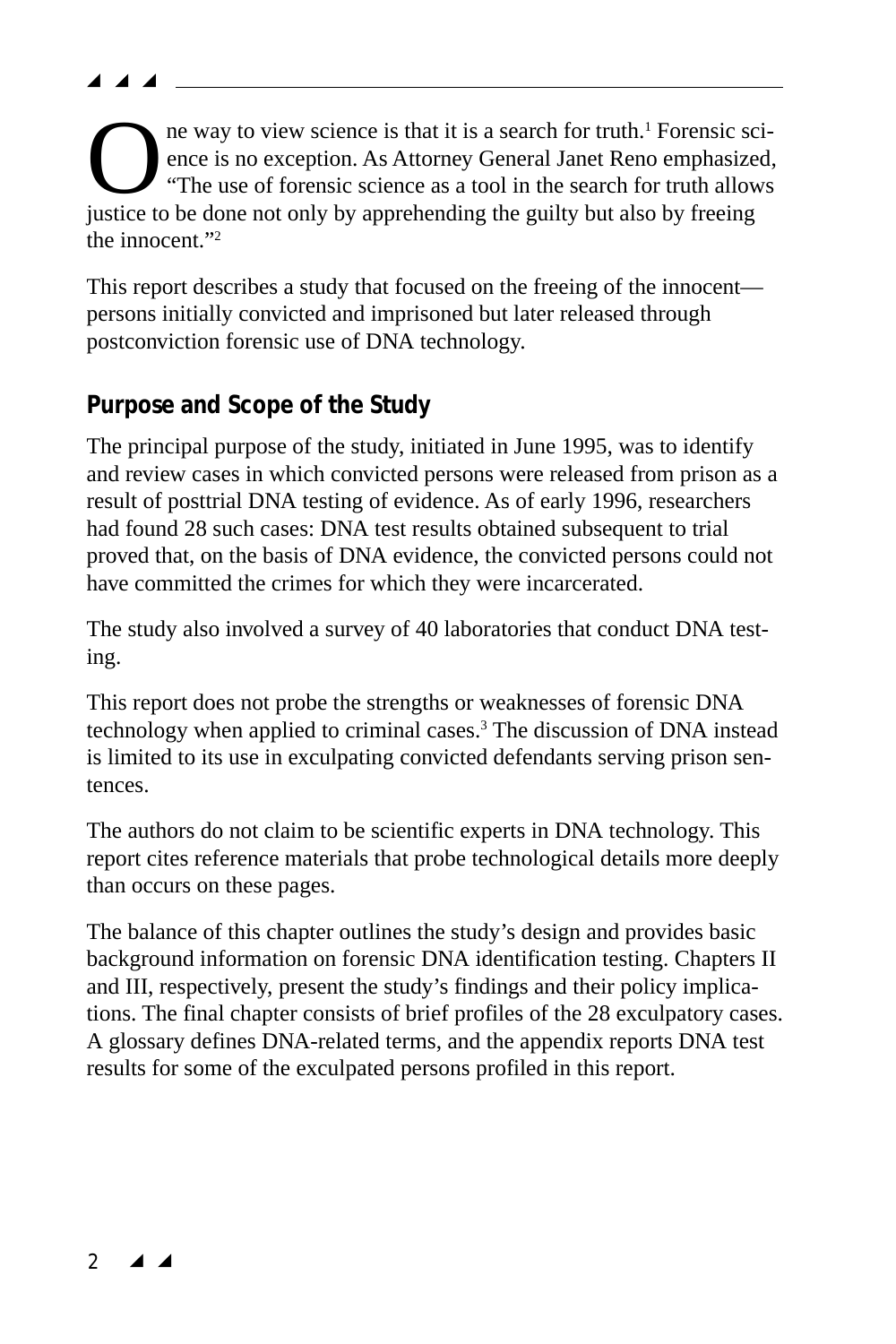### **Study Design**

To identify cases that met study criteria—defendant conviction, imprisonment, and subsequent exoneration and release resulting from posttrial exculpatory DNA tests—researchers examined legal and newspaper data bases and interviewed a variety of legal and DNA experts. Once initially identified as likely candidates for the study, cases were verified and assessed through interviews with the involved defense counsel, prosecutors, and forensic laboratory staff; through reviews of court opinions; and, in some instances, through examinations of case files.

For example, initial identification of the Glen Woodall case resulted from an automated search of newspaper data bases, which identified articles about the case in several West Virginia newspapers, the *Philadelphia Inquirer*, and the *Cleveland Plain Dealer*. An opinion by the West Virginia Supreme Court of Appeals in the appeal of Woodall's conviction (*State* v. *Woodall*, 385 S.E.2d 253, W. Va. 1989) contained the name of Woodall's defense attorney, who was called and interviewed at length and who provided materials related to the criminal case.

Those materials described improper activities by Fred Zain, once a serologist for the West Virginia State Police. A phone conversation with the West Virginia assistant attorney general handling the Zain misconduct cases resulted in the receipt of public case documents containing extensive details on Zain's activities related to the Woodall investigation and prosecution.

A review of transcripts from the criminal and, later, civil cases yielded the name of the laboratory that conducted the DNA testing that exculpated Woodall. A lengthy interview was conducted with the laboratory's forensic scientist who performed the DNA tests on the Woodall evidence. He provided documentation related to his examinations in the case.

Cases related to a special West Virginia Supreme Court of Appeals investigation into government misconduct surrounding Woodall's case (438 S.E.2d 501, W. Va. 1993; 445 S.E.2d 165, W. Va. 1994) also were reviewed.

Researchers collected information for the survey of DNA-testing laboratories through telephone interviews. An experienced crime laboratory director assisted the Institute for Law and Justice in conducting the survey.

This study, conducted in a short time period with limited funding, reflects a modest level of analysis and focuses on a relatively small number of cases.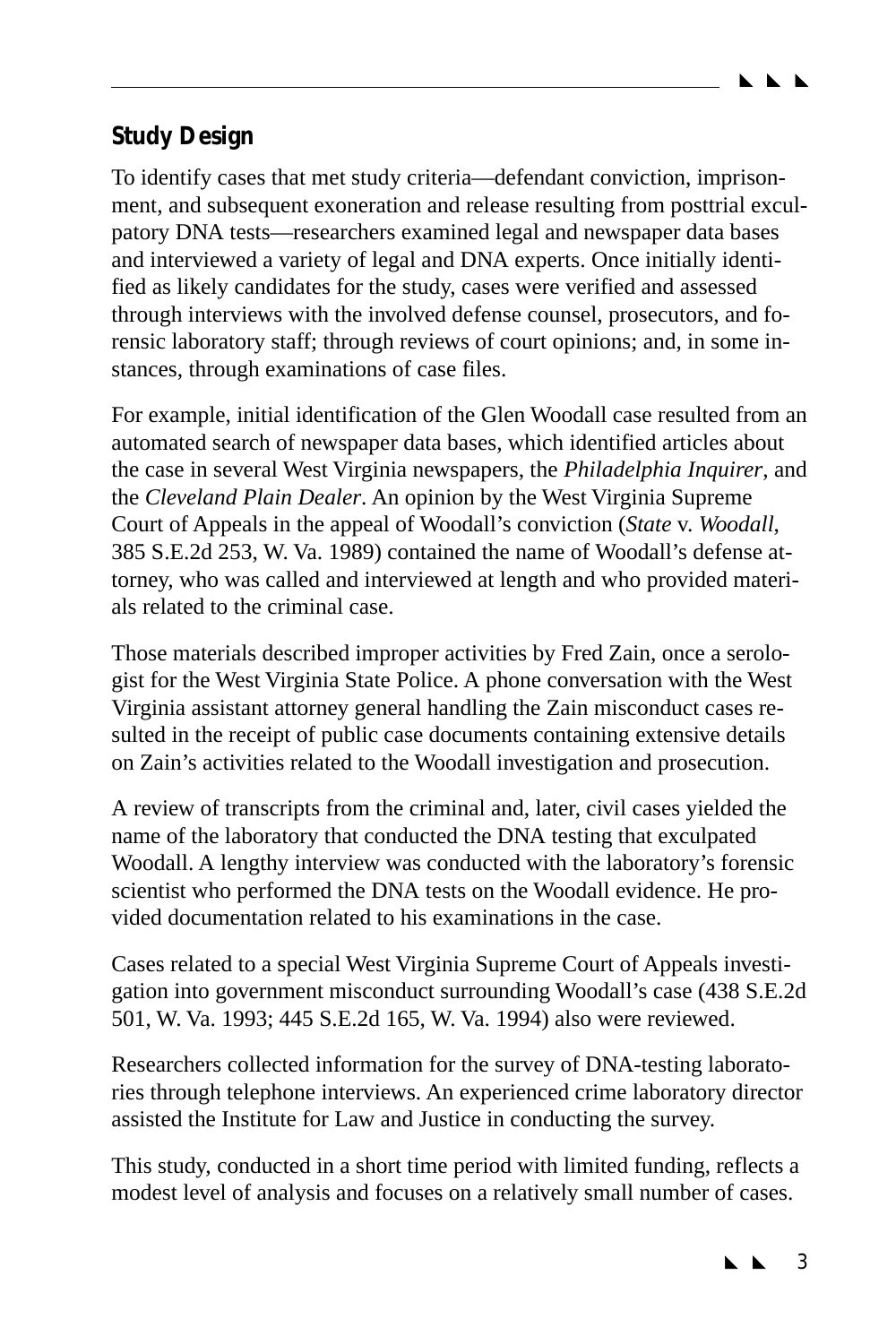One can state with confidence, however, that as of the study's completion, the 28 cases identified represent most of the situations in the country where convicted felons had been released from prison on the basis of postconviction DNA testing.4

### **Background on Forensic Use of DNA Identification Testing**

Perhaps the most significant advance in criminal investigation since the advent of fingerprint identification is the use of DNA technology to help convict criminals or eliminate persons as suspects. DNA analyses on saliva, skin tissue, blood, hair, and semen can now be reliably used to link criminals to crimes. Increasingly accepted during the past 10 years, DNA technology is now widely used by police, prosecutors, defense counsel, and courts in the United States.

An authoritative study on the forensic uses of DNA, conducted by the National Research Council of the National Academy of Sciences, has noted that:

…the reliability of DNA evidence will permit it to exonerate some people who would have been wrongfully accused or convicted without it. Therefore, DNA identification is not only a way of securing convictions; it is also a way of excluding suspects who might otherwise be falsely charged with and convicted of serious crimes.<sup>5</sup>

Forensic use of DNA technology in criminal cases began in 1987 when police asked Dr. Alec J. Jeffreys (who coined the term "DNA fingerprints"<sup>6</sup>) of Leicester University (England) to verify a suspect's confession that he was responsible for two rape-murders in the English Midlands.<sup>7</sup> Tests proved that the suspect had not committed the crimes. Police then began obtaining blood samples from several thousand male inhabitants in the area to identify a new suspect.<sup>8</sup> In another 1987 case in England, Robert Melias became the first person convicted of a crime (rape) on the basis of DNA evidence.<sup>9</sup>

In one of the first uses of DNA in a criminal case in the United States, in November 1987, the Circuit Court in Orange County, Florida, convicted Tommy Lee Andrews of rape after DNA tests matched his DNA from a blood sample with that of semen traces found in a rape victim.<sup>10</sup>

Two other important early cases involving DNA testing are *State* v. *Woodall*11 and *Spencer* v. *Commonwealth.*12 In *Woodall*, the West Virginia Supreme Court was the first State high court to rule on the admissibility of

 $\blacktriangle$   $\blacktriangle$ 4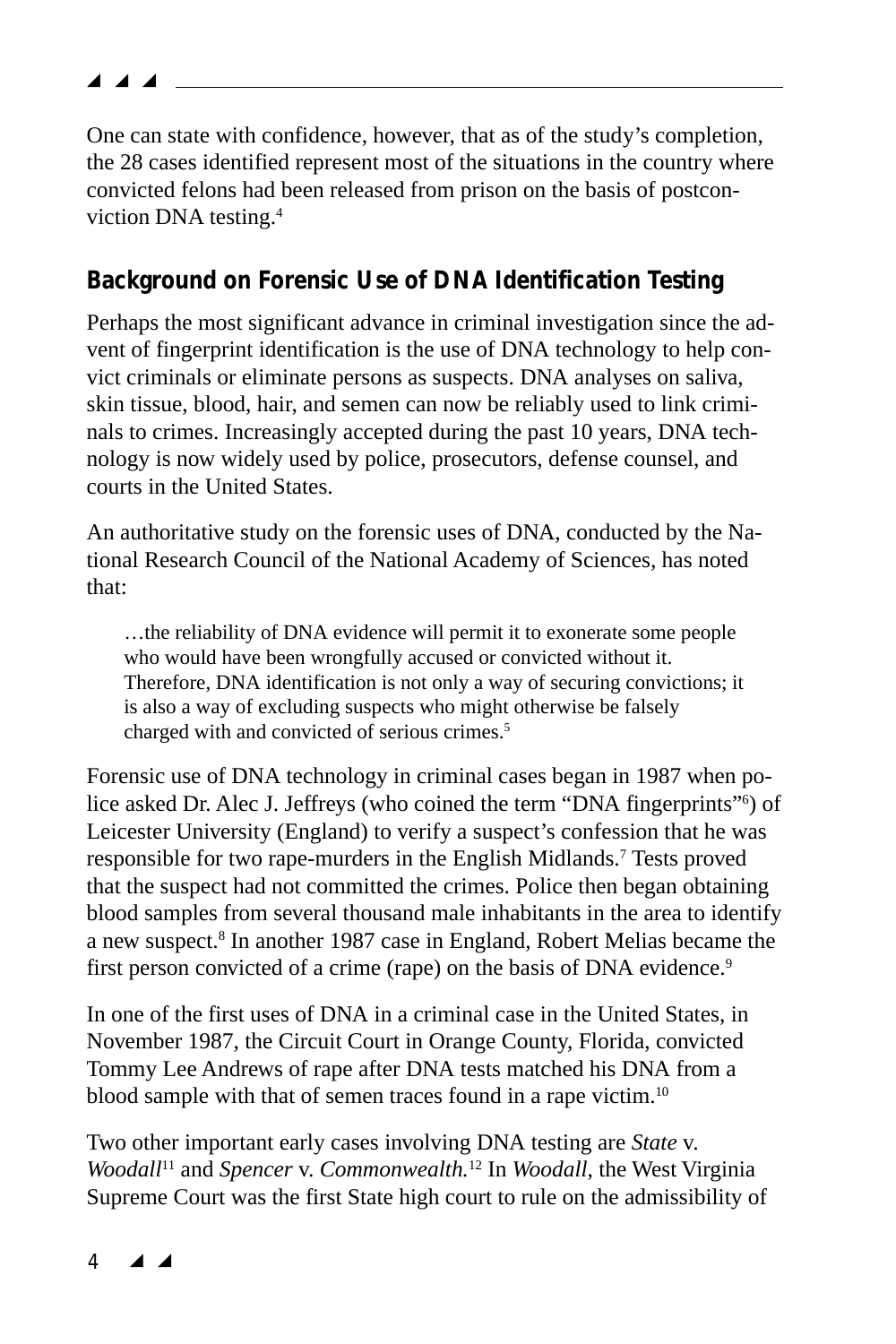DNA evidence. The court accepted DNA testing by the defendant, but inconclusive results failed to exculpate Woodall. The court upheld the defendant's conviction for rape, kidnaping, and robbery of two women. Subsequent DNA testing determined that Woodall was innocent, and he was released from prison (see the case profile in chapter IV for more details).

The multiple murder trials in Virginia of Timothy Wilson Spencer were the first cases in the United States where the admission of DNA evidence led to guilty verdicts resulting in a death penalty. The Virginia Supreme Court upheld the murder and rape convictions of Spencer, who had been convicted on the basis of DNA testing that matched his DNA with that of semen found in several victims. In *Spencer*, the defendant's attack upon the introduction of DNA evidence was limited to the contention that its novelty should lead the court to "hold off until another day any decision …"13 There was no testimony from expert witnesses that challenged the general acceptance of DNA testing among the scientific community.14

The first case that seriously challenged a DNA profile's admissibility was People v. Castro;<sup>15</sup> the New York Supreme Court, in a 12-week pretrial hearing, exhaustively examined numerous issues relating to the admissibility of DNA evidence. Jose Castro was accused of murdering his neighbor and her 2-year-old daughter. A bloodstain on Castro's watch was analyzed for a match to the victim. The court held the following:

- DNA identification theory and practice are generally accepted among the scientific community.
- DNA forensic identification techniques are generally accepted by the scientific community.
- Pretrial hearings are required to determine whether the testing laboratory's methodology was substantially in accord with scientific standards and produced reliable results for jury consideration.

The *Castro* ruling supports the proposition that DNA identification evidence of *exclusion* is more presumptively admissible than DNA identification evidence of *inclusion*. In *Castro*, the court ruled that DNA tests could be used to show that blood on Castro's watch was not his, but tests could not be used to show that the blood was that of his victims.

In *Castro*, the court also recommended extensive discovery requirements for future proceedings, including copies of all laboratory results and reports;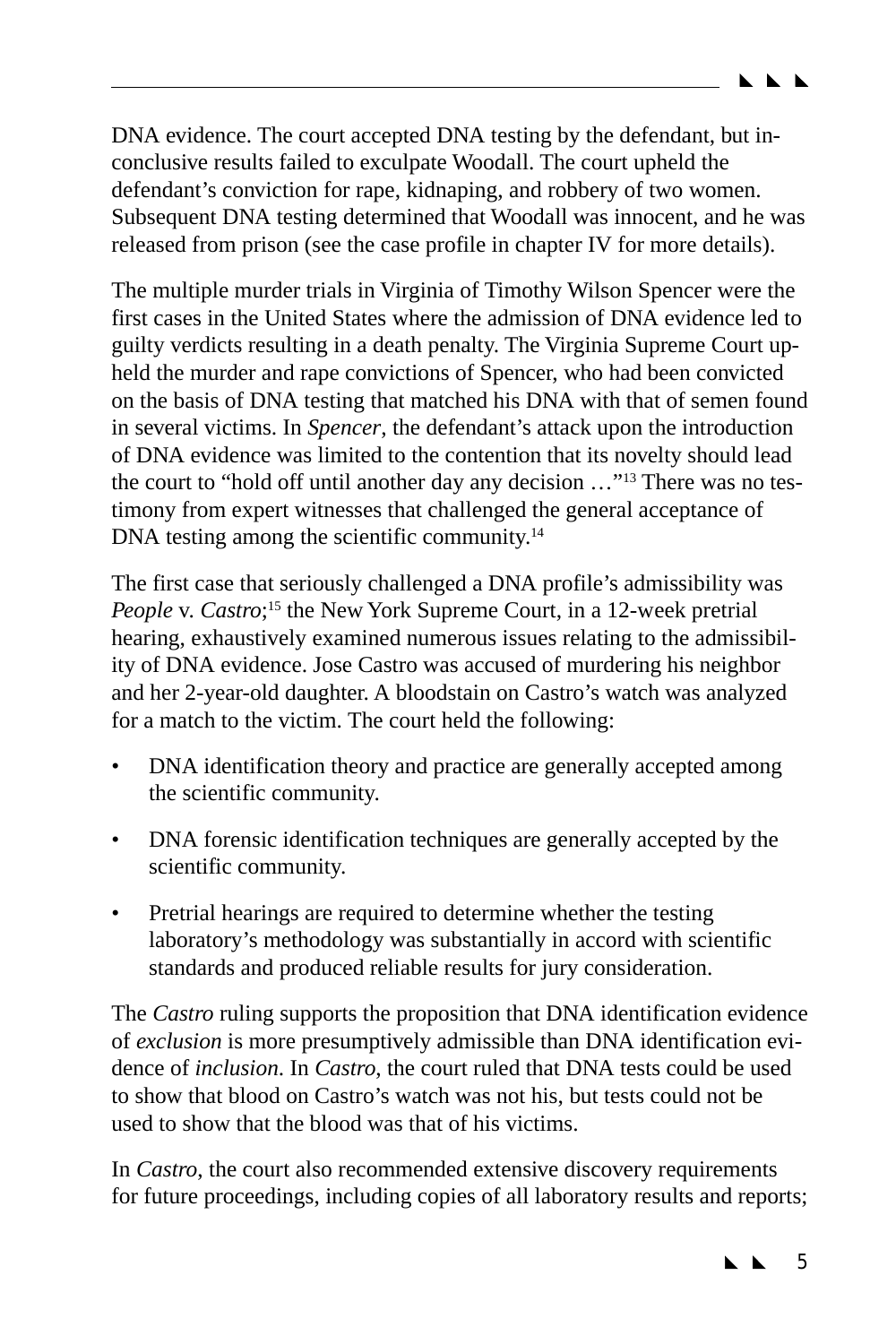explanation of statistical probability calculations; explanations for any observed defects or laboratory errors, including observed contaminants; and chain of custody of documents. These recommendations soon were expanded upon by the Minnesota Supreme Court, in *Schwartz* v. *State*, 16 which noted, "…ideally, a defendant should be provided with the actual DNA sample(s) in order to reproduce the results. As a practical matter, this may not be possible because forensic samples are often so small that the entire sample is used in testing. Consequently, access to the data, methodology, and actual results is crucial…for an independent expert review."17

In *Schwartz*, the Supreme Court of Minnesota refused to admit the DNA evidence analyzed by a private forensic laboratory; the court noted the laboratory did not comply with appropriate standards and controls. In particular, the court was troubled by failure of the laboratory to reveal its underlying population data and testing methods. Such secrecy precluded replication of the test.

In summary, courts have successfully challenged improper application of DNA scientific techniques to particular cases, especially when used to declare "matches" based on frequency estimates. However, DNA testing properly applied is generally accepted as admissible under *Frye*18 or *Daubert*<sup>19</sup> standards.20 As stated in the National Research Council's 1996 report on DNA evidence, "The state of the profiling technology and the methods for estimating frequencies and related statistics have progressed to the point where the admissibility of properly collected and analyzed DNA data should not be in doubt."21 At this time, 46 States admit DNA evidence in criminal proceedings. In 43 States, courts have ruled on the technology, and in 3 States, statutes require admission (see exhibit 1).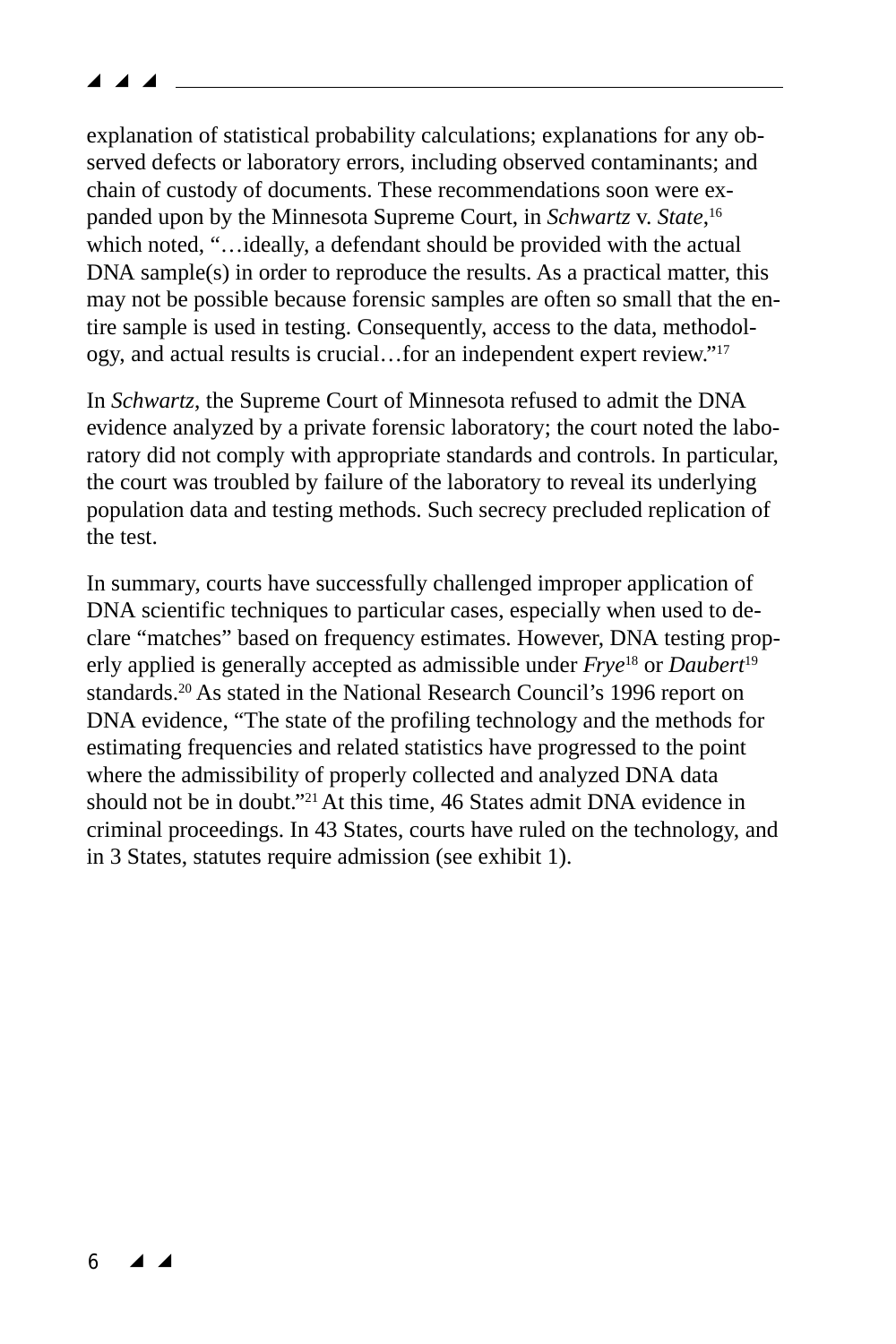### $\overline{ }$

| Exhibit 1. DNA Evidence Admission in Criminal Trials by State |              |                 |                |  |
|---------------------------------------------------------------|--------------|-----------------|----------------|--|
| <b>State</b>                                                  | DNA Admitted | <b>State</b>    | DNA Admitted   |  |
| Alabama                                                       | Yes          | Montana         | Yes            |  |
| Alaska                                                        | Yes          | Nebraska        | Yes            |  |
| Arizona                                                       | Yes          | Nevada          | <b>Statute</b> |  |
| Arkansas                                                      | Yes          | New Hampshire   | Yes            |  |
| California                                                    | Yes*         | New Jersey      | Yes*           |  |
| Colorado                                                      | Yes          | New Mexico      | Yes            |  |
| Connecticut                                                   | Yes          | New York        | Yes            |  |
| Delaware                                                      | Yes          | North Carolina  | Yes            |  |
| Florida                                                       | Yes          | North Dakota    | No             |  |
| Georgia                                                       | Yes          | Ohio            | Yes            |  |
| Hawaii                                                        | Yes          | <b>Oklahoma</b> | <b>Statute</b> |  |
| Idaho                                                         | Yes          | Oregon          | Yes            |  |
| <b>Illinois</b>                                               | Yes*         | Pennsylvania    | Yes            |  |
| Indiana                                                       | Yes          | Rhode Island    | No             |  |
| lowa                                                          | Yes          | South Carolina  | Yes            |  |
| Kansas                                                        | Yes          | South Dakota    | Yes            |  |
| Kentucky                                                      | Yes          | Tennessee       | <b>Statute</b> |  |
| Louisiana                                                     | Yes          | Texas           | Yes            |  |
| Maine                                                         | No           | Utah            | N <sub>0</sub> |  |
| Maryland                                                      | Yes*         | Vermont         | Yes            |  |
| Massachusetts                                                 | Yes          | Virginia        | Yes            |  |
| Michigan                                                      | Yes          | Washington      | Yes            |  |
| Minnesota                                                     | Yes          | West Virginia   | Yes            |  |
| Mississippi                                                   | Yes          | Wisconsin       | Yes            |  |
| Missouri                                                      | Yes          | Wyoming         | Yes            |  |
| * Decision by Intermediate Court of Appeals                   |              |                 |                |  |

 7 L  $\blacktriangleright$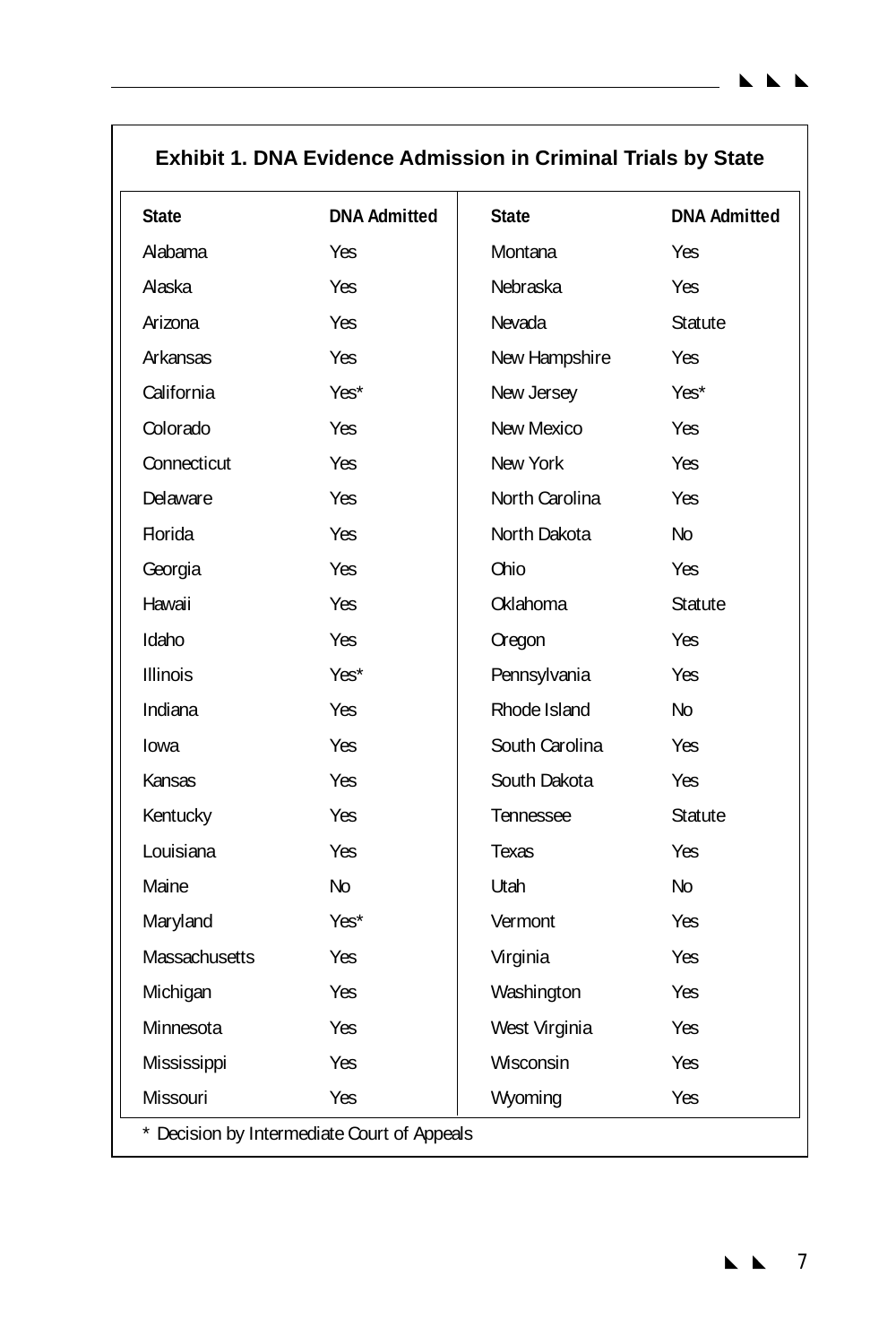**Notes**

1. "Science is the search for truth—it is not a game in which one tries to beat his opponent, to do harm to others."—Linus Pauling, 1958. Cited in Beck, Emily Morison (ed.), *Familiar Quotations*, Boston: Little, Brown and Company, 1980.

2. Keynote address by Attorney General Janet Reno before the American Academy of Forensic Sciences, Nashville, Tennessee, February 21, 1996.

3. For articles debating the forensic use of DNA technology, see Thompson, William, "Evaluating the Admissibility of New Genetic Identification Tests: Lessons from the DNA War," *The Journal of Criminal Law & Criminology*, 84, 1 (1993):22–104; Harmon, Rockne, "Legal Criticisms of DNA Typing: Where's the Beef?" *The Journal of Criminal Law & Criminology*, 84, 1 (1993):175–188; and Neufeld, Peter, "Have You No Sense of Decency?" *The Journal of Criminal Law & Criminology*, 84, 1 (1993):189–202.

4. The study's results have been reviewed by many persons, including those involved in a peer review process. To date, no one has identified additional cases that, as of the study's completion in February 1996, are the type examined in this report.

5. National Research Council, National Academy of Sciences, *DNA Technology in Forensic Science*, Washington, D.C.: National Academy Press, 1992:156. (Cited as NRC report.) Another reference source is McKenna, Judith, J. Cecil, and P. Coukos, "Reference Guide on Forensic DNA Evidence," *Reference Manual on Scientific Evidence*, Federal Judicial Center (1994). This guide has a useful glossary of terms at p. 323.

6. Jeffreys, Alec J., Victoria Wilson, and Swee Lay Thein, "Hypervariable 'Minisatellite' Regions in Human Nature," *Nature*, 314 (1985):67; "Individual-Specific 'Fingerprints' of Human DNA," *Nature*, 316 (1985):76.

7. The first reported use of DNA identification was in a noncriminal setting to prove a familial relationship. A Ghanaian boy was refused entry into the United Kingdom (U.K.) for lack of proof that he was the son of a woman who had the right of settlement in the U.K. Immigration authorities contended that the boy could be the nephew of the woman, not her son. DNA testing showed a high probability of a mother-son relationship. The U.K. Government accepted the test findings and admitted the boy. See Kelly, K.F, J.J. Rankin, and R.C. Wink, "Methods and Applications of DNA Finger-

8 ◢◢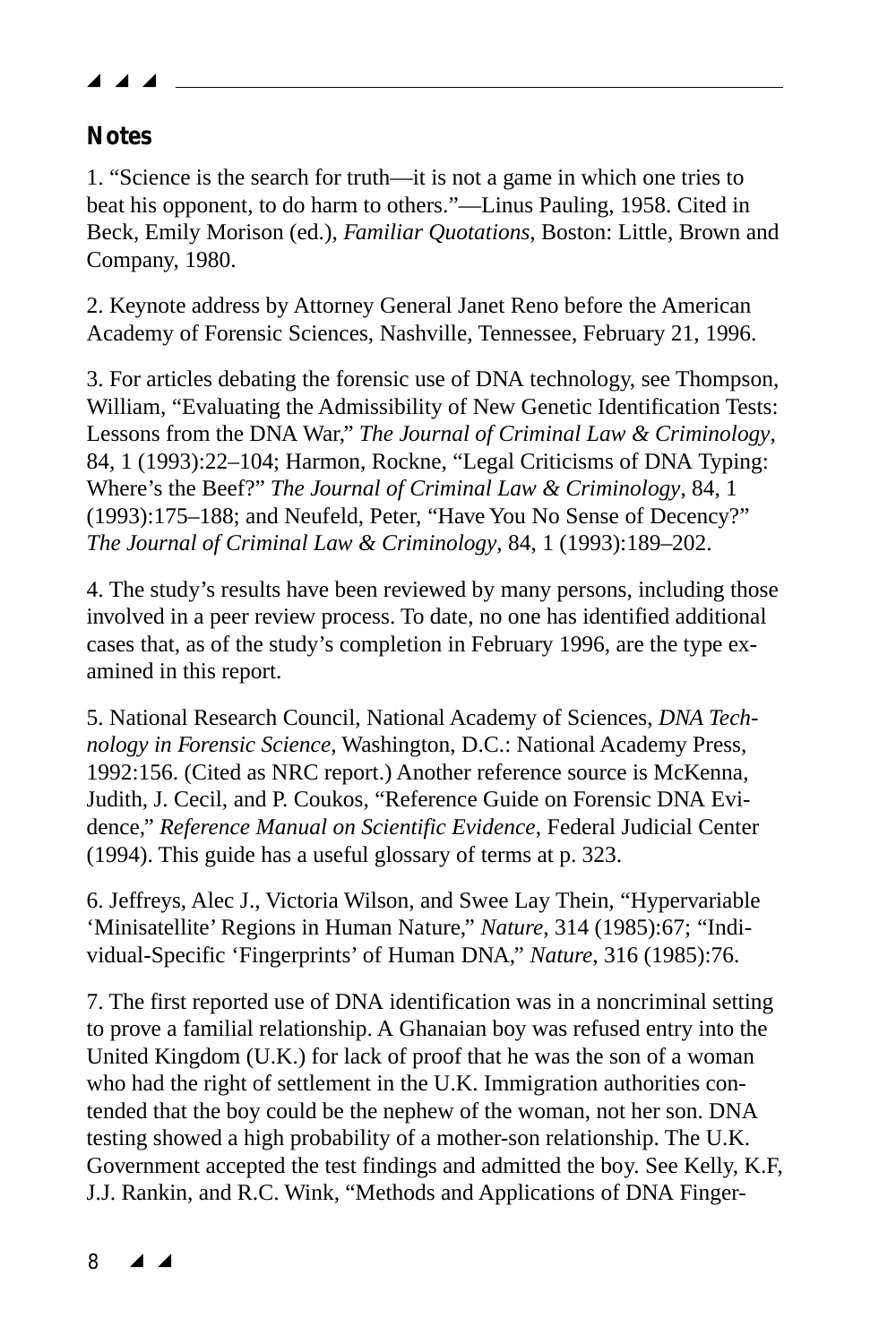printing: A Guide for the Non-Scientist," *Criminal Law Review* (1987):105, 108; Note, "Stemming the DNA Tide; A Case for Quality Control Guidelines," *Hamline Law Review*, 16 (1992):211, 213–214.

8. Gill, Peter, Alec J. Jeffreys, and David J. Werrett, "Forensic Application of DNA Fingerprints," *Nature*, 318 (1985):577. See also Seton, Craig, "Life for Sex Killer Who Sent Decoy to Take Genetic Test," *The Times* (London) (January 23, 1988):3. A popular account of this case, *The Blooding*, was written by crime novelist Joseph Wambaugh, New York, N.Y.: William Morrow & Co., Inc., 1989.

9. Bureau of Justice Statistics, "Forensic DNA Analysis: Issues," Washington, D.C.: U.S. Department of Justice, Bureau of Justice Statistics, June 1991, at 4, note 8.

10. The admissibility of the DNA evidence was upheld by the intermediate appeals court, which cited the uncontroverted testimony of the State's expert witnesses. *State* v. *Andrews*, 533 So.2d 841 (Dist. Ct. App. 1989). See also Office of Technology Assessment, Congress of the United States, *Genetic Witness: Forensic Uses of DNA Tests*, Washington, D.C.: July 1990.

11. 385 S.E.2d 253 (W. Va. 1989).

12. 384 S.E.2d 775 (1989). Additional court appeals by Spencer were rejected by the Virginia Supreme Court at 384 S.E.2d 785 (1989); 385 S.E.2d 850 (1989); and 393 S.E.2d 609 (1990).

13. Supra note 12 at 783.

14. Id., at 797.

15. 545 N.Y.S.2d 985 (Sup. Ct. 1989). Castro's case was never tried. He pleaded guilty to the murders in late 1989.

16. *Schwartz* v. *State*, 447 N.W.2d 422 (1989).

17. Id., at 427. The Minnesota Supreme Court further held that the use of statistical probabilities testimony should be limited because of its potential for prejudicing the jury. Id., at 428. The opinion was later modified in *State* v. *Bloom*, 516 N.W.2d 159 (1994).

9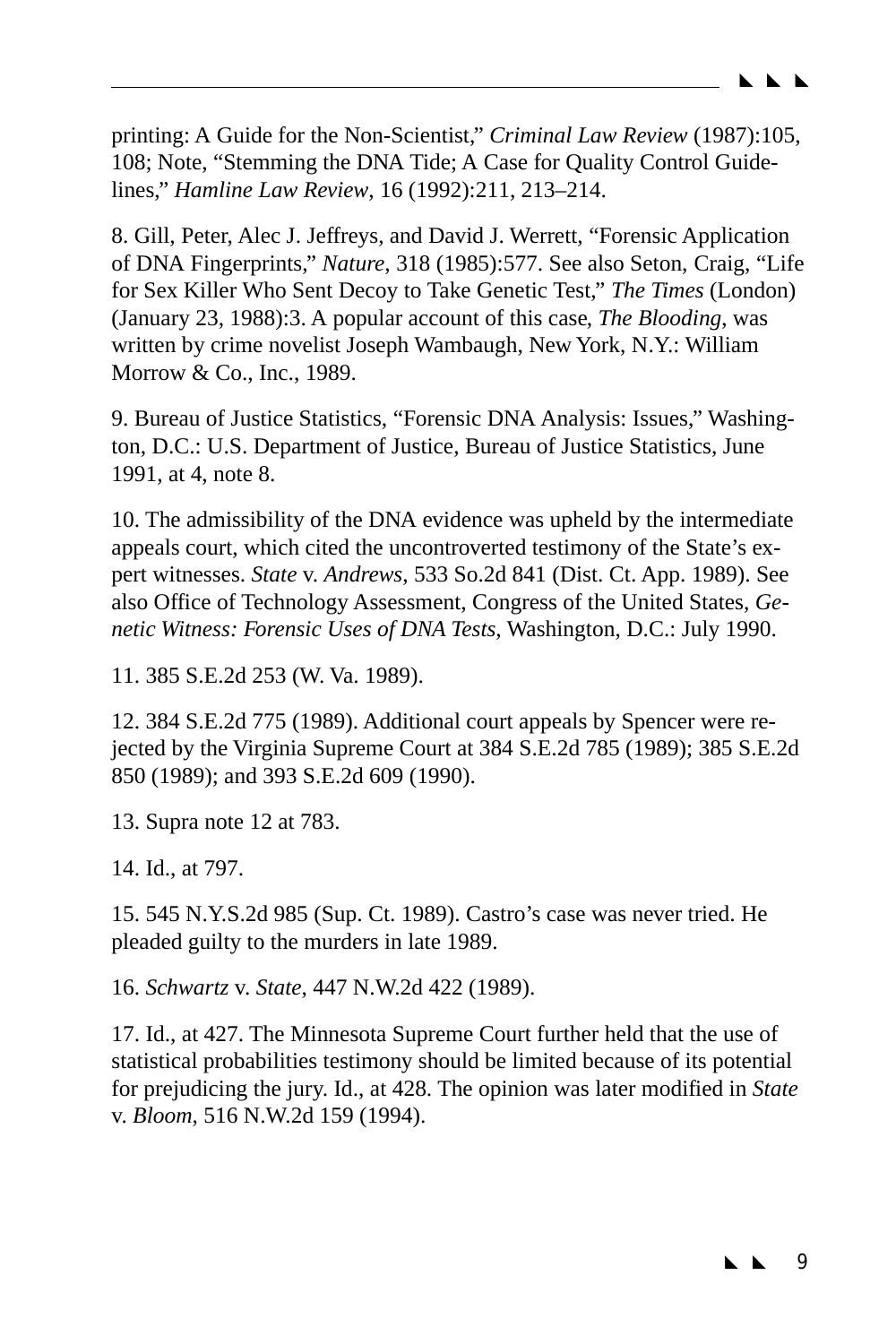18. *Frye* v. *United States*, 293 F. 1013 (D.C. Cir. 1923). The test for the admissibility of novel scientific evidence enunciated in this case has been the most frequently invoked one in American case law. To be admissible, scientific evidence must be "sufficiently established to have gained general acceptance in the particular field in which it belongs."

19. *Daubert* v. *Merrell Dow Pharmaceuticals, Inc.*, 113 S.Ct. 2786 (1993). The Supreme Court used this civil case to articulate new standards for interpreting the admissibility of scientific evidence under the Federal rules of evidence. This standard, while encompassing *Frye*, allows a court to expand its examination to include other indicia of reliability, including publications, peer review, known error rate, and more. The court also should consider factors that might prejudice or mislead the jury. For the application of *Daubert* to DNA technology, see Sheck, Barry, "DNA and *Daubert*," *Cardozo Law Review*, 15 (1994):1959.

20. This brief overview is not a treatise on DNA evidence admissibility in criminal cases. For more authoritative articles, see, Thompson, supra note 3; Kaye, D.H., "The Forensic Debut of the National Research Council's DNA Report: Population Structure, Ceiling Frequencies and the Need for Numbers," *Jurimetrics Journal*, 34, 4 (1994):369–382; Comments, "Admissibility of DNA Statistical Data: A Proliferation of Misconception," *California Western Law Review*, 30 (1993):145–178.

21. National Research Council, National Academy of Sciences, *The Evaluation of Forensic DNA Evidence* (prepublication copy), Washington, D.C.: National Academy Press, 1996:2.14.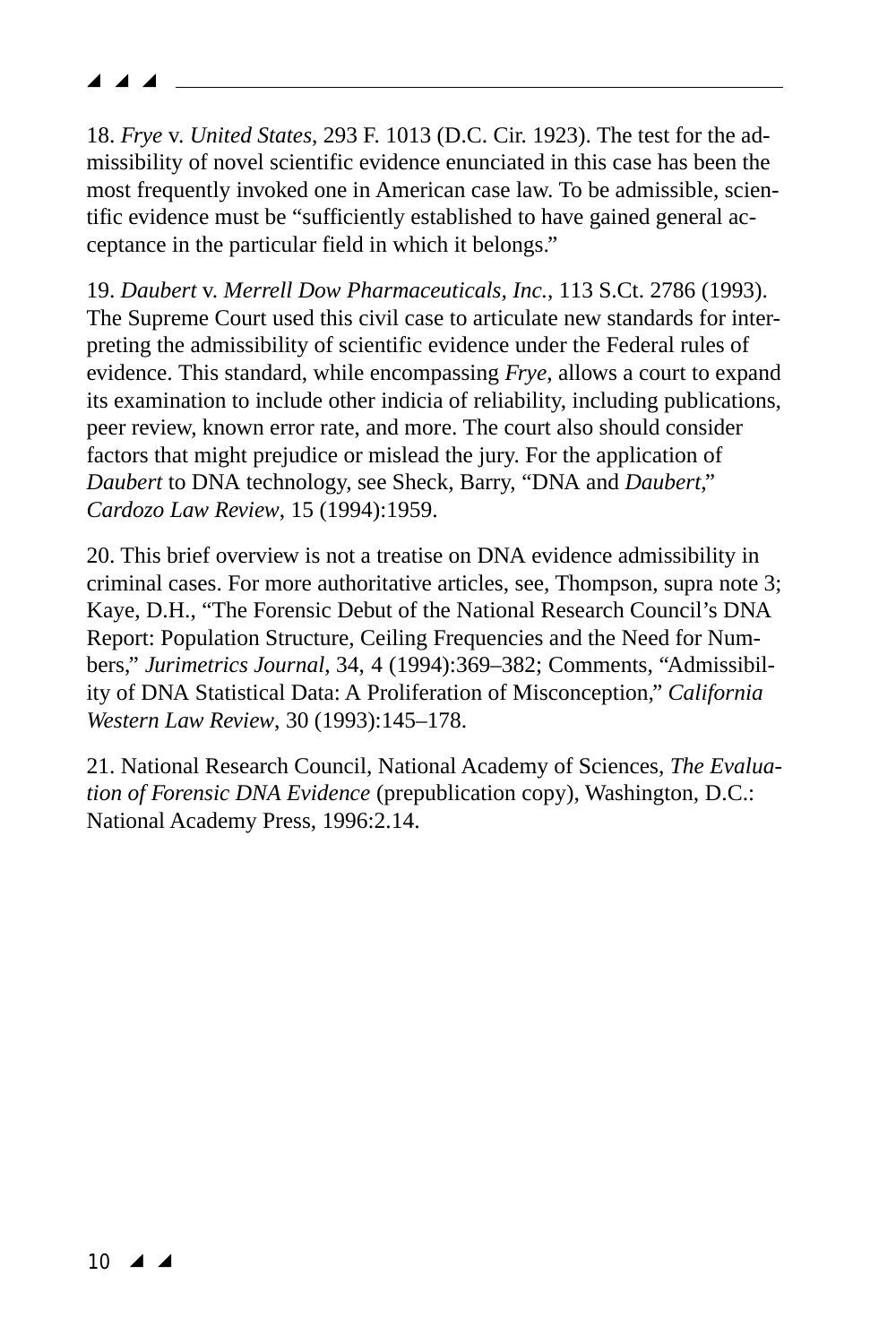# **CHAPTER II Study Findings**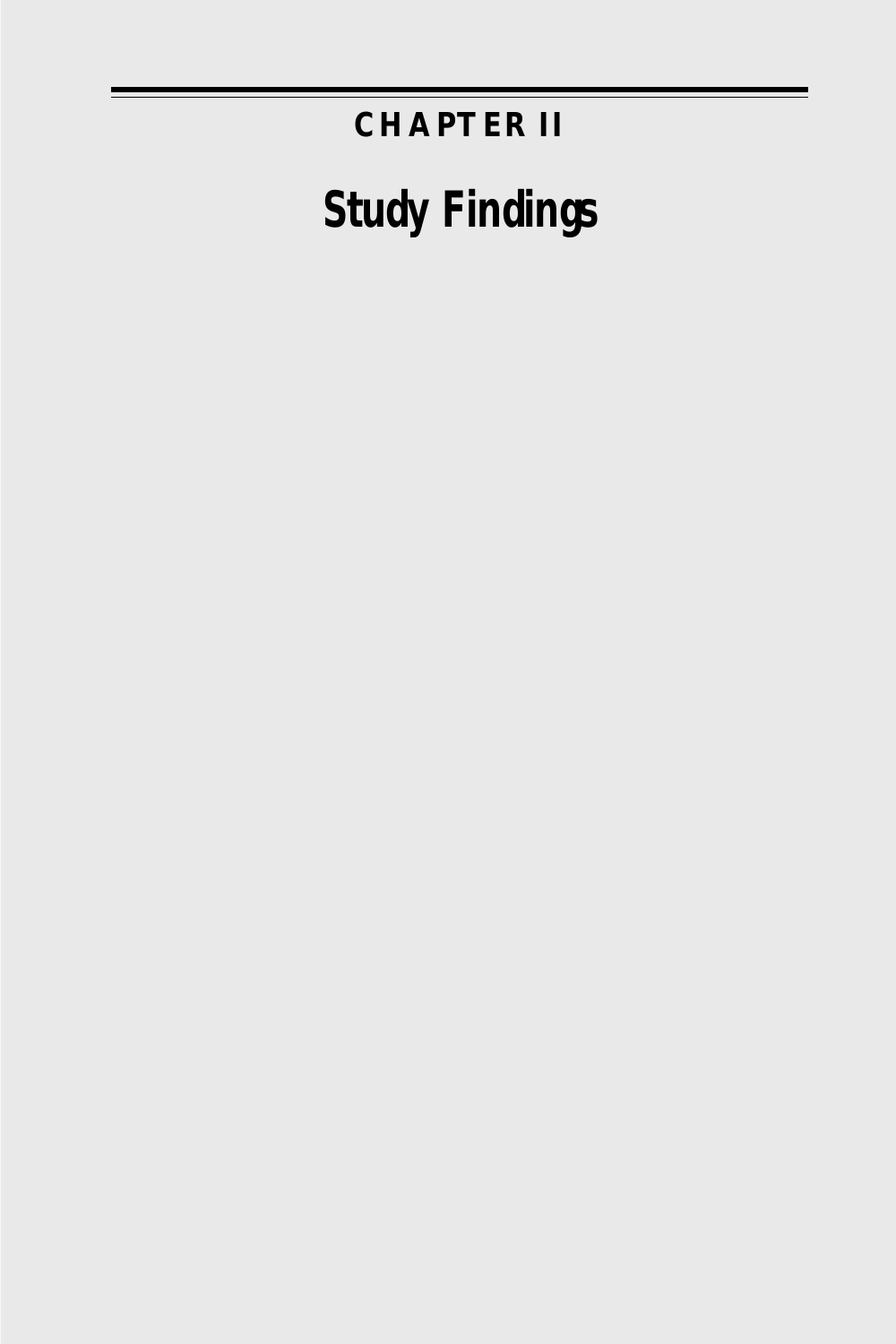Indings pertaining to characteristics of the 28 DNA exculpatory cases<br>identified during the study are discussed first. The chapter concludes<br>with the results of the telephone survey of DNA laboratories. identified during the study are discussed first. The chapter concludes with the results of the telephone survey of DNA laboratories.

### **General Characteristics Shared by Many Study Cases**

The 28 cases in this study were tried in 14 States and the District of Columbia. The States are Illinois (5 cases), New York (4 cases), Virginia (3 cases), West Virginia (3 cases), Pennsylvania (2 cases), California (2 cases), Maryland, North Carolina, Connecticut, Kansas, Ohio, Indiana, New Jersey, and Texas. Many cases share a number of descriptive characteristics, as noted below.

**Most cases mid- to late 1980s.** Most cases involved convictions that occurred in the 1980s, primarily mid- to late 1980s, a period when forensic DNA technology was not readily accessible. The earliest case involved a conviction in 1979, the most recent in 1991.

In each of the 28 cases, a defendant was convicted of a crime or crimes and serving a sentence of incarceration. While in prison, each defendant obtained, through an attorney, case evidence for DNA testing and consented to a comparison of the evidence-derived DNA to his own DNA sample. (In *Nelson*, the prosecutor conducted the tests.) In each case, the results showed that there was not a match, and the defendant was ultimately set free. Exhibit 2 presents an overview of the study cases.

**Sexual assault the most frequent crime.** All 28 cases involved some form of sexual assault. In six (*Bloodsworth*, *Cruz*, *Hernandez*, *Linscott*, *Nelson*, and *Vasquez*), assailants also murdered their victims. All alleged assailants were male. All victims were female: most were adults, others teenagers or children. All but one case involved a jury trial. (The nonjury case, *Vasquez*, involved a guilty plea from a defendant who had mental disabilities.) Of the cases where the time required for jury deliberations was known, most had verdicts returned in less than 1 day, except for *Kotler*, which required 2 days.

**Prison time served.** The 28 defendants served a total of 197 years in prison (an average of almost 7 years each) before being released as a result of DNA testing. The longest time served was 11 years, the shortest 9 months. For a variety of legal reasons, defendants in several cases continued to remain in prison for months after exculpatory DNA test results. In *Green*, DNA testing was performed after conviction but prior to sentencing.

### 12  $\blacktriangle$   $\blacktriangle$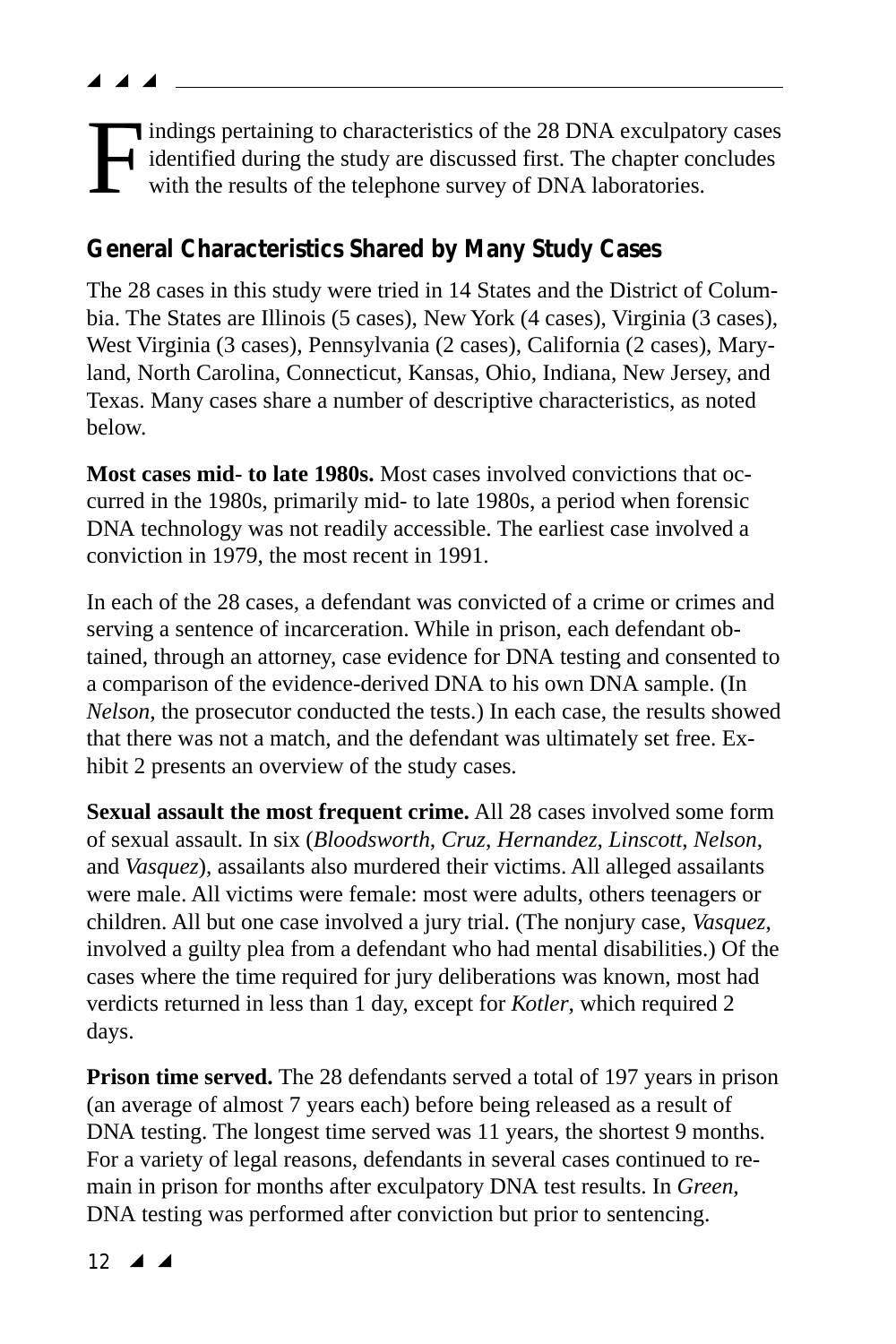### ⊾

| <b>Exhibit 2. Overview of DNA Study Cases</b> |                                         |                                                 |                                                   |  |
|-----------------------------------------------|-----------------------------------------|-------------------------------------------------|---------------------------------------------------|--|
| Case Name/Location                            | Primary Charges                         | Date Convicted                                  | Sentence/Served                                   |  |
| Alejandro, Gilbert<br>Uvalde, TX              | Sexual assault                          | October 1990                                    | 12 yrs/4 yrs                                      |  |
| Bloodsworth, Kirk<br>Baltimore, MD            | Murder, rape                            | <b>March 1985</b>                               | Death, later reduced to<br>life/Almost 9 yrs      |  |
| Bravo, Mark Diaz<br>Los Angeles Co., CA       | Rape                                    | December 1990                                   | 8 yrs/3 yrs                                       |  |
| Brison, Dale<br>Chester County, PA            | Rape, kidnaping                         | June 1991                                       | 18-42 yrs/31/2 yrs                                |  |
| Bullock, Ronnie<br>Chicago, IL                | Aggravated sexual<br>assault            | May 1984                                        | 60 yrs/10 <sup>1</sup> /2 yrs                     |  |
| Callace, Leonard<br>White Plains, NY          | Sodomy, sexual<br>abuse                 | March 1987                                      | 25-50 yrs/Almost 6 yrs                            |  |
| Chalmers, Terry Leon<br>White Plains, NY      | Rape, sodomy                            | June 1987                                       | 12-24 yrs/8 yrs                                   |  |
| Cotton, Ronald<br>Burlington, NC              | Rape (2 counts)                         | January 1985<br>November 1987<br>(second trial) | Life+54 yrs/10 $\frac{1}{2}$ yrs                  |  |
| Cruz, Rolando<br>Chicago, IL                  | Murder, kidnaping,<br>rape              | March 1985                                      | Death/11 yrs                                      |  |
| Dabbs, Charles<br>Westchester Co., NY         | Rape                                    | April 1984                                      | 121/2-20 yrs/7 yrs                                |  |
| Davis, Gerald Wayne<br>Kanawha Co., WV        | Kidnaping, sexual<br>assault (2 counts) | May 1986                                        | 14-35 yrs/8 yrs                                   |  |
| Daye, Frederick Rene<br>San Diego, CA         | Rape (2 counts),<br>kidnaping           | August 1984                                     | Life/10 yrs                                       |  |
| Dotson, Gary<br>Chicago, IL                   | Rape, aggravated<br>kidnaping           | <b>July 1979</b>                                | 25-50 yrs/8 yrs                                   |  |
| Green, Edward<br>Washington, DC               | Rape                                    | <b>July 1989</b>                                | Never sentenced/9<br>months                       |  |
| Hammond, Ricky<br>Hartford, CT                | Sexual assault,<br>kidnaping            | March 1990                                      | 25 yrs and 3 yrs<br>probation/2 yrs               |  |
| Harris, William O'Dell<br>Charleston, WV      | Sexual assault                          | October 1987                                    | 10-20 yrs/7 yrs,<br>then 1 yr home<br>confinement |  |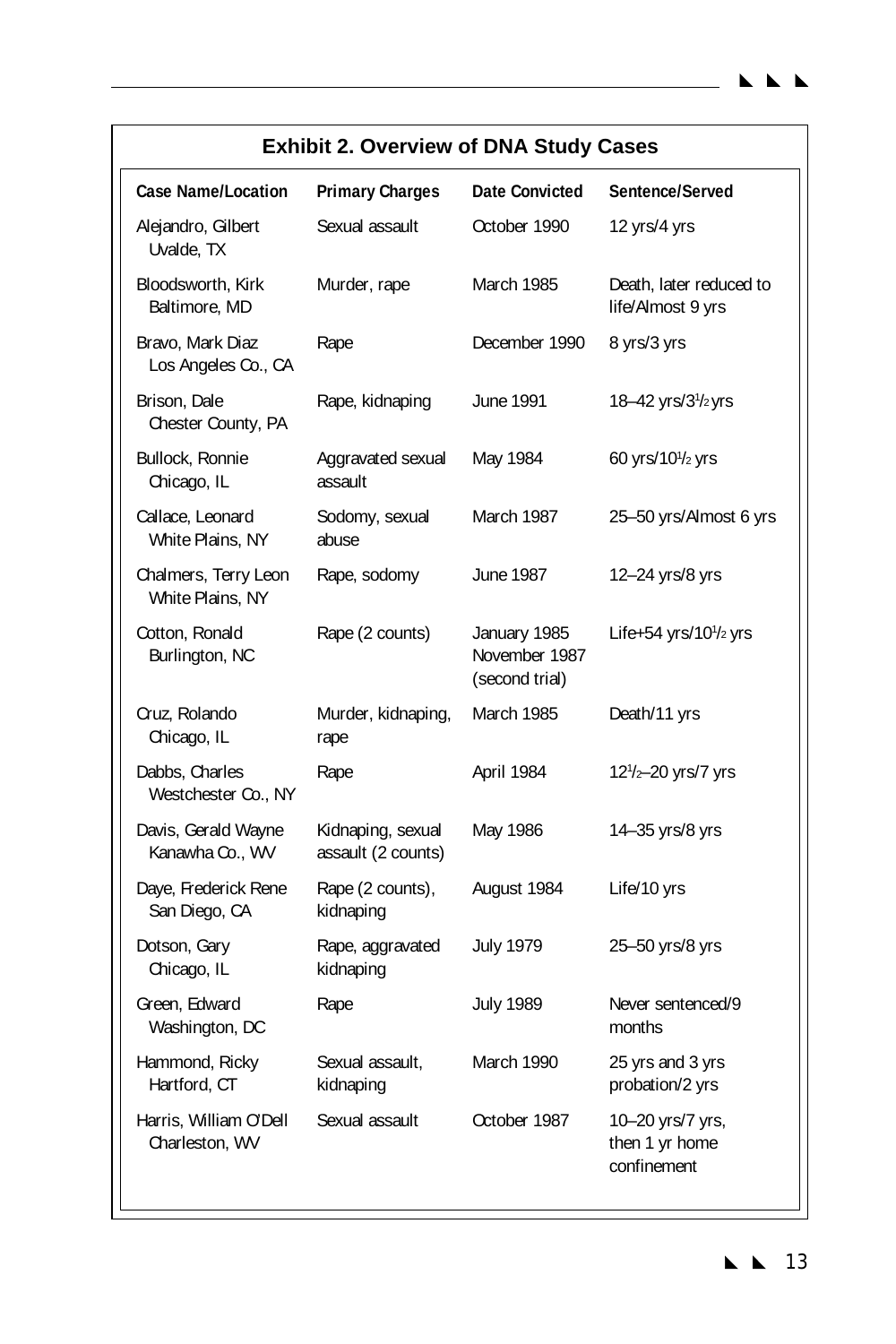### **Exhibit 2. Overview of DNA Study Cases (continued)**

| Case Name/Location                      | <b>Primary Charges</b>          | Date Convicted   | Sentence/Served                                                                      |
|-----------------------------------------|---------------------------------|------------------|--------------------------------------------------------------------------------------|
| Hernandez, Alejandro<br>Chicago, IL     | Murder, kidnaping,<br>rape      | March 1985       | Death/11 yrs                                                                         |
| Honaker, Edward<br>Nelson County, VA    | Rape, sexual<br>assault, sodomy | June 1985        | 3 life terms+34 yrs/10<br>yrs                                                        |
| Jones, Joe C.<br>Topeka, KS             | Rape, aggravated<br>kidnaping   | February 1986    | Life+10-25 yrs/6 <sup>1</sup> /2 yrs                                                 |
| Kotler, Kerry<br>Suffolk County, NY     | Rape (2 counts)                 | February 1982    | 25-50 yrs/11 yrs                                                                     |
| Linscott, Steven<br>Cook County, IL     | Murder, rape                    | November 1982    | 40 yrs/3 yrs in prison;<br>7 yrs out on bond                                         |
| Nelson, Bruce<br>Allegheny Co., PA      | Murder, rape                    | September 1982   | Life/9 yrs                                                                           |
| Piszczek, Brian<br>Cuyahoga Co., OH     | Rape                            | June 1991        | $15 - 25$ yrs/4+ yrs                                                                 |
| Scruggs, Dwayne<br>Indianapolis, IN     | Rape                            | May 1986         | 40 yrs/Over 7 <sup>1</sup> /2 yrs                                                    |
| Shephard, David<br>Union County, NJ     | Rape                            | September 1984   | 30 yrs/Almost 10 yrs                                                                 |
| Snyder, Walter (Tony)<br>Alexandria, VA | Rape, sodomy                    | June 1986        | 45 yrs/Almost 7 yrs                                                                  |
| Vasquez, David<br>Arlington Co., VA     | Murder, rape                    | February 1985    | 35 yrs/5 yrs                                                                         |
| Woodall, Glen<br>Huntington, WV         | Sexual assault,<br>kidnaping    | <b>July 1987</b> | 2 life terms+203-335<br>yrs/4 yrs, then 1 yr<br>under electronic home<br>confinement |

Many defendants also qualified for public defenders or appointed counsel. Most defendants appealed their convictions at least once; many appealed several times. Most appeals focused on trial error (e.g., ineffective assistance of counsel) or new evidence. For example, in some cases, the victims recanted their defendant identification testimony.

**Prior police knowledge of the defendants.** Police knew 15 defendants prior to their arrests, generally through criminal records. It is not known

14  $\blacktriangle$   $\blacktriangle$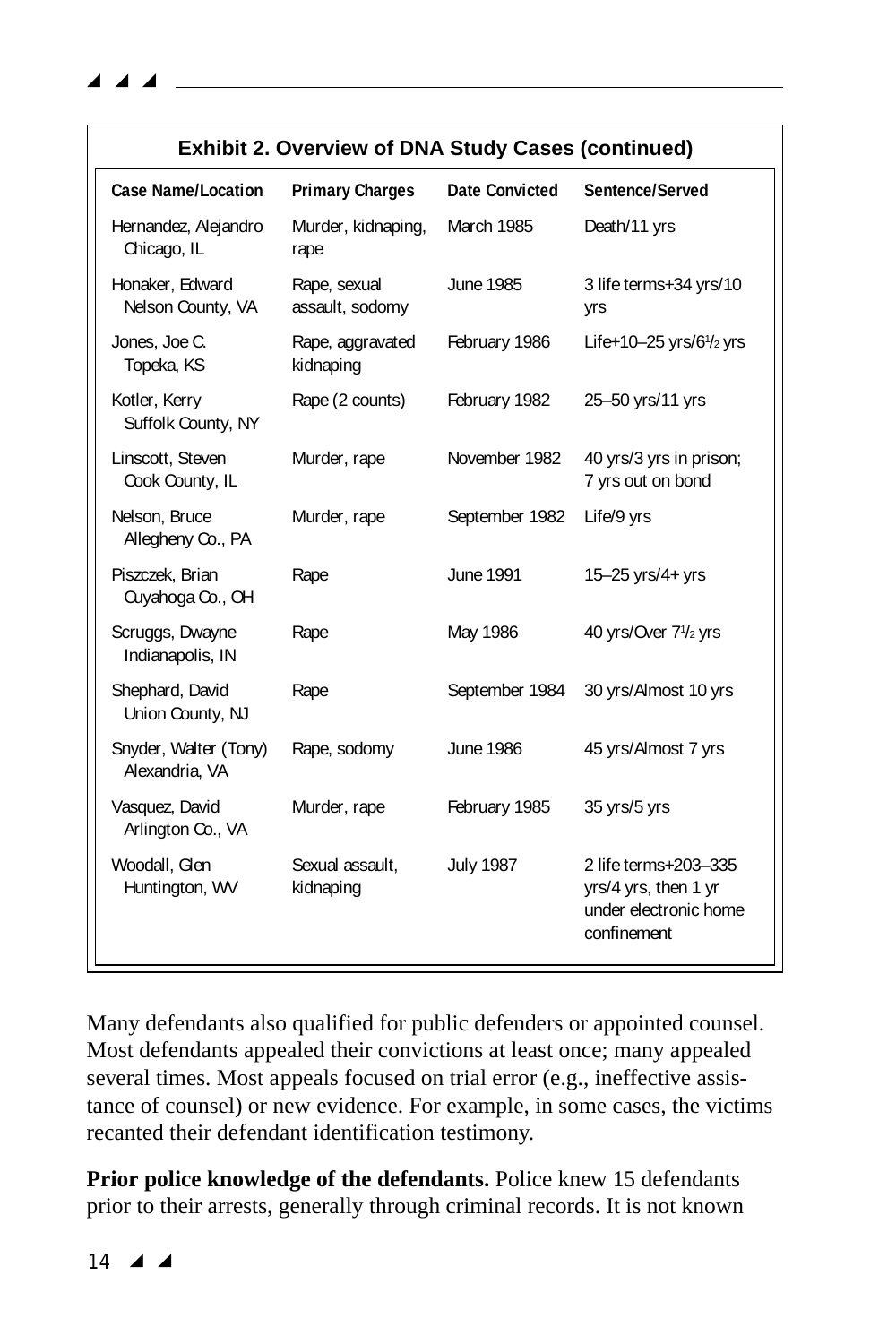whether, in some cases, that may have influenced police to place suspects in photo spreads and lineups shown to victims and other eyewitnesses.

### **Evidence Presented During/After Trial: Common Attributes**

The 28 cases shared several common themes in the evidence presented during and after trial.

**Eyewitness identification.** All cases, except for homicides, involved victim identification both prior to and at trial. Many cases also had additional eyewitness identification, either placing the defendant with the victim or near the crime scene (e.g., in *Bloodsworth*, five witnesses testified that they had seen the defendant with the 9-year-old victim on the day of the murder). Exhibit 3 presents an overview of the evidence and DNA testing in the study cases.

Many defendants presented an alibi defense, frequently corroborated by family or friends. For example, Edward Honaker's alibi was corroborated by his brother, sister-in-law, mother's housemate, and trailer park owner. The alibis apparently were not of sufficient weight to the juries to counter the strength of the eyewitness testimony.

**Use of forensic evidence.** A majority of the cases involved non-DNA-tested forensic evidence that was introduced at trial. Although not pinpointing the defendants, that evidence substantially narrowed the field of possibilities to include them. Typically, those cases involved comparisons of nonvictim specimens of blood, semen, or hair at the crime scene to that of the defendants. Testimony of prosecution experts also was used to explain the reliability and scientific strength of non-DNA evidence to the jury.

**Alleged government malfeasance or misconduct.** Eight cases, as reported by defense attorneys and reflected in some judges' opinions, involved allegations of government misconduct, including perjured testimony at trial, police and prosecutors who intentionally kept exculpatory evidence from the defense, and intentionally erroneous laboratory tests and expert testimony admitted at trial as evidence. For example:

In *Honaker*, the defendant's attorney alleged that the government intentionally kept exculpatory evidence from the defense, including information that two of the government's witnesses were secretly hypnotized to enhance their testimony and that the prosecution's criminalist was never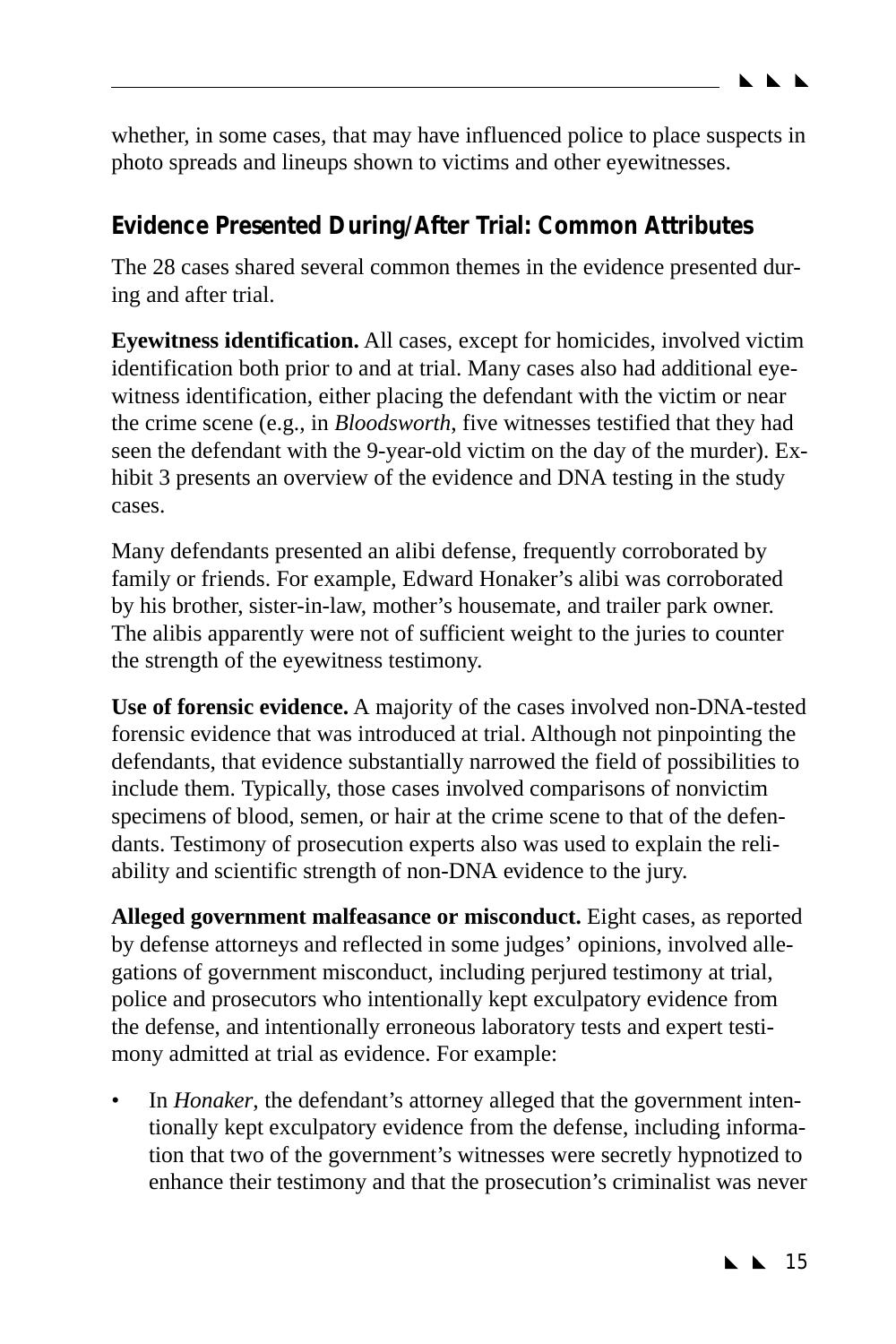### 16 **Exhibit 3. Overview of Selected Evidence and DNA Testing Defendant Selected Evidence DNA Testing** Alejandro, Gilbert DNA evidence testimony; victim ID Restriction Fragment Length Polymorphism (RFLP) tests of semen stain on victim's nightgown excluded Alejandro. Bloodsworth, Kirk Five witness IDs; self-incriminating Polymerase Chain Reaction (PCR) test of panties excluded statements Bloodsworth. Bravo, Mark Diaz Victim ID; blood analysis; misrepresentation RFLP test of blanket, sheet, and victim's panties excluded Bravo. Brison, Dale Victim ID; hair analysis; weak alibi RFLP test of semen-stained panties excluded Brison. Bullock, Ronnie Two victim IDs; police ID; proximity of PCR test of semen-stained panties excluded Bullock. DNA tests on residence vaginal and anal swabs were inconclusive. Callace, Leonard Victim ID; blood analysis; weak alibi RFLP test of semen-stained jeans excluded Callace. Chalmers, Terry Leon Victim ID; weak alibi PCR test of two vaginal swabs excluded Chalmers. Cotton, Ronald Victim ID; similarity of shoes and flashlight PCR test of vaginal swab and underwear excluded Cotton. Cruz, Rolando Alleged "dream visions" of the murder; PCR test of semen-stained underwear excluded Cruz and included inculpatory witness statements **Brian Dugan.** Dabbs, Charles Victim ID; blood analysis RFLP test of semen-stained panties excluded Dabbs. Davis, Gerald Wayne Victim ID; semen analysis PCR test of the victim's underwear excluded Davis. No DNA found matching the victim from DNA tests done on Davis' bedsheets and underwear.Daye, Frederick Rene Victim ID; witness ID; blood analysis; PCR test of semen-stained jeans excluded Daye. misrepresentation

Dotson, Gary Victim ID; semen analysis; hair analysis RFLP test of panties was inconclusive. PCR test of panties excluded Dotson and included victim's boyfriend.

Green, Edward Victim ID; blood analysis RFLP test of the victim's clothing excluded Green.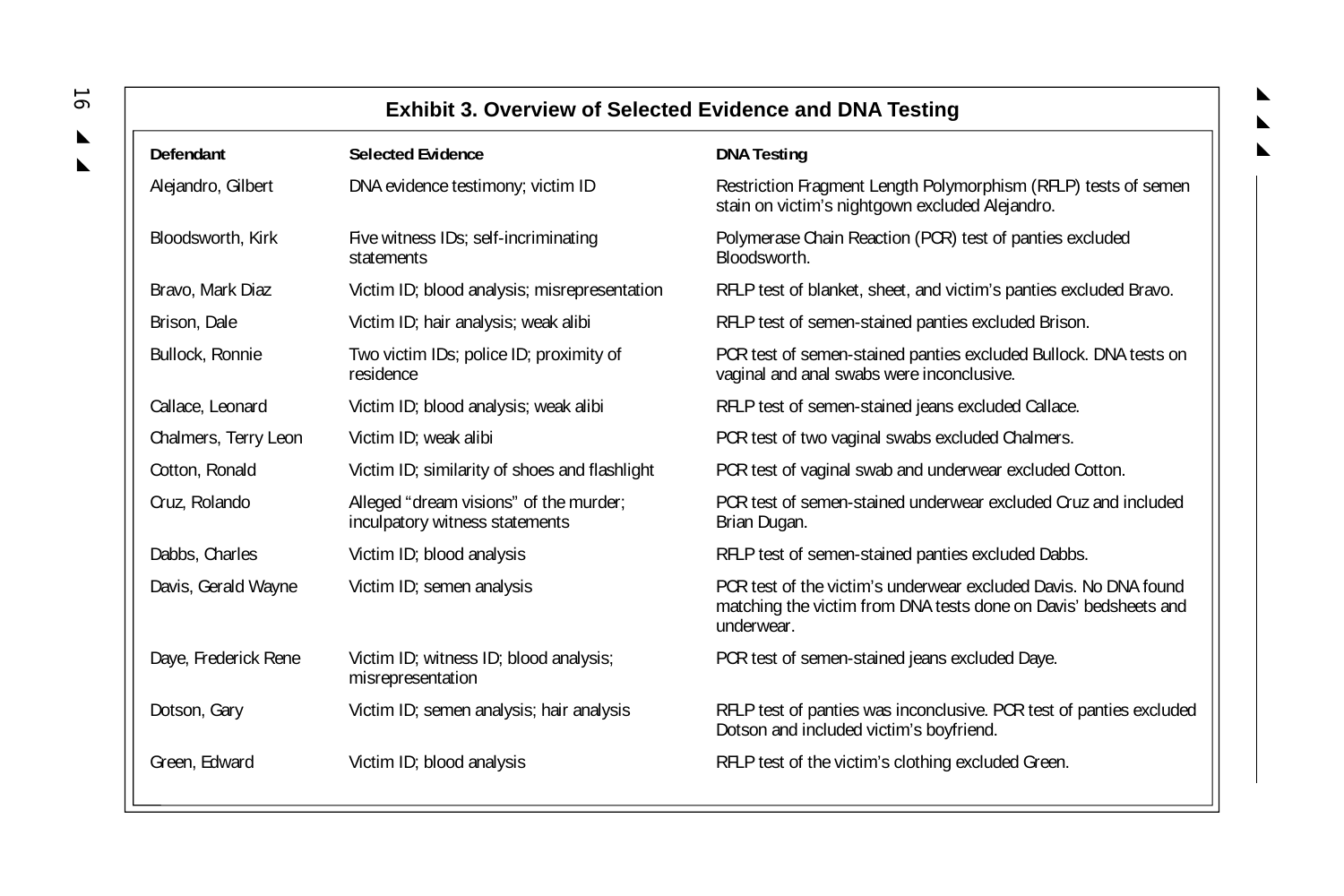| <b>Exhibit 3. Overview of Selected Evidence and DNA Testing (continued)</b> |                                                                                  |                                                                                                                 |  |  |
|-----------------------------------------------------------------------------|----------------------------------------------------------------------------------|-----------------------------------------------------------------------------------------------------------------|--|--|
| Defendant                                                                   | Selected Evidence                                                                | <b>DNA Testing</b>                                                                                              |  |  |
| Hammond, Ricky                                                              | Victim ID; victim ID of car; hair analysis;<br>weak alibi                        | RFLP and blood tests excluded Hammond.                                                                          |  |  |
| Harris, William O'Dell                                                      | Victim ID; semen analysis                                                        | PCR test of evidence slide excluded Harris.                                                                     |  |  |
| Hernandez, Alejandro                                                        | Self-incriminating and inculpatory<br>statements; inculpatory witness statements | PCR test of semen-stained underwear excluded Hernandez and<br>included Brian Dugan.                             |  |  |
| Honaker, Edward                                                             | Victim ID; witness ID; hair analysis;<br>similarity of clothing                  | PCR test of vaginal swab excluded Honaker and both of victim's<br>boyfriends.                                   |  |  |
| Jones, Joe C.                                                               | Victim ID; proximity to crime scene;<br>similarity of pants; 2 witness IDs       | PCR test of partial vaginal swab excluded Jones.                                                                |  |  |
| Kotler, Kerry                                                               | Victim ID; non-DNA genetic analysis                                              | PCR test of panties excluded Kotler and victim's husband.                                                       |  |  |
| Linscott, Steven                                                            | Blood analysis; hair analysis; "dream<br>confession"                             | Pretrial DNA tests were inconclusive. PCR test excluded Linscott.                                               |  |  |
| Nelson, Bruce                                                               | Testimony of codefendant, self-<br>incriminating statement                       | RFLP test excluded Nelson.                                                                                      |  |  |
| Piszczek, Brian                                                             | Victim ID: weak alibi                                                            | PCR test of vaginal and anal swabs and nightgown excluded<br>Piszczek.                                          |  |  |
| Scruggs, Dwayne                                                             | Victim ID; similarity of boots                                                   | PCR test of vaginal swab and bloodstain excluded Scruggs.                                                       |  |  |
| Shephard, David                                                             | Victim ID; blood analysis; weak alibi                                            | DNA test of panty liner excluded Shephard.                                                                      |  |  |
| Snyder, Walter (Tony)                                                       | Victim ID; similarity of clothing;<br>blood analysis; weak alibi                 | PCR test of vaginal swab excluded Snyder.                                                                       |  |  |
| Vasquez, David                                                              | Witness ID; no alibi; confession; hair<br>analysis                               | PCR test of evidence matched Timothy Spencer. Attempts to<br>compare hair with blood samples were inconclusive. |  |  |
| Woodall, Glen                                                               | Blood analysis; hair analysis; victim ID;<br>similarity of clothing              | PCR and RFLP tests of vaginal swabs and clothing excluded<br>Woodall.                                           |  |  |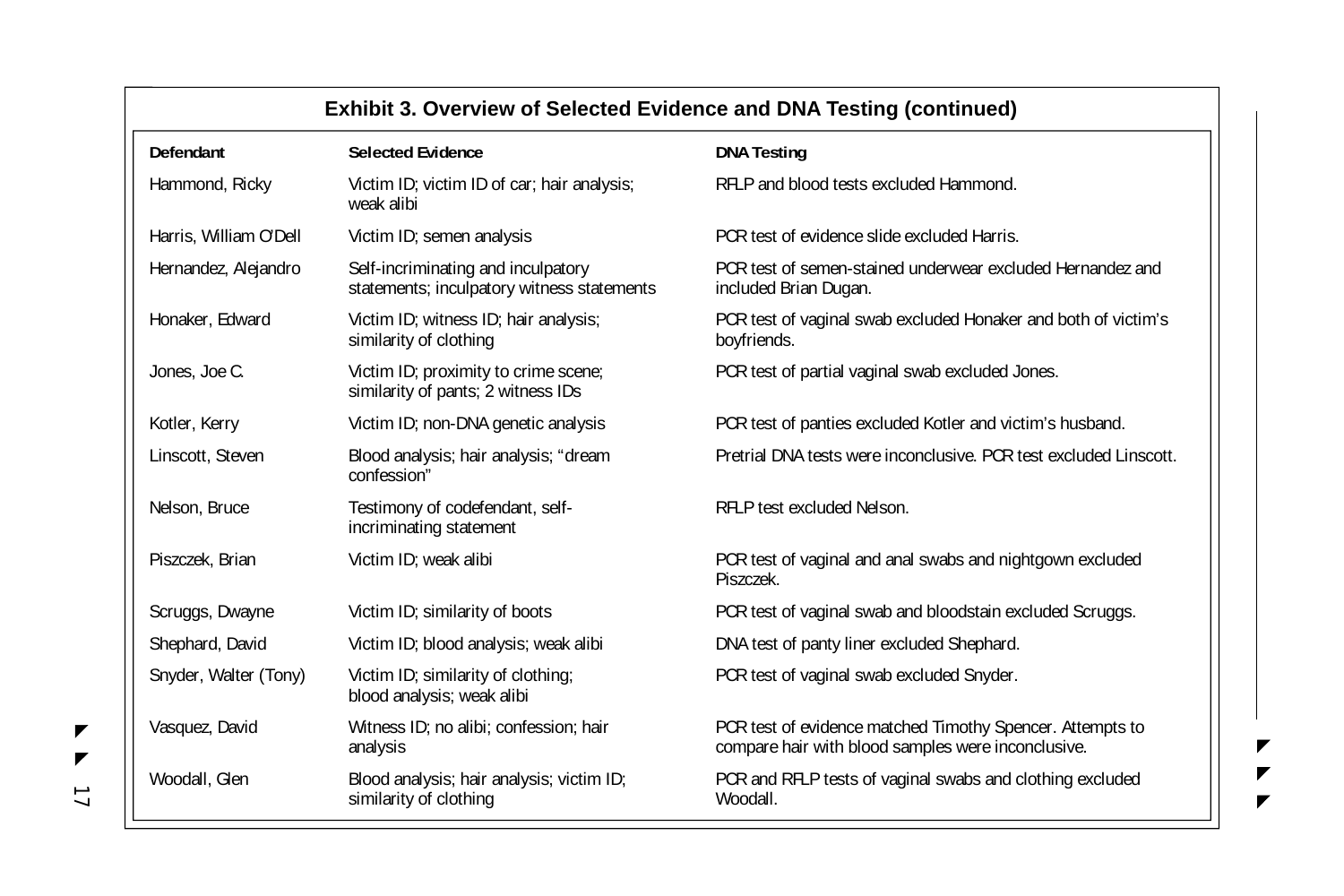told that Honaker had a vasectomy (and could not have been the source of the sperm in the victim).

- In *Cruz*, a supervising officer in the sheriff's department admitted, during the third trial, that he had lied about corroborating the testimony of his deputies in the earlier trials. This testimony focused on Cruz's "dream visions" of the murder.
- In *Kotler*, the government's serologist reportedly lied about his qualifications. In addition, Kotler's attorneys alleged that the government intentionally withheld exculpatory evidence from the defense. For example, police reports stated that the victim did not actually positively identify the defendant's picture but described him only as a "look alike." Furthermore, as recorded in police reports, the victim's description of the defendant was inaccurate for age, height, and weight. The defense was never informed about those reports.
- In cases involving defendants Glen Woodall, William O'Dell Harris, and Gerald Wayne Davis (and his father), the perjured testimony of Fred Zain, a serologist then with the West Virginia State Police, was in large part responsible for the wrongful convictions that ensued. The West Virginia Supreme Court of Appeals, in a special report on Zain's misconduct in more than 130 criminal cases, stated that such behavior included "…overstating the strength of results; …reporting inconclusive results as conclusive; ... repeatedly altering laboratory records; ...."<sup>1</sup> The report also noted that Zain's irregularities were "the result of systematic practice rather than an occasional inadvertent error." In addition, the report stated that Zain's "supervisors may have ignored or concealed complaints of his misconduct."2
- In *Alejandro*, the defendant was also wrongfully convicted by expert testimony from Fred Zain, who had moved from West Virginia to Texas and worked for the Bexar County crime laboratory. In July 1994, a Uvalde County grand jury indicted Zain for perjury, tampering with government records, and fabricating evidence. As of early 1996, charges of tampering and of fabricating evidence had been dropped, leaving three charges for aggravated perjury in effect, for which Zain reportedly seeks dismissal on statute of limitations grounds.

**Evidence discovered after trial.** In most of the cases in this study, DNA test results represented newly discovered evidence obtained after completion of the trials. States have time limits on filing motions for new trials on

18  $\blacktriangle$   $\blacktriangle$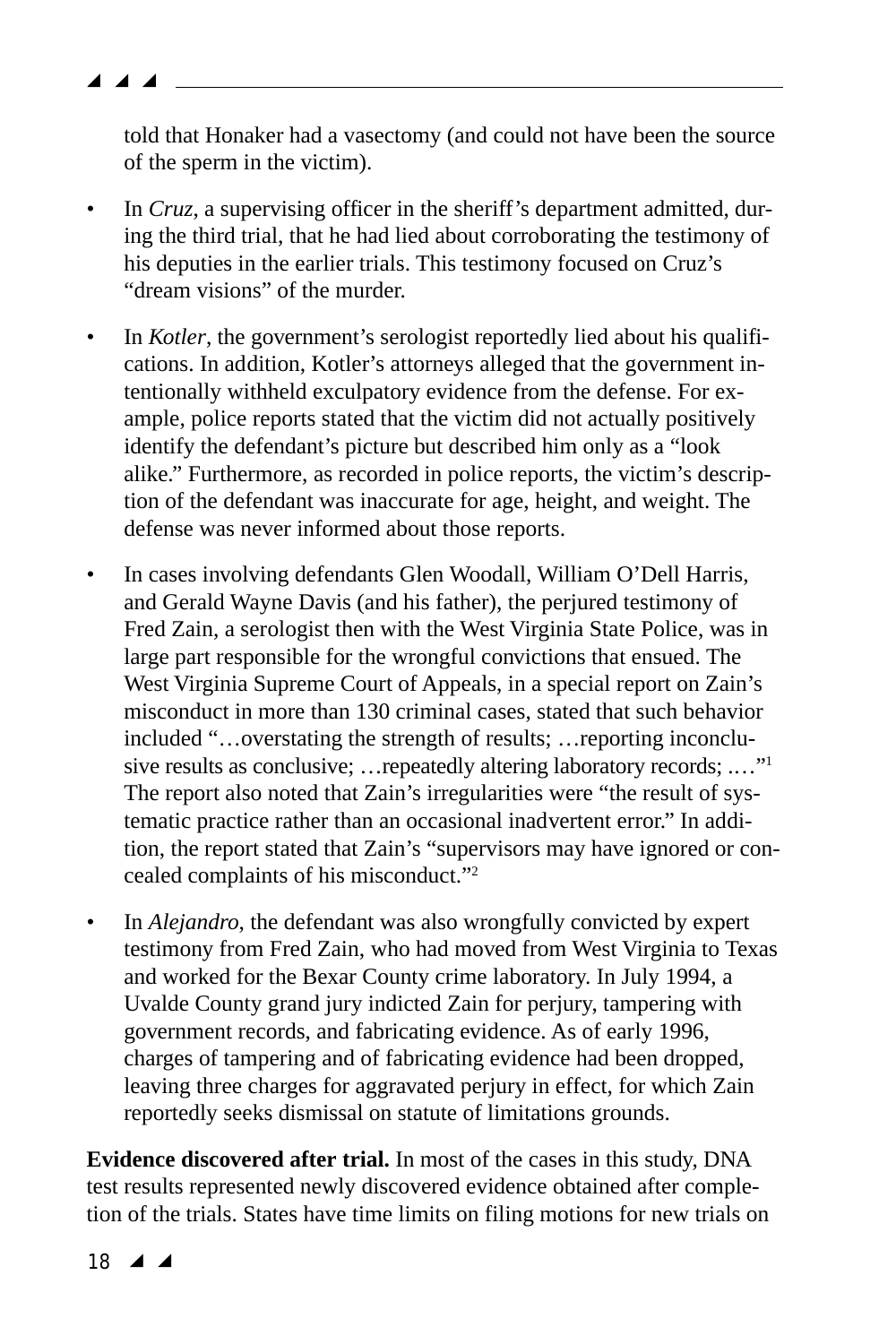the basis of newly discovered evidence. For example, in Virginia, new evidence must be presented by motion within 21 days after the trial.<sup>3</sup> Thus, the *Honaker*, *Snyder*, and *Vasquez* cases required a pardon from Virginia's governor to release the defendants from prison.

In some of the study cases, prosecutors waived time limits when presented with the DNA exculpatory results. However, prosecutors also have contested defendants' attempts to release evidence for DNA testing.

States also differ in the legislation and procedures pertaining to postconviction appointment of counsel and to authorization to pay for the DNA testing. Many cases involved indigents.

**DNA testing.** The DNA testing phase of these cases also has common characteristics. Nearly all the defendants had their tests performed by private laboratories. The tests were conducted using blood from defendants, blood or blood-related evidence from victims, and semen stains on articles of the victims' clothing or on nearby items (a blanket was tested in one case). In over half the cases, the prosecution either conducted a DNA test totally independent of that of the defense or sent test results obtained by the defendant's laboratory to a different one to determine whether the laboratory used by the defense interpreted test results properly.

Eight laboratories used Restriction Fragment Length Polymorphism (RFLP) DNA testing, 17 conducted Polymerase Chain Reaction (PCR) testing, and 2 used both tests. For one case, the type of DNA test conducted is unknown.

**Preservation of evidence.** In some cases, evidence samples had deteriorated to the point where DNA testing could not be performed. In *Brison*, the laboratory could not test cotton swabs from the rape kit but, instead, tested a semen stain from the victim's underwear. In *Daye*, after the appellate court affirmed the defendant's conviction and the State Supreme Court denied certification, the evidence was about to be destroyed when Daye's attorney filed to stay the destruction in order to conduct DNA testing.

The chain of custody in some of the cases also demonstrated a lack of adherence to proper procedures. Authorities on the subject note that the "mishandling of real evidence affects the integrity of the factfinding process."<sup>4</sup> In *Dabbs*, the defendant's attorneys reported that the defense was initially advised by the prosecution that the evidence (victim's underwear that contained a semen stain) had been destroyed (a conclusion based on failure of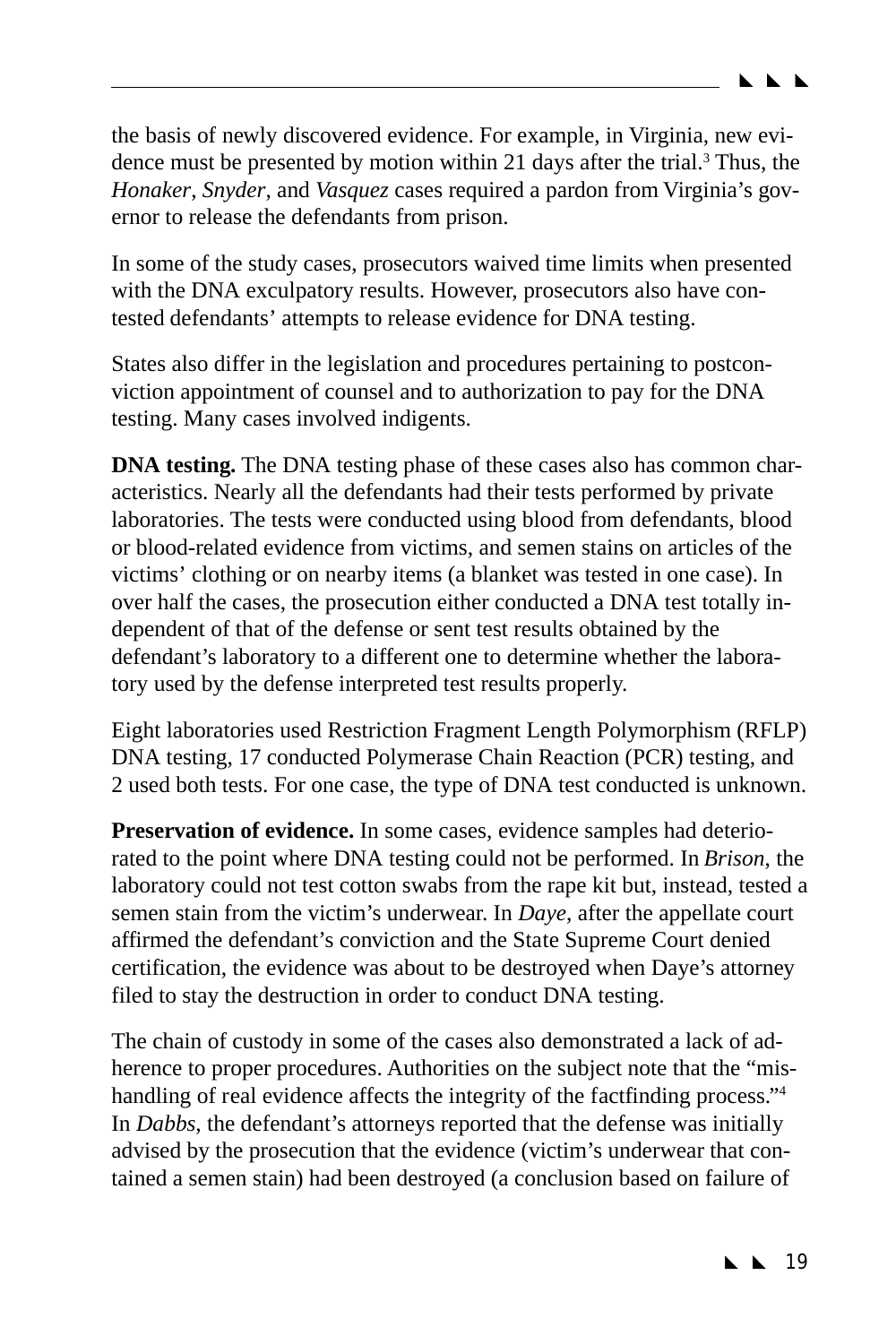authorities to find the evidence in police or court custody). Eventually, the defense found the evidence at the county crime laboratory.

### **Results of DNA Laboratory Survey**

Conducted in June 1995, the nationwide telephone survey of 40 public and private laboratories that performed DNA tests sought answers to such questions as: From the time the laboratories began DNA testing, how many cases have they handled? Of that number, what percentage yielded results that excluded defendants as sources of the DNA evidence or were inconclusive?

The 40 surveyed laboratories yielded 19 whose available data were sufficient for the purposes of this study. The 19 included 13 at the State/local level, 4 in the private sector, an armed forces laboratory, and the FBI's laboratory.

Most of the laboratories had initiated DNA testing only within the previous few years. Twelve began testing between 1990 and 1992. Three of the four private laboratories began in 1986 or 1987, while the FBI started DNA testing in 1988.

Seven of the laboratories reported using RFLP testing; four, PCR testing; and eight, both types of tests.

The 19 laboratories reported that, since they began testing, they had received evidence in 21,621 cases for DNA analysis, with the FBI accounting for 10,060 cases. Three of the 4 private laboratories averaged 2,400 each; the State and local laboratories averaged 331 each.

In about 23 percent of the 21,621 cases, DNA test results excluded suspects, according to respondents. An additional 16 percent of the cases, approximately, yielded inconclusive results, often because the test samples had deteriorated or were too small. Inconclusive results aside, test results in the balance of the cases did not exclude the suspect.

The FBI reported that, in the 10,060 cases it received, DNA testing results were about 20 percent inconclusive and 20 percent exclusion; the other 18 laboratories (11,561 cases) reported about 13 percent and 26 percent, respectively.\*

<sup>\*</sup> If inconclusive cases were omitted, the exclusion rate for the FBI would be approximately 25 percent, and the average exclusion rate for the other 18 laboratories would be about 30 percent.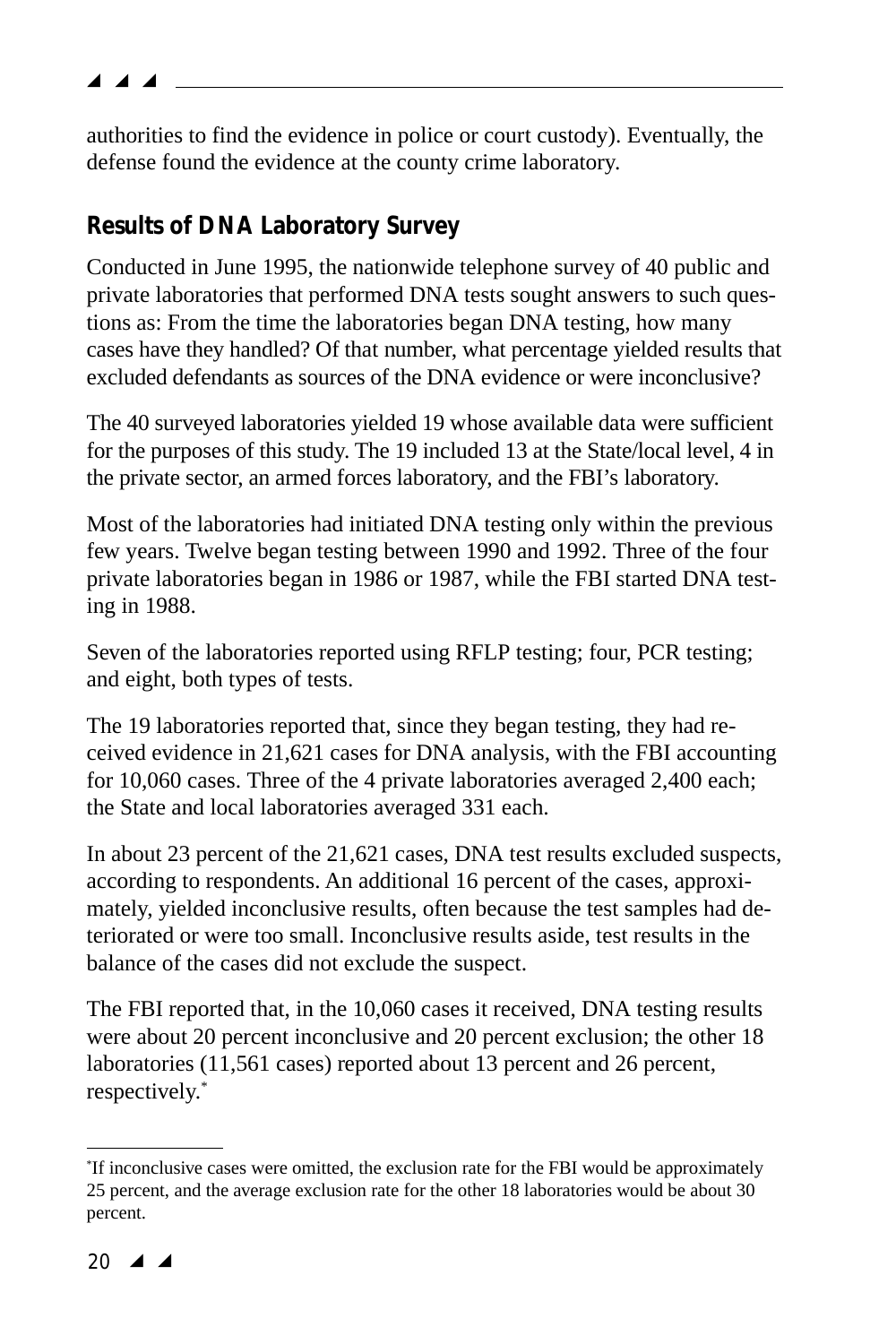Unfortunately, the laboratories were unable to provide more details. They did not maintain data bases that would permit categorization of DNA test results by type of offense and other criteria. What happened to the suspects who were excluded through DNA testing also cannot be determined. Were they released, or were they charged on the basis of other evidence, for ex-

Thus, only the most general information is known about the results of DNA testing by laboratories. To obtain more detailed information would require a comprehensive research project.

**Notes**

ample?

1. Matter of West Virginia State Police Crime Laboratory, 438 S.E.2nd 501, 503 (W.Va. 1993).

2. Id., at 504.

3. Virginia Supreme Court Rules, Rule 3A: 15(b).

4. Giannelli, Paul, "Chain of Custody and the Handling of Real Evidence," *American Criminal Law Review*, 20, 4 (Spring 1983):527–568.

### $\blacktriangle$  21

 $\mathbf{K}$  ,  $\mathbf{K}$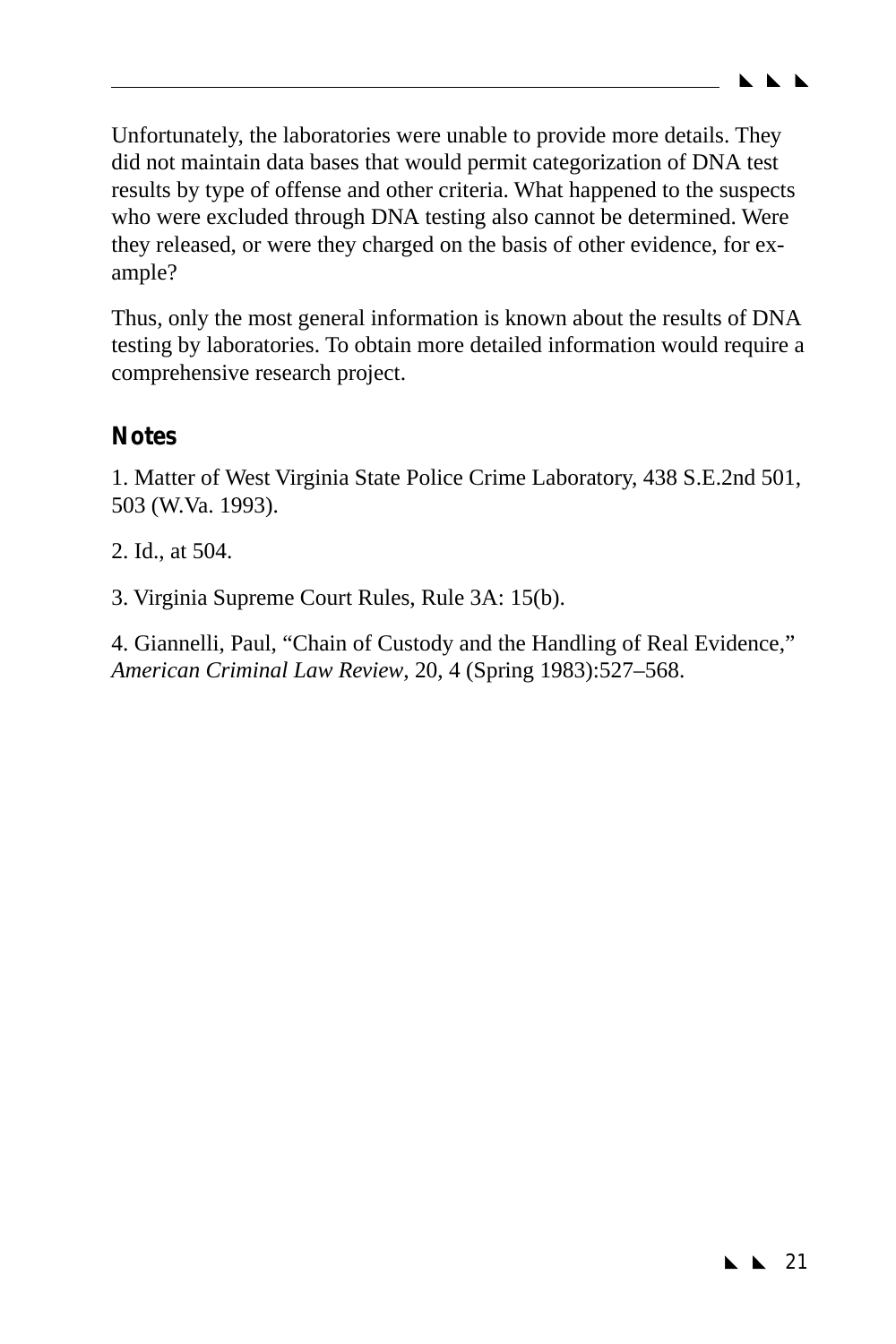# **CHAPTER III Policy Implications**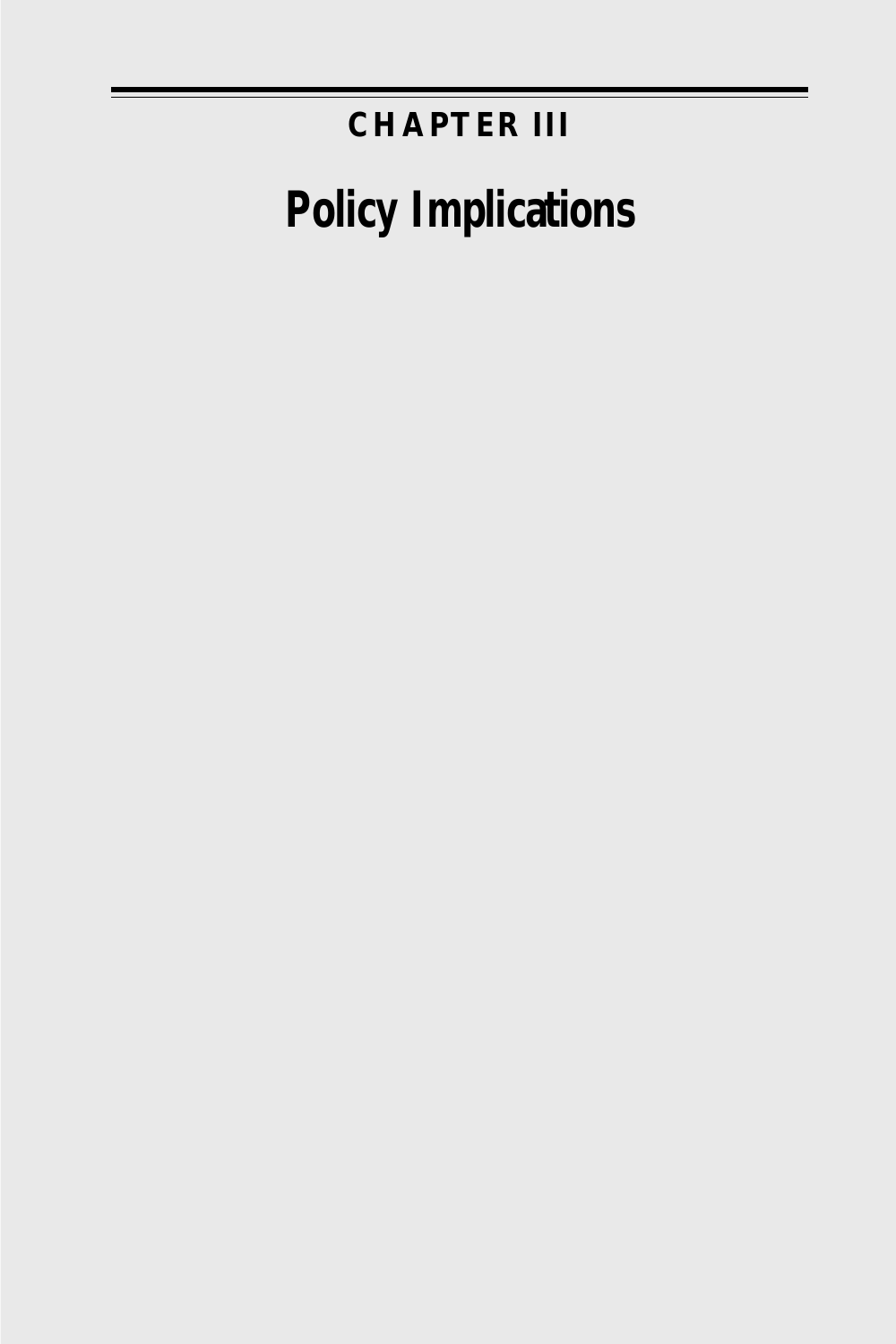### The 28 cases examined by the study raise issues that have policy implications for the criminal justice system. The most significant are presented below. $1$

### **Reliability of Eyewitness Testimony**

In the majority of the cases, given the absence of DNA evidence at the trial, eyewitness testimony was the most compelling evidence. Clearly, however, those eyewitness identifications were wrong. In one of the clearest examples of eyewitness testimony overwhelmingly influencing the jury, the Pennsylvania Intermediate Court of Appeals commented on the evidence in the Dale Brison case:

The Commonwealth's evidence consisted primarily of the victim's identification testimony. However, the victim's stab wounds in addition to the weather and reduced visibility may well have affected the victim's ability to accurately view her assailant, and thus, she may have been prompted to identify appellant merely because she remembered seeing him in the neighborhood. Moreover, the victim did not specifically describe any of her assailant's facial characteristics to the police. There was also no conclusive physical evidence, aside from a single hair sample which may have been consistent with any male of [A]frican-[A]merican descent, linking appellant to the crime.<sup>2</sup>

This points conclusively to the need in the legal system for improved criteria for evaluating the reliability of eyewitness identification.

In *Neil* v. *Biggers*, 3 the U.S. Supreme Court established criteria that jurors may use to evaluate the reliability of eyewitness identifications. However, the reliability of eyewitness testimony has been criticized extensively in the literature.<sup>4</sup> In a recent interview, Dr. Elizabeth Loftus, one of the bestknown critics of the reliability of eyewitness identification, commented on the role of DNA testing in exonerating innocent persons who served time in prison. Dr. Loftus noted that a significant factor is the potential susceptibility of eyewitnesses to suggestions from police, whether intentional or unintentional. As reported, Dr. Loftus stated that there is "pressure that comes from the police [who] want to see the crime solved, but there is also a psychological pressure that is understandable on the part of the victim who wants to see the bad guy caught and wants to feel that justice is done."<sup>5</sup>

Dr. Loftus has recommended more open-ended questioning of victims by the police to avoid leading questions. In addition, Dr. Loftus and others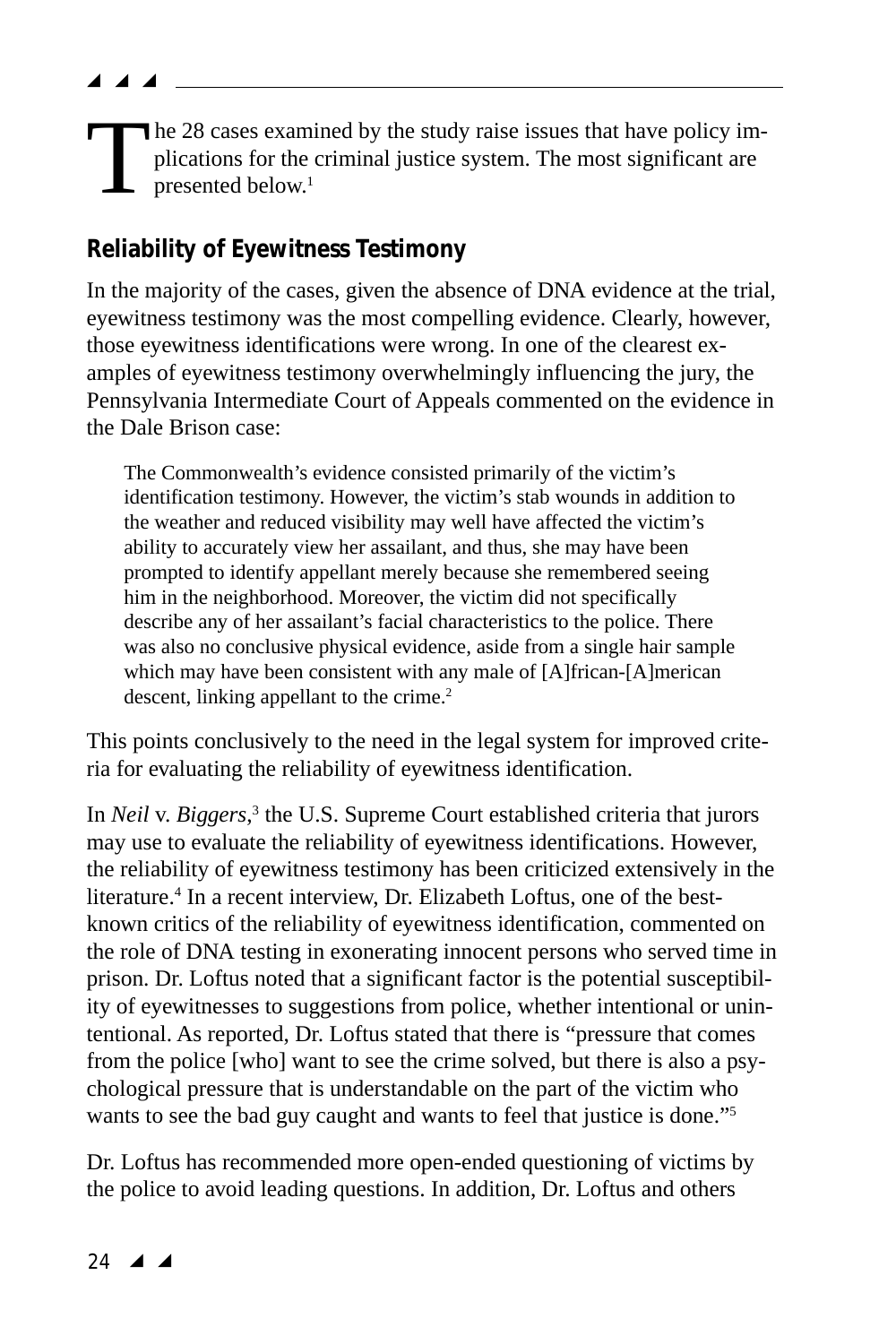have recommended use of expert testimony regarding the pros and cons of relying on eyewitness testimony.6

### **Reliability of Non-DNA Analyses of Forensic Evidence Compared to DNA Testing**

In many of the study cases, according to documentation examined and those interviewed, scientific experts had convinced juries that non-DNA analyses of blood or hair were reliable enough to clearly implicate the defendants. Scientific conclusions based on non-DNA analyses, however, were proven less discriminating and reliable than those based on DNA tests. These findings point to the need for the scientific community to take into account the reliability of non-DNA forensic analyses vis-à-vis DNA testing in identifying the sources of biological evidence.

In a recent habeas corpus hearing in a murder case, a U.S. district court held that expert testimony on microscopic hair comparisons was inadmissible under the *Daubert* standard.7 The court cited studies documenting a high error rate and found that there are no accepted probability standards for human hair identification. The court ruled that in this case the expert's hair testimony was "imprecise and speculative, and its probative value was outweighed by its prejudicial effect."8

### **Competence and Reliability of DNA Laboratory Procedures**

One of the lasting effects of the O.J. Simpson case will likely be greater scrutiny by defense lawyers of the prosecution's forensic DNA evidence presented in criminal cases. In the Simpson case, the defense, in essence, put the crime laboratory on trial. The National Research Council (NRC) report entitled *DNA Technology in Forensic Science* states:

There is no substantial dispute about the underlying [DNA] scientific principles. However, the adequacy of laboratory procedures and the competence of the experts who testify should remain open to inquiry.<sup>9</sup>

The NRC report recommends some degree of standardization to ensure quality and reliability. The report recommends that each forensic laboratory engaged in DNA testing must have a formal, detailed program of quality assurance and quality control. The report also states: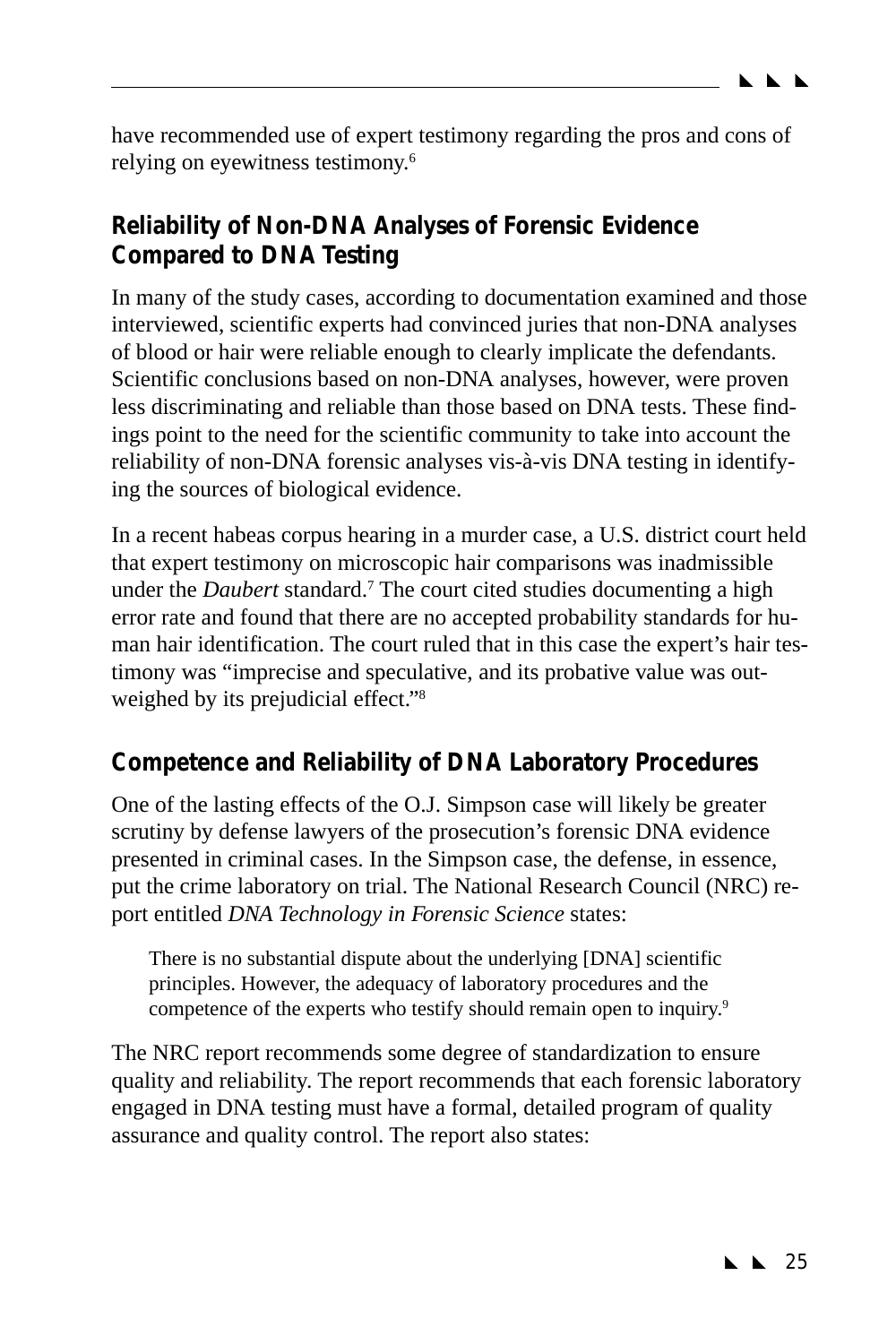Quality-assurance programs in individual laboratories alone are insufficient to ensure high standards. External mechanisms are needed to ensure adherence to the practices of quality assurance. Potential mechanisms include individual certification, laboratory accreditation, and state or federal regulation.10

As recently reported by the American Society of Crime Laboratory Directors, 32 public DNA laboratories have been accredited. In addition, one private laboratory is accredited.<sup>11</sup>

Whether laboratories that conduct DNA tests possess the requisite qualifications has significant cost implications for the criminal justice system in terms of reducing the number of redundant DNA tests. In many cases in this study, both prosecution and defense obtained independent DNA tests of the biological stain evidence. Although independent examinations are common in areas that are more open to interpretation (e.g., mental fitness for trial), DNA testing, for exculpatory purposes, should be performed in a qualified laboratory, and the results, if they exculpate the suspect, should be accepted by both parties. Such acceptance would seem more likely if DNA tests were performed by laboratories that all parties agreed were qualified.

### **Preservation of Evidence for DNA Testing**

In some States, sentenced felons may experience difficulty obtaining access to evidence for DNA testing. With an increasing volume of criminal cases, some police agencies destroy evidence when defendants have exhausted their appeals. Even when defendants obtain access to the evidence, it may be too deteriorated for DNA testing. In some of the study cases, insufficient evidence prevented laboratories from conducting Restriction Fragment Length Polymorphism (RFLP) testing, but Polymerase Chain Reaction (PCR) testing was still possible.

Preserving biological stain evidence and maintaining the proper chain of custody of the evidence are essential for successful DNA testing.<sup>12</sup> At the trial stage, however, the U.S. Supreme Court has ruled that unless a criminal defendant can show bad faith on the part of the police, failure to preserve potentially useful evidence does not constitute a denial of due process of law.13 After a defendant's conviction, prosecutors are not required by constitutional duty to preserve evidence indefinitely. As noted earlier, in *Daye*, the evidence was about to be destroyed when his attorney filed to stay the destruction to conduct what turned out to be an exculpatory DNA test.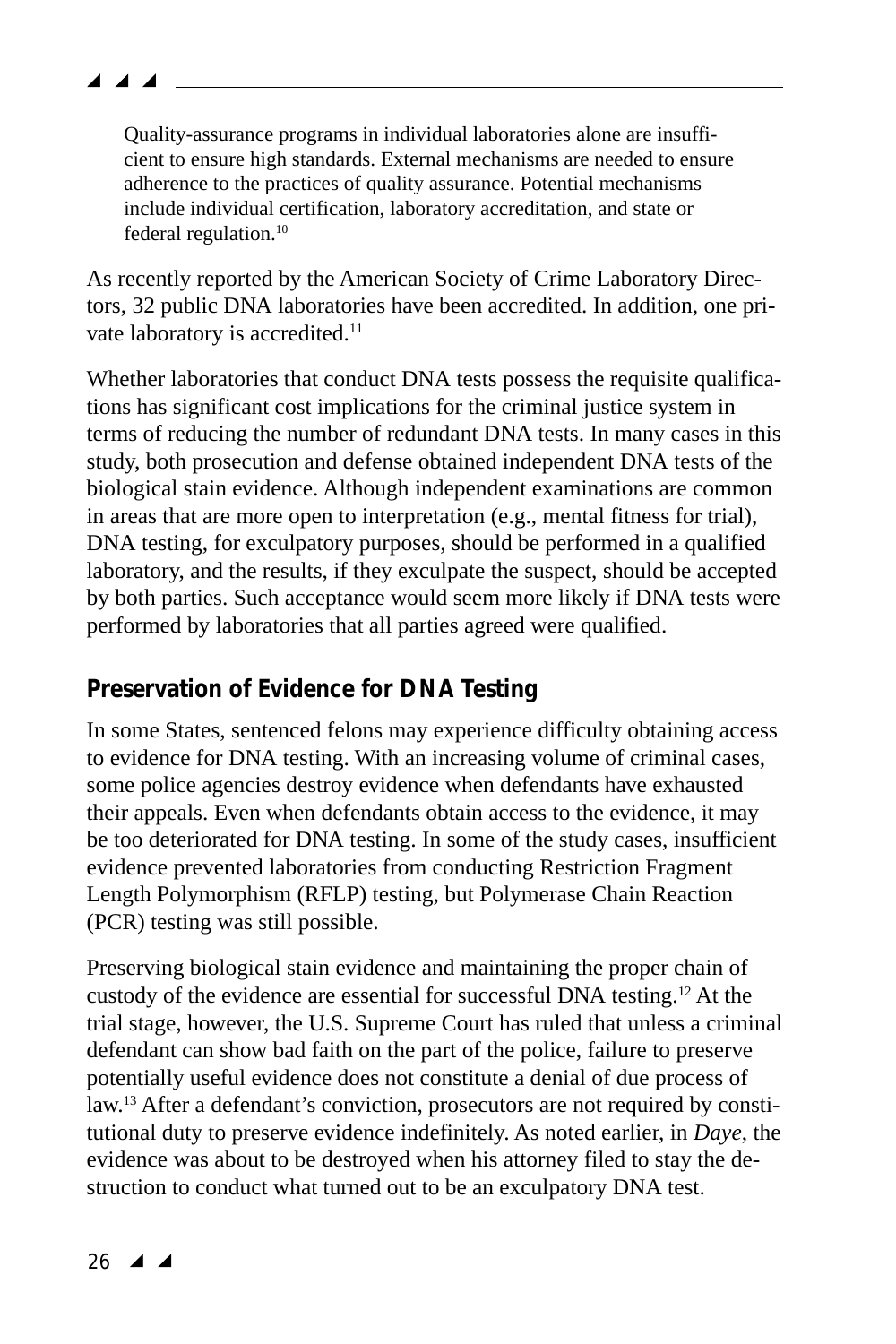### **Training in DNA Forensic Uses**

The introduction of DNA technology into the criminal trial setting is likely to create uncertainty, spawned in part by the complexity of the technology, and also to possibly generate unrealistic expectations of the technology's power in the minds of some or all of the players: prosecution, defense, judges, and jurors. The scientific complexities of the technology may influence all parties to rely more heavily on expert testimony than on other types of evidence.

As the use of DNA technology becomes more widely publicized, juries will come to expect it, like fingerprint evidence. This will place more pressure on prosecutors to use the technology whenever possible, especially as the cost decreases. Prosecutors must be trained on when to use the technology and how to interpret results for the jury.

When the prosecution uses DNA evidence, the defense will be forced to attack it through expert testimony. The defense must rebut the persuasiveness of the evidence for the jury. As stated in the NRC report, "Mere cross examination by a defense attorney inexperienced in the science of DNA testing will not be sufficient."<sup>14</sup> Thus, defense counsel as well as the prosecution and judiciary must receive training in the forensic uses of DNA technology.

### **Third-Party Consensual Sex Sources**

The primary objective of the defense in using DNA testing in rape cases is to show that the defendant is excluded as the source of the semen evidence. Even when exclusion is established, the prosecution may be motivated, as in *Davis*, to eliminate as suspects any and all consensual sex partners as sources of semen in rape cases. During the first trial of Gerald Wayne Davis, the prosecution contended that the semen in the victim came from Davis. After DNA testing had excluded Davis as the source of the semen, the prosecution contended, in the second trial, that Davis could have still raped the victim but not ejaculated and that the semen in the victim could have come from the victim's fiancé just prior to the rape. The prosecution never obtained a blood sample from the fiancé because he died before the second trial.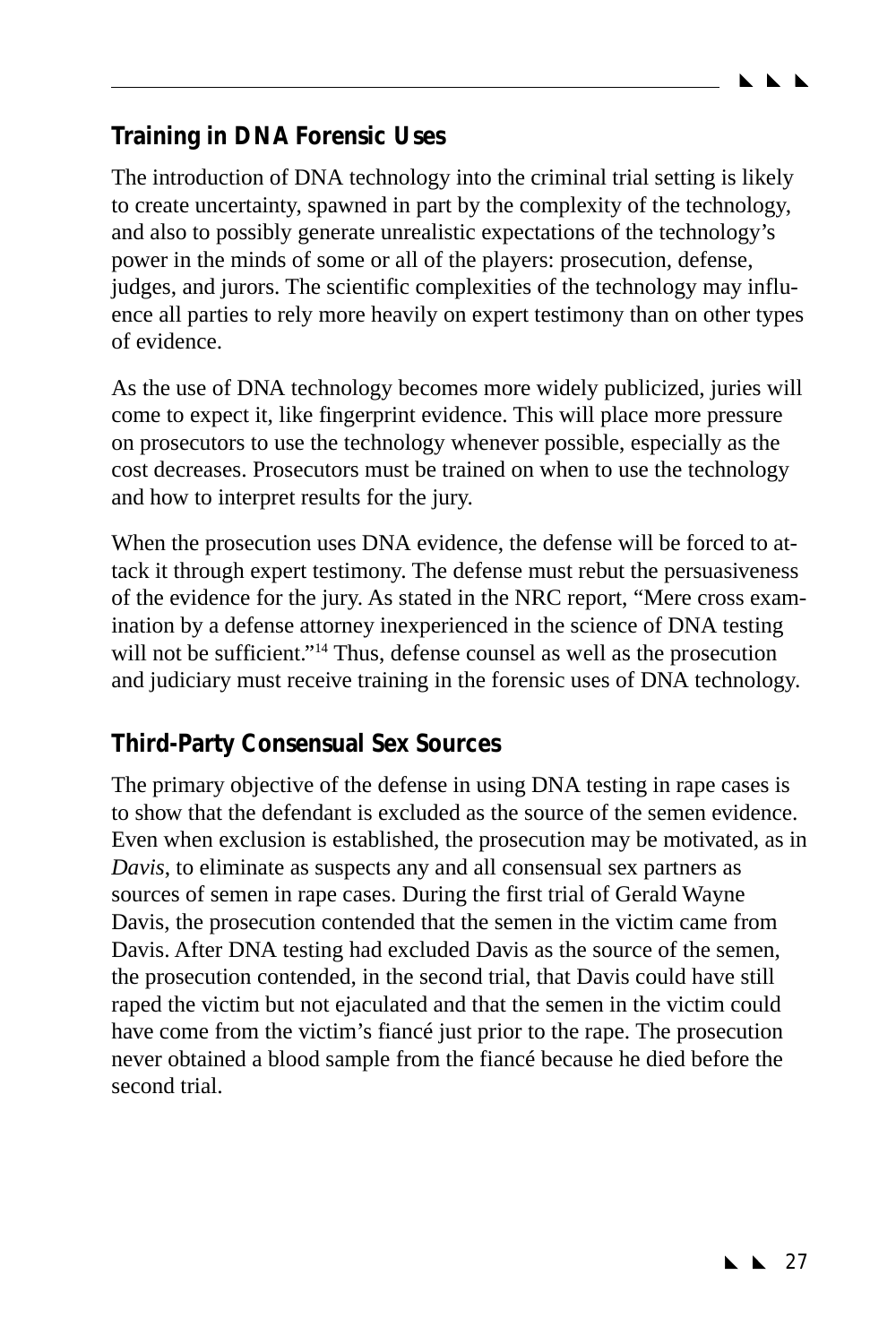A question under the law is whether third parties can be compelled to provide biological evidence for DNA testing. In some cases, the government refused to release defendants after exculpatory DNA results until third parties were located and tested. Kerry Kotler was held for an additional year after his exculpatory DNA test so the government could test the victim's husband. Edward Honaker was held for an additional 9 months after his exculpatory DNA test so the government could test the victim's boyfriend and "secret lover"

### **Multiple-Defendant Crimes**

The DNA technology used to analyze biological evidence from crime scenes must not be oversold as an exculpatory tool—it does have limitations. Multiple-suspect crimes present a particular problem for use of DNA identification as a crime-solving tool. In multiple-suspect sexual assaults without eyewitnesses, such as a rape-murder, it is possible that only one of the suspects ejaculated in, or even raped, the victim. In such cases, DNA testing of semen would seem likely to exculpate one or more of the suspects. This type of situation presents a real dilemma for police and prosecutors. Because of exculpatory DNA tests on semen and possibly other exculpatory evidence (e.g., an alibi, lack of other physical evidence), pressure mounts on prosecutors to release one or more of the suspects. The only other evidence against them may be the testimony of a suspect who is matched to the crime by DNA analysis.

In *Dabbs*, for example, the victim testified that she was dragged into an alley and raped by one man while two other men held her down. The police arrested Dabbs on the basis of identification of him by the victim, a distant cousin. The other alleged assailants were never identified or arrested. The DNA test showed that the semen evidence from the victim did not match Dabbs. One theory of the case, however, was that Dabbs participated in the crime but was not the rapist. The prosecutor ultimately dismissed the original indictment against Dabbs because of the DNA results and the reluctance of the victim to testify at a new trial.

### **Posttrial Relief**

Most States have a time limit on presenting evidence newly discovered after trial, conviction, and sentencing. The reason for limiting the time to file appeals based on new evidence is to ensure the integrity of the trial process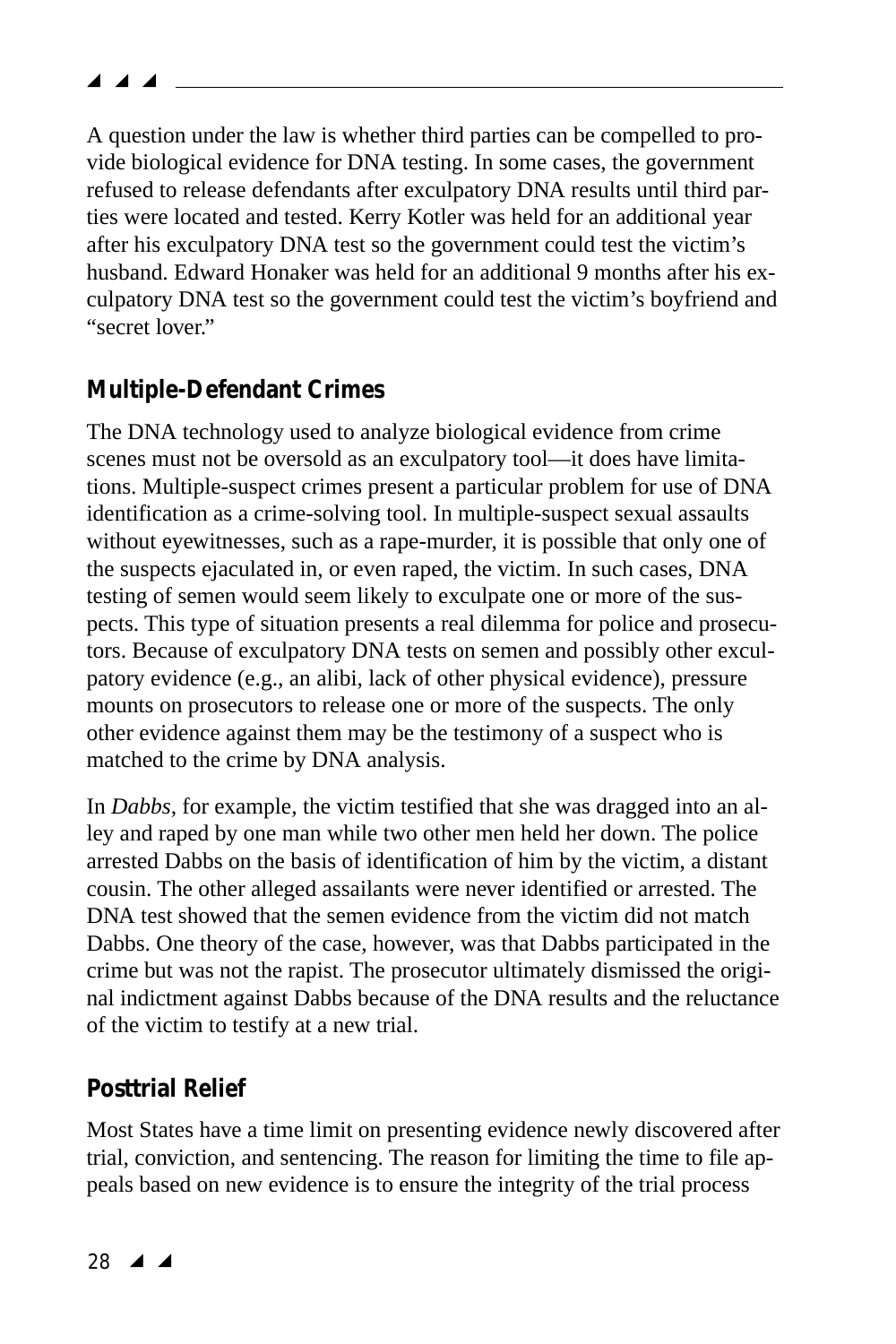and jury verdicts. Many DNA issues in the study cases were not raised until the postconviction stages. Absent constitutional issues, many State procedures, as in Virginia,<sup>15</sup> may preclude consideration of new exculpatory DNA evidence at postconviction stages. Some of the study defendants, after receiving exculpatory DNA results, were released only by agreement of the prosecutor; sometimes they needed a pardon by the governor.

Some States, such as Oregon, permit judges to use discretion to waive newevidence rules and set aside verdicts or order new trials.16 Thus, some States may allow an out-of-time motion for a new trial when newly discovered evidence clearly serves the interests of justice.<sup>17</sup>

At postconviction stages, appointment of counsel and payment for DNA testing become issues for indigents. While some appeals courts have ordered State-paid DNA testing for indigents where justified (e.g., where the overall case against the defendant is weak), other court rulings deny such relief, especially where the exculpatory value is speculative.<sup>18</sup> As DNA testing to exculpate convicted persons becomes more widespread, States need to consider these issues.

### **Future DNA Forensic Uses**

The momentum is growing, spurred in part by the public's education from the Simpson trial, for DNA testing in criminal cases. Juries may begin to question cases where the prosecutor does not offer "conclusive" DNA test results if the evidence is available for testing. More defense attorneys in court-appointed cases may file motions for DNA testing and request the State to pay for the tests (this issue may also be raised as a *Brady* motion for the prosecutor to conduct the tests).

The shift will be for more DNA testing in pretrial stages. Prosecutors should find that DNA testing is as helpful to them as to the defense in excluding suspects early in the investigation. This will enable the police and prosecution to save money in the long run by focusing investigations in more fruitful directions.

In Britain, mass DNA screening in search of suspects has, in recent years, produced arrests in several highly publicized cases. The most recent case involved the rape-murder of a 15-year-old South Wales girl.<sup>19</sup> The South Wales constabulary obtained saliva swab samples from over 2,000 men who lived in the vicinity of the murder. Police went door-to-door inviting men to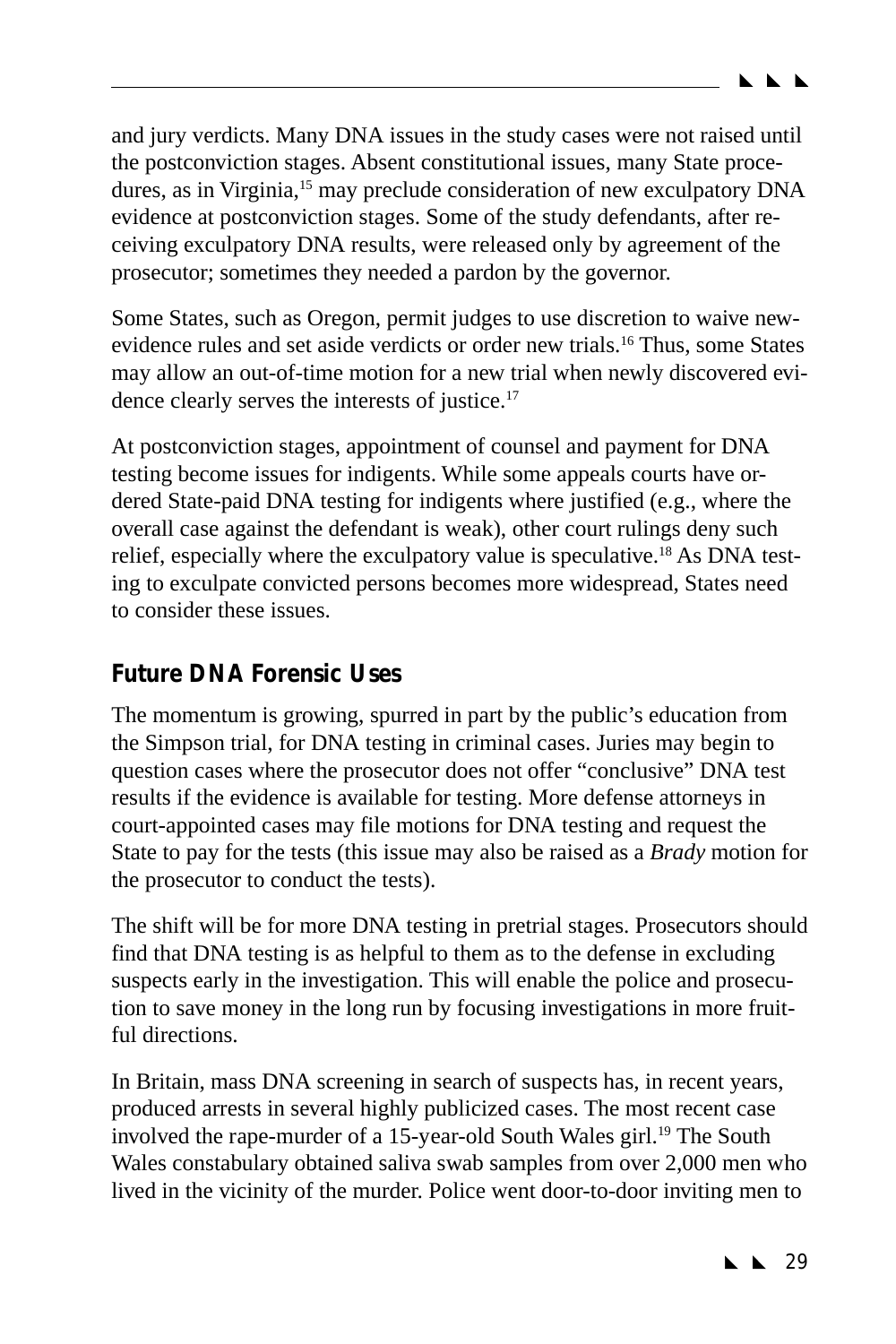a makeshift laboratory to submit the samples. The saliva samples were used to develop DNA profiles to compare to the DNA profile obtained from the assailant's semen.

British law does not permit compulsory sampling, but the police made it clear that anyone who refused would become the subject of intense police investigation. A 19-year-old resident of the victim's neighborhood was arrested when his saliva sample was the only one of the thousands taken that could not be eliminated.

Such DNA dragnet methods, while employed sparingly in Great Britain, may increase as the ease and affordability of DNA testing improves. It is unlikely that such mass-testing methods would gain favor in the United States. Constitutional protections against self-incrimination and unreasonable searches and seizures, as well as the American public's zealous protection of privacy rights, would preclude such DNA dragnet practices from being implemented in this country.

### **Notes**

1. This report does not discuss the issue of government misconduct because it is not particularized to the use of DNA technology. Beyond the limited instances noted in this report, enough examples of government misconduct in the criminal justice system exist in the popular media for government officials to be well aware of the problem.

2. *Commonwealth* v. *Brison*, 618 A.2d 420, 425 (Pa. Super. 1992).

3. *Neil* v. *Biggers*, 409 U.S. 188, 199–200 (1972) (factors include accuracy of the witness' prior description of the defendant, opportunity to view the defendant at the time of the crime, level of certainty demonstrated, witness' degree of attention, and time between the crime and the confrontation).

4. Loftus, Elizabeth, and D. Fishman, "Expert Psychological Testimony on Eyewitness Identification," *Law and Psychology Review*, 4 (1978):87–103 (lack of reliability on cross-racial identification); Loftus, Elizabeth, and W. Wagenaar, "Ten Cases of Eyewitness Identification: Logical and Procedural Problems," *Journal of Criminal Justice*, 18 (1990):291–319 (witnesses can be induced to point to the suspect after subtle suggestion on the part of the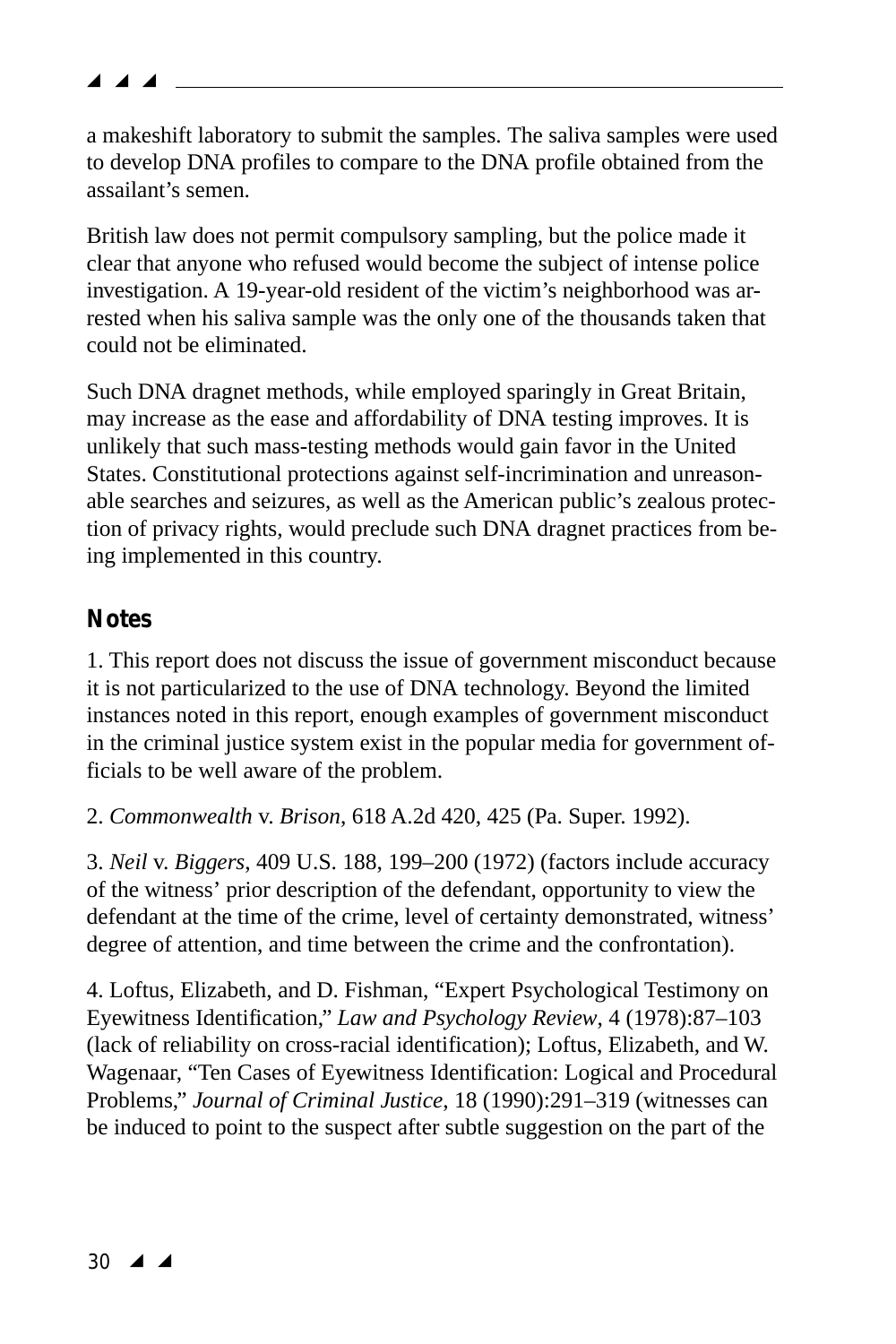investigator); and Cutler, Brian, et al., "The Reliability of Eyewitness Identification: The Role of System and Estimator Variables," *Law and Human Behavior*, 11, 3 (1987):233–258 (level of stress experienced during crime may affect identification).

5. "DNA Testing Turns a Corner as Forensic Tool," *Law Enforcement News* (October 15, 1995):10.

6. Loftus, Elizabeth, and N. Schneider, "Judicial Reactions to Expert Testimony Concerning Eyewitness Reliability," *UMKC Law Review*, 56, 1 (1987):1–45; and Handberg, Roger, "Expert Testimony on Eyewitness Identification: A New Pair of Glasses for the Jury," *American Criminal Law Review*, 32, 4 (Summer 1995):1013–1064.

7. *Williamson* v. *Reynolds*, 904 F. Supp. 1529 (E.D. Okl. 1995).

8. Id., at 1558. The National Research Council report, *DNA Technology in Forensic Science*, notes that, in contrast to microscopic hair comparison, with the advent of DNA technology, the use of hair as an individual identifier will become more common. National Research Council, National Academy of Sciences, *DNA Technology in Forensic Science*, Washington, D.C.: National Academy Press, 1992:158.

9. *DNA Technology in Forensic Science*, supra note 8, at 145–146.

10. Id., at 16. In its 1996 DNA report, *The Evaluation of Forensic DNA Technology* (National Academy Press, Washington, D.C.), the National Research Council reaffirmed this position (page 3.12). The DNA Identification Act of 1994 (Public Law 103–322) also provides for a DNA advisory board to set standards for DNA testing.

11. Telephone conversation with Manuel Valdez, treasurer, American Society of Crime Laboratory Directors, March 8, 1996. (More than 100 public laboratories perform DNA tests.)

12. See "Oops! We Forgot to Put It in the Refrigerator: DNA Identification and the State's Duty to Preserve Evidence," *The John Marshall Law Review*, 25 (1992):809–836.

13. *Arizona* v. *Youngblood*, 109 S. Ct. 333, 337 (1988). The Supreme Court also stated that "police do not have a constitutional duty to perform any particular tests."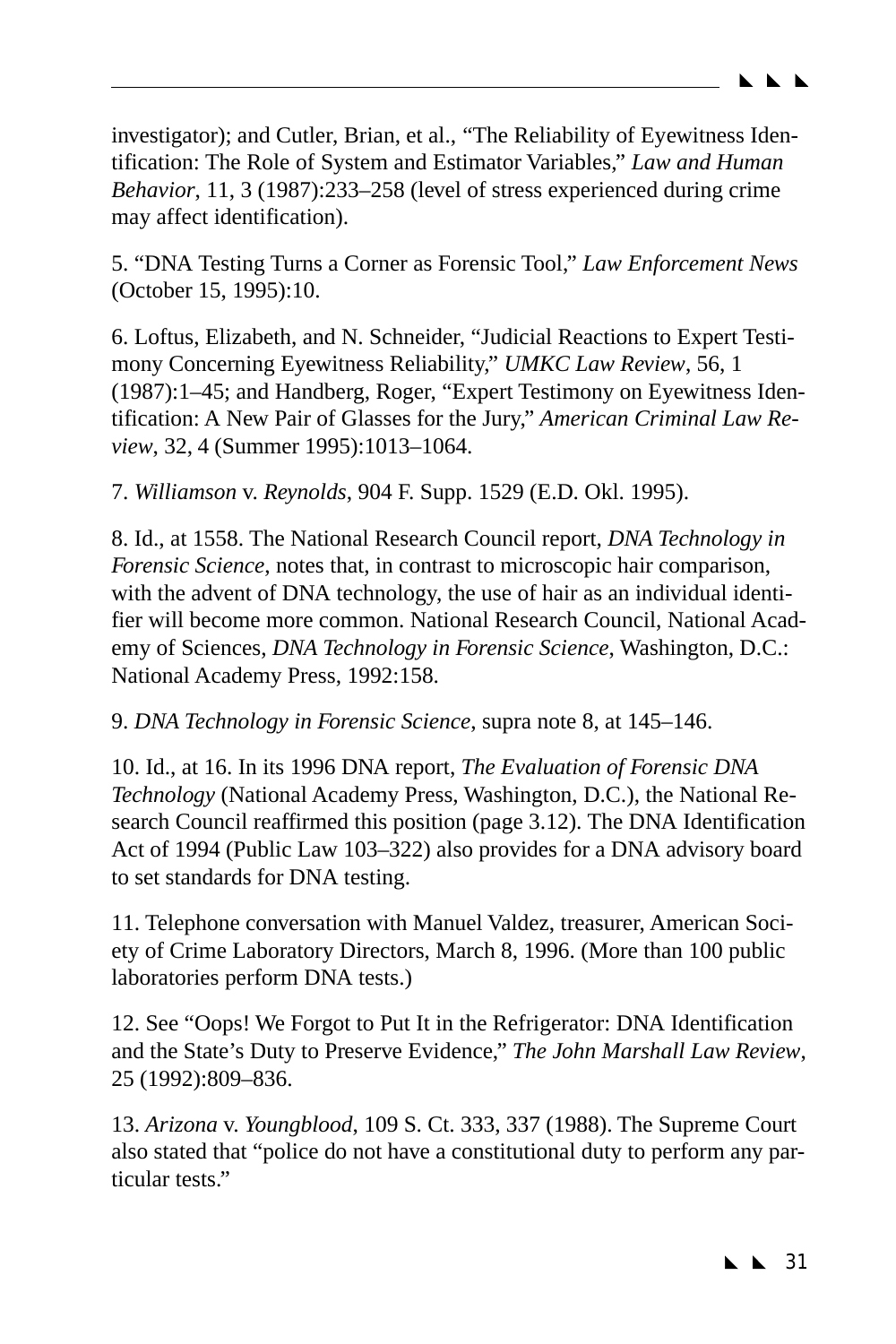14. Supra note 9 at 160.

15. Virginia Supreme Court Rules, Rule 3A: 15(b).

16. An Oregon judge recently released Laverne Pavlinac and John Sosnovske from prison, where they had served 5 years after being convicted of murdering a young woman. The judge set aside their convictions because Keith Hunter Jesperson, a convicted serial killer, pleaded guilty to the murder for which the couple was convicted. See *The New York Times*, November 28, 1995:28.

17. *Tuffiash* v. *State*, 878 S.W. 2d 197 (Tex. App. 1994). This case involved perjured trial testimony from Fred Zain, the State's forensic serologist.

18. See *State* v. *Thomas*, 586 A. 2d 250 (N.J. Appl. Div. 1991); and *Commonwealth* v. *Brison*, 618 A. 2d 420 (Pa. Super. 1992). Compare to *People* v. *Buxon*, 593 N.Y.S. 2d 87 (App. Div. 1993).

19. "Crime-Solving by DNA Dragnet," *The Washington Post* (February 2, 1996):A21.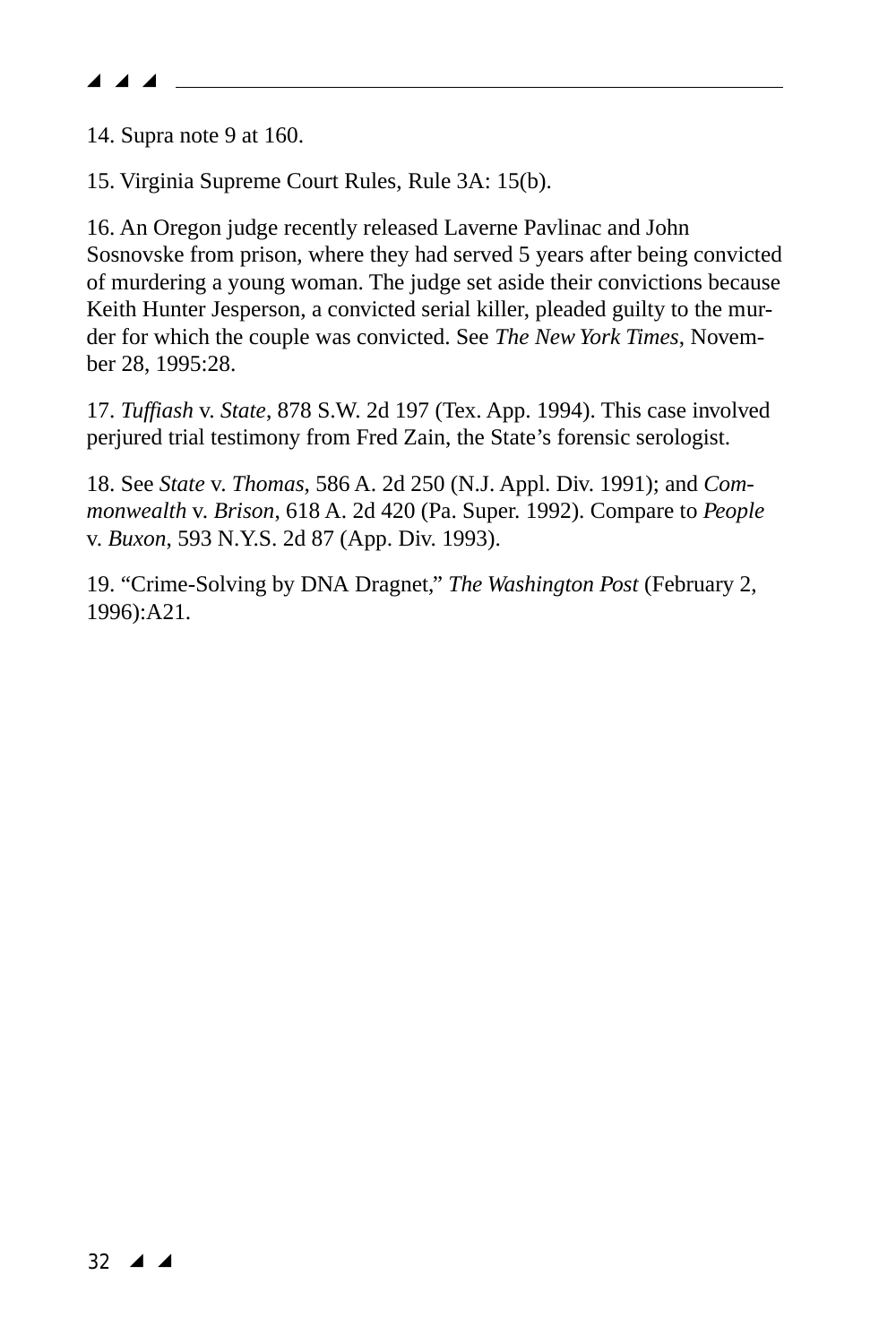## **CHAPTER IV**

## **Profiles of DNA Exculpatory Cases**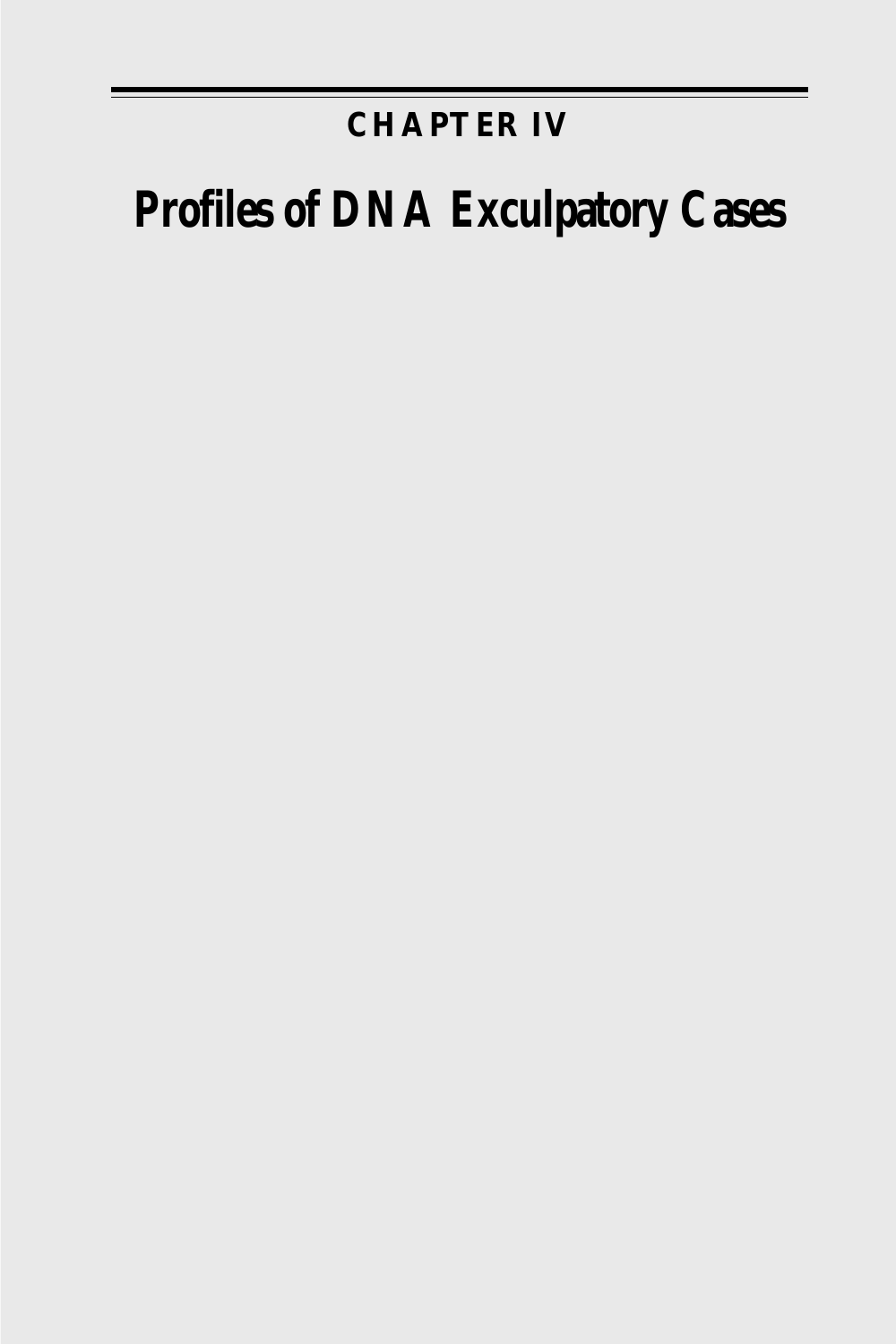resented alphabetically, each profile of the 28 DNA exculpatory cases identified by the study consists of a brief summary of the facts of the case, key prosecution evidence admitted during trial, postconviction challenges, DNA testing results, and case conclusion.

### **Gilbert Alejandro (Uvalde County, Texas)**

**Factual background.** On the evening of April 27, 1990, a woman in her fifties came home and was attacked from behind by a man. The man placed a pillow over her head and sexually assaulted her. He then fled the house. The woman could not describe the man except for basic physical size. She also noted that the man was wearing some kind of cap, a gray T-shirt, and dark-colored shorts. The police canvassed the area and questioned three men, one of whom was wearing clothes matching the victim's description. The police did not detain them. The victim picked out Alejandro from his photograph in a mug book.

In October 1990 Gilbert Alejandro was convicted of aggravated sexual assault by a Uvalde County jury. He was sentenced to 12 years in prison.

**Prosecutor's evidence at trial.** The prosecution based its case on several points:

- The victim identified Alejandro from a police mug shot.
- The victim identified Alejandro in court (although she stated that she had a pillow over her head during the assault).
- Fred Zain, the chief forensic expert for Bexar County, Texas, testified that a DNA test of Alejandro's sample matched DNA found on the victim's clothing "and could only have originated from him [Alejandro]."
- Alejandro's only alibi was from his mother, who testified that he was at home at the time of the assault.

**Postconviction challenges.** Bexar County performed the forensic laboratory work in this case for the Uvalde County prosecutor's office. Bexar County discovered that the State's forensic expert in this case, Fred Zain (see also the Gerald Wayne Davis, William O'Dell Harris, and Glen Woodall cases), had falsified results and lied about his credentials when he was employed as a State police serologist in West Virginia. When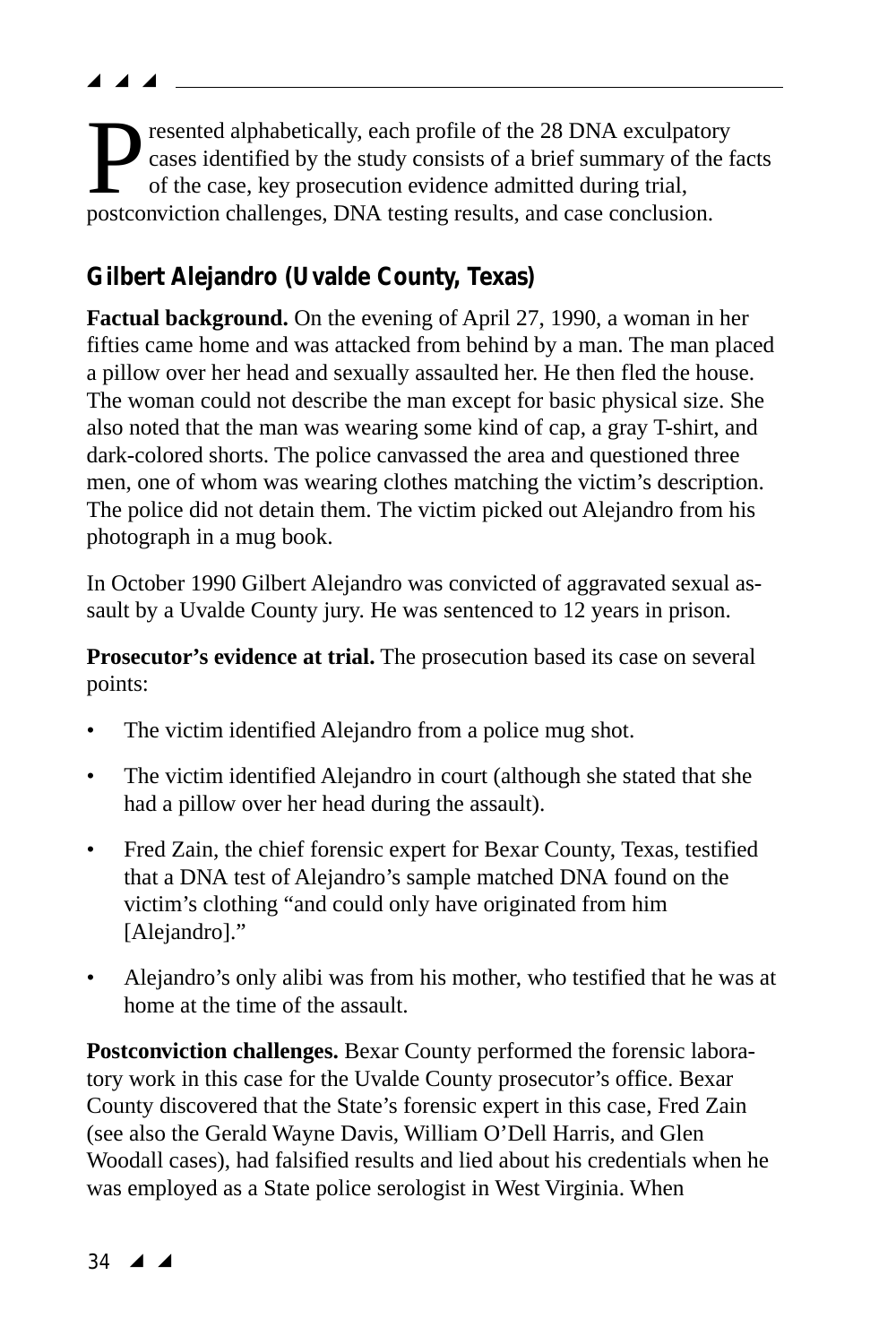Alejandro's lawyers were informed of this, they filed a writ of habeas corpus. At this time, Alejandro was released to his parents and placed on electronic monitoring.

On July 26, 1994, a Uvalde County District Court heard Alejandro's petition. Present at this hearing were an original trial juror, the original jury foreman, and a Bexar County forensic DNA analyst. The two jurors testified that they based their guilty verdict solely on Zain's testimony and without his testimony the jury would have acquitted on the basis of reasonable doubt. The DNA analyst testified that results from at least one other DNA test had excluded Alejandro. He also testified that the test to which Zain testified was inconclusive and could not have been the basis of a conviction.

**DNA results.** In July 1990 the original DNA tests done in this case—the ones Zain testified were inculpatory—were inconclusive. A Restriction Fragment Length Polymorphism (RFLP) test performed by the Bexar County crime laboratory on October 3, 1990, excluded Alejandro as the source of the semen left on the victim's nightgown. The district court also reported that an additional test was done on December 19, 1990, after the trial, and it too excluded Alejandro. According to the district court's findings of fact, Fred Zain knew of these exculpatory results and failed to report them to anyone.

**Conclusion.** As a result of the findings of fact by the district court, the court of criminal appeals overturned Alejandro's conviction and released him to stand trial again without Zain's testimony. The district attorney, however, declined to prosecute the case. On September 21, 1994, Alejandro was released from electronic monitoring and all charges were dismissed. Alejandro served 4 years of his sentence. On June 27, 1995, he was awarded \$250,000 in a civil suit against Bexar County.

### **Kirk Bloodsworth (Baltimore, Maryland)**

**Factual background.** On July 25, 1984, a 9-year-old girl was found dead in a wooded area. She had been beaten with a rock, sexually assaulted, and strangled.

Kirk Bloodsworth was convicted on March 8, 1985, of sexual assault, rape, and first-degree premeditated murder. A Baltimore County judge sentenced Bloodsworth to death.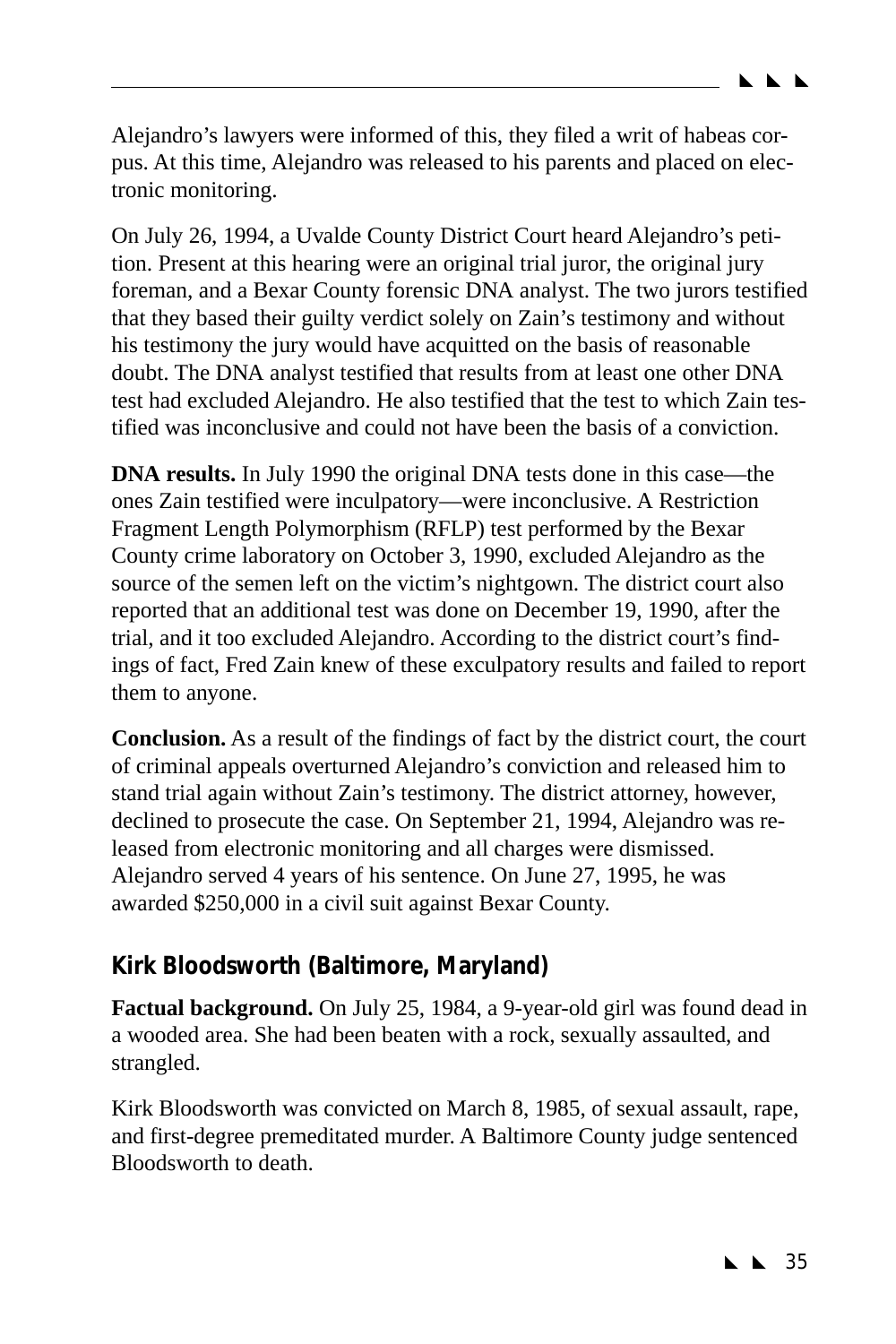**Prosecutor's evidence at trial.** The prosecution based its case on several points:

- An anonymous caller tipped police that Bloodsworth had been seen with the girl earlier in the day.
- A witness identified Bloodsworth from a police sketch compiled by five witnesses.
- The five witnesses testified that they had seen Bloodsworth with the little girl.
- Bloodsworth had told acquaintances he had done something "terrible" that day that would affect his marriage.
- In his first police interrogation, Bloodsworth mentioned a "bloody rock," even though no weapons were known of at the time.
- Testimony was given that a shoe impression found near the victim's body was made by a shoe that matched Bloodsworth's size.

**Postconviction challenges.** In 1986 Bloodsworth's attorney filed an appeal contending the following: Bloodsworth mentioned the bloody rock because the police had one on the table next to him while they interrogated him; the terrible thing mentioned to friends was that he had failed to buy his wife a taco salad as he had promised; and police withheld information from defense attorneys relating to the possibility of another suspect.

The Maryland Court of Appeals overturned Bloodsworth's conviction in July 1986 because of the withheld information. He was retried, and a jury convicted him a second time. This time Bloodsworth was sentenced to two consecutive life terms.

After an appeal of the second conviction was denied, Bloodsworth's lawyer moved to have the evidence released for more sophisticated testing than was available at the time of trial. The prosecution agreed, and in April 1992 the victim's panties and shorts, a stick found near the murder scene, reference blood samples from Bloodsworth and the victim, and an autopsy slide were sent to Forensic Science Associates (FSA) for Polymerase Chain Reaction (PCR) testing.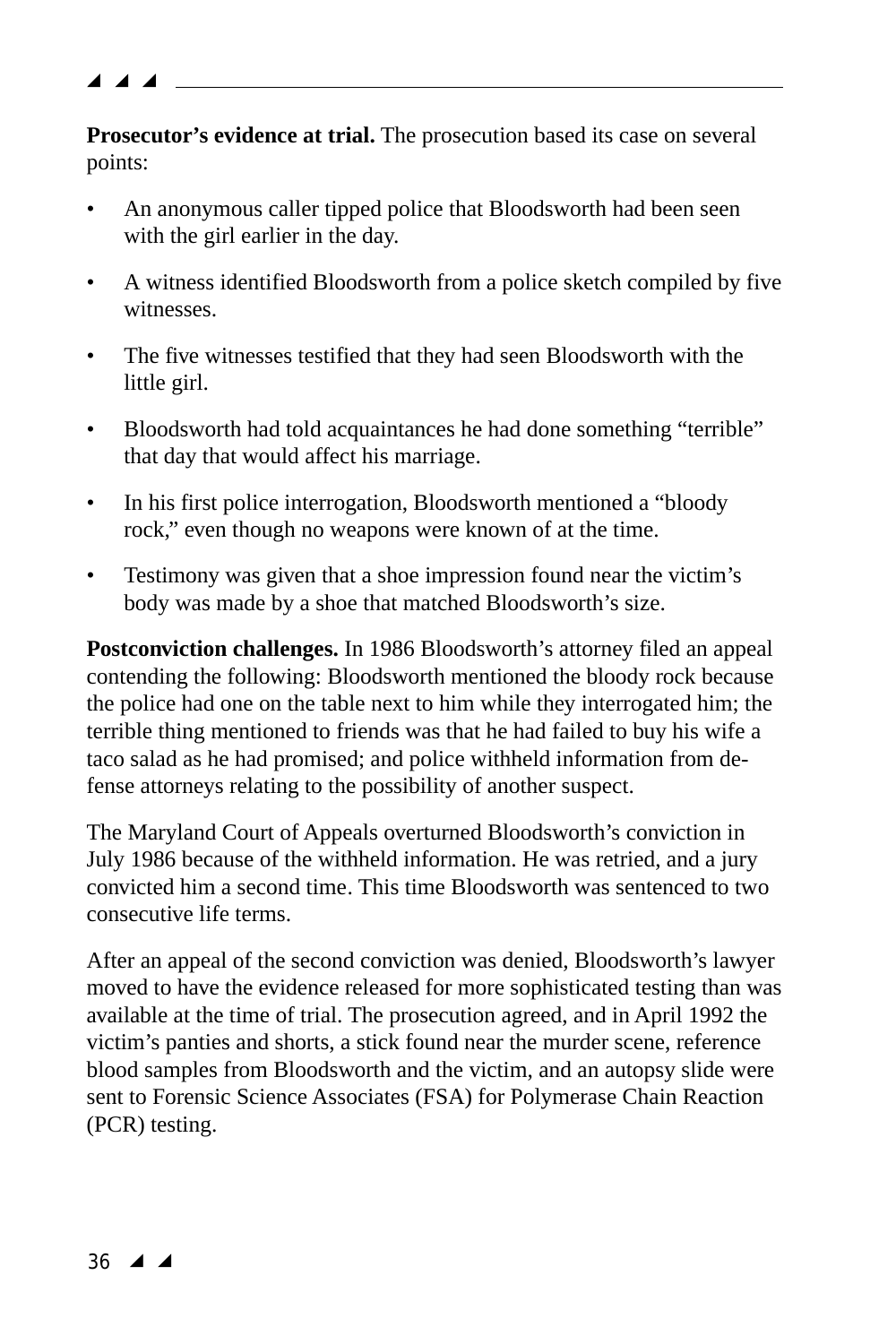**DNA results.** The FSA report, issued on May 17, 1993, stated that semen on the autopsy slide was insufficient for testing. It also stated that a small semen stain had been found on the panties.

The report indicated that the majority of DNA associated with the epithelial fraction had the same genotype as the semen due to the low level of epithelial cells present in the stain. It was an expected result, according to the report. Finally, the report concluded that Bloodsworth's DNA did not match any of the evidence received for testing. FSA did, however, request a fresh sample of Bloodsworth's blood for retesting in accord with questions about proper labeling on the original sample.

On June 3, 1993, FSA issued a second report that stated its findings regarding Bloodsworth's DNA were replicated and that he could not be responsible for the stain on the victim's underwear (see appendix for complete results).

**Conclusion.** On June 25, 1993, the FBI conducted its own test of the evidence and discovered the same results as FSA. In Maryland, new evidence can be presented no later than 1 year after the final appeal. Prosecutors joined a petition with Bloodsworth's attorneys to grant Bloodsworth a pardon. A Baltimore County circuit judge ordered Bloodsworth released from prison on June 28, 1993. Maryland's governor pardoned Bloodsworth in December 1993. Bloodsworth served almost 9 years of the second sentence, including 2 years on death row.

### **Mark Diaz Bravo (Los Angeles County, California)**

**Factual background.** On February 20, 1990, a patient at the psychiatric hospital where Bravo worked claimed she had been raped in an alcove earlier that afternoon. During the course of police interviews, she named several different people as her assailant. One of those she named was Bravo. She later stated she was sure Bravo was the attacker.

A Los Angeles County jury found Mark Diaz Bravo guilty of rape in 1990. He was sentenced by the court to a prison term of 8 years.

**Prosecutor's evidence at trial.** The prosecution based its case on several points:

• The victim named Bravo as the assailant and made an in-court identification.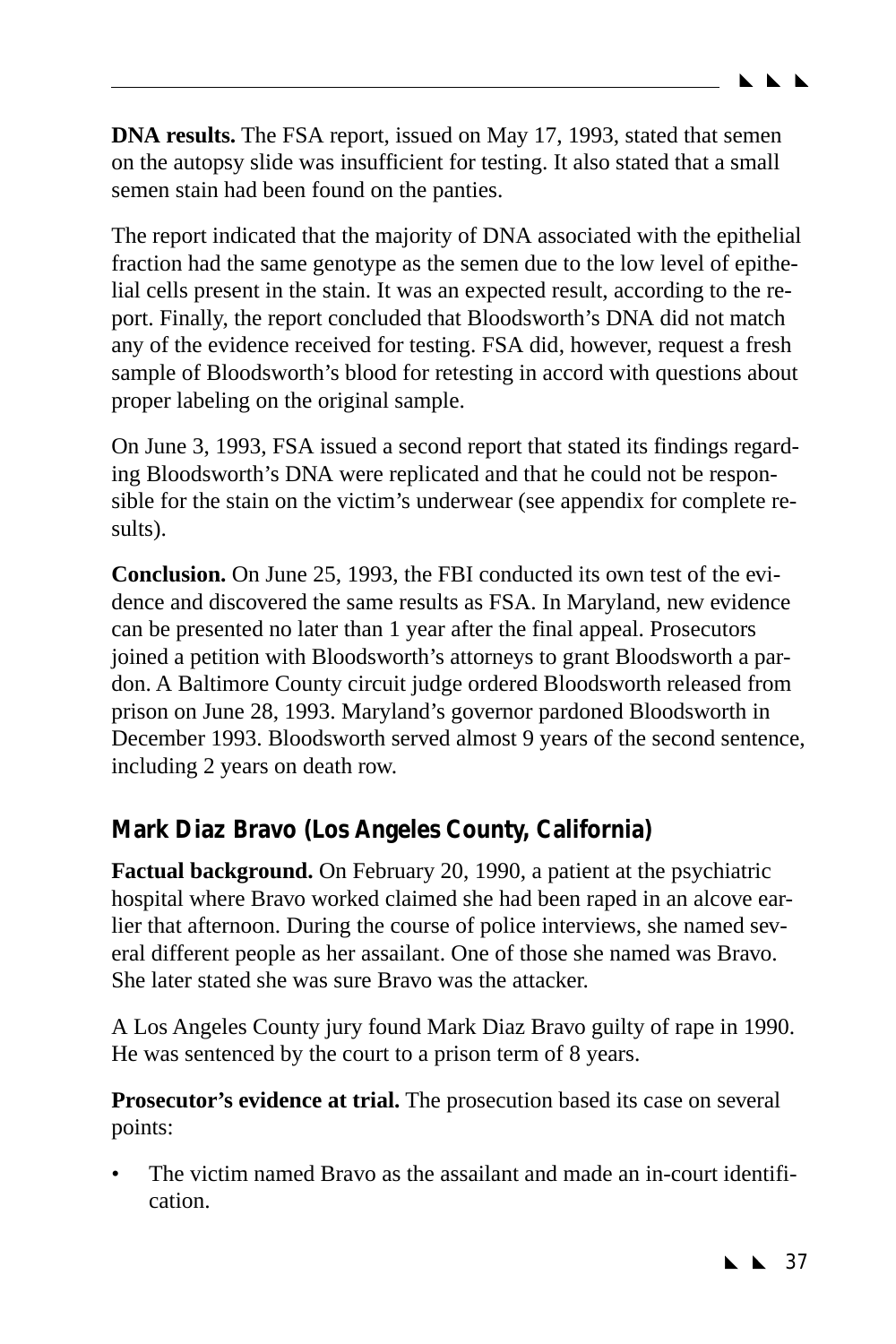- 
- Bravo had misrepresented himself in the past on applications and on his business card.
- Blood tests done on a blanket near the crime scene showed a blood type consistent with Bravo's blood type, which is found in only 3 percent of the population.
- Bravo's alibi defense was not aggressively pursued.

**Postconviction challenges.** Bravo's appeal to the intermediate court of appeals was denied. Before his appeal was decided in 1992, he filed a postconviction motion in the Superior Court of Los Angeles County. In 1993 a superior court judge granted Bravo's motion to release a blanket, a sheet, and a pair of panties to the defense for DNA testing.

**DNA results.** Prosecutors received a report from Cellmark Diagnostics on December 24, 1993, stating that none of the tested semen had DNA that matched Bravo's.

**Conclusion.** On January 4, 1994, Bravo's lawyer filed a writ of habeas corpus. A Los Angeles County Superior Court judge ordered Bravo to be released on January 6, 1994. The judge stated that Bravo had not received a fair trial, that the victim had recanted her testimony, that Bravo's alibi was unimpeachable, and that the DNA tests were irrefutable. On January 7, 1994, Bravo was released from prison after serving 3 years of his sentence.

### **Dale Brison (Chester County, Pennsylvania)**

**Factual background.** On the evening of July 14, 1990, the victim was walking from a convenience store to her home when an assailant came from behind her, put one hand on her throat and one on her waist, and forced her to walk with him. The assailant stabbed her in the side as they walked, and the victim lost consciousness. When she awoke, the assailant was walking her to some bushes near an apartment complex. The assailant then repeatedly assaulted the victim sexually.

In a jury trial before the Chester County Court of Common Pleas, Dale Brison was convicted of rape, kidnaping, aggravated assault, carrying a prohibited offensive weapon, and three counts of involuntary deviate sexual intercourse. Brison was sentenced to 18 to 42 years of imprisonment. His term was 8 to 20 years for rape and 4 to 10 years for assault, to be served consecutively. He also received 6 to 12 years for each of the involuntary de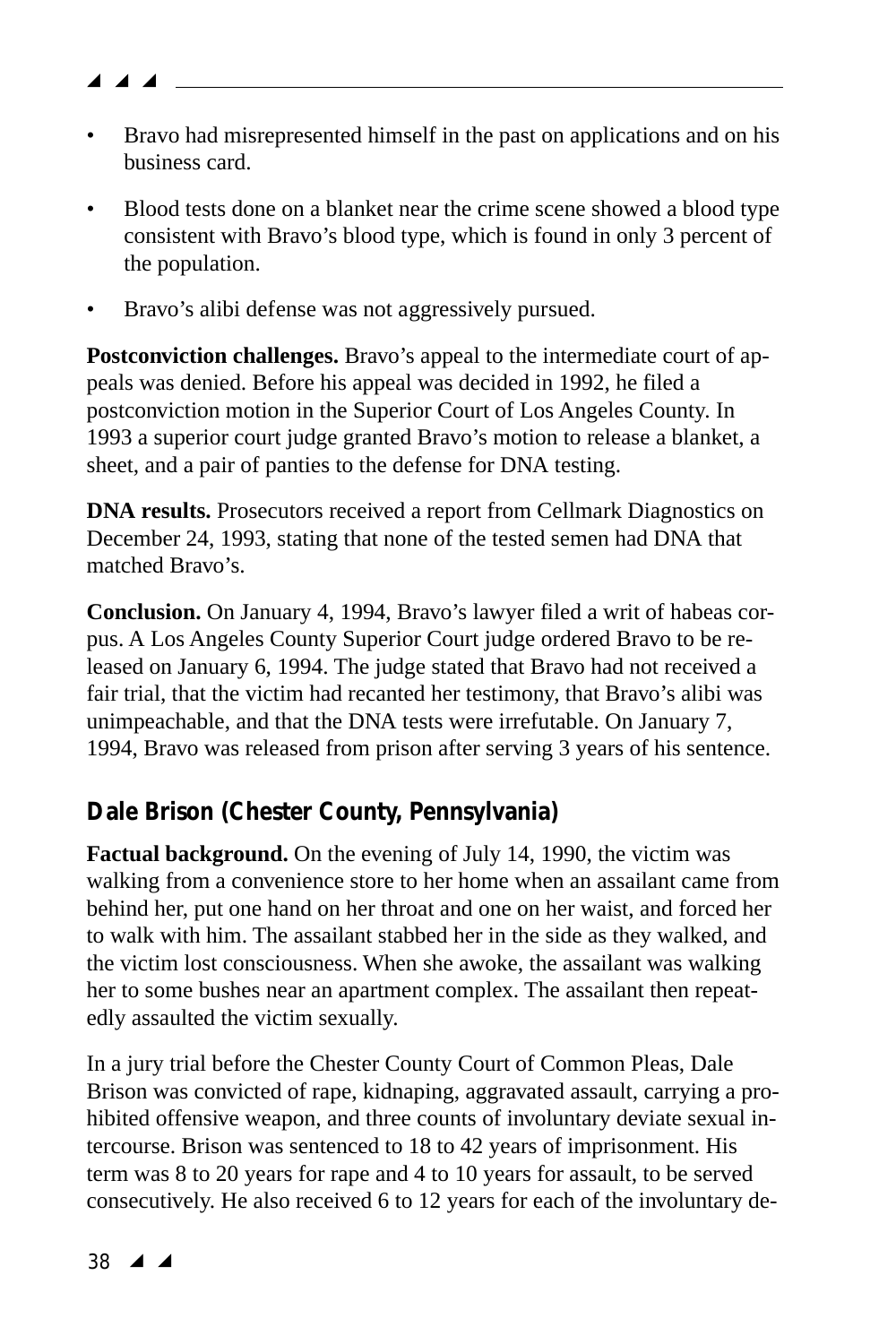viate sexual intercourse convictions (although each of these was to run concurrently, they were to be served consecutively with the other sentences). Brison sought DNA testing during the trial, but his request was denied.

**Prosecutor's evidence at trial.** The prosecution based its case on several points:

- There were two separate victim identifications of Brison near the victim's apartment building.
- A hair sample from the scene of the crime was consistent with Brison's.
- Brison's alibi, sleeping on the couch of his home, was corroborated only by his mother.

**Postconviction challenges.** In 1992 the Pennsylvania Superior Court ruled (618 A.2d 420) that DNA testing must be performed if the evidence had been maintained and the semen stain from the victim's underwear was not badly degraded. It also ruled that the burden of the cost of this test was upon the Commonwealth.

**DNA results.** Cellmark Diagnostics reported that no result was discernible from the vaginal swab, but the semen stain from the victim's panties yielded results that exculpated Brison as the assailant.

**Conclusion.** After the tests were performed, the district attorney's office conducted its own. Results matched those of the first one, and Brison was freed after serving  $3\frac{1}{2}$  years of his sentence.

### **Ronnie Bullock (Chicago, Illinois)**

**Factual background.** On March 18, 1983, a 9-year-old girl was walking to school when a man dressed like a police officer approached her. He then chased the girl, forced her into a car, drove to a nearby alley, and raped her. On April 18, 1983, in the same area, a 12-year-old girl reported that a man displaying a badge chased her, forced her into a car, drove to an alley, and raped her.

Bullock was charged in both incidents, but charges stemming from the second were dropped. Ronnie Bullock was convicted of aggravated criminal sexual assault by a Cook County jury in May 1984. A judge sentenced Bul-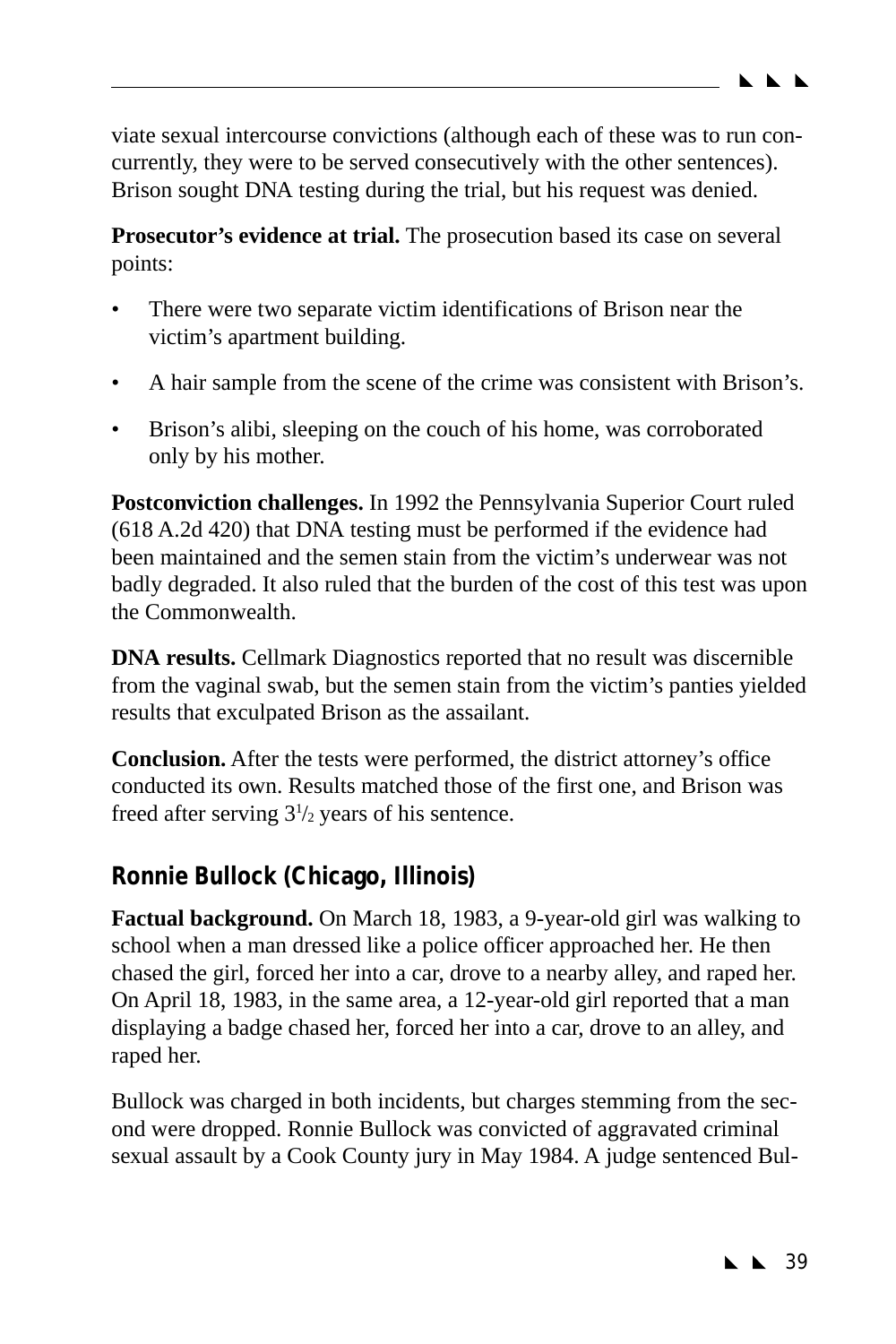lock to 60 years in prison for deviate sexual assault and 15 concurrent years for aggravated kidnaping.

**Prosecutor's evidence at trial.** The prosecution based its case on several points:

- A police officer identified Bullock from a composite sketch compiled by the two victims.
- Both victims identified Bullock in a police lineup.
- Bullock lived in the area where the rapes occurred.

**Postconviction challenges.** Immediately following Bullock's conviction, he insisted that the evidence be impounded. This motion was approved, and the judge ordered that the victim's panties be stored in the circuit court clerk's office freezer. An appeals court upheld Bullock's conviction in March 1987. Bullock also filed a motion for postconviction relief, which was denied in October 1990. He then submitted a motion in 1993 to have the evidence released for DNA tests. The prosecution agreed to this motion; it was granted in June 1993. There was a delay, however, between the granting of the motion and Cellmark Diagnostics' test because some of the evidence (including the victim's panties) had disappeared. Bullock's attorneys eventually found the materials and sent them to Cellmark Diagnostics.

**DNA results.** The report from Cellmark Diagnostics, completed in October 1994, stated that PCR testing was performed on a sperm and nonsperm fraction of the victim's panties, a rectal swab, the blood of the victim, and the blood of Bullock. No conclusions could be reached from the rectal swab due to an insufficient quantity of human DNA. The report stated that Bullock was excluded as the source of both the sperm and the nonsperm fractions in the semen stain on the victim's panties (see appendix for complete results).

**Conclusion.** On October 14, 1994, Bullock was released without bond but ordered to remain confined to his parents' house on electronic monitoring. The prosecution wanted to run its own tests on the panties, so a hearing was scheduled for November 23, 1994. When the Cook County laboratory arrived at the same conclusion, a judge dismissed the charges, and the district attorney's office declined to prosecute in a new trial. Bullock served  $10^{1/2}$ years of his sentence.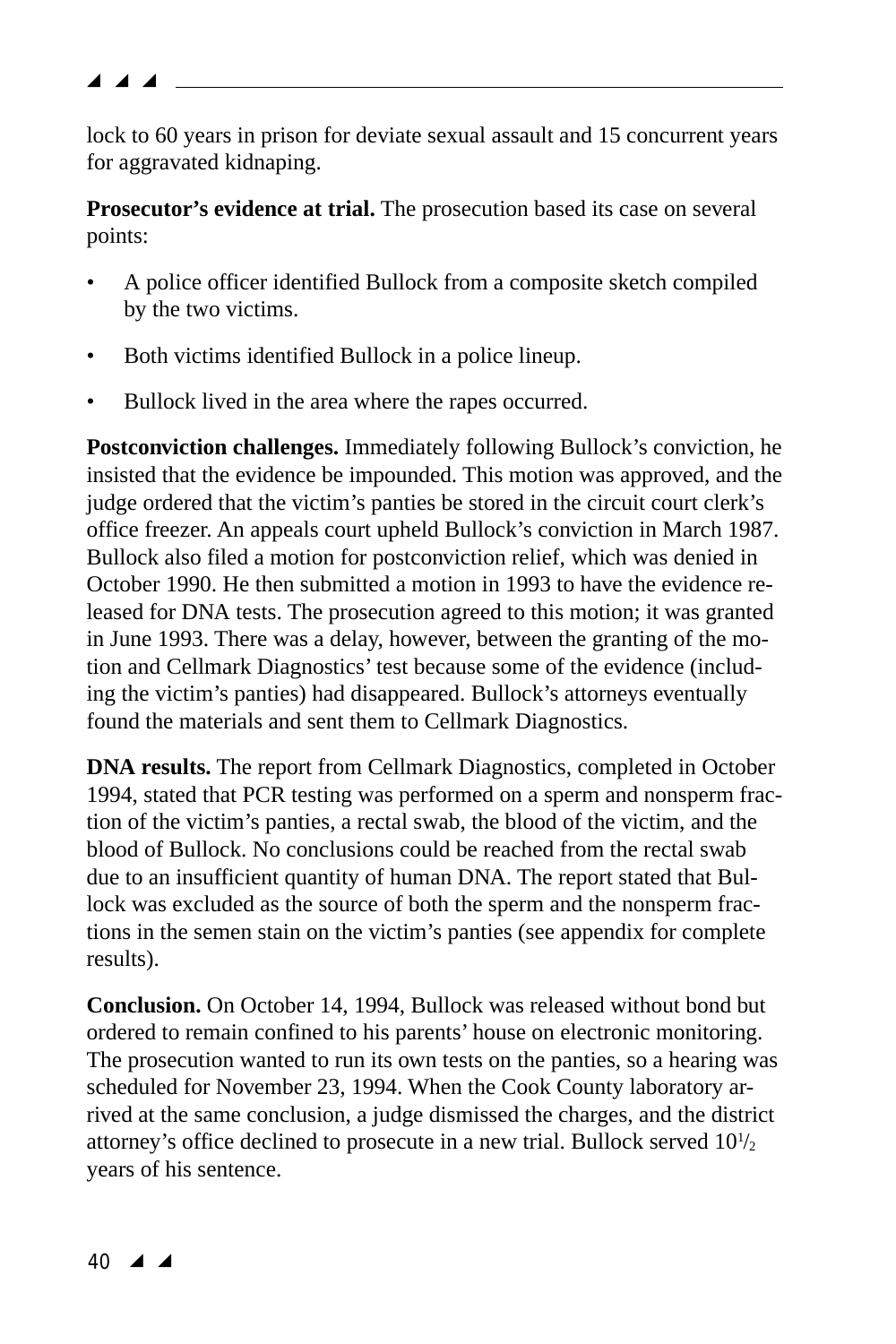### **Leonard Callace (White Plains, New York)**

**Factual background.** In January 1985 a teenage girl was walking to her car in the parking lot of a shopping center. She was accosted by two men at knife point and forced into a nearby car. One man, allegedly Callace, sexually assaulted the victim repeatedly while the other man watched from the front seat. The second man was never identified.

A Suffolk County jury took 1 hour to convict Leonard Callace of sodomy (four counts), sexual abuse (three counts), wrongful imprisonment, and criminal possession of a weapon. Callace rejected a plea bargain that would have given him 4 months in prison if he pled to a lesser charge. On March 24, 1987, Callace was sentenced to 25 to 50 years in prison.

**Prosecutor's evidence at trial.** The prosecution based its case on several points:

- A sketch by police artists resembled Callace.
- The victim identified Callace from a photo array and made an in-court identification.
- The blood group of the semen was type A, the same as Callace's.
- Callace's alibi was uncorroborated.

**Postconviction challenges.** Callace's conviction was affirmed on appeal and leave to appeal to the court of appeals was denied. While in prison, Callace learned about DNA testing and how it was used to free a former inmate (see case summary of Charles Dabbs). He asked his attorney about the original trial evidence.

Callace's attorney remembered two things from the original trial record. First, the victim had just picked up her jeans from the cleaners. Second, the victim spit out semen onto the jeans after one of the assaults. Therefore, any semen on those jeans would have come from the assailant; if it did not match Callace's, he could be freed. The defense used this information to secure the jeans from the prosecution for DNA testing at Lifecodes, Inc. On June 27, 1991, a Suffolk County Court judge granted Callace's motion to consider DNA tests as "new evidence" (573 N.Y.S.2d 137). The judge also ruled that if the samples did not match, he would hold a hearing to consider postconviction relief for Callace.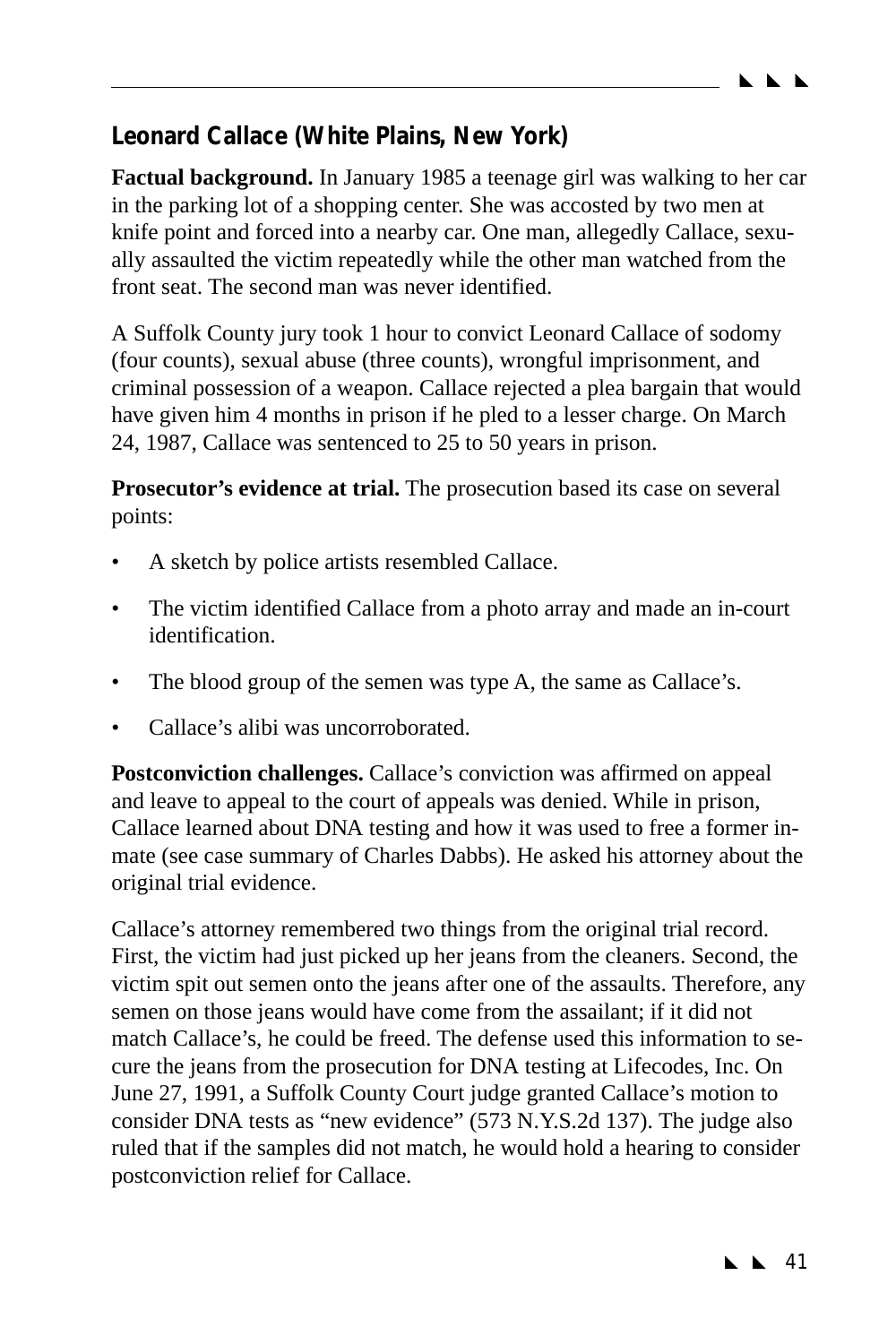$\blacktriangle$   $\blacktriangle$   $\blacktriangle$ 

**DNA results.** The RFLP analysis performed by Lifecodes, Inc., on the victim's jeans showed that DNA in the semen stains did not match Callace's.

**Conclusion.** On October 5, 1992, Callace was released from prison. The prosecution dismissed all charges against Callace and declined to prosecute in a new trial because of the DNA evidence and the reluctance of the victim to endure another trial. Callace served almost 6 years of his sentence.

**Terry Leon Chalmers (White Plains, New York)**

**Factual background.** On August 18, 1986, a woman was raped, and Terry Chalmers was arrested for the crime.

He was convicted by a Westchester County jury on June 9, 1987, of rape, sodomy, robbery, and two counts of grand larceny. The court sentenced Chalmers to 12 to 24 years in prison.

**Prosecutor's evidence at trial.** The prosecution based its case against Chalmers on several points:

- The victim identified Chalmers from a police photo array.
- The victim identified Chalmers in two separate police lineups and in the courtroom.
- Chalmer's alibi was uncorroborated.

**Postconviction challenges.** Chalmers filed an appeal claiming that the police lineup was improperly conducted. The Appellate Division of the New York Supreme Court ruled on July 18, 1990, that the lineup was properly conducted, and even if it were not, the victim's in-court identification was sufficient. The court affirmed Chalmers' conviction (559 N.Y.S.2d 27).

Chalmers applied to the Innocence Project to assist him in obtaining postconviction relief. Project lawyers secured the physical evidence and forwarded it to Forensic Science Associates (FSA) for DNA testing.

**DNA results.** FSA tested samples of blood from the victim and Chalmers as well as from the vaginal and cervical swabs from the original rape kit. The first report from FSA, on July 8, 1994, showed the results from tests of the victim's blood and the two swabs. The second report, dated July 26, 1994, stated that Chalmers could be eliminated as the source of the semen on the

### 42  $\blacktriangle$   $\blacktriangle$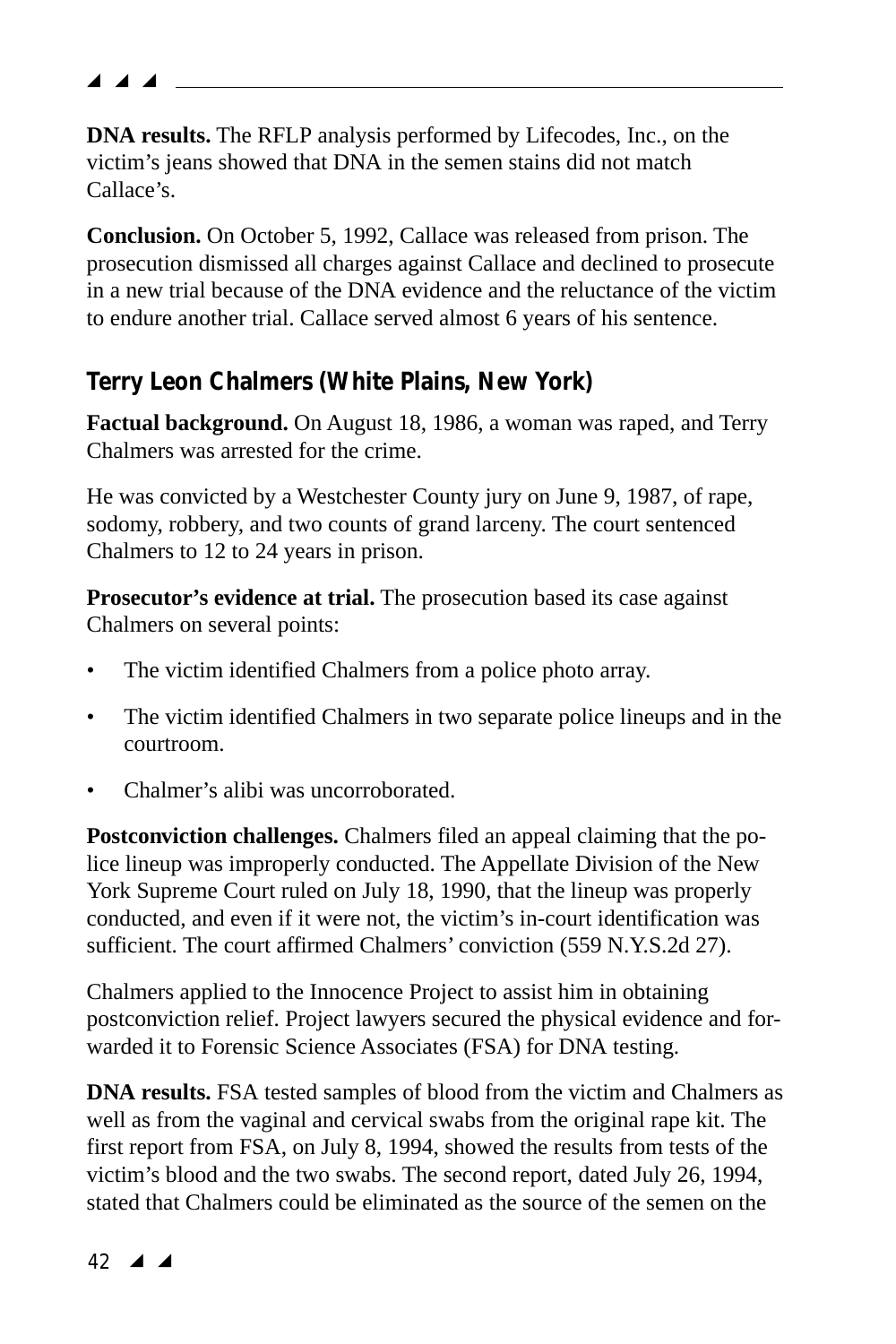two swabs on the basis of differences in three polymarker genes (see appendix for results).

**Conclusion.** Chalmers' conviction was vacated and charges were dismissed on January 31, 1995. The related larceny charges were dismissed in April 1995. Chalmers served 8 years of his sentence.

# **Ronald Cotton (Burlington, North Carolina)**

**Factual background.** In two separate incidents in July 1984, an assailant broke into an apartment, severed phone wires, sexually assaulted a woman, and searched through her belongings, taking money and other items.

On August 1, 1984, Ronald Cotton was arrested for the rapes. In January 1985, Cotton was convicted by a jury of one count of rape and one count of burglary. In a second trial, in November 1987, Cotton was convicted of both rapes and two counts of burglary. An Alamance County Superior Court sentenced Cotton to life plus 54 years.

**Prosecutor's evidence at trial.** Cotton's alibi was supported by family members. The jury was not allowed to hear evidence that the second victim failed to pick Cotton out of either a photo array or a police lineup. The prosecution based its case on several points:

- A photo identification was made by one of the victims.
- A police lineup identification was made by one of the victims.
- A flashlight in Cotton's home resembled the one used by the assailant.
- Rubber from Cotton's tennis shoe was consistent with rubber found at one of the crime scenes.

**Postconviction challenges.** Cotton's attorney filed an appeal. The North Carolina Supreme Court overturned the conviction because the second victim had picked another man out of the lineup and the trial court did not allow this evidence to be heard by the jury.

In November 1987 Cotton was retried, this time for both rapes. The second victim had decided that Cotton was the assailant. Before the second trial, a man in prison, who had been convicted for crimes similar to these assaults, stated to another inmate that he had committed Cotton's crimes. The supe-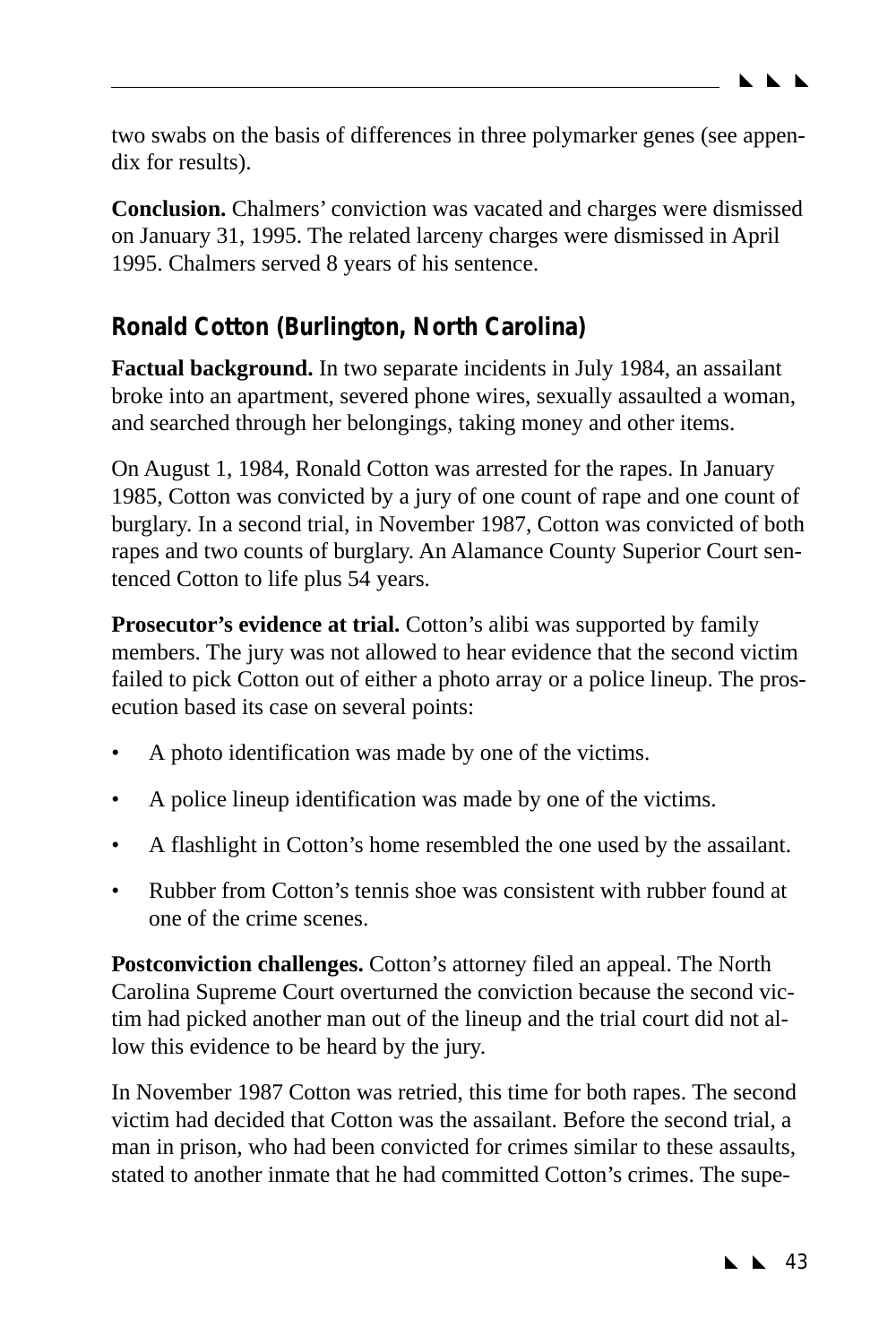rior court judge refused to allow this information into evidence, and Cotton was convicted of both rapes and sentenced to life.

The next year Cotton's appellate defender filed a brief that did not argue the failure to admit the second suspect's confession. The conviction was affirmed. In 1994 two new lawyers, at the request of the chief appellate defender, took over Cotton's defense. They filed a motion for appropriate relief on the grounds of inadequate appeal counsel. They also filed a motion for DNA testing that was granted in October 1994. In the spring of 1995, the Burlington Police Department turned over all evidence that contained the assailant's semen for DNA testing.

**DNA results.** The samples from one victim were too deteriorated to be conclusive, but the samples from the other victim's vaginal swab and underwear were submitted to PCR testing and showed no match to Cotton. At the defense attorneys' request, the results were sent to the State Bureau of Investigation's DNA data base containing the DNA patterns of convicted, violent felons in North Carolina prisons. The State's data base showed a match with the convict who had earlier confessed to the crime.

**Conclusion.** After Cotton's attorneys received the DNA test results in May 1995, they contacted the district attorney, who joined the defense attorneys in the motion to dismiss the charges. On June 30, 1995, Cotton was officially cleared of all charges and released from prison. In July 1995 the governor of North Carolina officially pardoned Cotton, making him eligible for \$5,000 compensation from the State. Cotton had served  $10\frac{1}{2}$  years of his sentence.

**Rolando Cruz and Alejandro Hernandez (Chicago, Illinois)**

**Factual background.** On February 25, 1983, a 10-year-old girl was kidnaped from her home, raped, and bludgeoned to death. Her body was found several days later in a wooded area. An autopsy showed she had died from several blows to the head, and her body evidenced a broken nose, postmortem scratches, and sexual assault. Two weeks later an anonymous tip led sheriff's detectives to Hernandez. He allegedly made statements that he knew the men involved in the crime but that he was not one of the perpetrators. On the basis of his statements, Hernandez was arrested on March 6, 1984.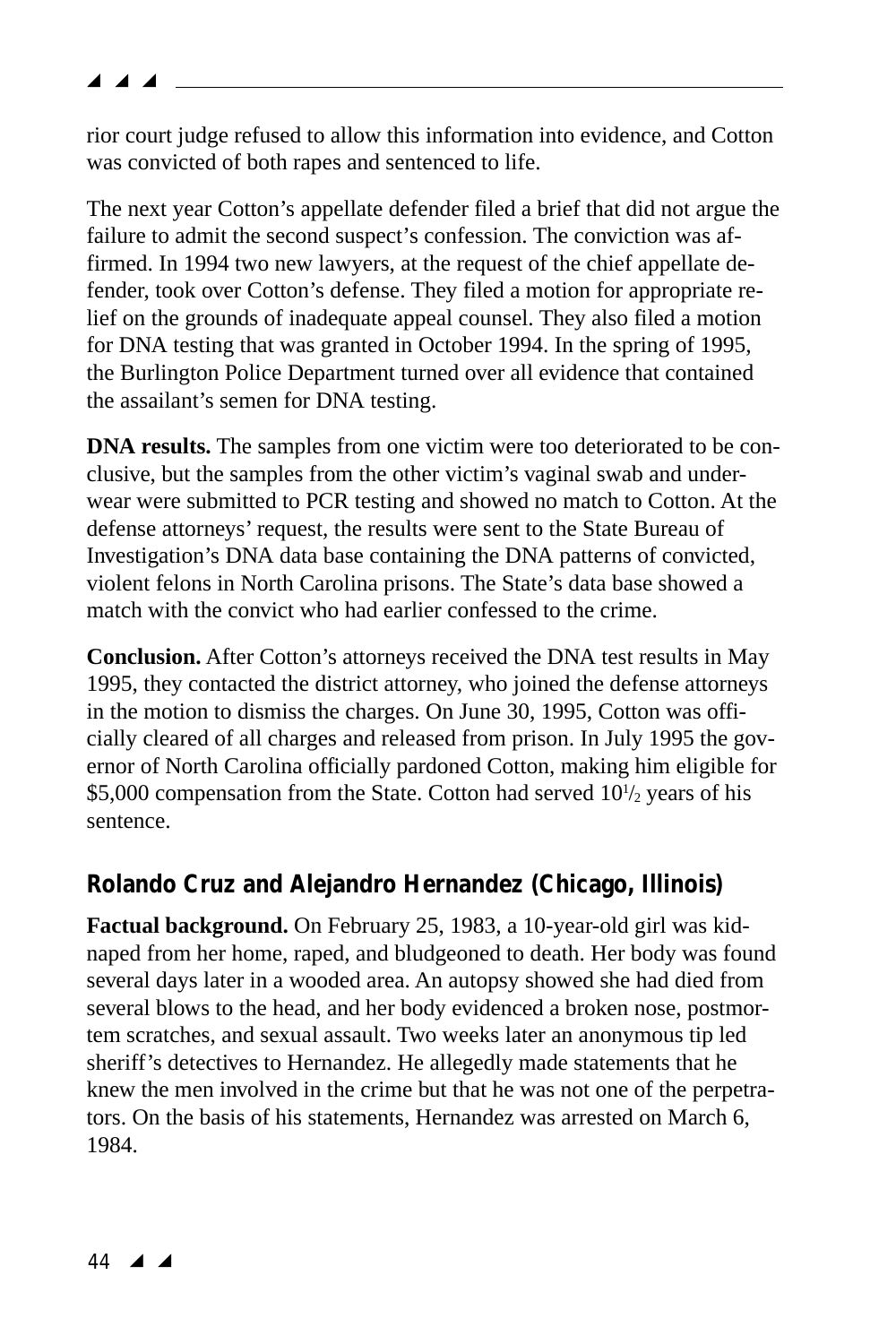Several days later, the detectives spoke with Cruz, who was an acquaintance of Hernandez. Cruz allegedly reported "visions" to the police—visions whose details were similar to those associated with the crime. Cruz was indicted on March 9, 1984, on the basis of those statements.

In 1985, in a DuPage County Circuit Court, Rolando Cruz and Alejandro Hernandez were jointly tried, convicted, and sentenced to death for kidnaping, rape, and murder. A jury was unable to reach a verdict on a third codefendant.

**Prosecutor's evidence at trial.** The prosecution based its case on several points:

- Several law enforcement officers testified that Cruz and Hernandez made incriminating statements.
- Several witnesses testified that Cruz and Hernandez admitted to having intimate knowledge of the crime.
- Cruz's alleged "dream visions" of the murder, though not tape recorded, were admitted into evidence on the basis of the testimony of sheriff's detectives.
- The alibi defenses of the two men were not aggressively pursued.
- The Hernandez defense also contended that any inculpatory statements by him against others were made to collect a \$10,000 reward.

**Postconviction challenges.** After an appeal by Cruz, the Illinois Supreme Court ruled that Cruz was "denied a fair trial by reason of introduction of admissions of codefendants" (521 N.E.2d 18). The court ruled on January 19, 1988, that the three men should have been tried separately when it was clear that the prosecution was going to use inculpatory statements by defendants as evidence against one another. The case was reversed and remanded to the DuPage Circuit Court. The Illinois Supreme Court essentially made the same ruling on Hernandez's appeal (521 N.E.2d 25) on January 19, 1988.

Cruz was again convicted by a jury in a DuPage County Circuit Court, and he appealed. The Illinois Supreme Court initially affirmed the circuit court's decision, but, in view of many amicus curiae briefs, the court agreed to look at Cruz's conviction again. This time, on July 14, 1994, the court reversed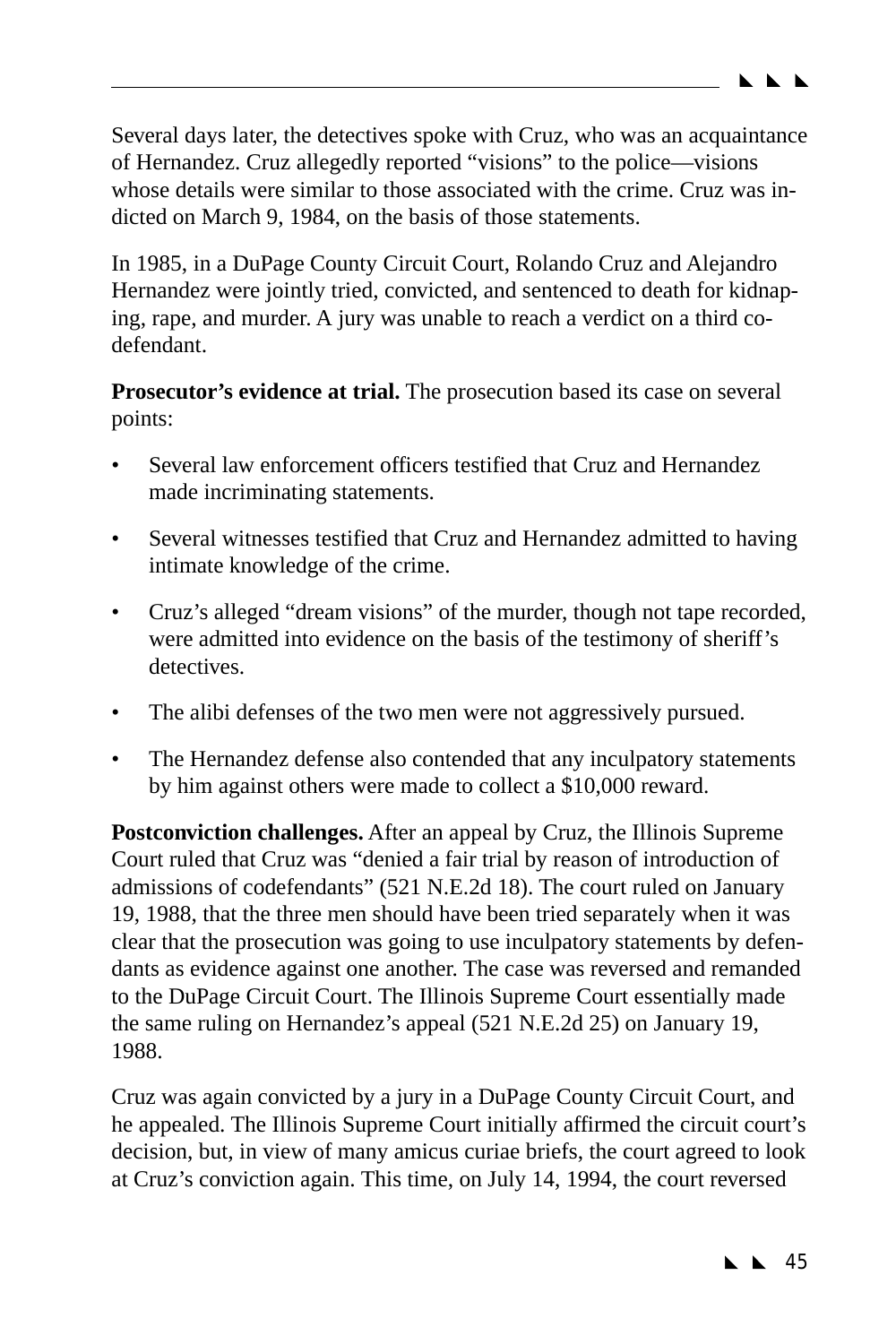the decision of the circuit court (643 N.E.2d 636). The reversal was largely based on statements made by another man, Brian Dugan, a convicted rapistmurderer, who claimed to have committed the crime alone. Dugan's confession was made through hypothetical statements during a plea bargain for other crimes, so the confession could not be used against him.

Hernandez's second conviction, in a separate appeal, was also reversed and remanded. He was convicted a third time by a jury, and this conviction, too, was overturned.

**DNA results.** In September 1995 DNA tests showed that neither Cruz nor Hernandez were the contributors of the semen found at the crime scene. Tests also determined that Brian Dugan could not be eliminated as a potential contributor. Prosecutors contended that the DNA evidence showed only that Cruz and Hernandez were not the rapists, but they could still have been present at the crime. Cruz's new defense team decided on a bench trial. Hernandez awaited a fourth jury trial.

**Conclusion.** Before the judge gave a directed verdict in the Cruz case, a sheriff's department lieutenant recanted testimony he had provided in previous trials. In the earlier trials, the lieutenant provided corroborating testimony that two of his detectives told him immediately about Cruz's dreamvision statements. At Cruz's latest trial, however, the lieutenant said he was in Florida on the day of the supposed conversations and could not have spoken to anyone about Cruz's statements. On November 3, 1995, a DuPage County judge acquitted Cruz on the basis of the recanted testimony, the DNA evidence, and the lack of any substantiated evidence against Cruz. Rolando Cruz served 11 years on death row.

Hernandez's case was also dismissed, and he was set free. He served 11 years on death row. Brian Dugan has not been charged with the murder. He has refused to testify about the case unless he is granted death-penalty immunity.

### **Charles Dabbs (Westchester County, New York)**

**Factual background.** Early on the morning of August 12, 1982, the victim was walking home when she was assaulted from behind. She was forcibly dragged into an alley between a warehouse and another building. The assailant dropped the victim down a flight of stairs, and she lost consciousness. When she awoke, she saw two other men with the original assailant. One of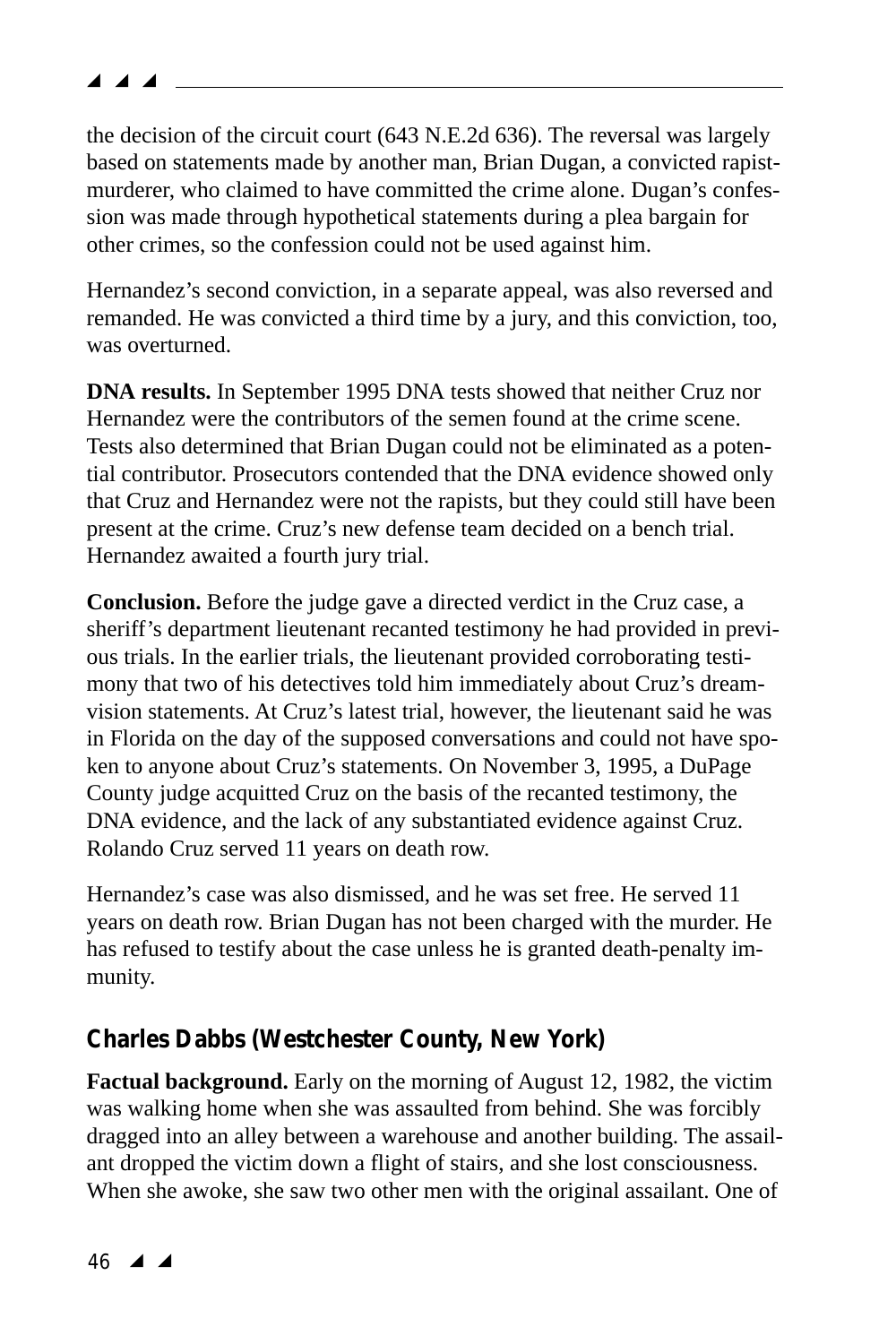the attackers held the woman's legs, one held her arms, and the third raped her. She was able to identify only the face of the man who raped her (allegedly Dabbs). The alleged accomplices were never located.

Charles Dabbs was convicted of first-degree rape by a jury in a Westchester County Court on April 10, 1984. He was ordered to serve  $12^{1/2}$  to 20 years in prison.

**Prosecutor's evidence at trial.** The prosecution based its case on several points:

- The victim was able to identify Dabbs because they are distant cousins.
- The victim testified that the assailant wore a distinctive cap and had a distinctive laugh, which she stated were both similar to Dabbs'.
- ABO typing of a semen stain on the victim's pants showed the presence of the H and the B antigens; Dabbs is an O secretor whose body fluids contain the H antigen. This blood typing showed that Dabbs could not be excluded as a source of the semen.

**Postconviction challenges.** Dabbs appealed his conviction, but it was upheld by the appellate court in June 1988 (529 N.Y.S.2d 557). On November 21, 1990, the Westchester County Supreme Court granted Dabbs' request for DNA testing (570 N.Y.S.2d 765). The court ruled that any preserved evidence was to be released by the county laboratory for testing by Lifecodes, Inc.

**DNA results.** Lifecodes, Inc., reported that DNA tests of a gauze pad and a cutting from the victim's jeans yielded inconclusive results. RFLP testing was conducted, however, on a cutting from the victim's underwear. The DNA from the semen on the panties did not match the DNA from a blood sample submitted by Dabbs.

**Conclusion.** On the basis of the DNA results, Dabbs' attorney filed a motion to have the conviction vacated. The prosecution elected not to oppose Dabbs' motion, and on July 31, 1991, the Westchester County Supreme Court ruled that the DNA analysis was sufficient to indicate that the defendant was not the perpetrator. The prosecution moved to dismiss the indictment on the basis of the DNA results and the reluctance of the victim to testify at a new trial. The dismissal was granted by the court on August 22,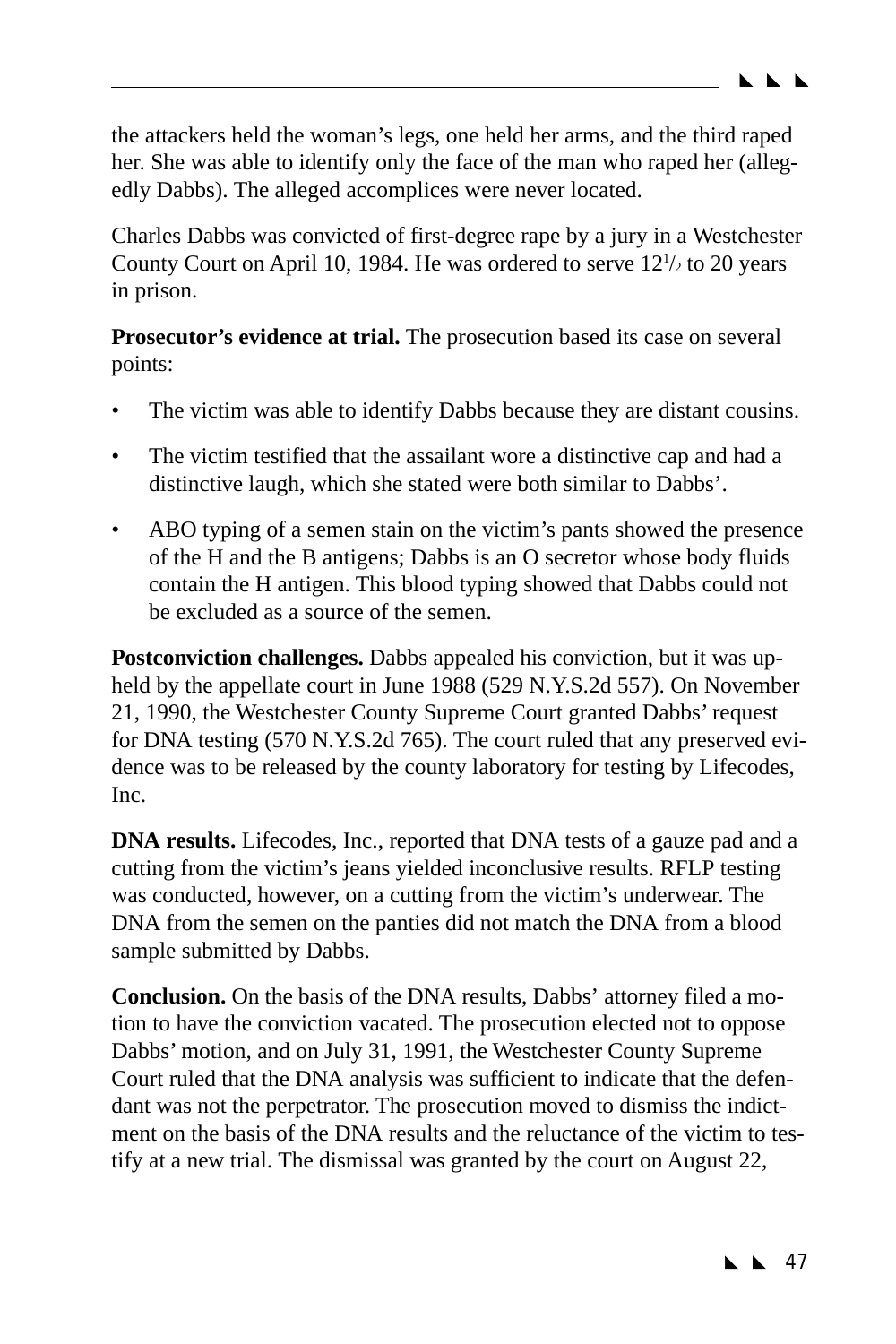1991. The court's written opinion was published on November 7, 1991 (587 N.Y.S.2d 90). Dabbs served 7 years of his sentence.

### **Gerald Wayne Davis (Kanawha County, West Virginia)**

**Factual background.** The victim testified that on the evening of February 18, 1986, she had dropped off laundry at the home of Davis, a family friend. When she returned to pick up the laundry, she was attacked and raped by Davis on his waterbed. Davis's father, according to the victim's testimony, was present during the assault and made no efforts to intervene on her behalf.

In May 1986 Gerald Wayne Davis was convicted by a Kanawha County jury of kidnaping and two counts of sexual assault. The circuit court judge sentenced Davis to 14 to 35 years in prison. Dewey Davis, the defendant's father, also was convicted of abduction, first-degree sexual abuse, and second-degree sexual assault.

**Prosecutor's evidence at trial.** The prosecution based its case on several points:

- The victim knew Davis and identified him to police.
- The victim also made an in-court identification of Davis.
- A State police chemist testified that DNA tests could not exclude Davis as the source of the semen found on the victim's underpants.
- Police found a shoe and a jacket belonging to the victim in the Davis home.
- The Davises asserted an alibi that they did nothing while the victim washed clothes.

**Postconviction challenges.** Both Davis and his father filed appeals. The appellate court dismissed one count of sexual assault and the kidnaping charge for both defendants. As a result, their sentences were reduced to 10 years each.

After an investigation of cases involving chemist Fred Zain (see also the Glen Woodall and William O'Dell Harris cases), many convicted persons were permitted to file a writ of habeas corpus if Zain worked on their cases. Davis filed such a writ based on the potential for falsified evidence by Zain

48 ▲ ▲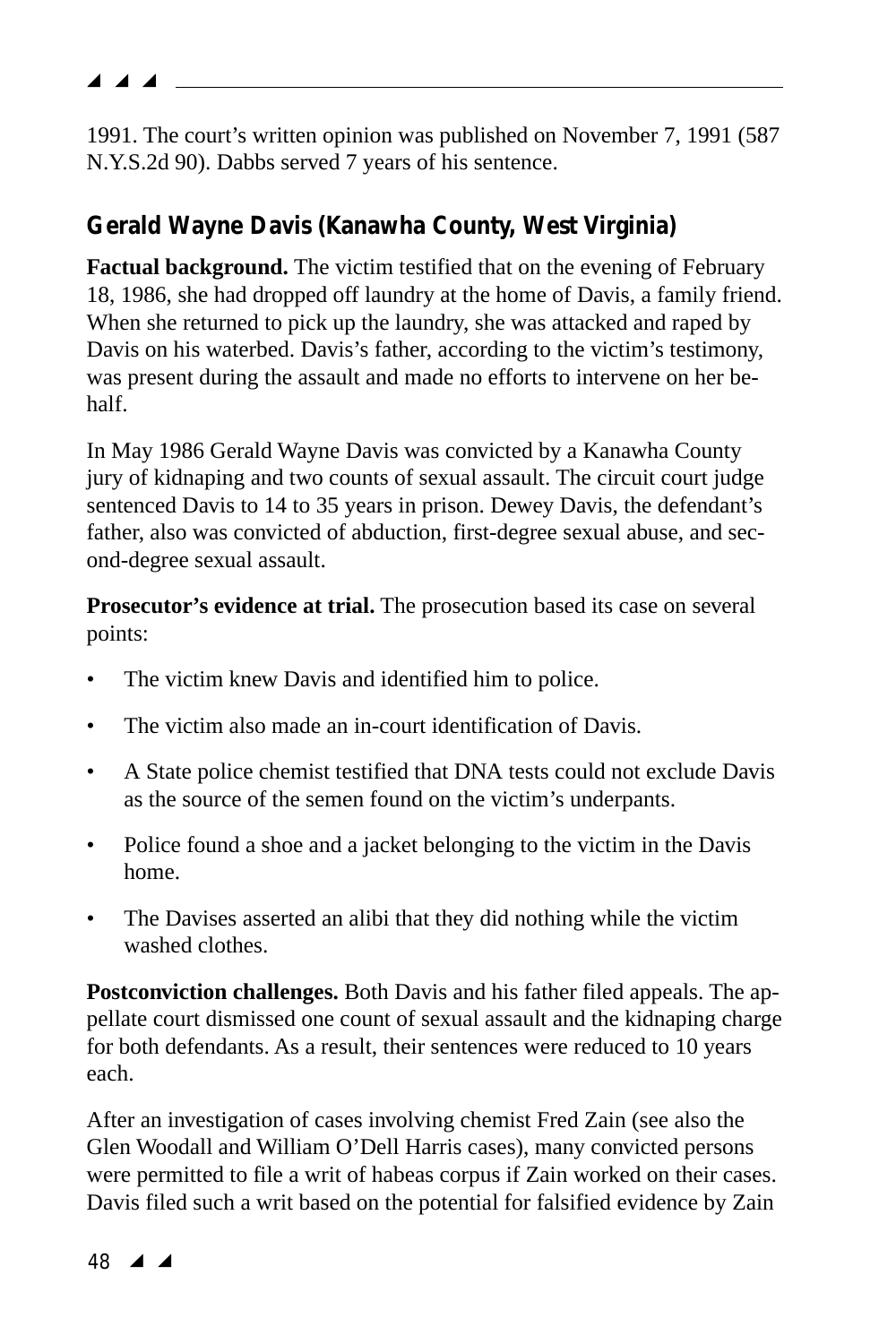and the possibility of exculpatory evidence in a new DNA test. The West Virginia Superior Court granted the writ on the condition that DNA tests be performed on the remaining trial evidence.

**DNA results.** Davis's defense attorney asked for DNA tests to be performed on the original trial evidence. The judge agreed to the use of the Center for Blood Research (CBR) for testing. The results showed DNA markings from the victim and a man, but not from Davis. Prosecutors ran a second series of tests. They also excluded Davis as the semen source. DNA tests also were performed on Davis's underwear and bedsheets. These tests showed no evidence of the victim's DNA.

**Conclusion.** As a result of these DNA test results, the convictions were annulled and Davis was released to home confinement on March 16, 1994, pending a new trial. The prosecution, contending that Davis still could have raped the victim and not ejaculated, pursued a second trial. On December 4, 1995, a Kanawha County Circuit Court jury deliberated for 90 minutes before acquitting Davis of second-degree sexual assault and first-degree sexual abuse. All charges have also been dismissed against the elder Davis. Both Davises had served 8 years of their sentences.

### **Frederick Rene Daye (San Diego, California)**

**Factual background.** The crime occurred on the evening of January 10, 1984, while a young woman was walking from a drugstore to her car. One man (alleged to be Daye) opened the victim's driver side door, pushed the victim to the passenger side, and let a second man into the back seat. The two men, after finding only \$6 in the woman's purse, stole the woman's wedding and engagement rings, a pearl ring, and her earrings. Then they forcibly removed her clothes and raped her. The two men dumped the victim on a residential street and drove away.

The two defendants were prosecuted in separate trials, and at Daye's trial the other defendant, who was known to a person who witnessed the car theft, pleaded the Fifth Amendment. A jury required almost 8 hours to convict Frederick Rene Daye of kidnaping, robbery, two counts of rape in concert, and vehicle theft. On August 14, 1984, the San Diego County Superior Court sentenced Daye to serve life, with the possibility of parole, on the kidnaping charge, and 14 years and 8 months for all other counts. He was ordered to serve his sentence at California State Prison-Solano.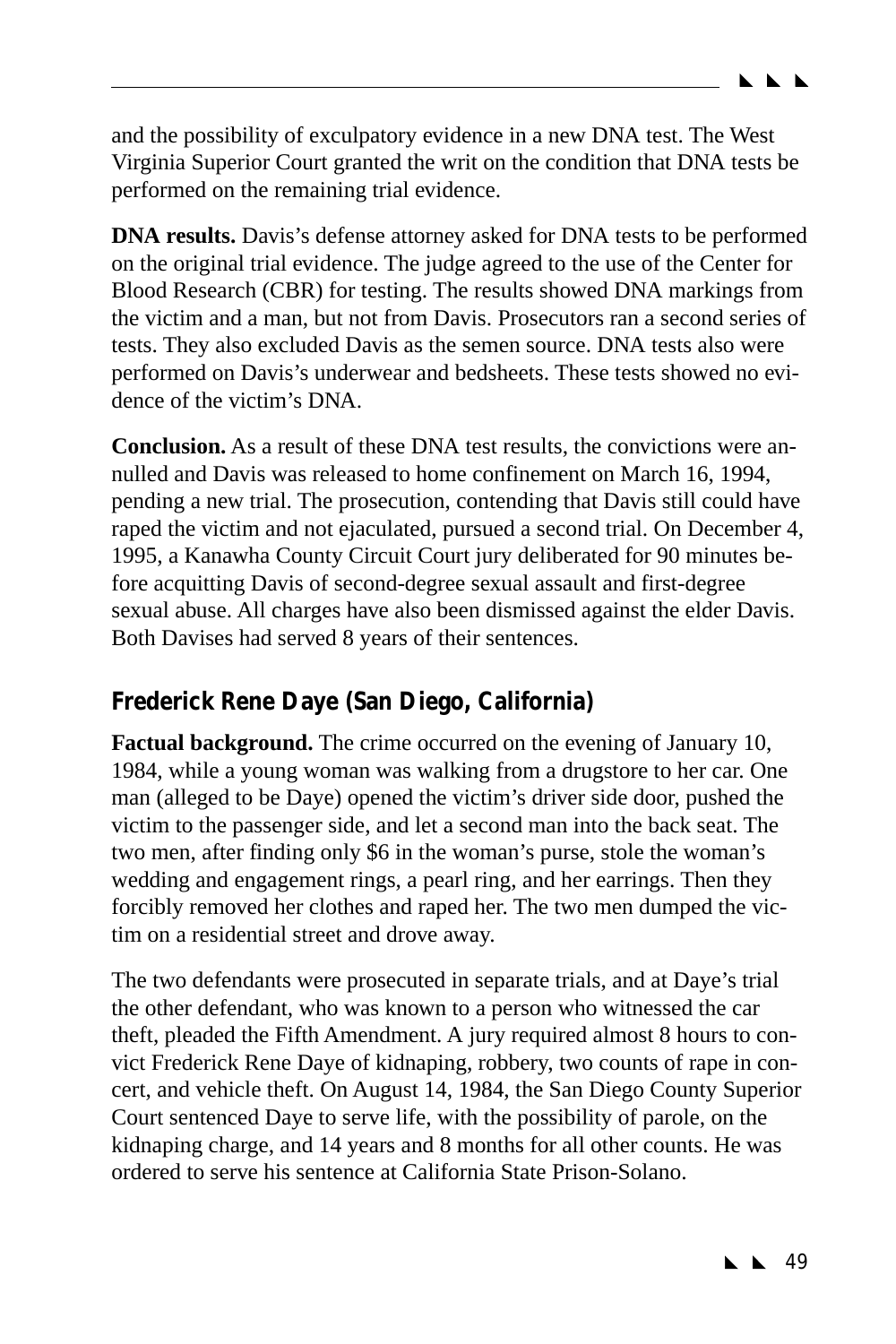**Prosecutor's evidence at trial.** Daye's defense at trial was mistaken identification. The prosecution's evidence included:

- Blood typing from a semen stain matched Daye's ABO blood type B.
- The victim made a photo identification.
- The victim and a witness to the crime made lineup identifications.
- Daye gave a false name and other misinformation to the police at the time of his arrest.

**Postconviction challenges.** Daye appealed the conviction, claiming an erroneous admission of tainted identification evidence, ineffective counsel at trial, suppression of the out-of-court identification, improper impeachment with prior convictions, and instructional errors. The judgment of Daye's conviction was affirmed in appellate court on February 29, 1986. The California Supreme Court denied review of his case.

A statement by David Pringle, the other defendant in this case, was made to the San Diego County Superior Court on February 1, 1990. This statement indicated that Daye was not the other man involved in the crime; it also named the man who was with Pringle. The court appointed a defense attorney to investigate this matter. When no followup work was done by this attorney, Appellate Defenders, Inc. (ADI), helped Daye file a writ of habeas corpus petition. The petition, filed in June 1992, addressed both Pringle's affidavit and the lack of action taken by Daye's lawyer. Habeas relief was denied on August 11, 1992, and the case was remanded to superior court with directions to consider whether to vacate the appointment of Daye's attorney.

The court ruled that Daye was entitled to new representation, and ADI took over the case. In October 1992 Daye's attorney was notified that the original evidence from the trial was going to be destroyed. She filed for an evidentiary hearing to discuss release of the exhibits and DNA testing of any remaining semen stains. On September 17, 1993, the court of appeals denied Daye's request for an evidentiary hearing. The court, however, issued a writ making \$2,000 available from the county for Daye to investigate the DNA issue and authorized release of evidence to an investigator working on Daye's case. Daye also received permission to seek habeas corpus relief after the completion of the DNA investigation.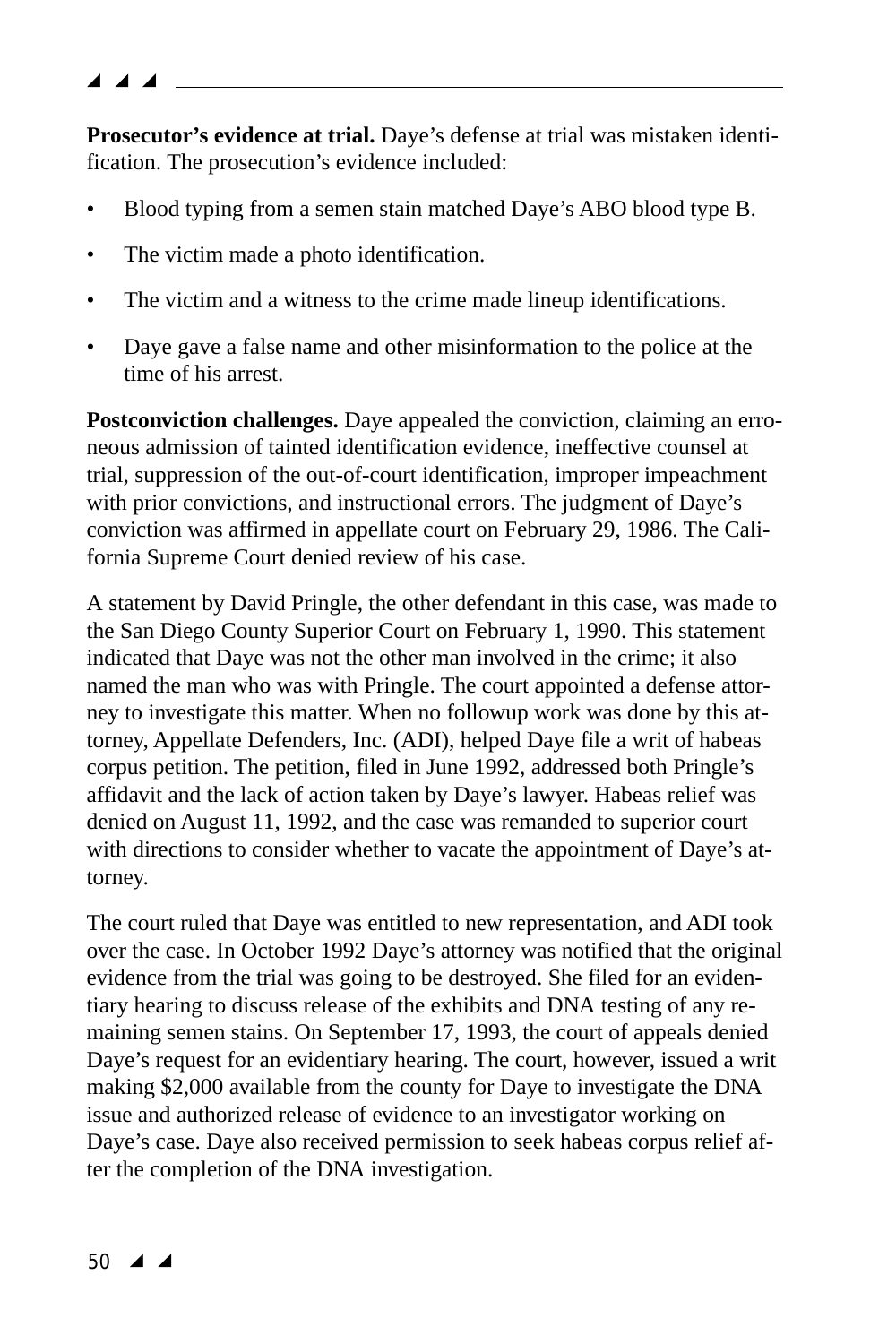**DNA results.** The report from Cellmark Diagnostics, completed on April 21, 1994, stated that DNA from the left leg of the victim's jeans and Daye's blood sample were amplified using PCR and typed for DQ alpha using an amplitype HLA DQ alpha forensic DNA amplification and typing kit. A denim cloth cutting of the right leg of the jeans was also sent but produced no PCR results. The sperm fraction on the jeans produced results, but they were too faint for interpretation. The results excluded Daye as the source of the DNA from both the nonsperm cell fraction and the sperm fraction found on the left leg of the jeans (see appendix for results).

**Conclusion.** After the results of the DNA testing provided exculpatory evidence for Daye, his new appellate defender filed a petition for writ of habeas corpus on June 3, 1994. Her petition was based on the new DNA evidence, which was not available at the time of the crime or at the time of Daye's appeal. It was also based on the declaration of the other defendant that Daye did not commit the crime and that, in fact, he did not even know Daye. Daye's conviction was overturned on September 27, 1994. He had served 10 years of his sentence.

# **Gary Dotson (Chicago, Illinois)**

**Factual background.** On the evening of July 9, 1977, the complainant was walking home from work when two men forced her into the back seat of a car and raped her. She also testified that one of the men tried to write words on her stomach using a broken beer bottle. She was then pushed from the car onto the street.

In July 1979 Gary Dotson was convicted of aggravated kidnaping and rape. He was sentenced to not less than 25 and not more than 50 years.

**Prosecutor's evidence at trial.** The prosecution's case included the following evidence:

- A composite sketch of the defendant, which the complainant helped with, was prepared by the police.
- The victim identified Dotson from a police mug book.
- Dotson was identified by the victim from a police lineup.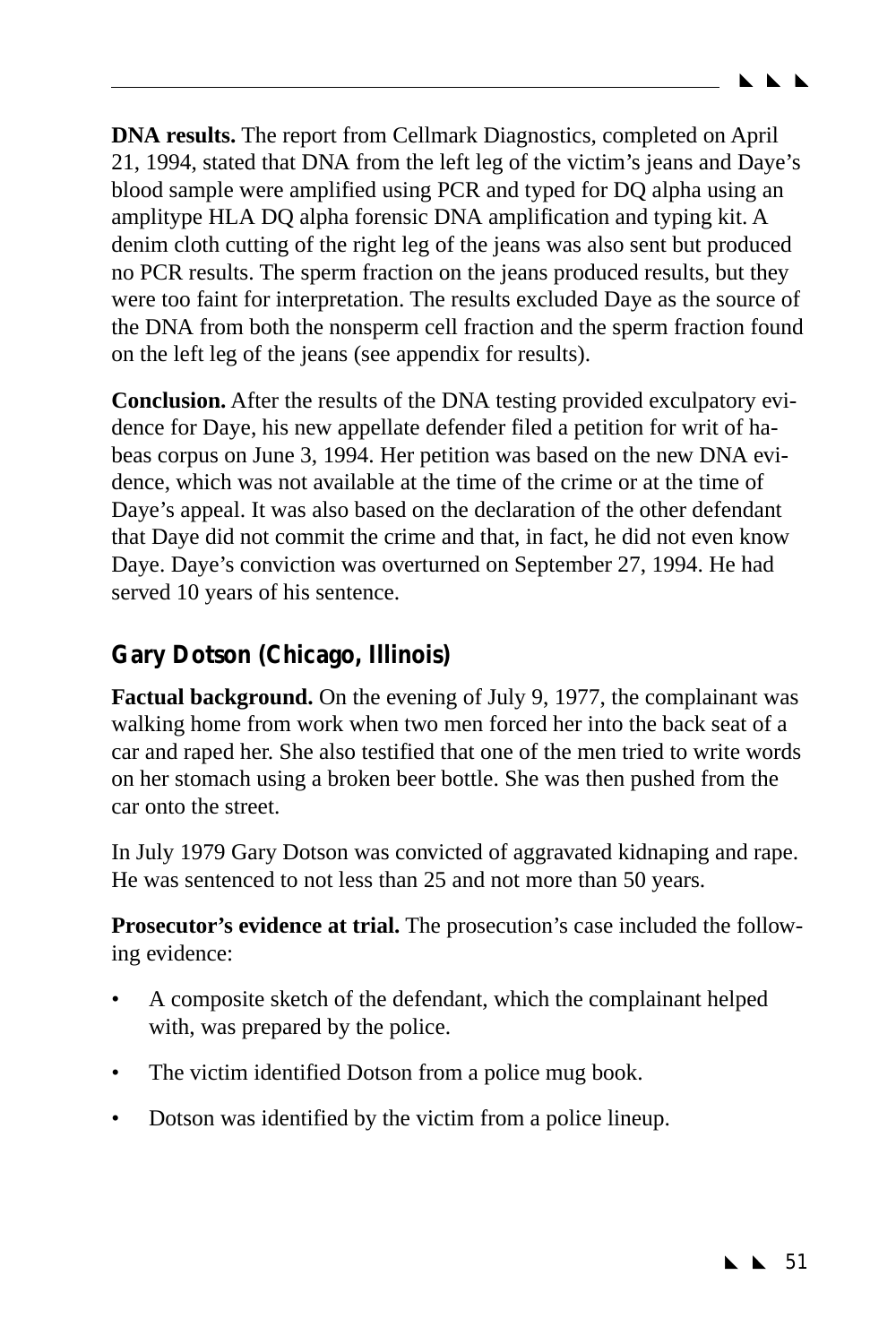- The State's expert serologist testified that the semen on the victim's undergarment came from a type B secretor and that the defendant was a type B secretor. (It was later reported that the State's serologist failed to disclose that the victim was also a type B secretor.)
- Testimony was presented that a pubic hair removed from the victim's underwear was similar to the defendant's and dissimilar to the victim's.

**Postconviction challenges.** In March 1985 the victim recanted her testimony. She said she had fabricated the rape to hide a legitimate sexual encounter with her boyfriend. Dotson contended that the victim's recantation of testimony constituted grounds to vacate the original sentence. At the hearing on Dotson's motion for a new trial, the same judge from the original trial refused to order a new trial. His reasoning was that the complainant was more believable in her original testimony than in her recantation.

The governor accepted authority for the case and held a session of the Illinois Prisoner Review Board. The governor stated that he did not believe the victim's recantation and refused to pardon Dotson. On May 12, 1985, however, the governor commuted Dotson's sentence to the 6 years he had already served, pending good behavior. In 1987 the governor revoked Dotson's parole after Dotson was accused by his wife of assaulting her. The Appellate Court of Illinois affirmed Dotson's conviction on November 12, 1987 (516 N.E.2d 718). On Christmas Eve 1987 the governor granted Dotson a "last chance parole." Two days later, Dotson was arrested in a barroom fight, and his parole was revoked. In 1988 Dotson's new attorney had DNA tests conducted that were not available at the time of the alleged rape.

**DNA results.** A sample of semen from the victim's underwear was sent to Dr. Alec Jeffreys in England for RFLP analysis. The sample was badly degraded, however, and results were inconclusive. Samples were then sent to Forensic Science Associates in Richmond, California. The lab performed PCR DQ alpha tests that showed that the semen on the victim's undergarments could not have come from Dotson but could have come from the victim's boyfriend.

**Conclusion.** The chief judge of the Cook County Criminal Court ruled that Dotson was entitled to a new trial. The State attorney's office, however, decided not to prosecute based on the victim's lack of credibility and the DNA test results. Dotson's conviction was overturned on August 14, 1989, after he had served a total of 8 years.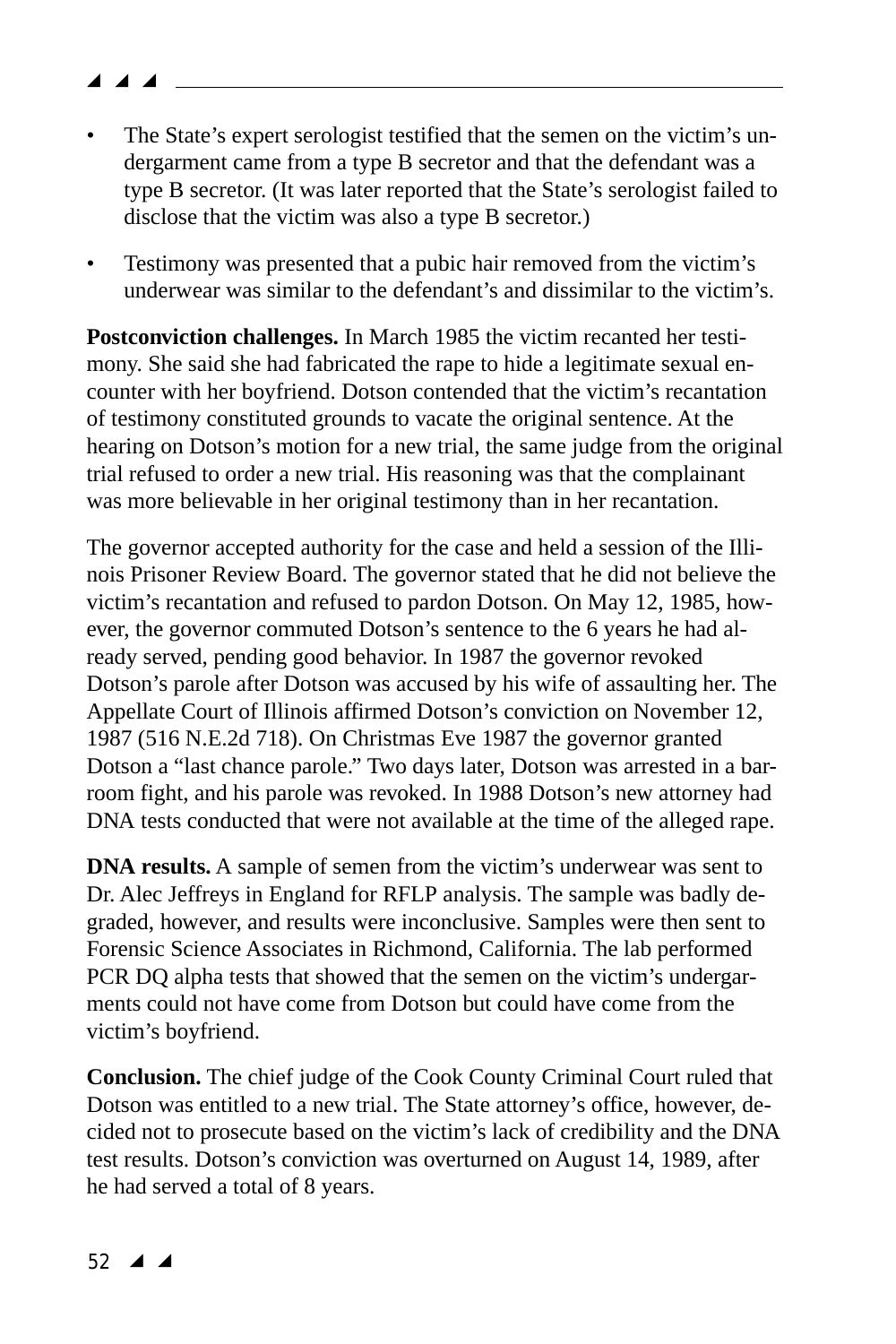# **Edward Green (Washington, D.C.)**

**Factual background.** The incidents occurred on July 3 and August 5, 1987. In the first, a young woman was raped near a footbridge at a high school. The second incident occurred at the same location, but the woman fled and found a police officer. Police picked up Green in the area of the two assaults.

Edward Green was arrested and tried for rape and assault with intent to rape (in two separate incidents). He was convicted by a jury of the rape and acquitted for the assault/attempted rape. The jury reached its verdict in 3 hours.

**Prosecutor's evidence at trial.** The prosecution based its case on several points:

- The second victim identified Green in a "show-up" on the street.
- The first victim identified Green from a photo array and a formal lineup.
- Both victims made in-court identifications of Green.
- The blood type of the assailant was consistent with Green's.

**Postconviction challenges.** After conviction but prior to sentencing, the defense moved to delay sentencing pending the results of DNA testing. While waiting for the DNA results, the prosecution opposed several time extensions, which were granted by the judge.

**DNA results.** DNA tests were performed on an item of the victim's clothing and compared to the victim's and Green's blood. The report, issued in February 1990 from Cellmark Diagnostics, excluded Green as the source of the semen.

**Conclusion.** On the basis of the DNA results, the defense moved for a new trial. In a superior court hearing on March 19, 1990, the judge granted the defense motion. The U.S. attorney's office immediately moved to dismiss the indictment. Green remained in jail on unrelated drug charges after a pretrial confinement of 9 months in jail on the rape charges.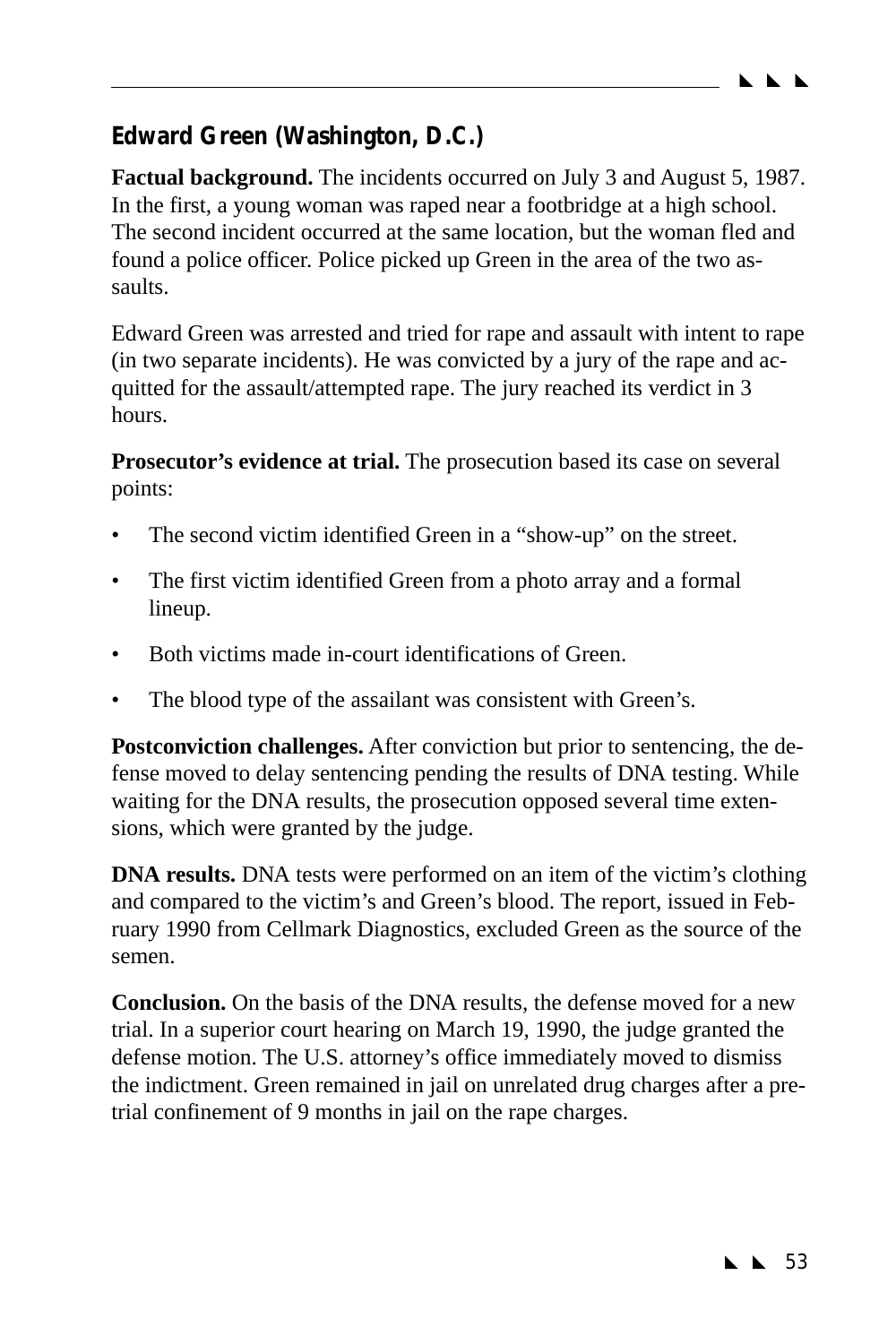# **Ricky Hammond (Hartford, Connecticut)**

**Factual background.** In the late afternoon of November 30, 1987, the victim was walking on a dark street when she was pushed off the sidewalk by an assailant. The man forced her into a car in a nearby parking lot. He drove for about 15 minutes, stopped on or near a dirt road, and sexually assaulted her. The assailant then drove the victim to an area with which the victim was unfamiliar and told her he would kill her if she told anyone about the incident. He then let her out of the car and drove away.

Ricky Hammond was convicted of kidnaping and sexual assault in March 1990 by a Hartford jury. Before sentencing, Hammond filed two motions: one for a new trial and another for further discovery using DNA and blood testing of the vaginal swabs and smears that were in evidence. The trial court denied both of these motions and sentenced Hammond to a prison term of 25 years, suspended after 23 years, and 3 years probation.

**Prosecutor's evidence at trial.** DNA and blood analyses were performed at the request of the State prior to trial. The results provided exculpatory results for Hammond. The prosecution argued to the jury that, in light of the remaining inculpatory evidence, the physical evidence must have been contaminated. The prosecution's case against Hammond relied on several points:

- The victim identified Hammond in a photo array.
- The victim made an in-court identification of Hammond.
- The victim identified various details about Hammond's car, including the make and model, scratches on the body, a ripped child seat, and a wristwatch hanging on the gearbox.
- Hammond's alibi was uncorroborated, and he also had altered several details of his alibi when originally interviewed.
- Forensic examination of hairs found in Hammond's car showed they were consistent with the victim's hair.

**Postconviction challenges.** Hammond appealed his conviction on three major grounds. Hammond claimed that (1) the trial court improperly denied his motion for a new trial because of exculpatory blood and DNA analysis, (2) the prosecution made improper statements to the jury and denied his right to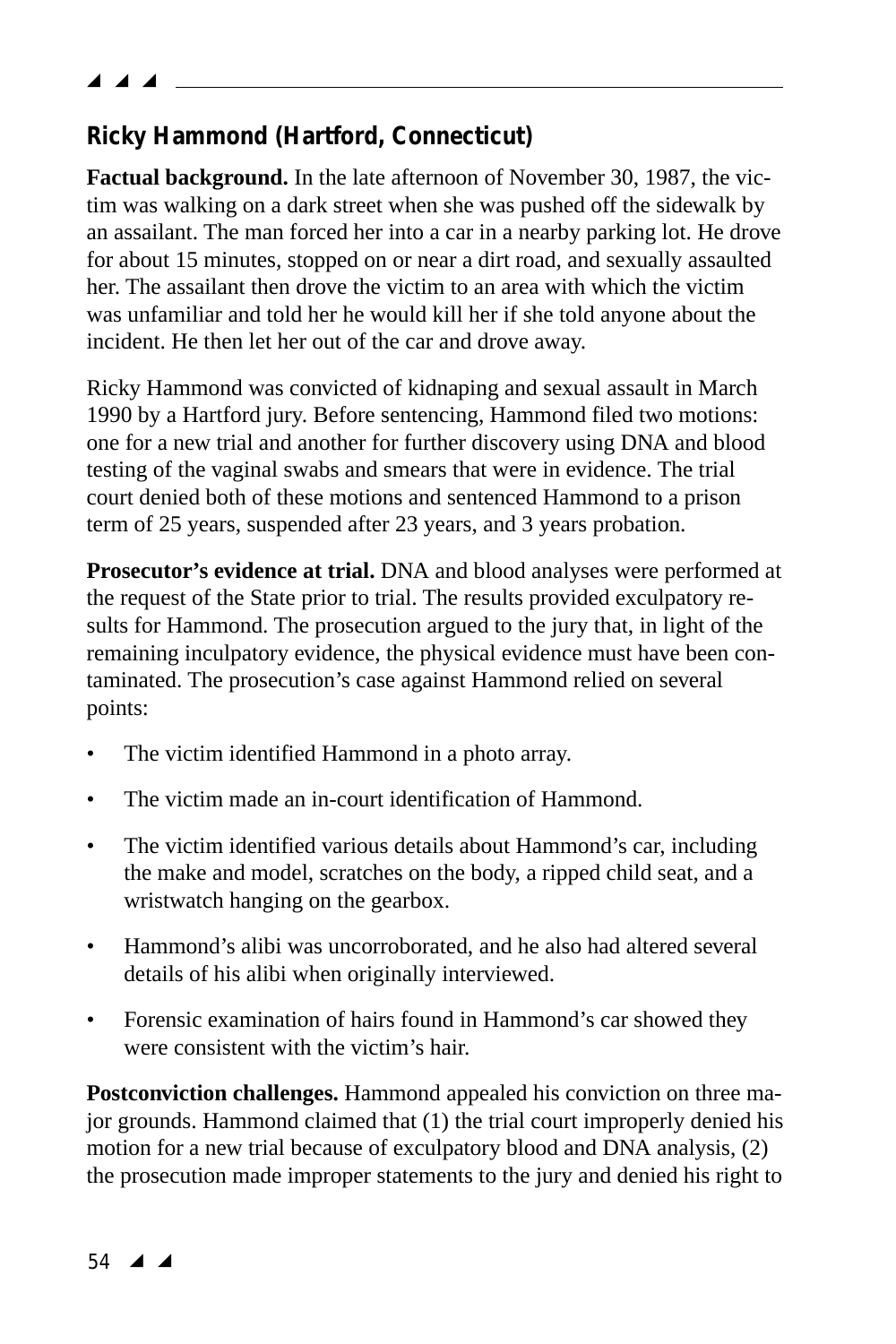a fair trial, and (3) the trial court erred in not allowing his posttrial motion to have further testing of vaginal swabs from the victim.

On February 25, 1992, the Supreme Court of Connecticut ruled that the trial court and prosecution made several errors with regard to the DNA and blood evidence. The court also ruled that the trial court was not aware of "the logical inconsistencies in the prosecution's case, the evidence suggesting that the chemical alteration of the assailant's DNA was physically impossible, or the absence of any evidence that the defendant's scientific tests were unreliable" (604 A.2d 793).

Because Hammond's motion was for a new trial and not for acquittal, the State Supreme Court remanded the case to the trial court for further proceedings.

**DNA results.** The DNA results from this case were largely completed prior to trial. At the State's request, the FBI's DNA analysis unit tested the samples in May 1989. An FBI forensic analyst testified that the semen from the physical evidence could not have come from Hammond.

The victim's testimony indicated that she had not had sexual relations with anyone other than her assailant after putting on the clothes that were tested. Furthermore, blood tests performed by the State laboratory and the FBI lab revealed that the assailant had an A antigen in his blood. The victim, the victim's boyfriend, and Hammond all had type O blood. The secretions of blood type O contain the H antigen. Type O nonsecretors do not secrete the H antigen.

After the Connecticut Supreme Court's ruling, three more tests were performed on the vaginal swabs. Testing was not originally performed on the swabs because the State argued that it would be repetitive evidence. These results also showed no match to Hammond.

**Conclusion.** Hammond was granted a new trial and was acquitted. He had served 2 years of his sentence.

# **William O'Dell Harris (Charleston, West Virginia)**

**Factual background.** On December 16, 1984, a nurse was walking home from work when she was grabbed from behind and sexually assaulted. On July 25, 1985, Harris was arrested and charged with first-degree sexual as-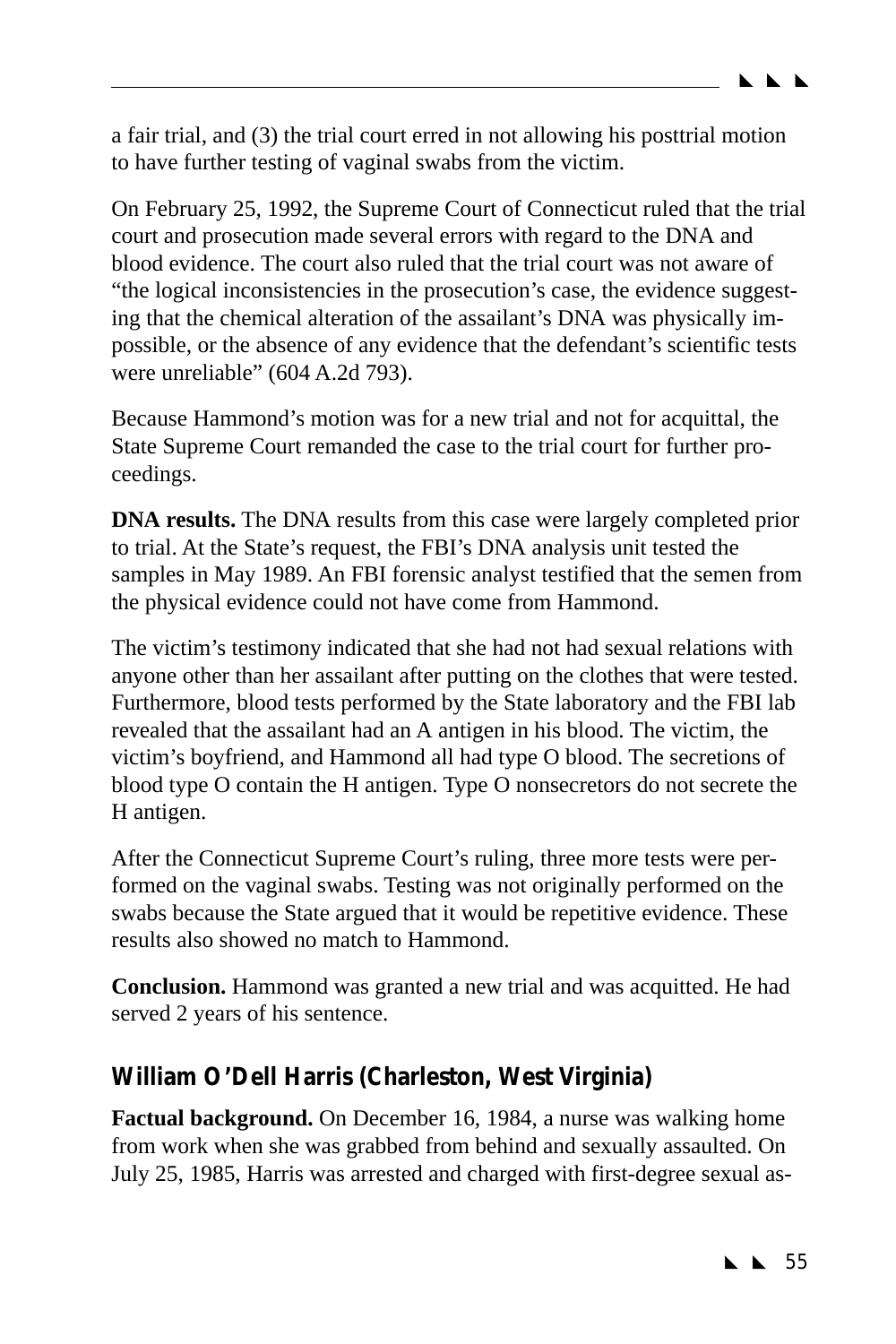sault. Harris was a juvenile at the time of the offense, but the State's motion to transfer the case to adult status was granted on May 16, 1986.

A Kanawha County jury deliberated for nearly 4 hours before convicting William O'Dell Harris of second-degree sexual assault. On October 18, 1987, Harris was sentenced to 10 to 20 years in prison, with 75 days credit for time served.

**Prosecutor's evidence at trial.** The prosecution based its case on several points:

- A sheriff's deputy testified that the victim had positively identified Harris as her attacker.
- The victim lived near Harris and originally claimed to have been acquainted with him.
- The victim identified Harris in a police lineup and made an in-court identification of him.
- Police serologist Fred Zain (see also Glen Woodall and Gerald Wayne Davis cases) testified that the genetic markers in the semen left by the assailant matched those of Harris and only 5.9 percent of the population.
- Harris's alibi, that he was with his girlfriend at the time of the crime, was corroborated only by her.

**Postconviction challenges.** On November 10, 1993, the West Virginia Supreme Court of Appeals authorized special habeas corpus proceedings on any case involving the testimony of Zain (438 S.E.2d 501). One week later, Harris's attorneys filed a writ of habeas corpus, consenting to DNA testing of Harris as a condition of relief. On December 8, 1993, the State Supreme Court of Appeals issued the writ and remanded the case to the Circuit Court of Kanawha County for further proceedings. On December 29, 1993, the circuit court judge ordered prosecutors to release the trial evidence. More than a month later, the judge repeated his order.

The judge freed Harris to home confinement on \$200,000 bond on June 21, 1994. At the same hearing, the judge again ordered the district attorney to release the evidence for DNA testing. At this time, the sheriff's department stated that all evidence from the trial had been lost. An investigator with the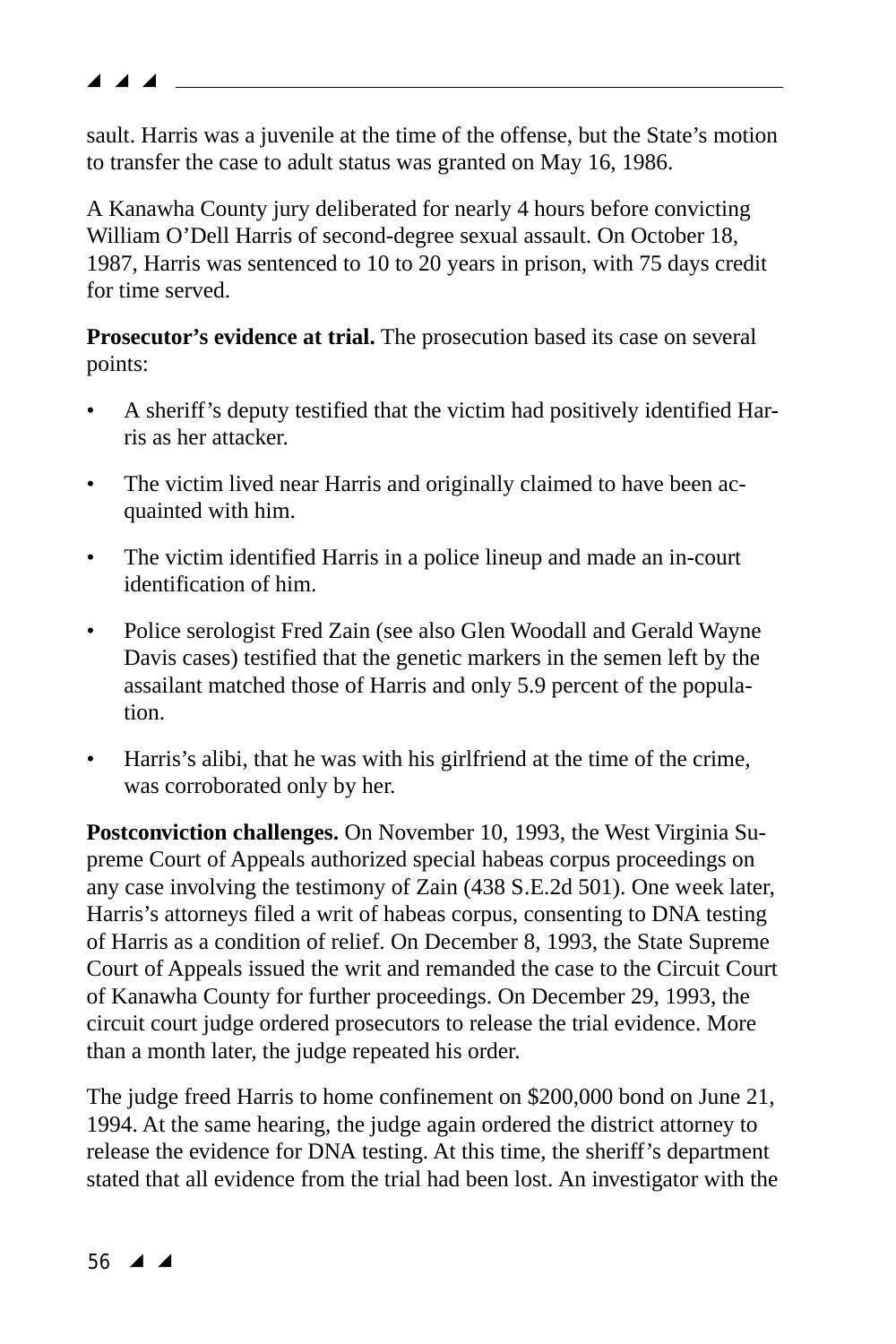public defender's office later found a slide containing semen evidence at the medical center originally used by the victim.

On September 13, 1994, the judge held a hearing on a prosecution motion to reconsider his order of release of evidence and then ordered for a fourth time that the evidence (the slide from the medical center and a sample of the victim's blood) be released for DNA testing. Harris's attorneys filed a contempt of court motion on the prosecutors on November 1, 1994. During these hearings, the district attorney stated that the victim was being uncooperative about giving a blood sample but had sent the evidence slide for DNA testing on November 2, 1994.

**DNA results.** On May 1, 1995, a report from Dr. David Bing of the Center for Blood Research Laboratories stated that DNA extracted from Harris's blood sample was inconsistent with DNA extracted from the semen on the evidence slide. Harris asked the circuit judge to dismiss the case against him. Prosecutors, however, requested that a second test be conducted by a court-approved laboratory, LabCorp in Research Triangle Park, North Carolina. This request was granted.

**Conclusion.** After the results of the second test also showed that Harris was not the donor of the semen on the evidence slide, the district attorney held a press conference on August 1, 1995, to state that Harris was innocent. On October 10, 1995, Harris's conviction was vacated. One month later, the court also dismissed the underlying indictment. Harris had served 7 years of his sentence and an additional year of home confinement. As an added note to this case, the detective who testified in this trial was later convicted for perjury.

**Edward Honaker (Nelson County, Virginia)**

**Factual background.** In the early morning of June 23, 1984, a woman and her boyfriend were sleeping in their car on a rural roadside when a man approached, pretending to be a police officer. He ordered the two out of the car, brandished a gun, and ordered the boyfriend to run into the woods. The assailant forced the woman into his truck, drove to a secluded area, and repeatedly raped her. The police compiled a composite sketch of the assailant from the victim and her boyfriend. A woman was later raped 100 miles away, near Edward Honaker's house. She said the assailant resembled Honaker, her neighbor. Honaker had an alibi and was never charged with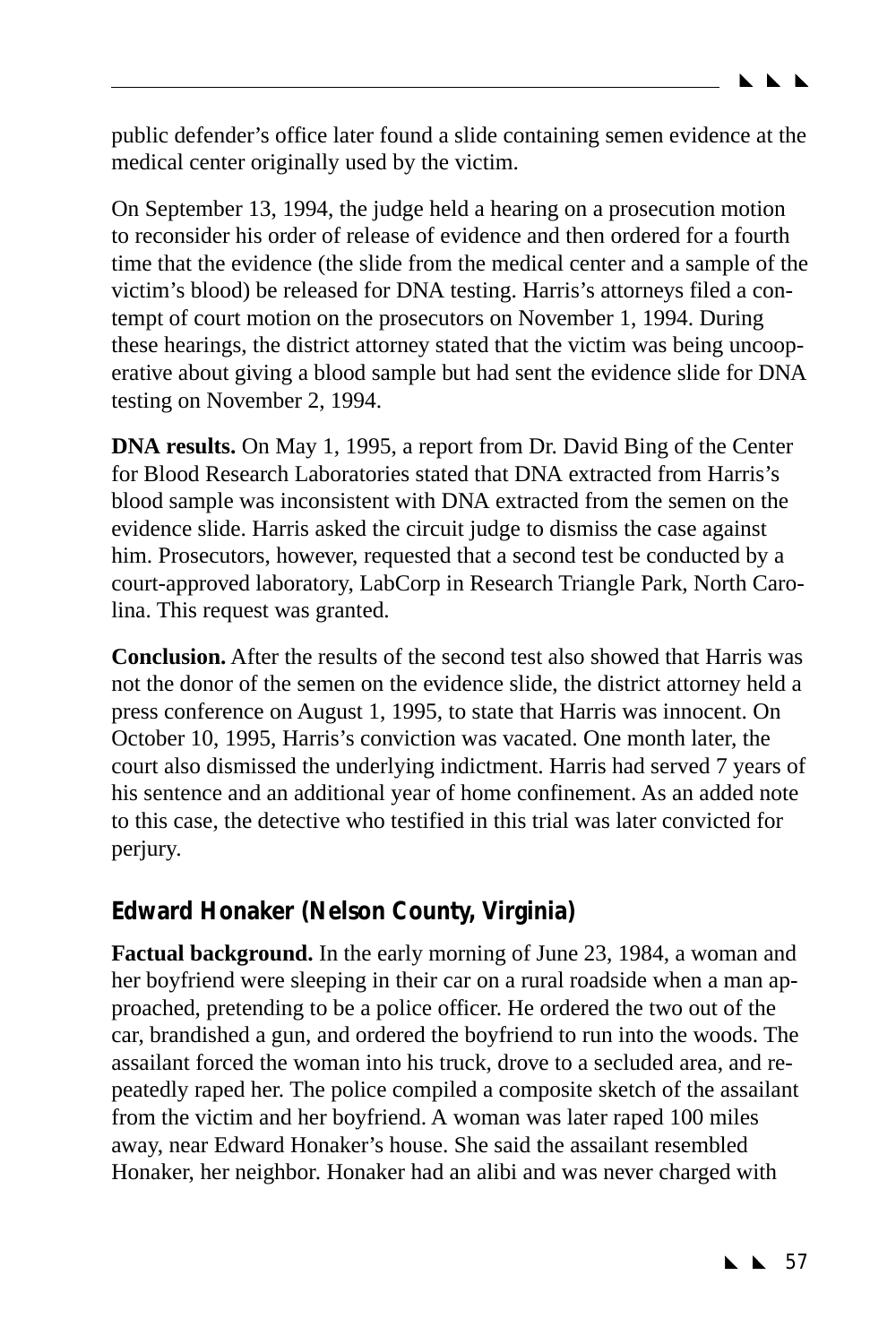this second rape. The detective on the second rape case, however, took a picture of Honaker and showed it to the first victim and her boyfriend.

A Nelson County jury took 2 hours to convict Edward Honaker of seven counts of sexual assault, sodomy, and rape. The Nelson County Court sentenced Honaker to three life sentences plus 34 years.

**Prosecutor's evidence at trial.** The prosecution based its case on several points:

- The victim and her boyfriend picked Honaker out of a photo lineup.
- The victim made an in-court identification of Honaker.
- The truck that Honaker drove was similar to the one driven by the assailant.
- Police found camouflage fatigues in Honaker's house, similar to those worn by the assailant.
- Honaker's alibi, which was corroborated by his brother, sister-in-law, owner of his trailer park, and mother's housemate, was called a "put-up job" by the prosecution.
- A State laboratory forensic specialist testified that hair found on the woman's shorts "was unlikely to match anyone" other than Honaker.

**Postconviction challenges.** Honaker made many written inquiries for any testing that could prove his innocence. Finally, Centurion Ministries (CM), a Princeton-based group that works to free the wrongfully imprisoned, agreed to work on Honaker's case. After CM discovered that some of the victim's and boyfriend's testimony was hypnotically induced, that the initial description given by the victim was inconsistent with Honaker's appearance, and that Honaker's 1976 vasectomy was barely mentioned in the trial (and not known by the prosecution's criminalist), the organization began working with the Innocence Project. Honaker's Innocence Project lawyers filed a motion with the State of Virginia to release evidence for DNA tests.

In the original trial, a forensics expert testified that sperm was present in the semen on the vaginal swab. The prosecution contended that the sperm was the boyfriend's, but they agreed to release the evidence to Honaker's lawyers. The Innocence Project, in turn, sent the evidence to Forensic Science Associates (FSA) for PCR testing.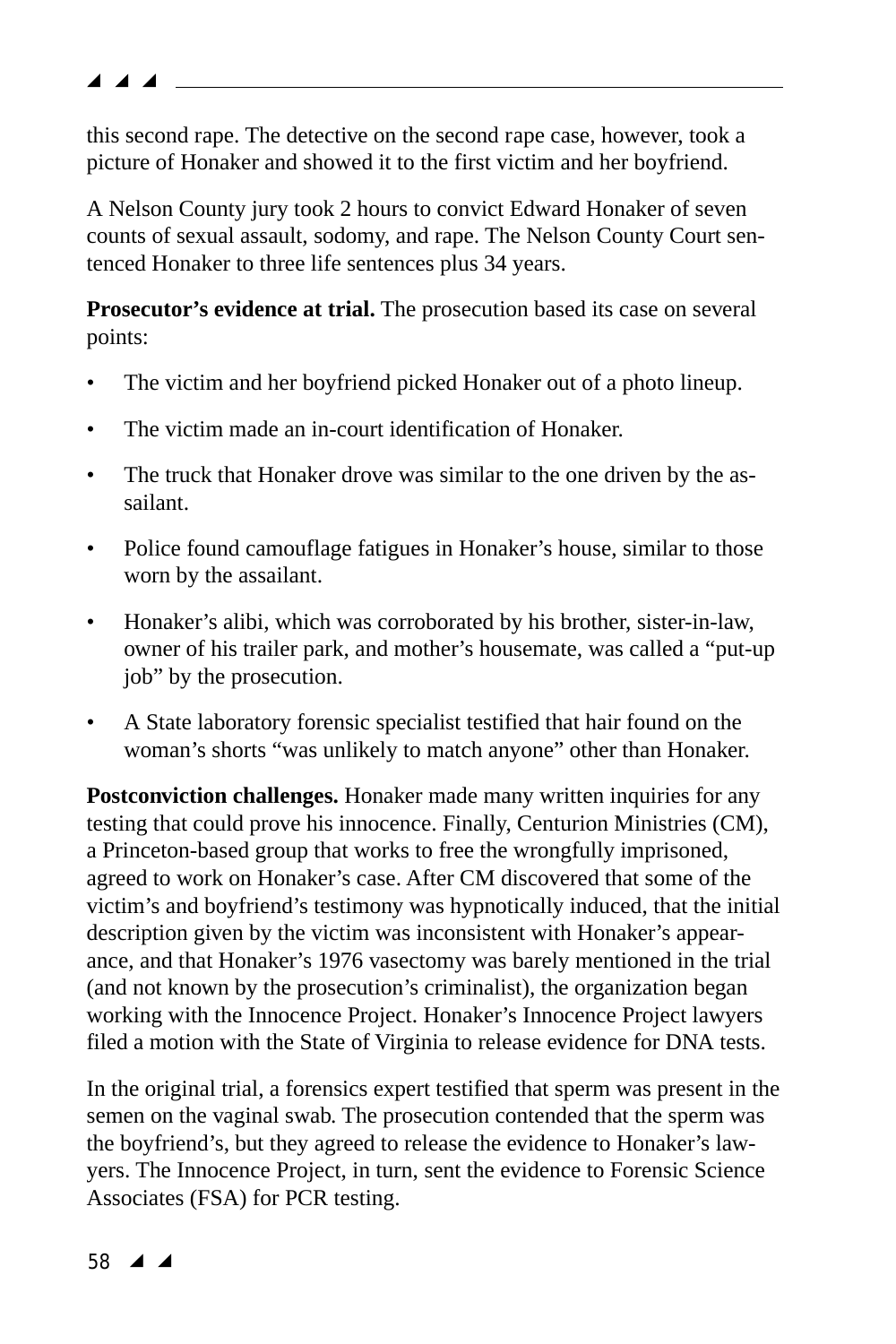The reason that FSA had to provide all the reports discussed below is that in June 1994 the victim claimed that she had a secret lover during the time of the original incident. This meant that DNA tests had to prove that one of the stains was not from Honaker or either boyfriend in order to establish Honaker's innocence.

**DNA results.** The first report from FSA, on January 13, 1994, showed DQ alpha typing of a vaginal swab from the rape kit, an oral swab from the victim, a semen stain from the victim's shorts, and a blood sample from Honaker.

This report indicated that there were two different seminal deposits (the one on the swab and the one from the shorts did not match). FSA requested blood samples from the victim and the boyfriend. The report stated, however, that even if Honaker were able to produce sperm, he was eliminated as the source of sperm from both deposits (see appendix for results).

The second report from FSA was written on March 15, 1994; it included the boyfriend's typing and verified the victim's DQ alpha. The boyfriend could not be eliminated as a potential source of the sperm on the shorts. Honaker and the boyfriend were both eliminated as the source of sperm on the vaginal swab.

The Virginia State laboratory tested the second boyfriend and could not exclude him as the sperm source on the vaginal swab.

FSA then repeated the DQ alpha typing of all the evidence and typed five additional polymarker genes. Their report from September 26, 1994, stated that these additional polymarker tests showed that neither the boyfriends nor Honaker could have accounted for the sperm from the vaginal swab.

**Conclusion.** Virginia law provides that no new evidence can be presented more than 21 days after a trial, so a pardon from the governor was necessary in this case. In June 1994 Honaker filed a clemency petition with the governor's office. The Commonwealth attorney's office joined the petition on June 29. The governor signed a pardon for Honaker on October 21, 1994. He had served 10 years of his sentence.

**Joe C. Jones (Topeka, Kansas)**

**Factual background.** Early in the morning of August 24, 1985, three women left a nightclub and sat talking in their cars. A man came between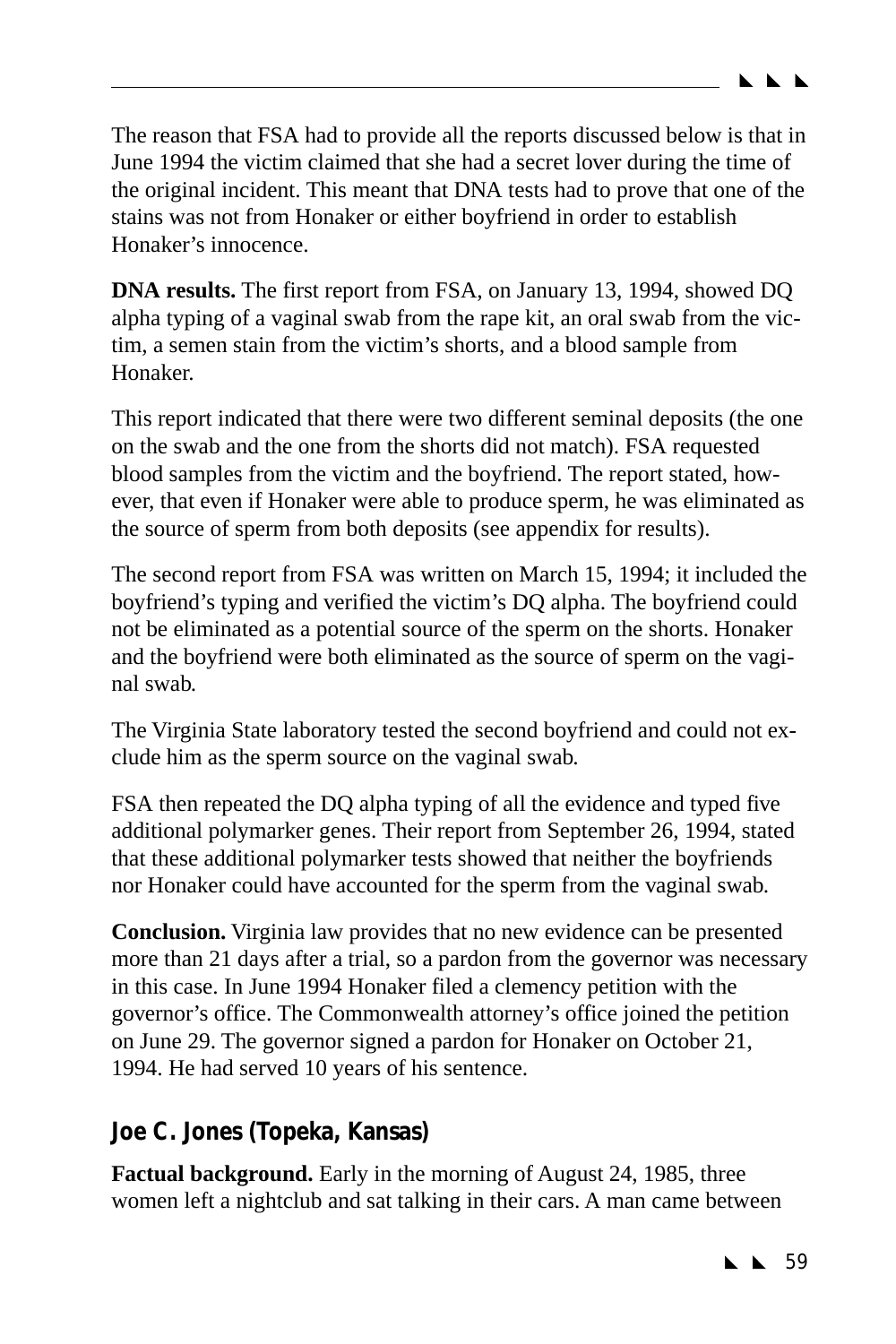the two cars and ordered a woman out of one of them. He then got into the car with the victim and ordered her to drive away. After driving to a different section of town, the assailant asked the woman for her name and address. She supplied him with a phony name and number; then the assailant raped her.

Joe Jones was convicted of rape, aggravated kidnaping, and aggravated assault on February 13, 1986, by a Shawnee County jury. He was given a life sentence for the kidnaping charge, with lesser concurrent sentences for the other charges.

### **Prosecutor's evidence at trial**

The prosecution based its case on several points:

- The two witnesses identified Jones as the man at the nightclub.
- The victim picked out a different man in a photo lineup but identified Jones when she saw him face-to-face.
- Jones was a member of the same club and had actually been there the night of the incident.
- The police found a pair of jeans that resembled those of the assailant in Jones' house.

In Jones' defense, a market employee testified that Jones was in his store at the time of the attack and was wearing different clothing.

**Postconviction challenges.** An initial appeal by Jones was not disposed of before he combined that appeal with a motion of remand on February 2, 1987, with the Kansas Supreme Court. This latter motion asked for a new trial based on newly discovered evidence and ineffective counsel at trial.

The new evidence consisted of the following: another man who was later convicted of sexual assaults with identical modus operandi; expert witnesses who would testify that identifying Jones was unconscious transference on the part of the witnesses because they had seen him earlier in the evening and the identification was also weak because it was cross-racial; and a psychological exam showed that Jones did not have the capability to commit a violent act such as rape.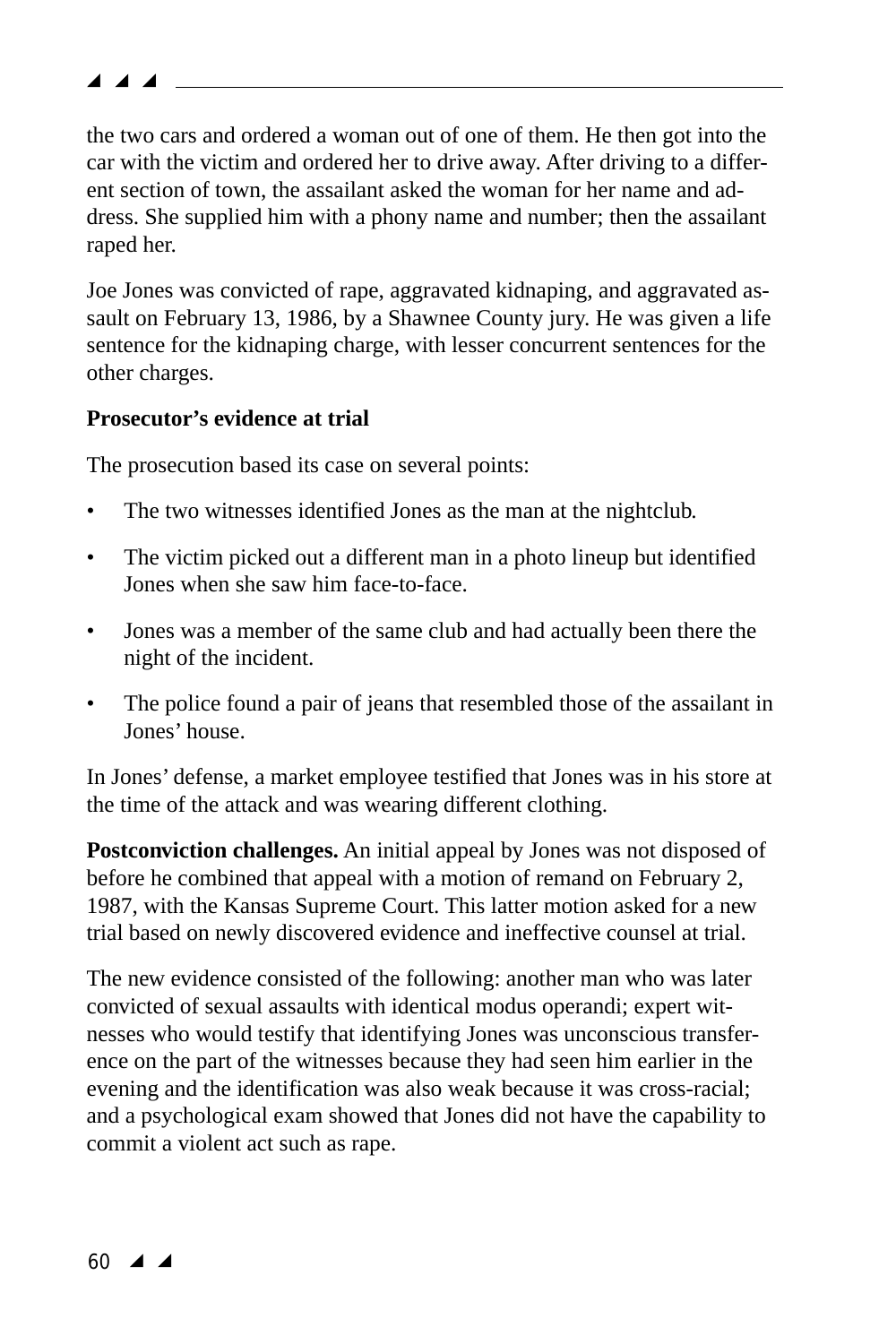On February 13, 1987, the Kansas Supreme Court granted the motion for remand, but only in considering the evidence that the other man may have committed the crime. A hearing was held in which the other man denied any involvement with the crime, and the prosecution presented evidence that the other man's photograph was shown to the witnesses and they did not identify him as the assailant. The court denied the motion for a new trial.

Jones' attorney filed another appeal to the Kansas Supreme Court on the grounds that the defendant's homosexuality was not allowed as evidence at the trial, that the trial court refused to admit evidence about the other man, and that his client's Sixth Amendment rights were violated when the court limited the scope of his original remand. This motion was denied on March 3, 1989. Two years later, in 1991, the prosecution agreed to release evidence to the defense for DNA testing.

**DNA results.** The samples and evidence were sent to Cellmark Diagnostics for DNA testing, but Cellmark was unable to get any readings from the evidence in the rape kit. Cellmark recommended Forensic Science Associates (FSA) as a laboratory that might be able to analyze the vaginal swab. The evidence was sent to FSA, which determined, in a report dated October 25, 1991, that the semen on the vaginal swab could not have come from Jones (see appendix for results).

FSA was asked to retype Jones' blood, and on April 13, 1992, FSA said that it had replicated its findings and Jones could not have supplied the semen on the vaginal swab.

**Conclusion.** On December 18, 1991, the defense submitted a motion for a new trial on the basis of newly discovered evidence. On July 17, 1992, a judge ruled that the DNA evidence was admissible. The court vacated Jones' conviction and ordered a new trial. The prosecution immediately stated it would not refile charges, and Jones was released that day. Jones served  $6\frac{1}{2}$  years of his sentence.

### **Kerry Kotler (Suffolk County, New York)**

**Factual background.** A woman accused Kotler of raping her twice, once in 1978 and again in 1981. In the first incident, the victim alleged that she arrived home and a man wearing a ski mask raped her and robbed her of jewelry at knife point. She was unable to identify her assailant and reported only the burglary to the police. In the second incident, the victim again ar-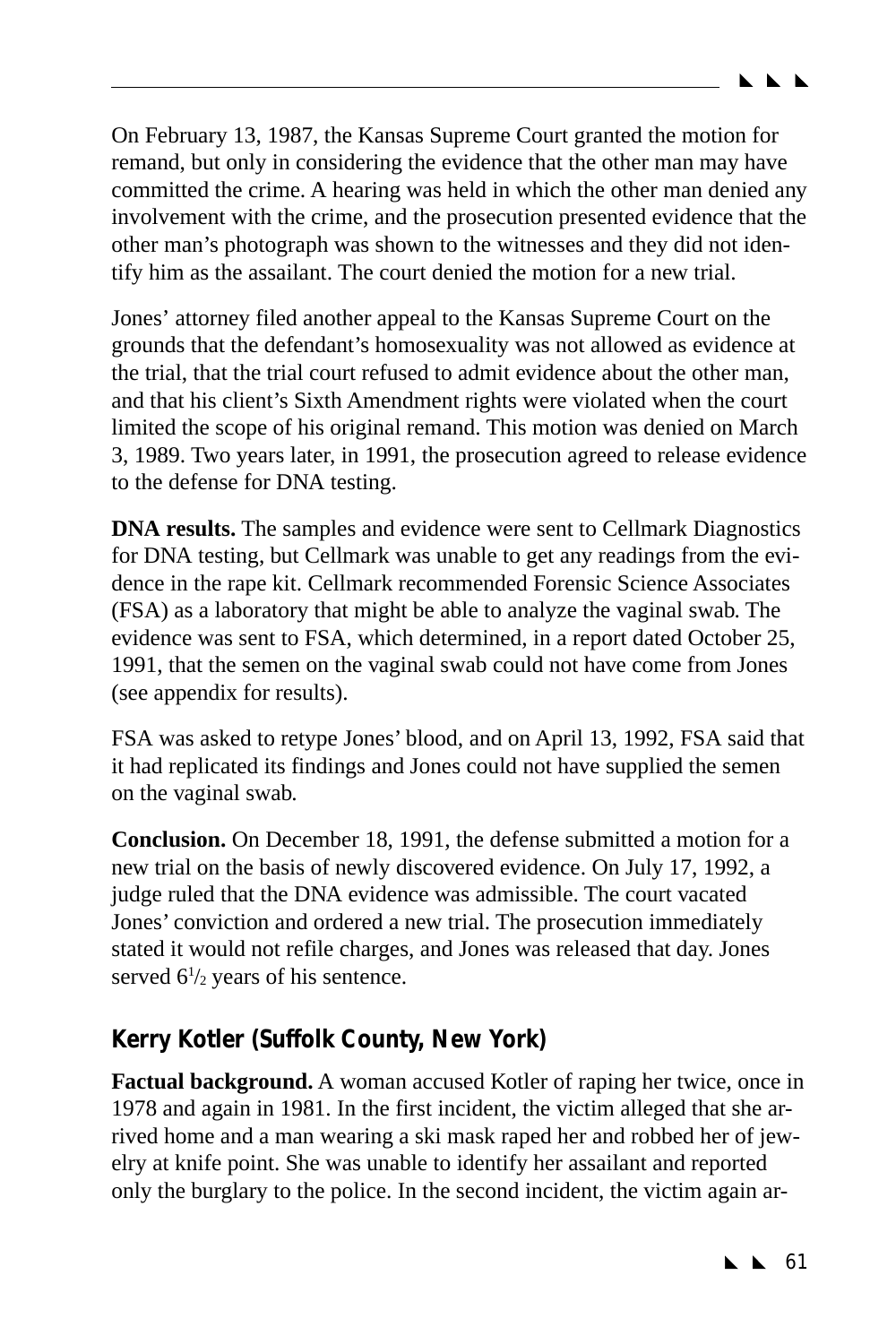### $\blacktriangle$   $\blacktriangle$   $\blacktriangle$

rived home and an unmasked man was there. She said that the assailant claimed to be coming "back for another visit" and again raped her at knife point. He robbed her of jewelry and \$343 and left through the back door. After 2 full days of deliberations, a Suffolk County jury convicted Kerry Kotler of two counts of rape in the first degree, two counts of burglary in the first degree, one count of robbery in the first degree, and two counts of burglary in the second degree. The court sentenced Kotler to 25 to 50 years.

**Prosecutor's evidence at trial.** The prosecution based its case on several points:

- The victim identified Kotler from a group of 500 photographs.
- The victim's identified Kotler by sight and voice from a police lineup.
- County laboratory tests showed that Kotler had three non-DNA genetic markers (ABO, PGM, and GLO) that matched those of the semen stain left on the victim's underpants.

**Postconviction challenges.** Kotler brought a pro se motion to set aside the jury verdict prior to sentencing. In the motion, he alleged prosecutorial misconduct and deficiencies in the court's jury charge. The motion was denied on December 2, 1983.

In 1986 Kotler made a direct appeal to the Appellate Division. Among his claims in the appeal: erroneous admission of testimony, insufficient evidence to convict, and excessive sentencing. The judgment of conviction was affirmed on March 3, 1986.

On March 10, 1987, Kotler brought to the court a second motion to set aside the conviction. He based his motion on false testimony by a police detective, concealment of evidence, and improper cross-examination of Kotler regarding his prior criminal charges. This motion was denied on July 7, 1988. The court, however, ordered a hearing on whether certain documents had been concealed from the defense prior to trial. On January 8, 1990, after the hearing, the county court again denied Kotler's motion.

Upon hearing about DNA tests in September 1988, Kotler contacted the Legal Aid Society and asked for assistance in getting the tests performed. He secured funds from his father, and on February 15, 1989, the rape kit, the victim's underwear, and blood from the victim and Kotler were sent to Lifecodes, Inc. It found an insufficient amount of DNA for testing and returned the evidence. Another legal aid attorney, however, heard about

### $62$   $\triangle$   $\triangle$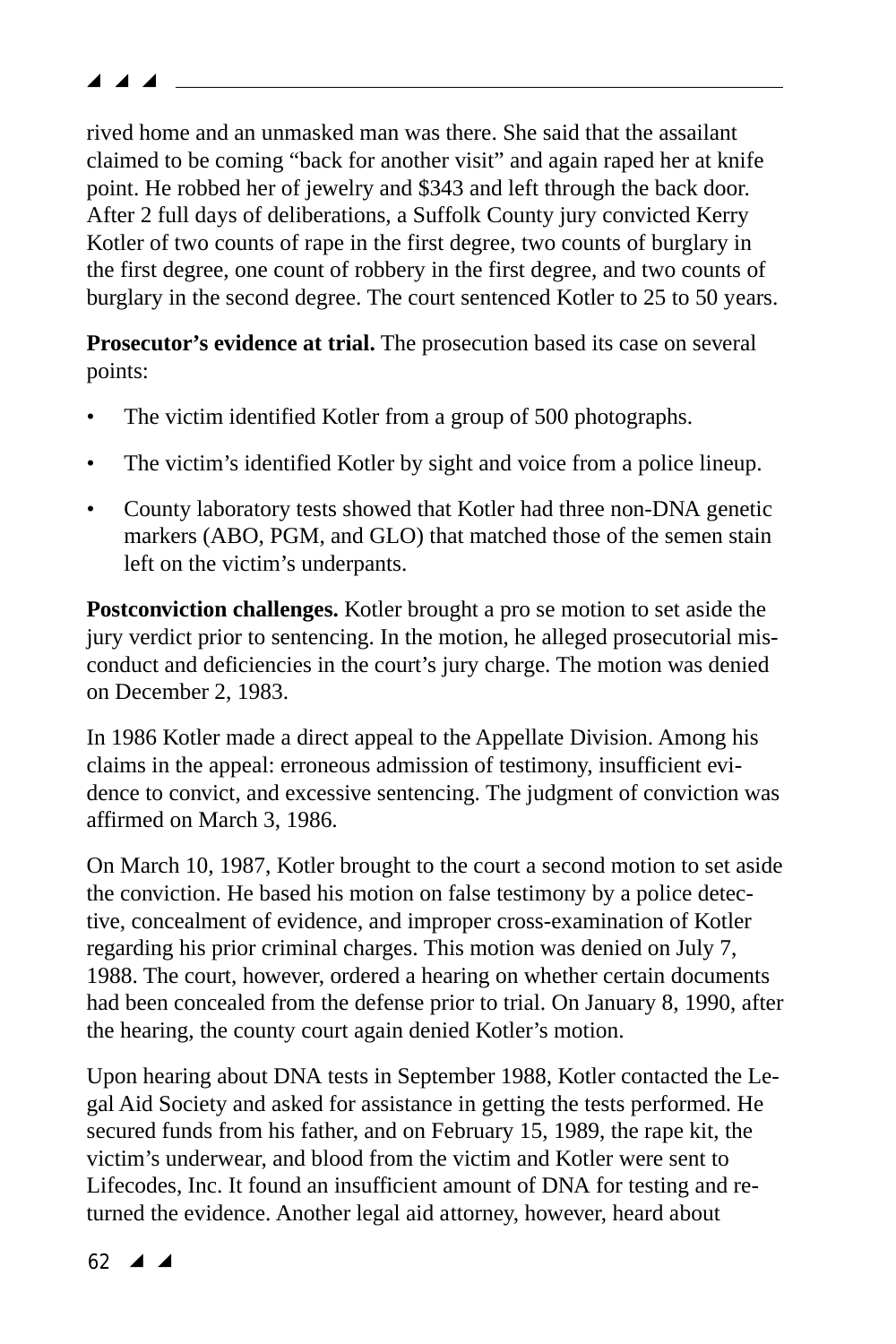Kotler's case and advised him to try Forensic Science Associates (FSA) in California.

**DNA results.** In February 1990 all the evidence was sent to FSA. A PCR test showed that Kotler was not the source of the semen. The prosecution, however, posited that since DNA from both Kotler and the underwear yielded a similar allele, part of the semen could have come from a consensual partner and another part from Kotler.

Tests were then conducted by the Center for Blood Research (CBR) in Boston. They showed the same results as the first test. The defense then asked for a blood sample from the husband of the victim because he was the only sex partner the victim claimed to have had prior to the rape. After a sample from the husband was received by both laboratories, tests showed that he was also not the source of the semen. These results showed that the semen in the victim's underpants could not have come from either Kotler or the victim's husband. Both FSA and CBR issued a joint statement to the Suffolk County Court attesting to these facts on November 24, 1992 (see appendix for results).

**Conclusion.** On March 10, 1992, Kotler's attorneys filed a memorandum of law in support of Kotler's motion to vacate judgment. Their brief referred to the results of the original DNA tests as well as to the withholding of evidence by the prosecution, which included police reports showing that the victim's description differed from Kotler in age, height, and weight and that the victim's identification of Kotler was a "look-alike," not a positive identification. The district attorney's office filed a memo of opposition to vacate the conviction.

After the defense attorneys received the results of the final DNA tests, they went to the judge, who ordered a hearing on the results. The prosecution then agreed to issue a joint statement with Kotler's lawyers to vacate the conviction. The Court of Suffolk County ruled to vacate the conviction on December 1, 1992, and ordered Kotler to be released on his own recognizance.

On December 14, 1992, the prosecution sought the dismissal of all indictments, which the court granted. Kotler served 11 years of the sentence before he was released on December 1, 1992.\* Subsequently, the chief pros-

<sup>\*</sup> According to an April 9, 1996, *New York Times* account, Kotler was arraigned April 8, 1996, in Suffolk County, New York, on charges of first-degree rape and second-degree kidnaping. The charges stem from an alleged sexual assault on August 12, 1995, and the results of DNA tests on evidence taken from the victim's clothing.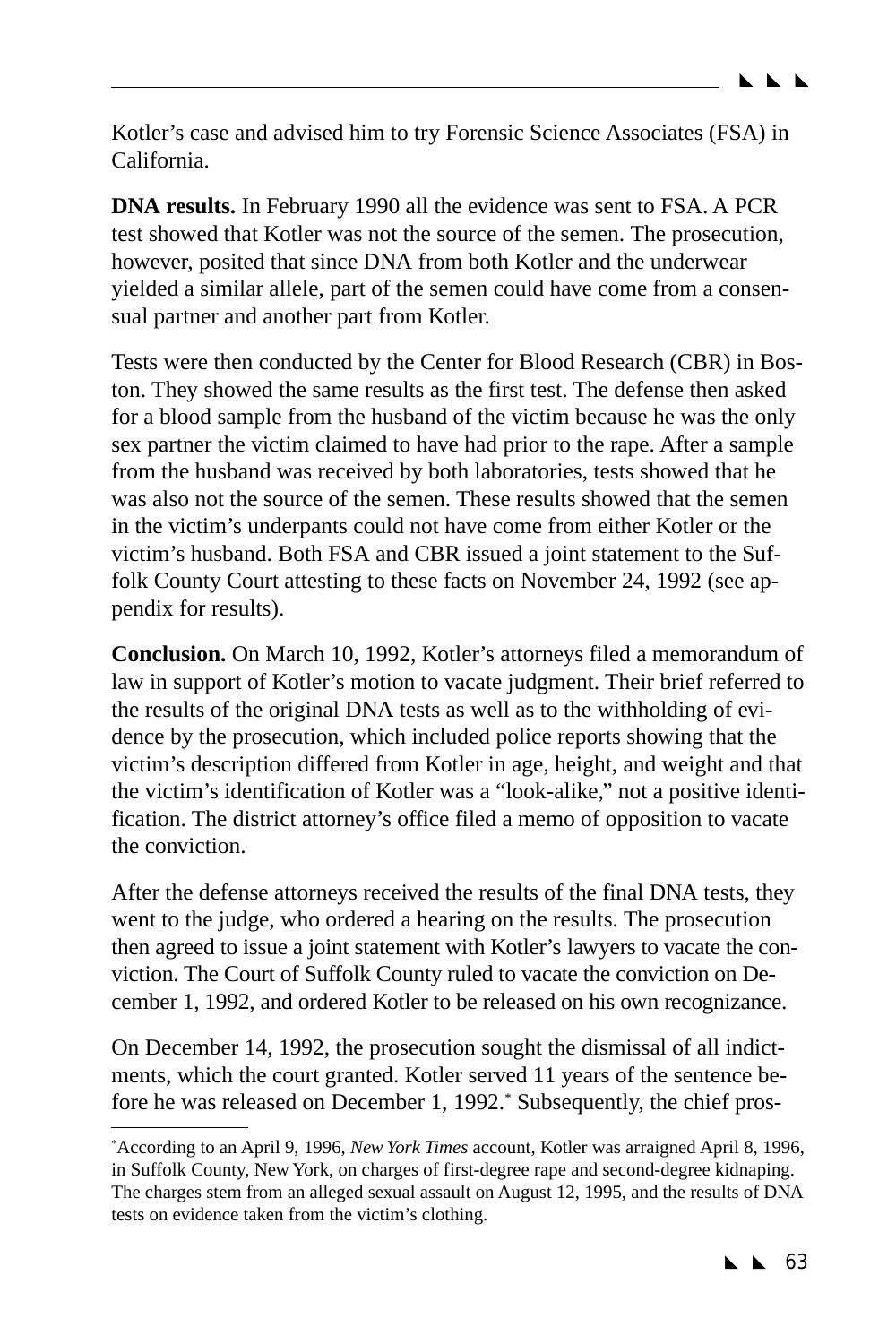ecution expert who conducted the serology tests pleaded guilty to perjury charges that alleged he lied about his qualifications and training.

### **Steven Linscott (Cook County, Illinois)**

**Factual background.** On October 4, 1980, police found a woman dead in her apartment, face down and naked, except for a nightgown around her neck. Her head was covered with blood, and her body had many visible wounds. She had also been sexually assaulted.

Linscott was a neighbor of the victim and was questioned by police during a neighborhood canvass. He later remembered a dream he had the night of the murder, which seemed to parallel the incident. After reporting his dream to police, he gave several recorded interviews with police officers. He also gave saliva, blood, and hair samples to police.

Steven Linscott was arrested for murder and rape on November 25, 1980. In Cook County a circuit court jury took 10 hours to convict Linscott of murder and acquit him of rape. The judge sentenced Linscott to 40 years in prison.

**Prosecutor's evidence at trial.** The prosecution based its case against Linscott on several points:

• The dream that Linscott reported to police contained elements similar to those of the crime, including the following:

1. The victim was beaten repeatedly both in the dream and in actuality.

2. The victim was beaten in a downward motion both in the dream and in the actual crime.

3. The weapon, in the dream, was long and thin; the actual weapon was a tire iron.

4. The victim in the dream died passively; the actual victim was found with her hands formed in an "ommudra" sign used by Hindus to signify a passive acceptance of death.

• The results of blood-typing tests that showed that the semen from the crime scene could have come from Linscott.

 $64$   $\blacktriangle$   $\blacktriangle$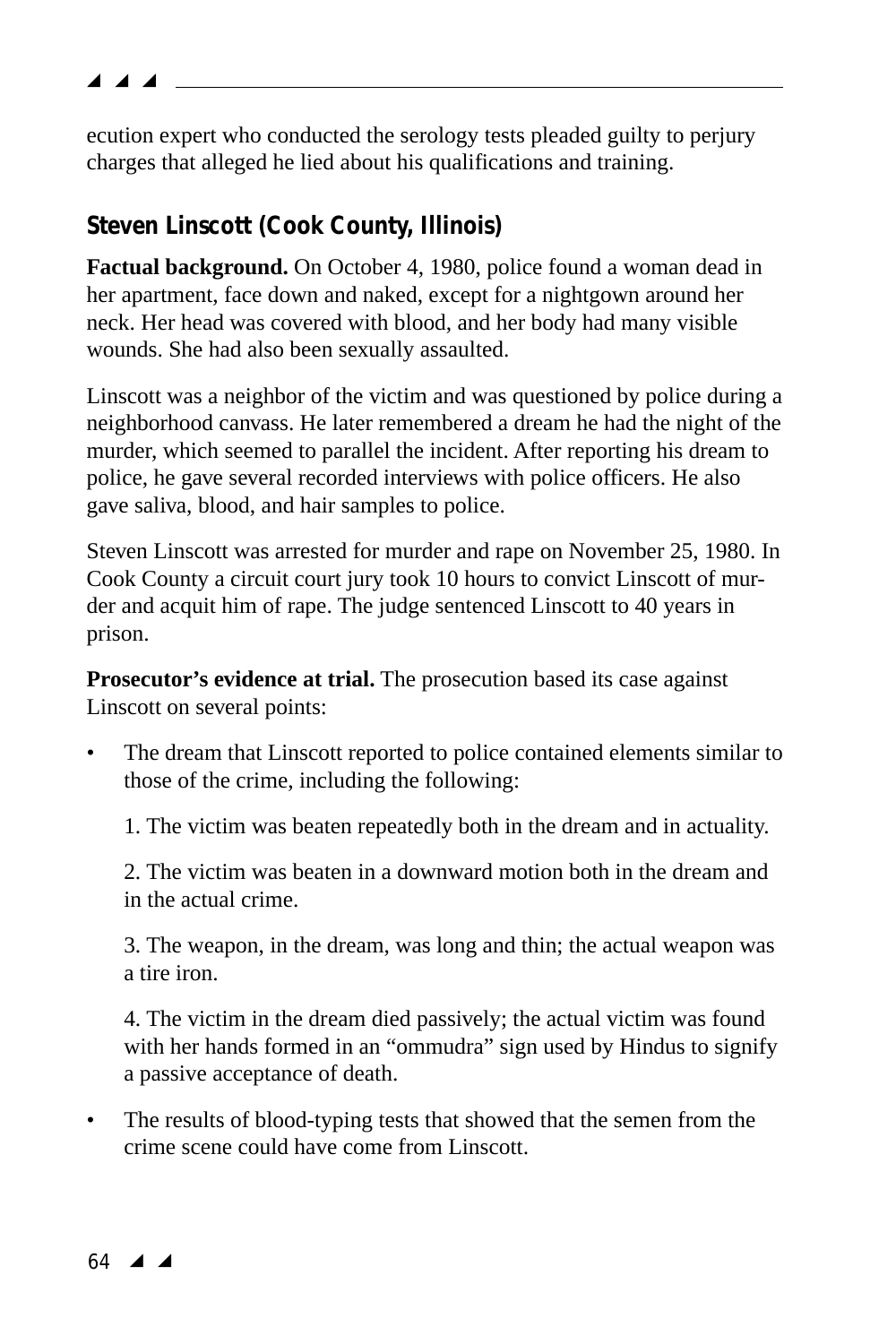The results of head and pubic hair analyses showed that hairs found at the scene were "consistent" with Linscott's hair.

**Postconviction challenges.** Linscott appealed, and on August 7, 1985, the Appellate Court of Illinois overturned the conviction (482 N.E.2d 403). The court ruled that the State did not produce direct evidence of Linscott's guilt and that his "confession" contained no voluntary acknowledgment of guilt. The prosecution appealed this decision to the Illinois Supreme Court. While the State's appeal was pending, the Illinois Supreme Court ruled on October 31, 1985, that Linscott could be released on bond. On October 17, 1986, the Illinois Supreme Court ruled that there was enough evidence to convict and reversed the decision of the appellate court (500 N.E.2d 420). The Supreme Court, however, also ruled that there appeared to be issues from the trial that were not addressed in the appeal, and the case was remanded to the appellate court for further review.

The appellate court was asked to review issues involving the physical evidence. The State's expert on the hair examination testified that only 1 in 4,500 persons would have consistent hairs when tested for 40 different characteristics. He only tested between 8 and 12 characteristics, however, and could not remember which ones. The appellate court ruled on July 29, 1987, that this testimony, coupled with the prosecution's use of it at closing argument, constituted denial of a fair trial (511 N.E.2d 1303). The conviction was again overturned.

Leave to appeal was again granted to the prosecution by the Illinois Supreme Court. On January 31, 1991, the court vacated the judgment by the appellate court, reversed the judgment by the circuit court, and remanded the case for a new trial (566 N.E.2d 1355). A trial date was set for July 22, 1992.

**DNA results.** In preparation for the new trial, prosecutors attempted to bolster their case by submitting the physical evidence for PCR testing. The analysis by the Center for Blood Research (CBR) in Boston indicated that the semen could not have come from Linscott. DNA tests had been performed before the original trial, but the results were inconclusive and consumed all the swab material (see appendix for results).

**Conclusion.** On the basis of the results of the DNA analysis, the prosecutor decided that there were too many doubts to pursue the case any longer. On July 15, 1992, all charges against Linscott were dropped. He had served 3 years of his sentence and had been free on bond for 7 additional years.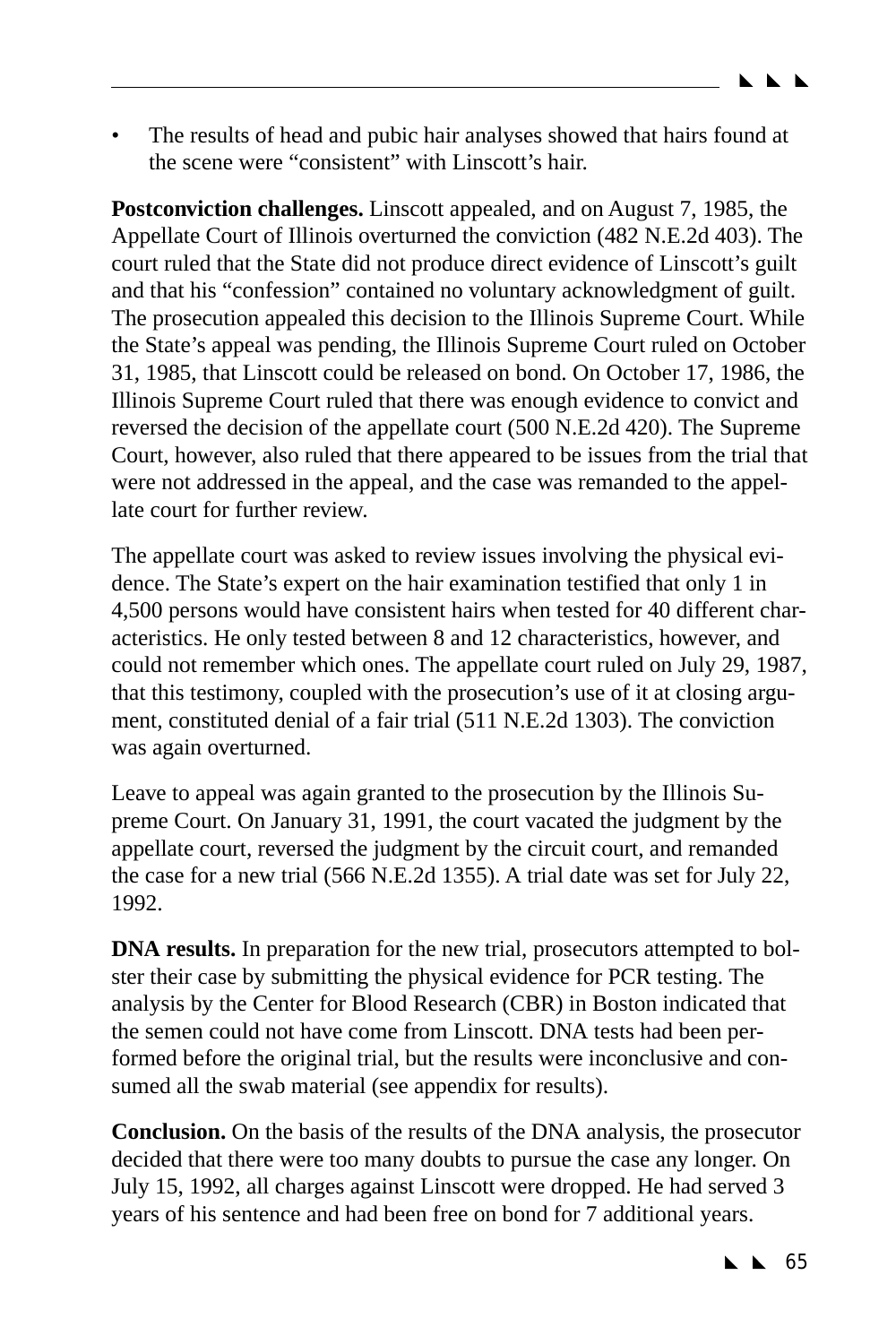# **Bruce Nelson (Allegheny County, Pennsylvania)**

**Factual background.** Two men stole a van and drove to a parking garage in the hopes of committing a robbery. They accosted a woman when she came into the garage and forced her into the van. The two men allegedly sexually assaulted the woman repeatedly, pulled out a knife, and choked the woman to death with a piece of cloth.

Those details of the incident are available only through the testimony of Terrence Moore following his arrest for the rape-murder. He confessed but testified that Bruce Nelson was the one who initiated the crimes and forced the victim into the van and killed her.

Nelson, already in prison on unrelated charges, was arrested. Police had Moore confront Nelson with his confession. During this confrontation, Nelson reportedly asked Moore, "What did you tell them?" Moore reportedly responded, "I told them everything."

Bruce Nelson was convicted of rape and murder in an Allegheny County jury trial. The district court sentenced him to life in prison for the murder and 10 to 20 years for the rape, to run concurrently with the life sentence.

**Prosecutor's evidence at trial.** Evidence was provided at trial that showed Moore's fingerprints on the victim's purse. Saliva from the woman's breast and bra was consistent with Moore's saliva. Saliva found on a cigarette butt at the scene was also consistent with Moore's saliva. Hairs found on the victim and her clothing were consistent with Moore's. The hairs, saliva, and fingerprints were not consistent with those of Nelson. The prosecution based its case against Nelson on two points:

- The testimony of Terrence Moore named Nelson as the initiator of the crimes and as the murderer.
- The statement by Nelson, "What did you tell them?" was entered into evidence as a confession.

**Postconviction challenges.** Nelson filed a habeas corpus petition stating that the submittal of his confrontation with the other defendant, Terrence Moore, violated his Sixth Amendment right to counsel. Nelson also claimed a violation of his Fifth Amendment right to "restrictions on custodial interrogation of suspects who have invoked their right to silence." The district court denied his petition and his certificate for probable cause for appeal. The Pennsylvania Supreme Court declined to review the case.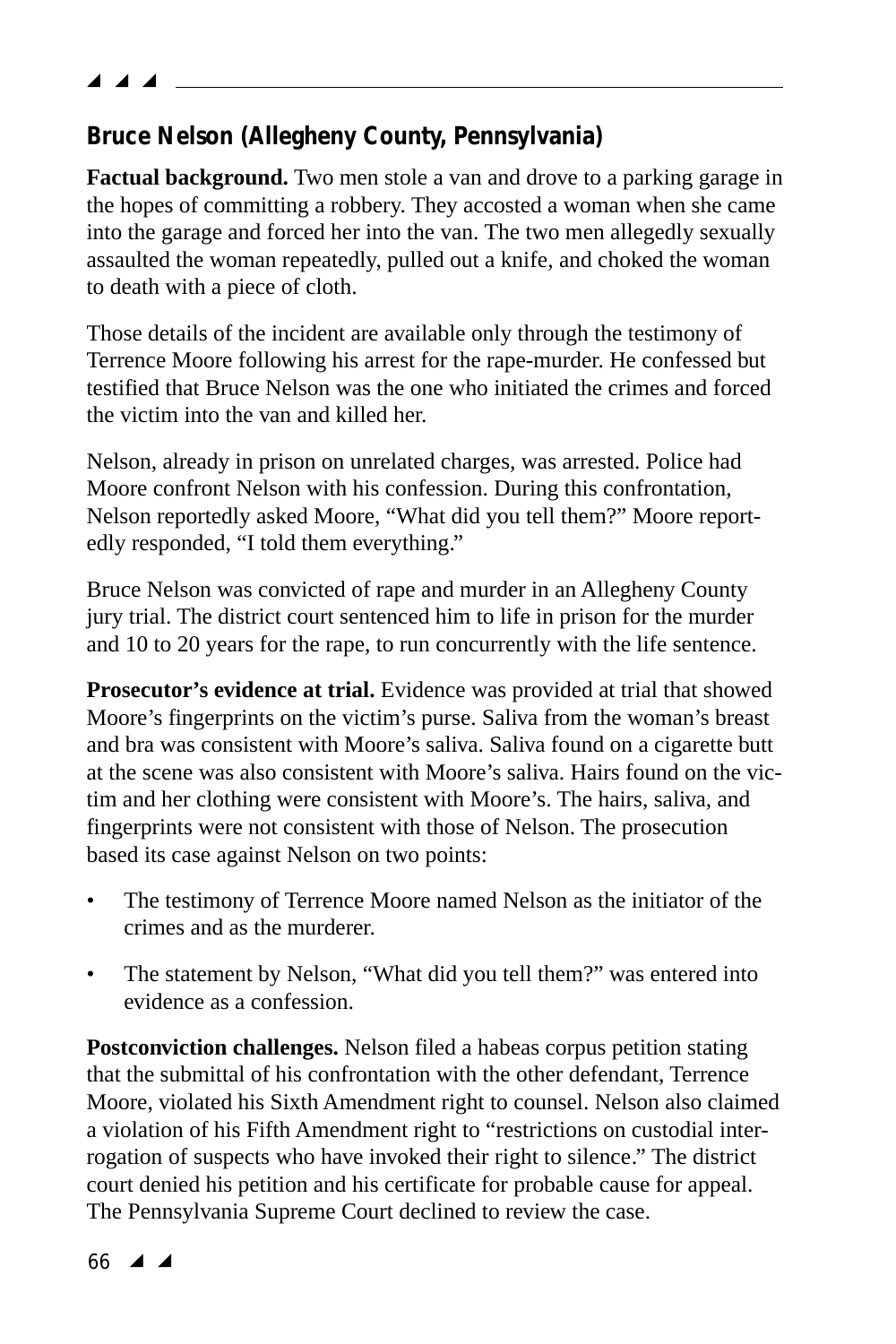The United States Court of Appeals for the Third Circuit granted Nelson's probable cause petition and reviewed his claims de novo. On August 17, 1990, the circuit court affirmed the district court's rejection of Nelson's Sixth Amendment claim but reversed its Fifth Amendment decision and remanded the case to the district court for further review (911 F.2d 928).

**DNA results.** On remand, the prosecution obtained DNA tests to prepare for a new trial. The results of DNA tests excluded Nelson as the assailant.

**Conclusion.** On the basis of the results of the DNA testing, Nelson was cleared of all charges on August 28, 1991. He had served 9 years of his sentence.

# **Brian Piszczek (Cuyahoga County, Ohio)**

**Factual background.** In the early morning of July 29, 1990, the victim was at home alone when she heard a knock at her door. She looked through the peephole and asked the man to identify himself. The man said he was with the victim's friend, who was parking the car. When he said this, the victim thought she recognized his voice as belonging to a man named Tim or Tom, who had been in her house before. The victim let the man inside; he immediately pulled out a knife, cut the victim on the neck, breast, and stomach, and then raped her.

On June 25, 1991, after 1 day of deliberations, a Cuyahoga County jury convicted Brian Piszczek of rape, felonious assault, and burglary. The court sentenced him to 15 to 25 years.

**Prosecutor's evidence at trial.** The prosecution based its case on several points:

- The victim identified Piszczek from a photo array 2 months after the incident.
- The victim made an in-court identification of Piszczek.
- Piszczek testified that he had, in fact, been in the victim's house once before with the mutual friend of the victim.
- Piszczek's alibi was corroborated only by his girlfriend.

**Postconviction challenges.** After Piszczek's conviction, a public defender took over his appeal. He filed an appeal on the basis of an improper photo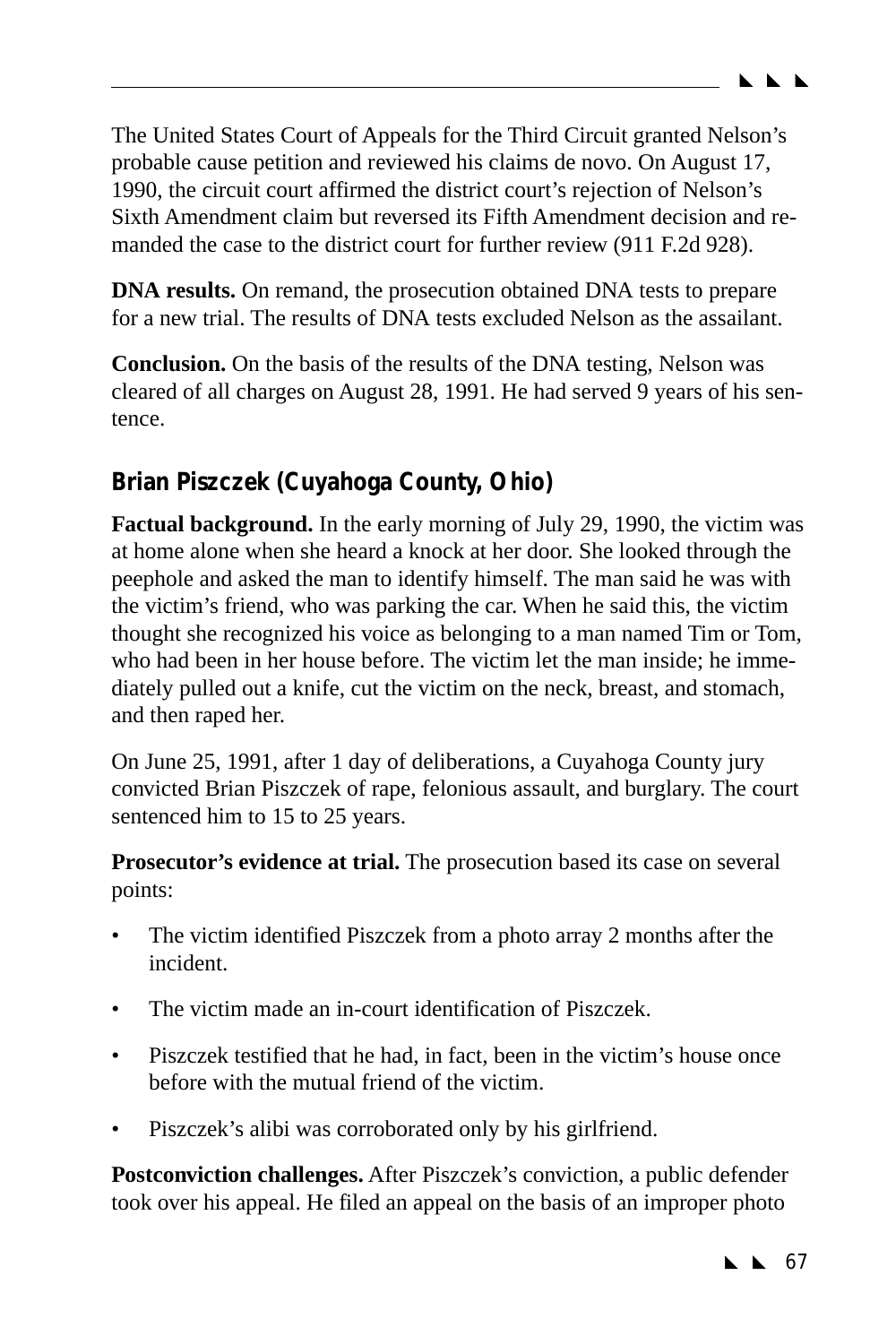identification process and ineffective counsel at trial (trial counsel never requested DNA testing, which was available at the time of conviction, and he was alleged to be ineffective in cross-examination of witnesses).

After the appeal was denied, the Innocence Project became involved. Its lawyers filed a release of evidence motion with the Cuyahoga County Court of Common Pleas. The request was granted on March 11, 1994. All evidence was forwarded to Forensic Science Associates (FSA) for PCR testing.

**DNA results.** The report from FSA, issued on July 6, 1994, showed that PCR DQ alpha typing (as well as typing for five other polymarker genes) was performed on the blood of both Piszczek and the victim and on the sperm and nonsperm cell fractions of a vaginal swab, an anal swab, and a semen stain from a nightgown. The tests showed that Piszczek's DNA did not match the tested evidence (see appendix for results).

**Conclusion.** The day after receiving the DNA test results, the prosecutor's office asked a judge to overturn the conviction. On October 6, 1994, a Cuyahoga County judge declared Piszczek not guilty on all charges. Piszczek served 4 years in prison, including a period after his conviction was overturned.

### **Dwayne Scruggs (Indianapolis, Indiana)**

**Factual background.** On the night of February 1, 1986, when the victim was walking home from a bus station, a man came behind her, held a knife to her throat, and forced her to a grassy area near a highway overpass. There the assailant, while attempting to hide his face, sexually assaulted the victim and forcibly took \$6 from her. After telling the victim to roll away from him, the assailant left the area on foot.

On May 13, 1986, Dwayne Scruggs was convicted of rape and robbery in a jury trial in a Marion County Superior Court. He was sentenced to serve 40 years on the rape charge and 20 years on the robbery charge, with sentences to run concurrently.

**Prosecutor's evidence at trial.** The prosecution's main evidence consisted of the following:

The victim identified Scruggs ("with 98 percent surety") from a sex crimes file of approximately 200 photographs.

68  $\triangle$   $\triangle$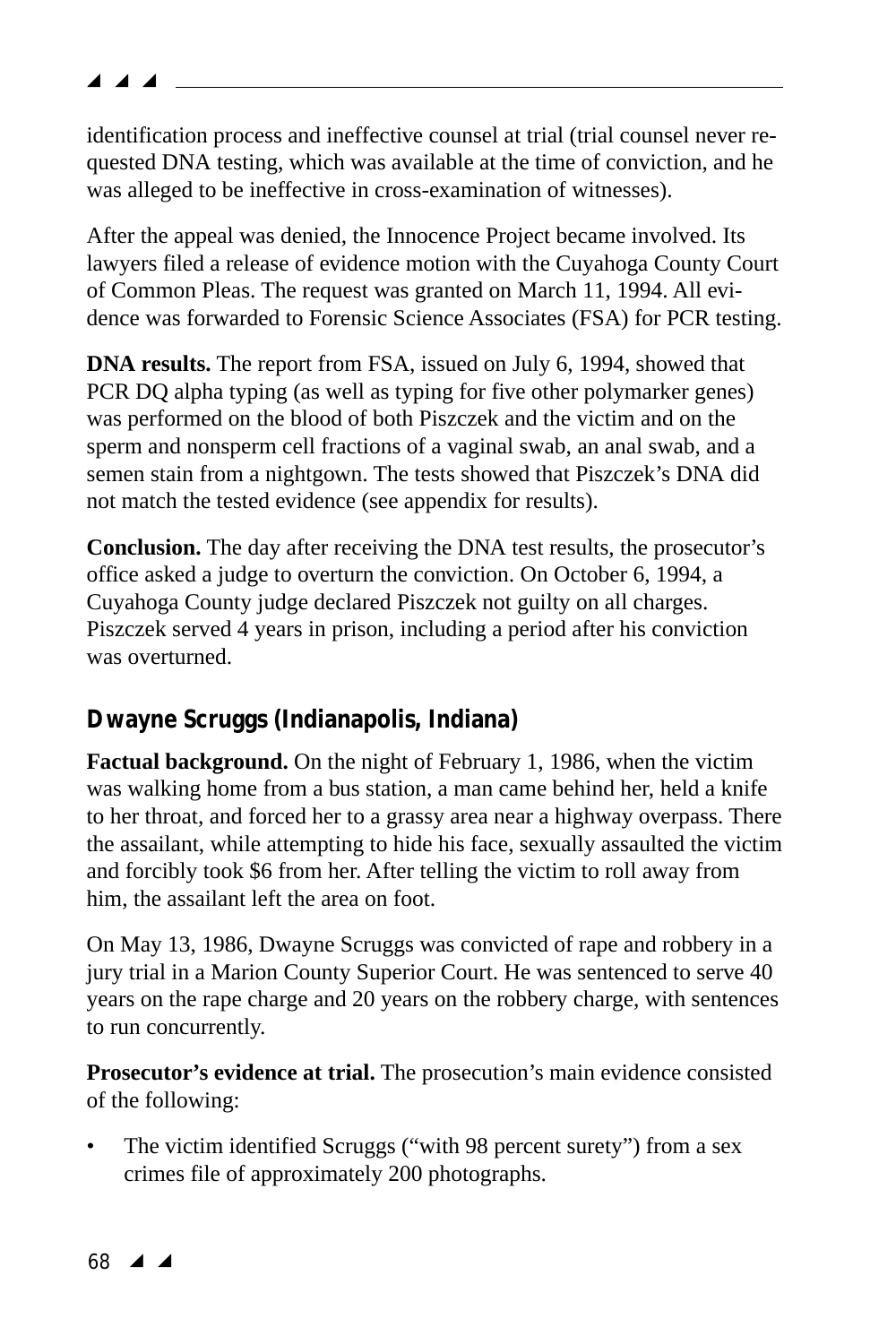- The victim identified Scruggs a second time from a different picture and made an in-court identification of him at trial.
- The victim identified Scruggs' boots as matching those worn by her assailant.
- Scruggs acknowledged being familiar with the area where the rape occurred.

**Postconviction challenges.** In August 1987 Scruggs' appeal was heard before the Supreme Court of Indiana (511 N.E.2d 1058). His petition was based on both a lack of evidence to convict and an "evidentiary harpoon" committed by a police officer who had testified before the jury that the victim had viewed photos of "individuals who have all been arrested for rape or a sexual assault." The jury was admonished to disregard his statement, but no mistrial was declared by the court. The supreme court affirmed the decision of the superior court.

On December 18, 1992, Scruggs' public defender submitted two motions on his behalf. The first was to amend the petition for postconviction relief. This motion stated that the defendant was denied due process of law when he was given a sentence that was not based upon the evidence in the case. Entering evidence of the petitioner's previous arrest for rape (for which he was not convicted) was also cited as a denial of due process. The motion also stated that the defendant was denied effective assistance of counsel at both the trial and appellate levels.

The second motion was for the release of all the State's evidence that contained biological samples of the victim for the purpose of performing DNA tests that were not available at the time of trial. On February 24, 1993, prior to a ruling on this motion, Scruggs' attorney filed a motion to allow production of laboratory reports that would analyze the evidence and blood samples from Scruggs. On April 26, 1993, the public defender also petitioned for blood samples to be drawn from the defendant.

The court held a hearing on all these motions on April 27, 1993, and ruled that the blood sample could be drawn and that the Indianapolis Police Department laboratory must release the vaginal swabs and slides. Those materials were sent to Cellmark Diagnostics in Maryland for DNA tests. The public defender's office paid for the testing.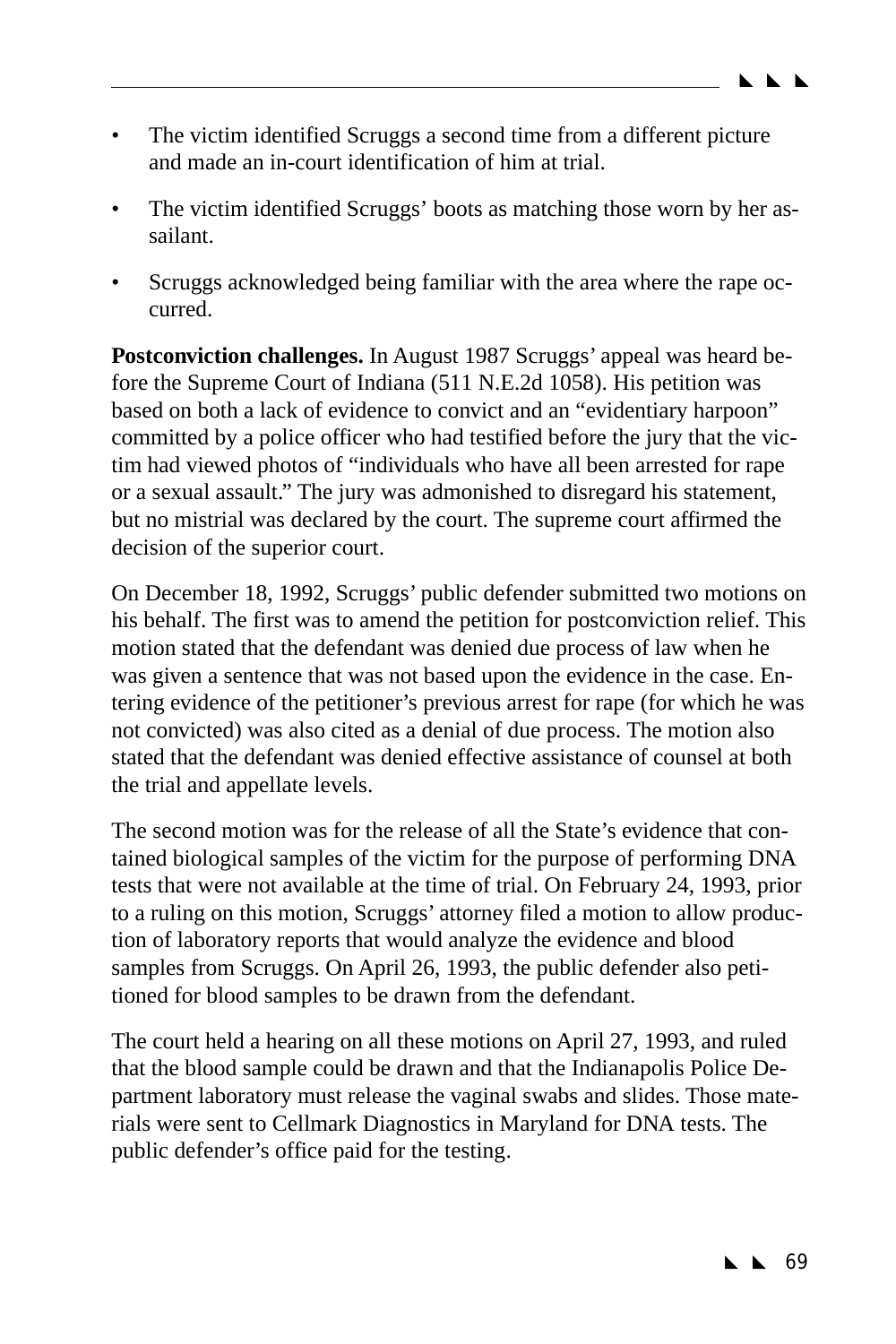**DNA results.** The report from Cellmark stated that DNA from all the items sent were amplified using PCR and typed for DQ alpha using an amplitype HLA DQ alpha forensic DNA amplification and typing kit. The results excluded Scruggs as the source of the DNA from both the nonsperm cell fraction and sperm fraction of the vaginal swabs as well as from a bloodstain obtained at the scene of the crime (see appendix for results).

**Conclusion.** After verifying the results of this test, the prosecutor's office joined the defender's office in filing a motion to vacate Scruggs' conviction and sentence. On December 17, 1993, the Superior Court vacated both the sentence and the conviction and ordered Scruggs released. Five days later, the prosecution declined to prosecute in a new trial and asked the court to dismiss all charges against Scruggs. The court sustained the motion.

On March 28, 1994, the prosecuting attorney and the public defender filed for expungement of Scruggs' record. The next day, the court so ordered. Scruggs had served 7 years and 7 months of his sentence before release.

### **David Shephard (Union County, New Jersey)**

**Factual background.** On December 24, 1983, two men abducted a woman in the parking lot of a shopping mall. The victim was forced into the back seat of her car where one man pinned her arms and legs while the other drove. The driver stopped in a residential area where both men repeatedly assaulted her sexually. She was ordered out of her car, then the men drove away. The second assailant was never identified.

In September 1984 a Union County jury deliberated 1 day and found David Shephard guilty of rape, robbery, weapons violations, and terrorist threats. Shephard was sentenced to 30 years in prison.

**Prosecutor's evidence at trial.** The prosecution based its case on several points:

- The victim identified Shephard by sight and voice at his work.
- The victim heard one of the attackers call the other man Dave.
- The victim's purse and car were found near the airport building where Shephard worked.

70 **4 4**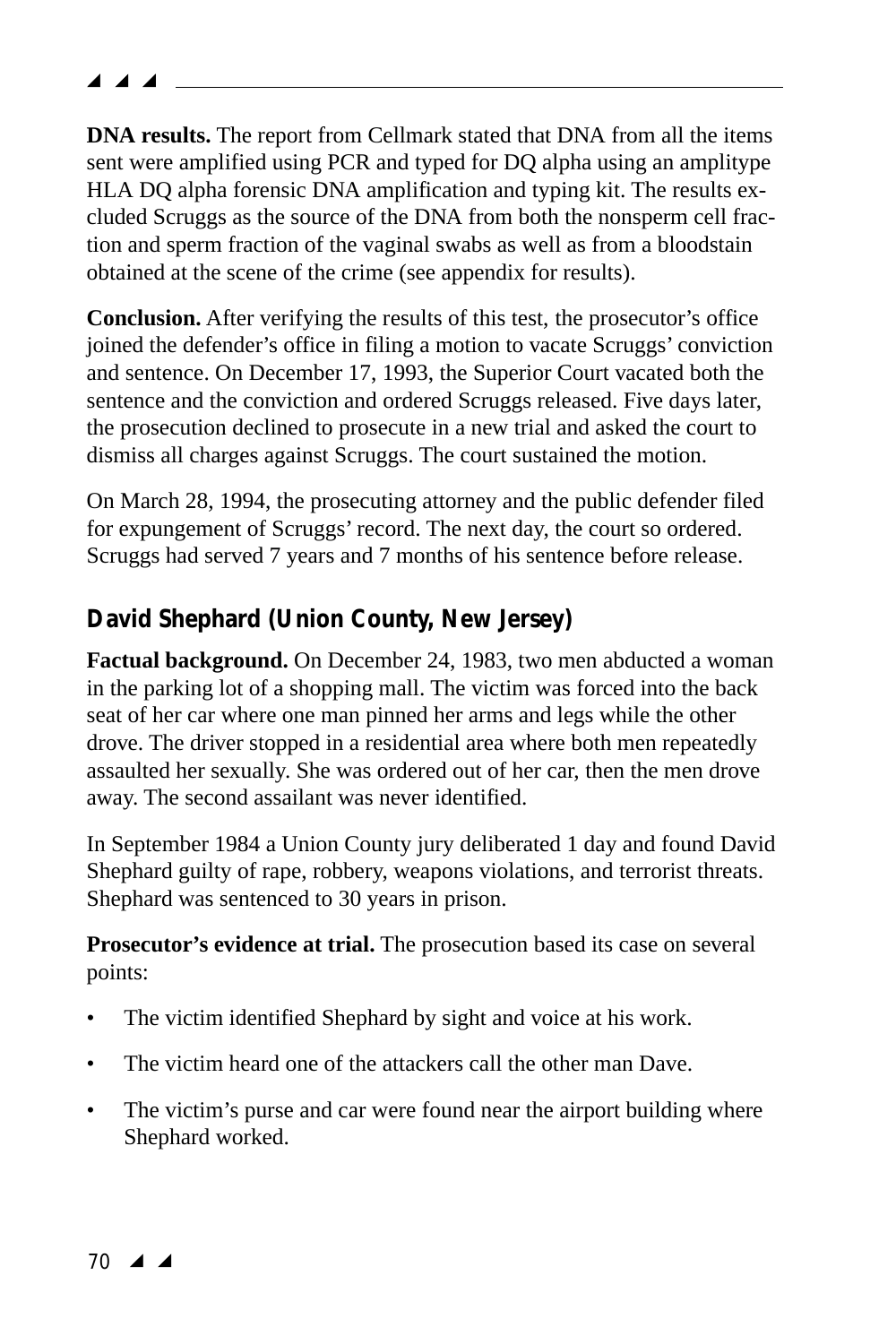- 
- Blood test results showed that Shephard's antigens and secretor type matched those of the assailant.
- Shephard's alibi was uncorroborated and was punctured by the prosecution in cross-examination.

**Postconviction challenges.** Shephard filed court papers in 1992 requesting that all evidence containing semen samples be released for DNA tests. The prosecution agreed.

**DNA results.** The first DNA test indicated that one discernible semen stain on the vaginal swab from the rape kit did not match Shephard's. But the defendant was not vindicated because there had been two rapists. A second test revealed a second DNA sample that was too faint to read.

Shephard's defense attorney then asked the laboratory if any samples could be found on the panty liner the victim was wearing at the time of the attack. This test found two distinct DNA patterns, neither of which matched Shephard's. Subsequent testing, at the prosecutor's request, of the victim's boyfriend (the only person she was having consensual sex with at the time) showed that the boyfriend did not match either of the samples from the panty liner.

**Conclusion.** The Union County Superior Court ordered a new trial on the basis of the DNA evidence. Moments later, the prosecutor declined to pursue another trial, and Shephard was released on May 18, 1994. Shephard had served almost 10 years of his sentence.

### **Walter Snyder (Alexandria, Virginia)**

**Factual background.** In the early morning of October 28, 1985, a woman was raped and sodomized in her apartment by a man who had broken through her front door.

Walter Snyder was convicted of rape, sodomy, and burglary by an Alexandria, Virginia, jury on June 25, 1986. The jury recommended a sentence of 45 years, which the judge accepted and ordered Snyder to serve.

**Prosecutor's evidence at trial.** The prosecution based its case on several points: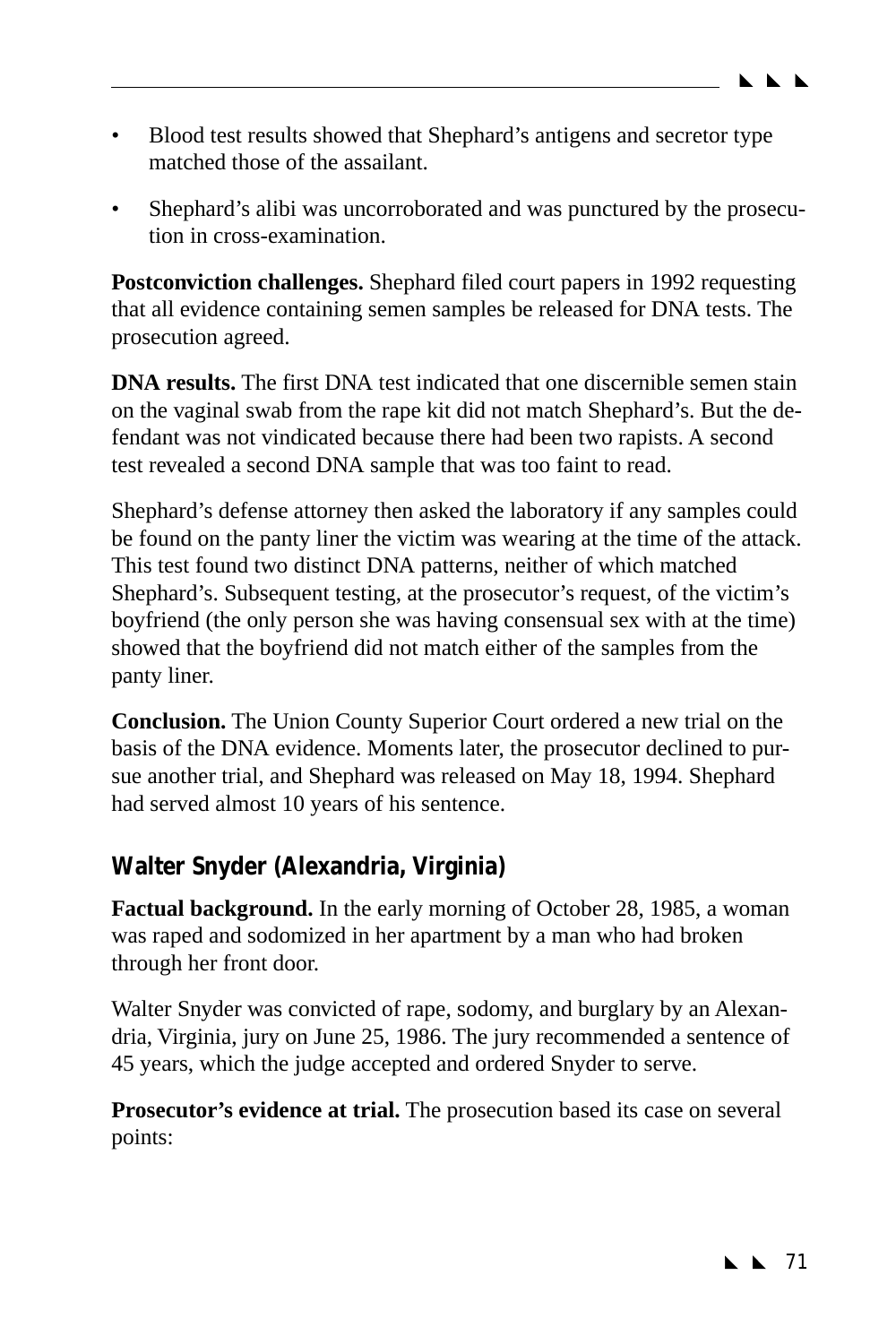- 
- The victim identified Snyder as a person who lived across the street from her.
- The victim identified Snyder in a police station "show-up."
- Police found red shorts in Snyder's house similar to those worn by the assailant.
- Standard blood typing showed Snyder and the assailant were type A secretors.
- Snyder's alibi, that he was at home sleeping during the time of the assault, was corroborated only by his mother.

**Postconviction challenges.** After Snyder's appeal of his conviction was denied, the Innocence Project agreed to defend him pro bono if his family could pay for any necessary forensic tests. In May 1992 prosecutors agreed to release the necessary evidence to the defense for DNA testing. The defense forwarded the evidence to the Center for Blood Research (CBR) in Boston.

**DNA results.** On October 28, 1992, CBR issued a report stating that Snyder's DNA did not match the DNA in semen found on a vaginal swab from the original rape kit. The prosecution asked CBR to repeat the test, which it did for free at the Innocence Project's request. CBR replicated its findings, and the prosecution asked the FBI to look at the results. The FBI agreed with the methodology and the results in CBR's report (see appendix for results).

**Conclusion.** Virginia has a 21-day rule for a motion for a new trial based on newly discovered evidence, so the only recourse for Snyder was to seek a pardon from the governor. The Commonwealth's attorney joined the defense in filing a request for a pardon. Two months later, on April 23, 1993, the governor granted an absolute pardon; Snyder was released the same day. After being freed, Snyder petitioned the Alexandria Circuit Court to expunge his record. On January 11, 1994, the court granted his petition. Snyder had served almost 7 years of the original sentence.

Snyder's civil suit against the city of Alexandria is pending at the time of this report. In addition to wrongful imprisonment, the suit alleges that Snyder was beaten and handcuffed during interrogation and that police claims that Snyder confessed were false.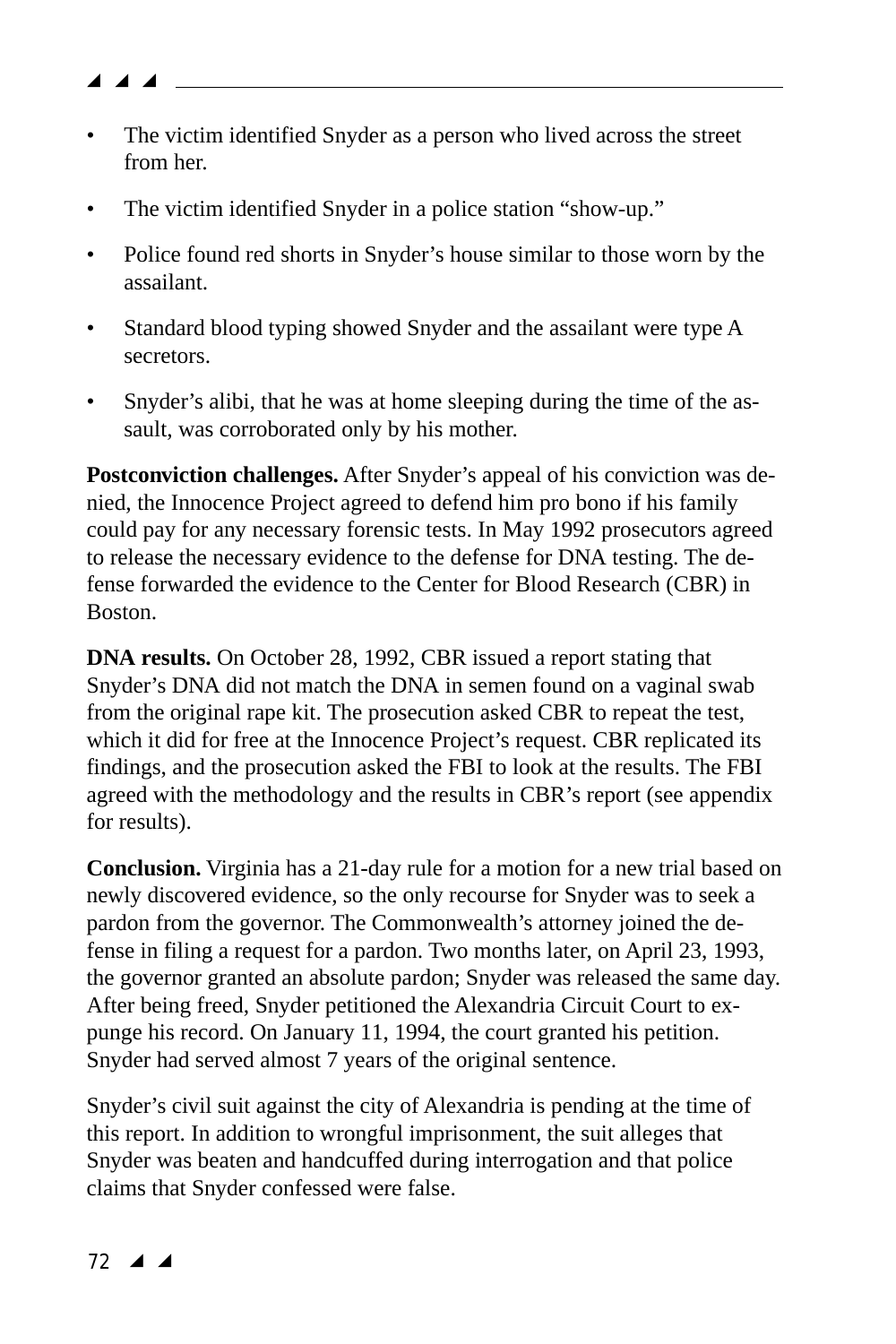# **David Vasquez (Arlington County, Virginia)**

**Factual background.** In the early morning of January 24, 1984, a woman was sexually assaulted and murdered in her home by an assailant who had entered the home through the victim's basement window. The woman died from asphyxiation by hanging.

David Vasquez pleaded guilty to second-degree homicide and burglary (Alford plea) on February 4, 1985. He was sentenced to 35 years in prison. He had pled guilty to the crime after allegedly confessing to the crime and reporting details that were not released to the public. Vasquez, who is borderline retarded, later reported that he had only dreamed the crime.

**Prosecutor's evidence.** In addition to Vasquez's guilty plea, the prosecution proffered the following evidence to the court:

- Two witnesses placed Vasquez near the victim's house on the day of the crime.
- Vasquez could not provide an alibi.
- Hair analysis of pubic hairs found at the scene were consistent with Vasquez's hair.
- A guilty plea meant that Vasquez would not be subject to the death penalty upon conviction.

**Postconviction challenges.** There are no known postconviction challenges. Vasquez's defense attorneys, however, filed for a suppression of two of his confessions because they were issued without a Miranda warning.

**DNA results.** The Virginia State laboratory, Cellmark Diagnostics, and Lifecodes, Inc., performed DNA tests on the evidence from several rape/ murders. All tests inculpated a man named Timothy Spencer as the assailant in rape-murders that were identical in modus operandi to the Vasquez incident.

Attempts by FSA to compare hair found at the scene with Vasquez's blood sample were inconclusive.

**Conclusion.** The Commonwealth's attorney and Vasquez's defense attorneys filed motions with the governor to grant Vasquez an unconditional pardon. The motions were based on the DNA tests of Spencer and an FBI report that indicated the Vasquez crime and the Spencer crimes were commit-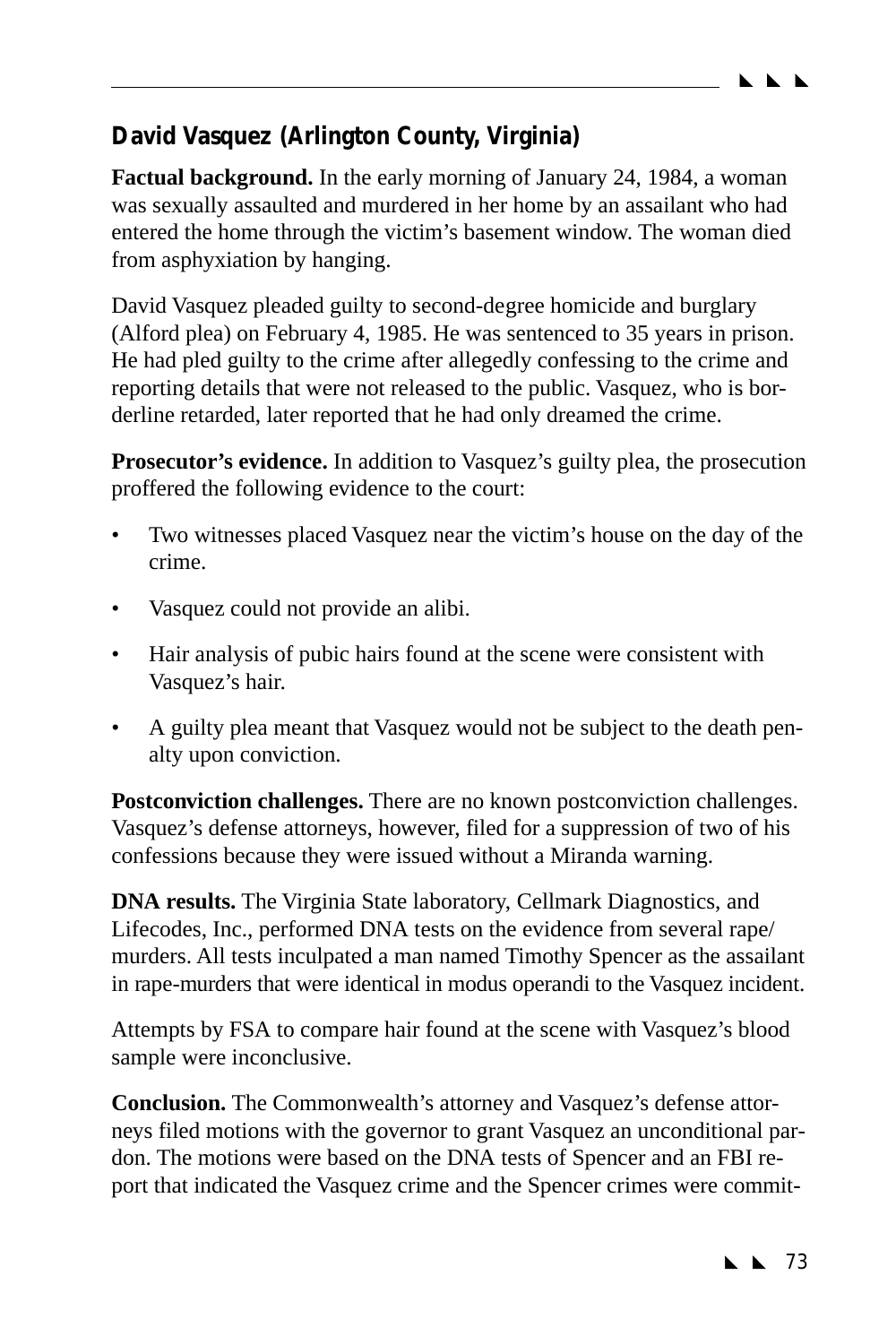ted by the same person. The report also stated that the crimes "were not perpetrated by someone who was mentally deficient." The governor granted the pardon, and Vasquez was released on January 4, 1989. Vasquez had served 5 years of his sentence.

Timothy Spencer was arrested, tried, and convicted for two other rape-murders. He was never formally prosecuted in the Vasquez incident because he already had been sentenced to death. The United States Supreme Court denied Spencer's request for a new DNA test. On April 27, 1994, Spencer became the first person in the United States executed on the basis of DNA testing.

### **Glen Woodall (Huntington, West Virginia)**

**Factual background.** Two women, in separate incidents, were abducted at knife point in a shopping mall parking lot. Both times the assailant wore a ski mask and forced the victims to close their eyes throughout the attack. In the first instance, the attacker drove around in the woman's car, repeatedly raped her, and stole a gold watch and \$5. The victim opened her eyes briefly to note that the assailant wore brown pants and was uncircumcised. In the second case, the man repeatedly raped the woman and stole a gold watch. This woman was able to note the man's boots, jacket, and hair color. She also noted that he was uncircumcised.

On July 8, 1987, a jury found Glen Woodall guilty of first-degree sexual assault of one woman, first-degree sexual abuse of a second woman, kidnaping both women, and aggravated robbery of both women. He was sentenced by the circuit court to two life terms without parole and to 203 to 335 years in prison, to be served consecutively.

**Prosecutor's evidence at trial.** The prosecution based its case on several points:

- A State police chemist testified that Woodall's blood secretions matched secretions in a semen sample from the evidence.
- A comparison of body and beard hair from the defendant was consistent with hair recovered from a victim's car.
- Partial visual identification of the defendant was made by one of the victims.

 $74$   $\blacktriangle$   $\blacktriangle$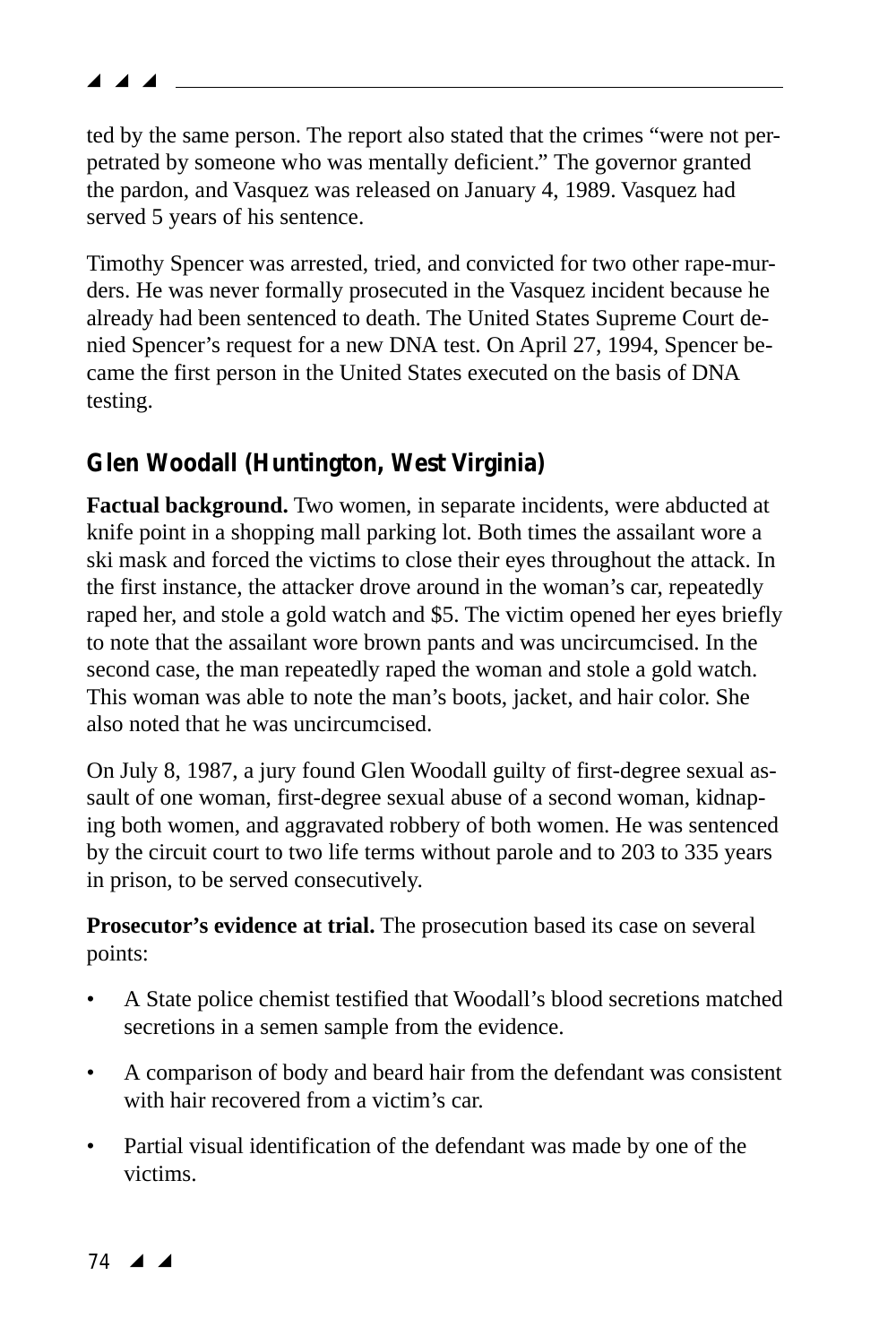- One victim identified clothing that matched clothing found in the defendant's house.
- Both victims testified that the assailant was not circumcised, in common with the defendant.
- A distinctive smell about the assailant was noted by both victims and also was found at the defendant's workplace.

During the pretrial hearing, the judge denied a defense request for an "experimental new" DNA test of the defendant's blood and semen samples from the victims' clothing. Denial was based on defense inability to offer any expert testimony on the test's validity or reliability. After trial, the defense raised this issue again, and a DNA test was finally performed. The court held that test results were inconclusive.

**Postconviction challenges.** On July 6, 1989, the West Virginia Supreme Court of Appeals affirmed Woodall's conviction (385 S.E.2d 253). Woodall continued to file motions to allow DNA testing of the evidence. He filed several appeal petitions and habeas corpus petitions with both the trial court and with the West Virginia Supreme Court. The State Supreme Court finally allowed the evidence to be released to the defense for additional DNA testing. This evidence was forwarded to Forensic Science Associates (FSA).

**DNA results.** FSA conducted PCR testing of the semen samples from the vaginal swabs from the original rape kits. FSA concluded that the assailant in both cases had the same DQ alpha type and neither matched Woodall's type. These results were reviewed and confirmed in testimony by several laboratories and forensics experts, including Dr. Alec Jeffreys and Dr. David Bing of the Center for Blood Research (CBR). CBR also conducted its own PCR analysis and arrived at the same results as FSA (see appendix for results).

**Conclusion.** Woodall submitted a habeas corpus petition based on the DNA test results. On July 15, 1991, the trial court held a hearing on the petition and vacated Woodall's conviction. Other relevant evidence included secret hypnosis of the two victims and a romantic relationship between one of the victims and an investigating officer. The court set bond at \$150,000 for Woodall and ordered him placed on electronic home monitoring. CBR continued conducting RFLP analysis and eliminated three potential donors as sources of the sperm. This was to counter the prosecution's argument that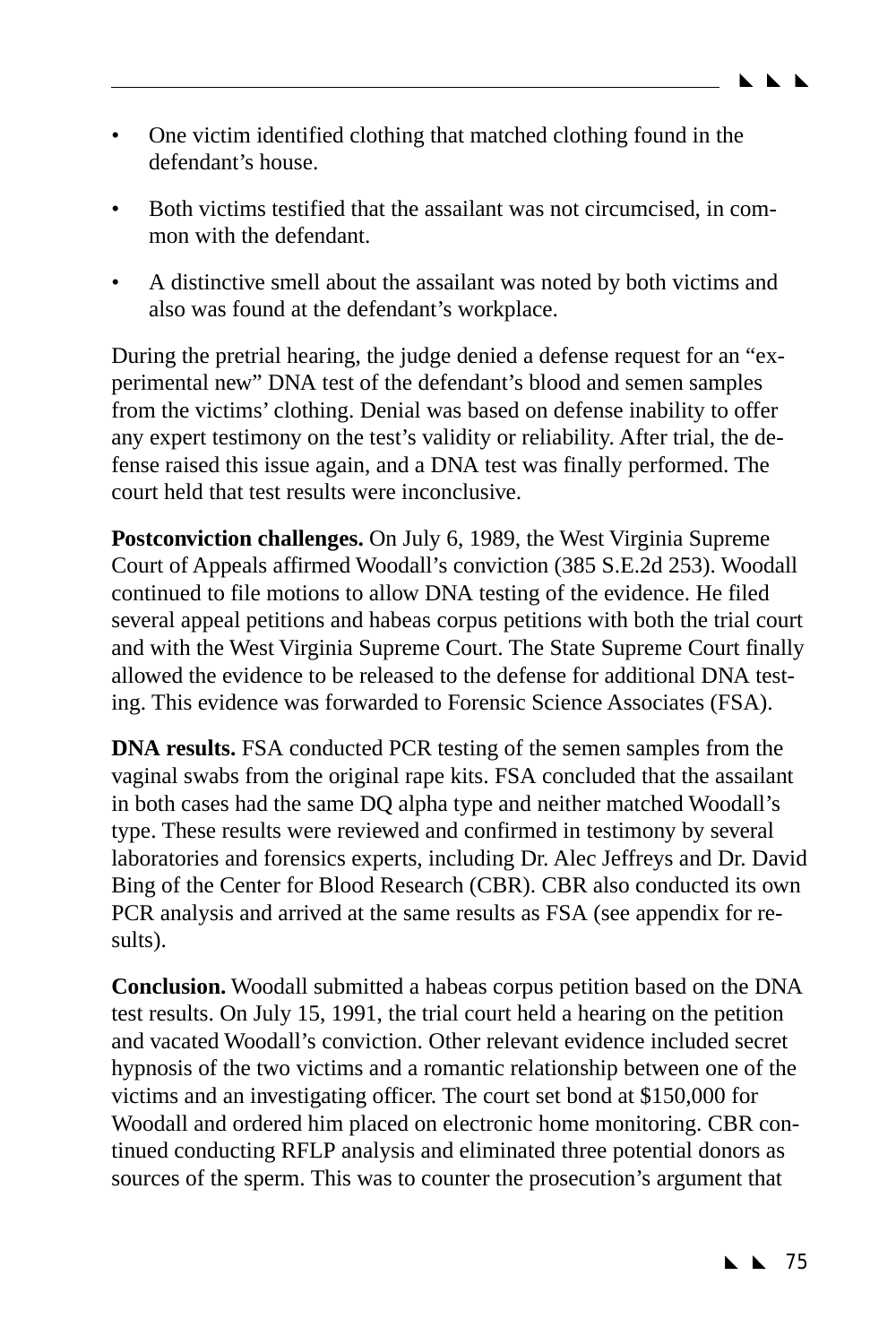the stains may have come from consensual partners. The RFLP analysis also excluded Woodall, and the State conducted its own DNA test. The State's results also excluded Woodall, as noted in a report of April 23, 1992.

As a result of the additional testing, West Virginia moved to dismiss Woodall's indictment on May 4, 1992, and the trial court granted the motion. Woodall served 4 years of his sentence in prison and spent a year under electronic home confinement.

It is important to note that the State police chemist in this case, Fred Zain (see also Gerald Wayne Davis and William O'Dell Harris cases), was investigated by the West Virginia attorney general's office and the State Supreme Court of Appeals for providing perjured testimony in criminal cases. Glen Woodall was the first person whose conviction was overturned after Zain testified for the State. Over 130 cases in which Zain either performed lab tests or provided the testimony are being reviewed by the State attorney general's office. In addition, an investigation is ongoing in several Texas counties where Zain worked and testified as a laboratory expert.

Glen Woodall was awarded \$l million from West Virginia for his wrongful conviction and false imprisonment.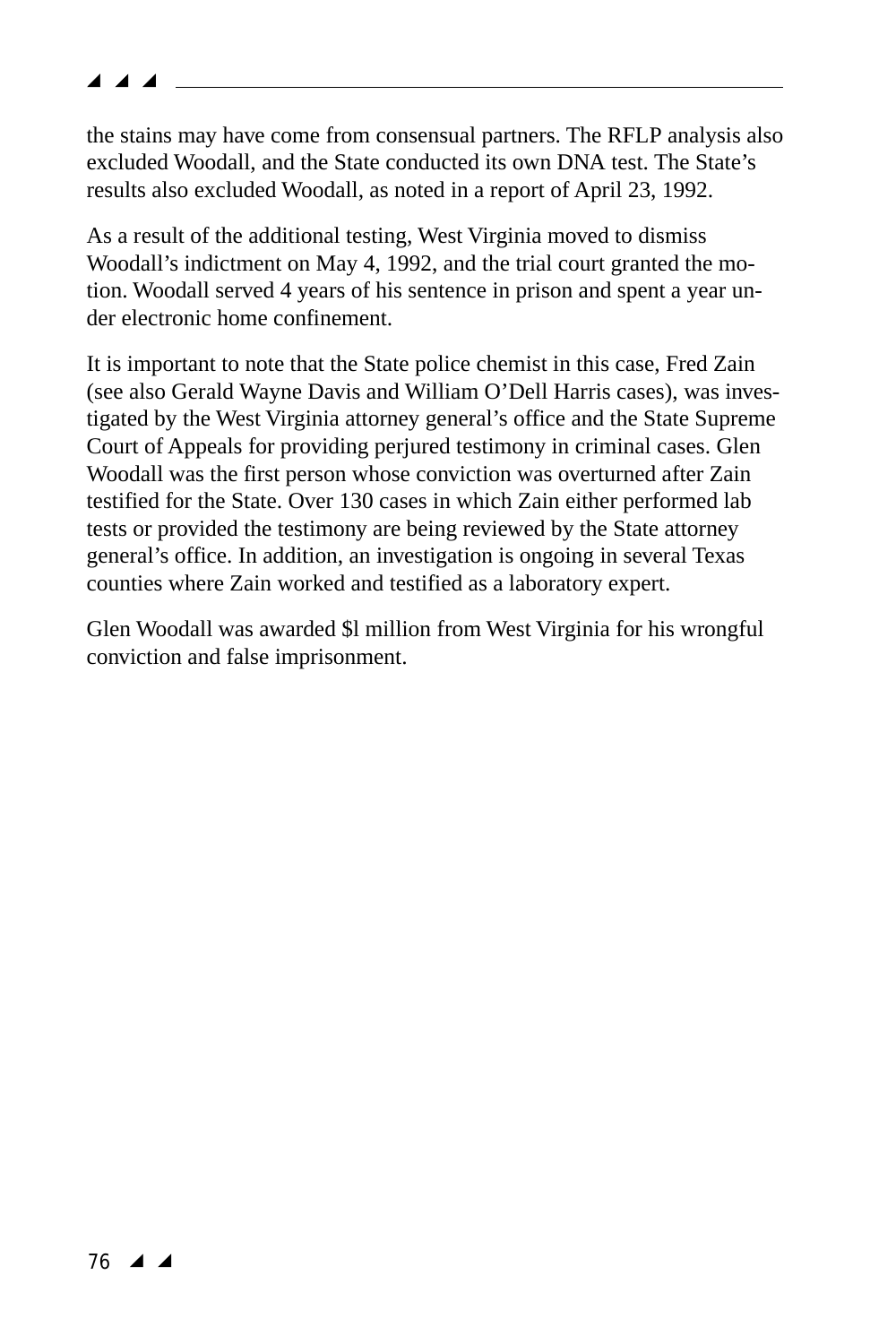# **GLOSSARY**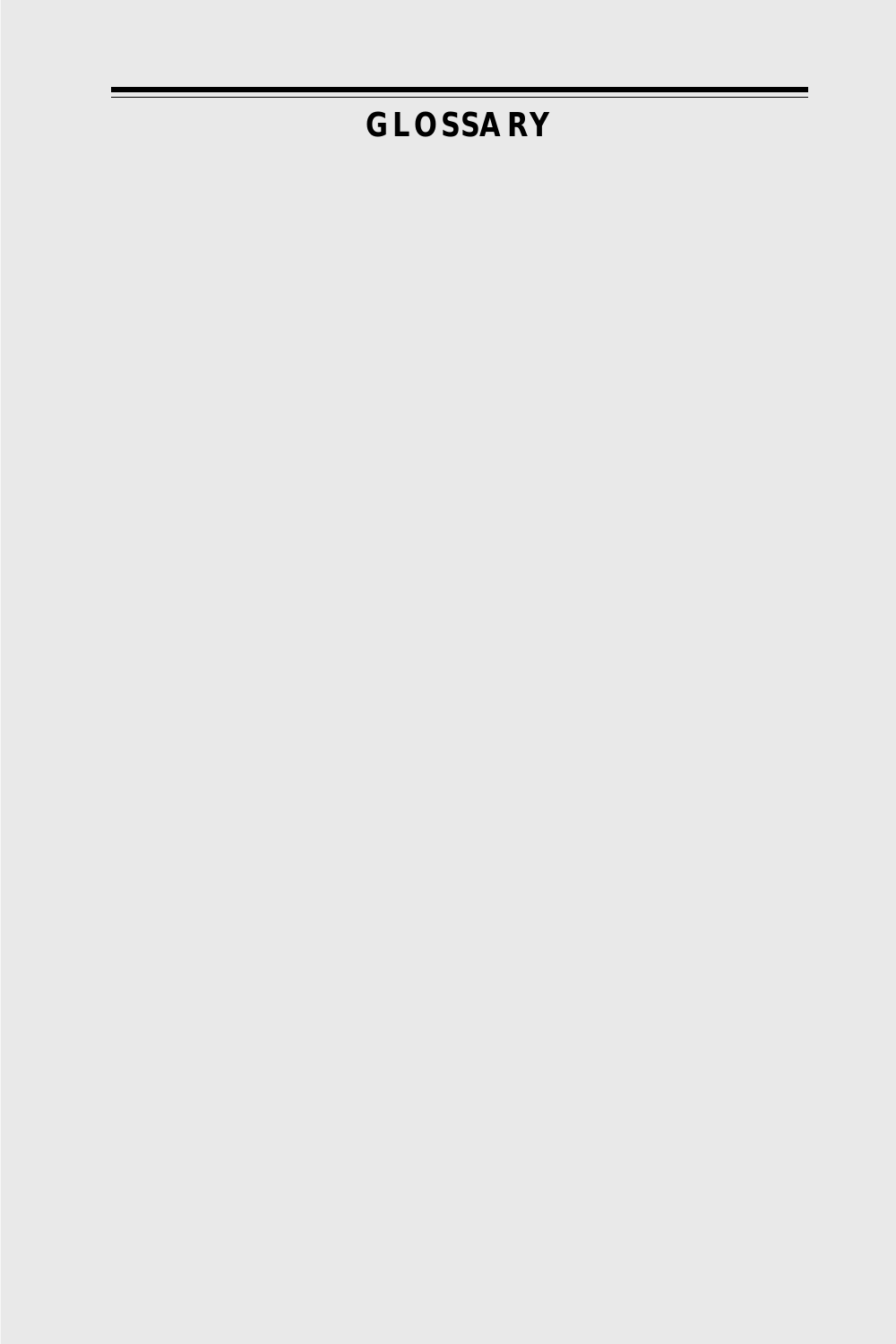**Alleles.** Alternate gene forms or variations, which are the basis of DNA testing.

**Antigens.** Any biological substance that can stimulate the production of, and combine with, antibodies. Variances in human antigens can be used to identify individuals within a population.

**DNA.** Deoxyribonucleic acid, which contains genetic material and whose shape resembles a rope ladder that has been twisted (the double helix). An individual's DNA is unique except in cases of identical twins.

#### **DNA match.** See *inclusion*.

**DNA profiling.** The process of testing to identify DNA patterns or types. In the forensic setting, this testing is used to indicate parentage or to exclude or include individuals as possible sources of body fluid stains (blood, saliva, semen) and other biological evidence (bones, teeth, hair).

#### **DNA typing.** See *DNA profiling*.

**DQ alpha (DQ**α**).** An area (locus) of DNA that is used by the forensic community to characterize DNA. Because there exist seven variations (alleles) of DNA at this locus, individuals can be categorized into 1 of 28 different DQ alpha types. Determination of an individual's DQ alpha type involves a Polymerase Chain Reaction-based test.

**Electrophoresis.** A technique by which DNA fragments are placed in a gel and separated by size in response to an electrical field.

**Epithelial cells.** Membranous tissue forming the covering of most internal surfaces and organs and the outer surface of the body.

**Epithelial cell fraction.** One of two products from a differential extraction that removes DNA from epithelial cells before analysis of sperm DNA can be conducted. The other product is the sperm cell fraction.

**Exclusion.** A DNA test result indicating that an individual is excluded as the source of the DNA evidence. In the context of a criminal case, "exclusion" does not necessarily equate to "innocence."

**Forensic science.** The application of a field of science to the facts related to criminal and civil litigation.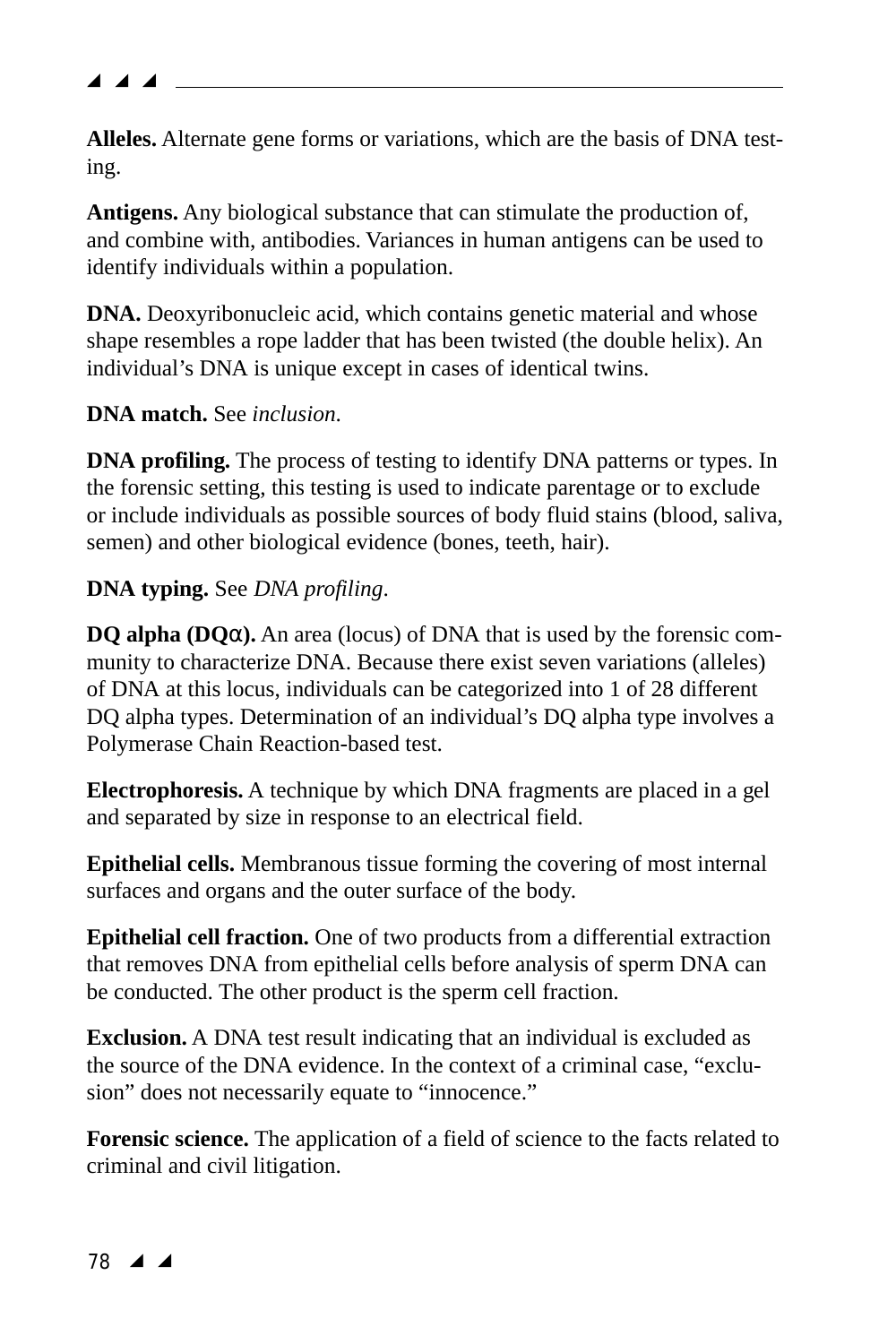**Gene.** A segment of a DNA molecule that is the biological unit of heredity and transmitted from parent to progeny.

**Genotype.** The genetic makeup of an organism, as distinguished from its physical appearance or phenotype.

**Inclusion.** A DNA test result indicating that an individual is not excluded as the source of the DNA evidence. In the context of a criminal case, "inclusion" does not necessarily equate to "guilt."

**Inconclusive.** The determination made following assessment of DNA profile results that, due to a limited amount of information present (e.g., mixture of profiles, insufficient DNA), prevents a *conclusive* comparison of profiles.

**Marker.** A gene with a known location on a chromosome and a clear-cut phenotype (physical appearance or observable properties) that is used as a point of reference when mapping another locus (physical position on a chromosome).

**Polymerase Chain Reaction (PCR).** A technique used in the process of DNA profiling.

**Restriction Fragment Length Polymorphism (RFLP).** A technique used in the process of DNA profiling.

**Secretor.** A person who secretes the ABH antigens of the ABO blood group in saliva and other body fluids.

**Serologist.** A forensic scientist who specializes in biological fluid analysis.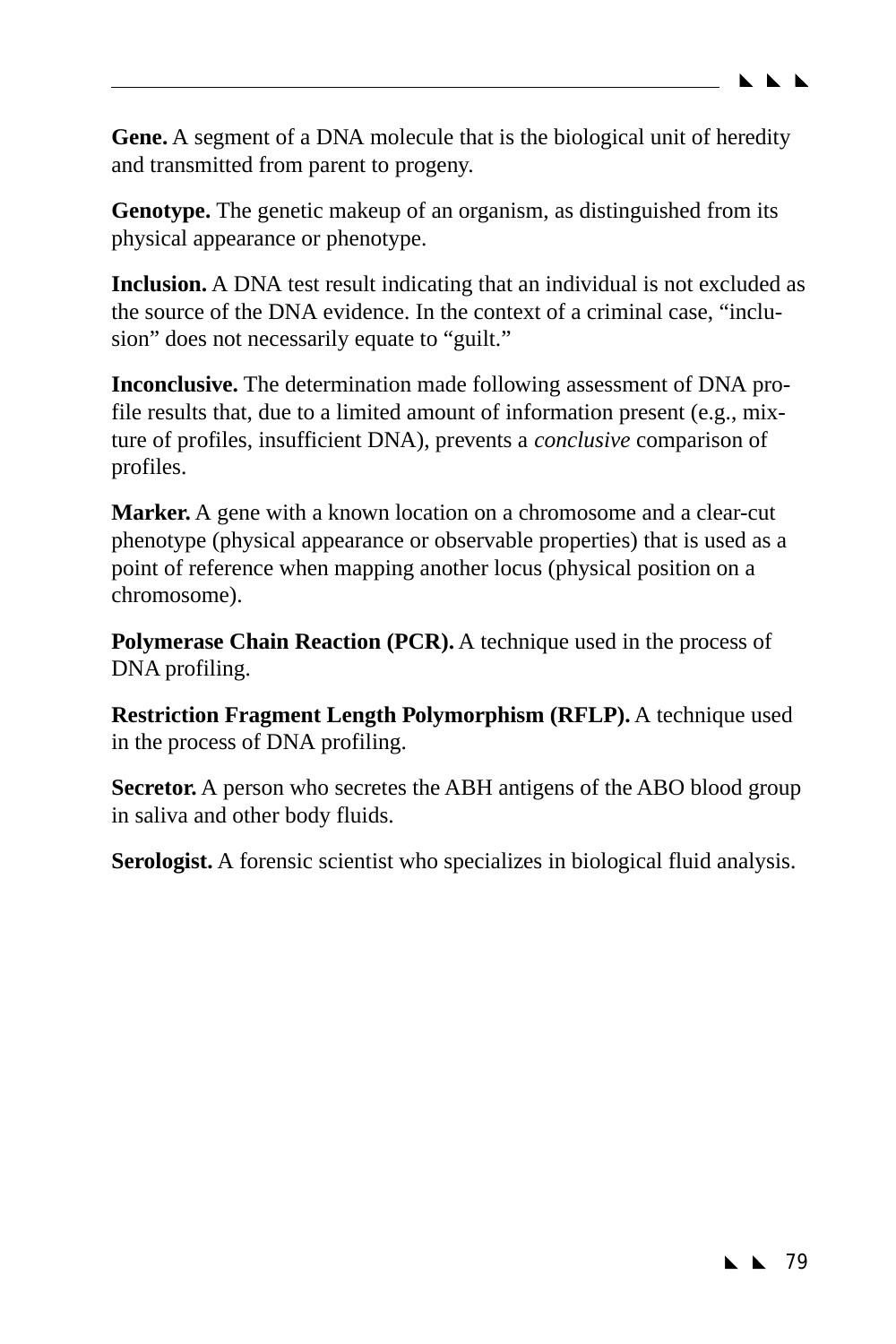# **APPENDIX DNA (PCR) Results**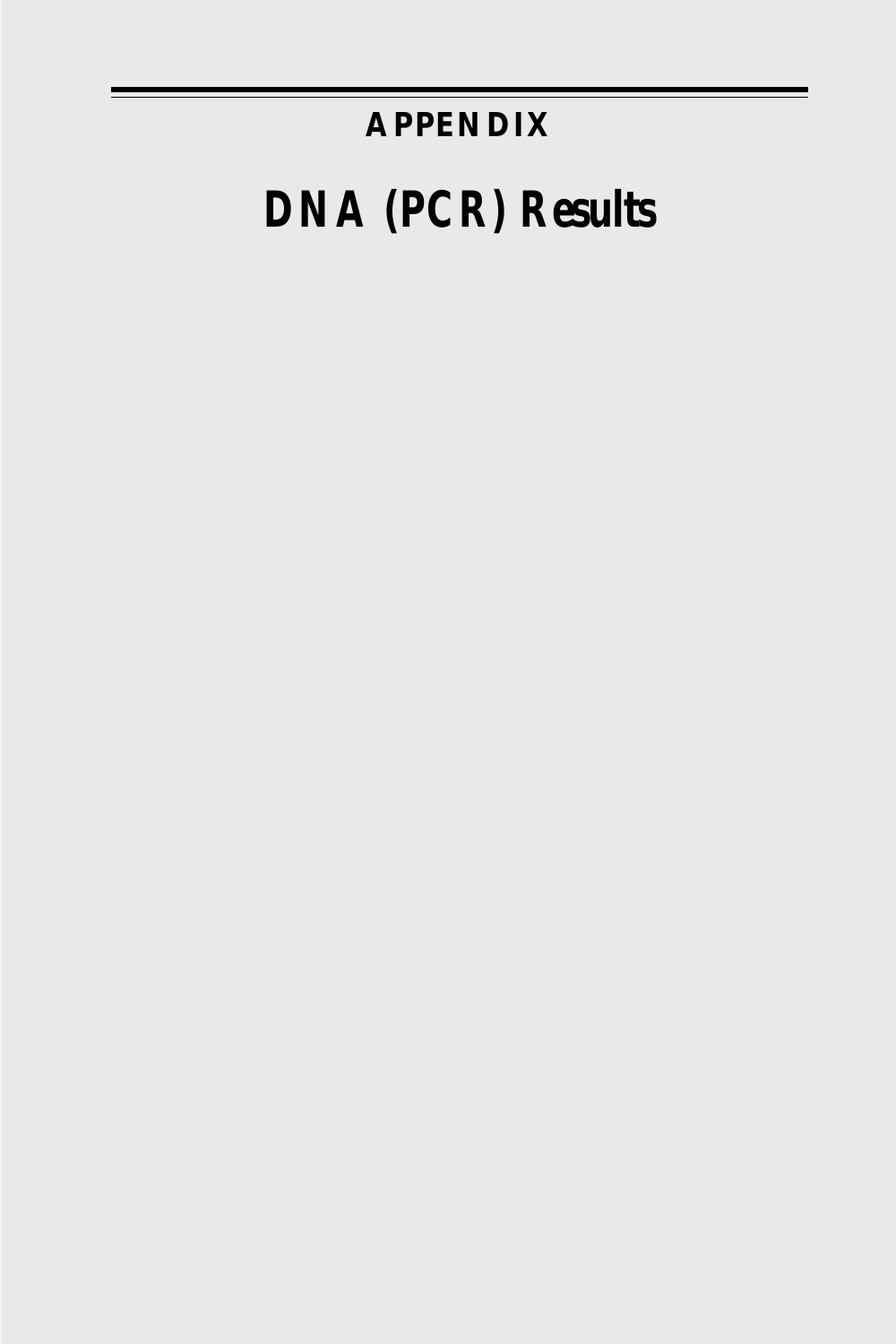detailed laboratory report was obtained in 12 of the study cases;<br>the results are reported here. The following PCR results are the a<br>tual  $DQ\alpha$  types that laboratories found on evidence and blood<br>samples  $DQ\alpha$  (propounc the results are reported here. The following PCR results are the ac- $\text{\textsterling}$  tual DQα types that laboratories found on evidence and blood samples. DQα (pronounced DQ alpha) is one of several polymarkers that are compared in PCR testing. Each  $DQ\alpha$  type is similar to blood type (e.g., O, A, B). One can see that many times the victim's  $DQ\alpha$  matches the nonsperm fraction in a semen stain. One also can see that the sperm fraction of the semen stain does not match the type of the defendant (except Chalmers, where the difference occurred in polymarkers other than  $DQ\alpha$ ).

#### **Kirk Bloodsworth**

| Sample                                     | $DQ\alpha$ Type       |
|--------------------------------------------|-----------------------|
| Victim's blood sample                      | 1.3.4                 |
| Panties-semen stain<br>(nonsperm fraction) | 1.1, 3 (Trace 1.3, 4) |
| Panties-semen stain<br>(sperm fraction)    | 1.1, 3                |
| Bloodsworth's blood<br>sample              | 1.2, 4                |
|                                            |                       |

#### **Ronnie Bullock**

| Sample                              | $DQ\alpha$ Type |
|-------------------------------------|-----------------|
| Panties<br>(nonsperm cell fraction) | 1.1, 2, 3       |
| Panties<br>(sperm fraction)         | 3               |
| Victim's blood sample               | 1.1,2           |
| Bullock's blood sample              | 4               |
|                                     |                 |

#### **Terry Leon Chalmers**

| Sample                 | $DQ\alpha$ Type |
|------------------------|-----------------|
| Victim's blood sample  | 1.1.3           |
| Chalmers' blood sample | 1.2.4           |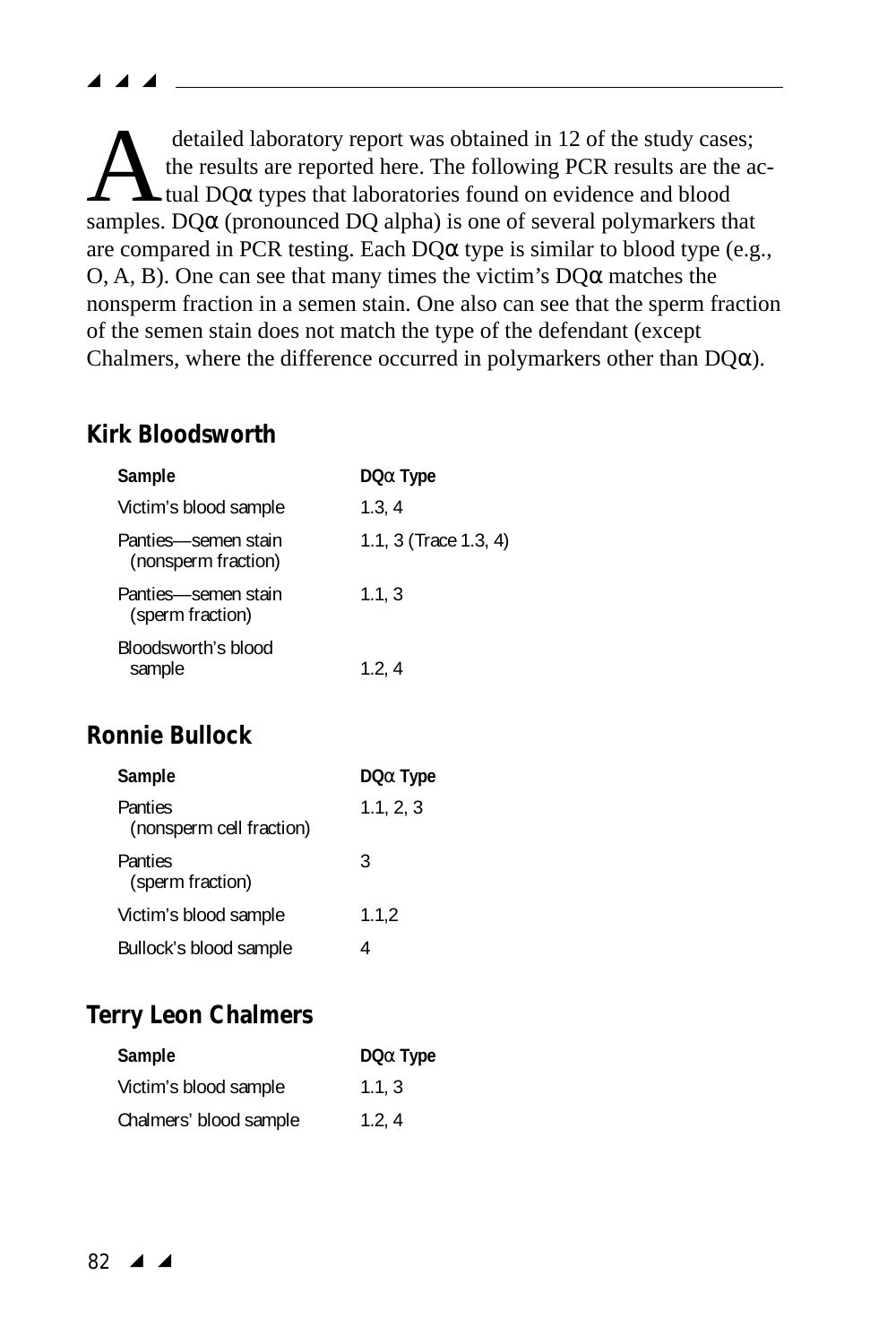| Vaginal swab-sperm<br>cell  | 1.2.4 |
|-----------------------------|-------|
| Cervical swab-sperm<br>cell | 1.2.4 |

Note: The epithelial cells from the two swabs were too weak to get accurate readings. Although the DQa of Chalmers and the semen matched, three other polymarkers did not match.

#### **Frederick Daye**

| Sample                                      | $DQ\alpha$ Type |
|---------------------------------------------|-----------------|
| Blue jeans-left knee<br>(nonsperm fraction) | 1.2.4           |
| Blue jeans-left knee<br>(sperm fraction)    | 1.2.4           |
| Daye's blood sample                         | 4.4             |

#### **Edward Honaker (results of three tests)**

| Sample                              | $DQ\alpha$ Type |
|-------------------------------------|-----------------|
| Victim's oral swab                  | 3, 3            |
| Vaginal swab<br>(nonsperm fraction) | 3, 3            |
| Vaginal swab<br>(sperm fraction)    | 3,4             |
| Shorts<br>(nonsperm fraction)       | 3, 3            |
| <b>Shorts</b><br>(sperm fraction)   | 1.2, 4          |
| Honaker's blood sample              | 1.2, 3          |
| Boyfriend's blood sample            | 1.2, 4          |
| Secret lover's blood<br>sample      | 4.4             |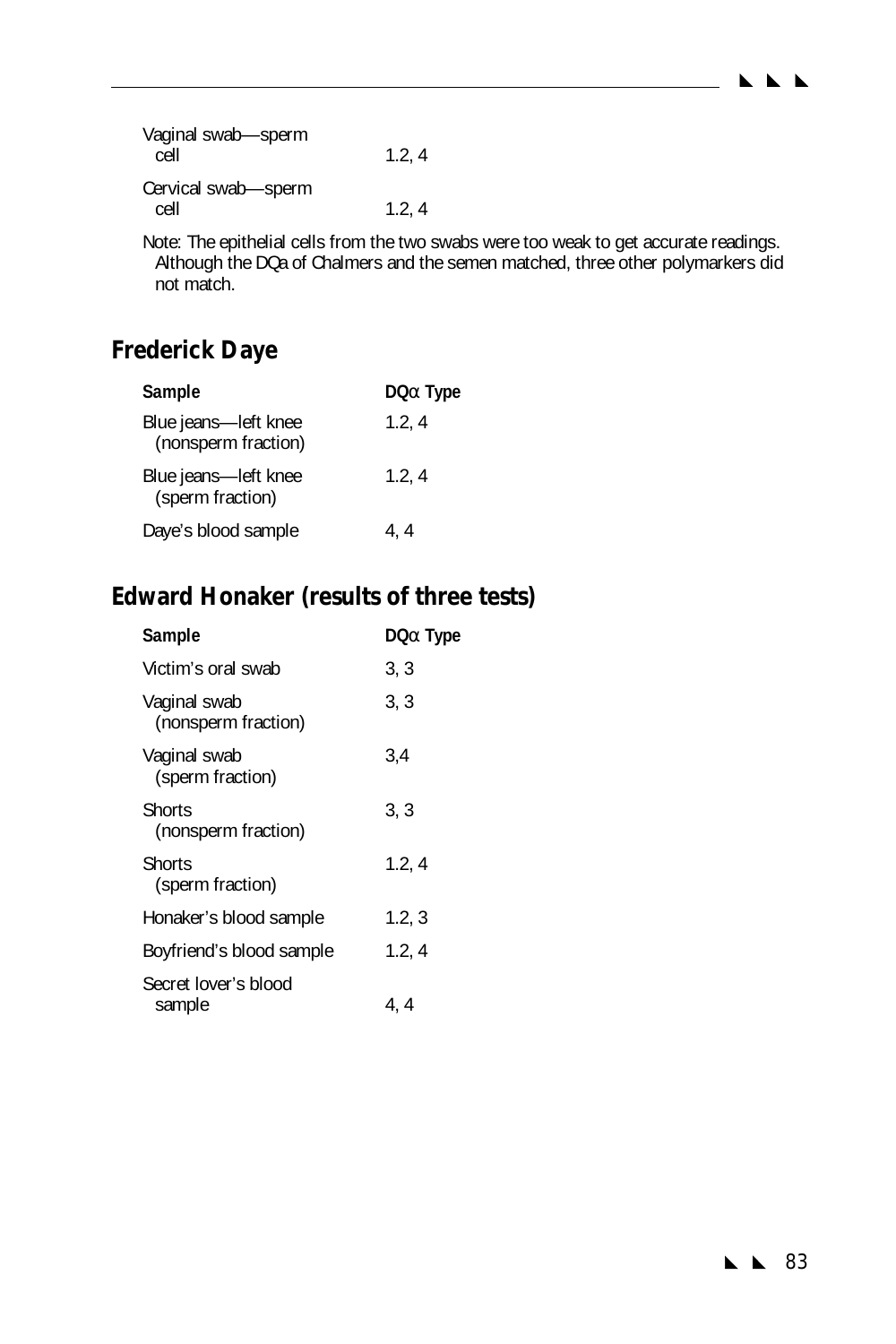# 

#### **Joe Jones**

| Sample                              | $DQ\alpha$ Type |
|-------------------------------------|-----------------|
| Victim's blood sample               | 3.4             |
| Jones' blood sample                 | 1.2, 3          |
| Vaginal swab<br>(sperm fraction)    | 1.1.4           |
| Vaginal swab<br>(nonsperm fraction) | 3.4             |

## **Kerry Kotler**

| Sample                         | $DQ\alpha$ Type |
|--------------------------------|-----------------|
| Underpants<br>(sperm fraction) | 1.1.4           |
| Victim's blood sample          | 4.4             |
| Kotler's blood sample          | 4.4             |
| Husband's blood sample         | 2, 3            |

#### **Steven Linscott**

| Sample                              | $DQ\alpha$ Type |
|-------------------------------------|-----------------|
| Vaginal swab<br>(sperm fraction)    | 3.4             |
| Vaginal swab<br>(nonsperm fraction) | 1.1, 3          |
| Victim's blood sample               | 1.1, 3          |
| Linscott's blood sample             | 4               |
|                                     |                 |

#### **Brian Piszczek**

| Sample                           | $DQ\alpha$ Type |
|----------------------------------|-----------------|
| Nightgown<br>(sperm fraction)    | 1.2.4           |
| Nightgown<br>(nonsperm fraction) | 2, 3            |
| Vaginal swab<br>(sperm fraction) | 1.2.4           |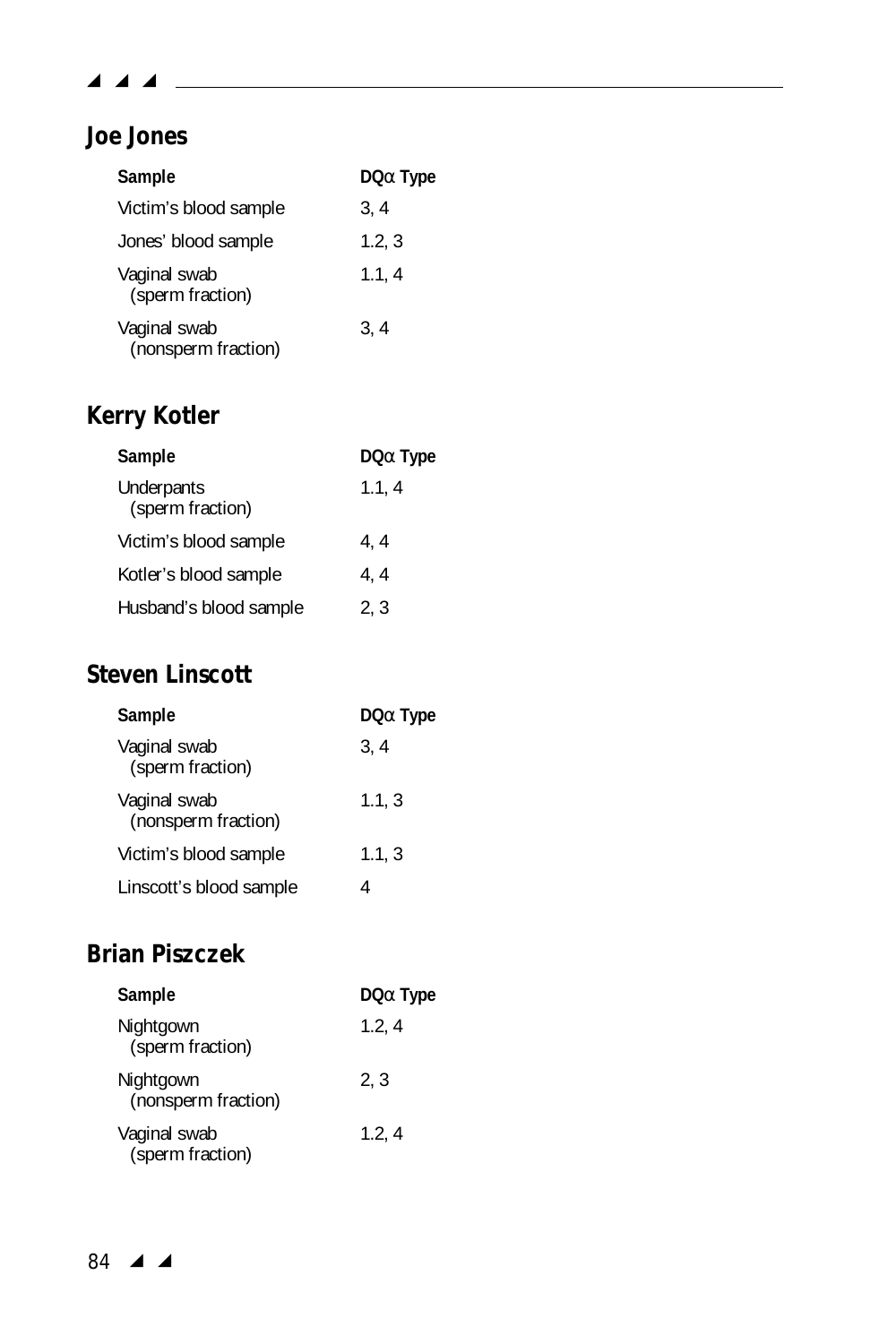| Vaginal swab<br>(nonsperm fraction) | 2.3  |
|-------------------------------------|------|
| Victim's blood sample               | 2, 3 |
| Piszczek's blood sample             | 4, 4 |

# **Dwayne Scruggs**

| $DQ\alpha$ Type |
|-----------------|
| 2.4             |
| 1.1, 4          |
| 2.4             |
| 4.4             |
|                 |

# **Walter Snyder**

| Sample                              | $DQ\alpha$ Type |
|-------------------------------------|-----------------|
| Vaginal swab<br>(sperm fraction)    | 1.2, 1.3        |
| Vaginal swab<br>(nonsperm fraction) | 2.4             |
| Victim's blood sample               | 2.4             |
| Snyder's blood sample               | 1.2, 4          |

### **Glen Woodall**

| Sample                                         | $DQ\alpha$ Type |
|------------------------------------------------|-----------------|
| Underpants of victim 2<br>(sperm fraction)     | 3, 4            |
| Underpants of victim 2<br>(nonsperm fraction)  | 1.2, 3          |
| Denim skirt of victim 1<br>(sperm fraction)    | 3, 4            |
| Denim skirt of victim 2<br>(nonsperm fraction) | 1.2.4           |
| Victim 1's blood sample                        | 1.2, 4          |
| Victim 2's blood sample                        | 1.2, 3          |
| Woodall's blood sample                         | 2.3             |
|                                                |                 |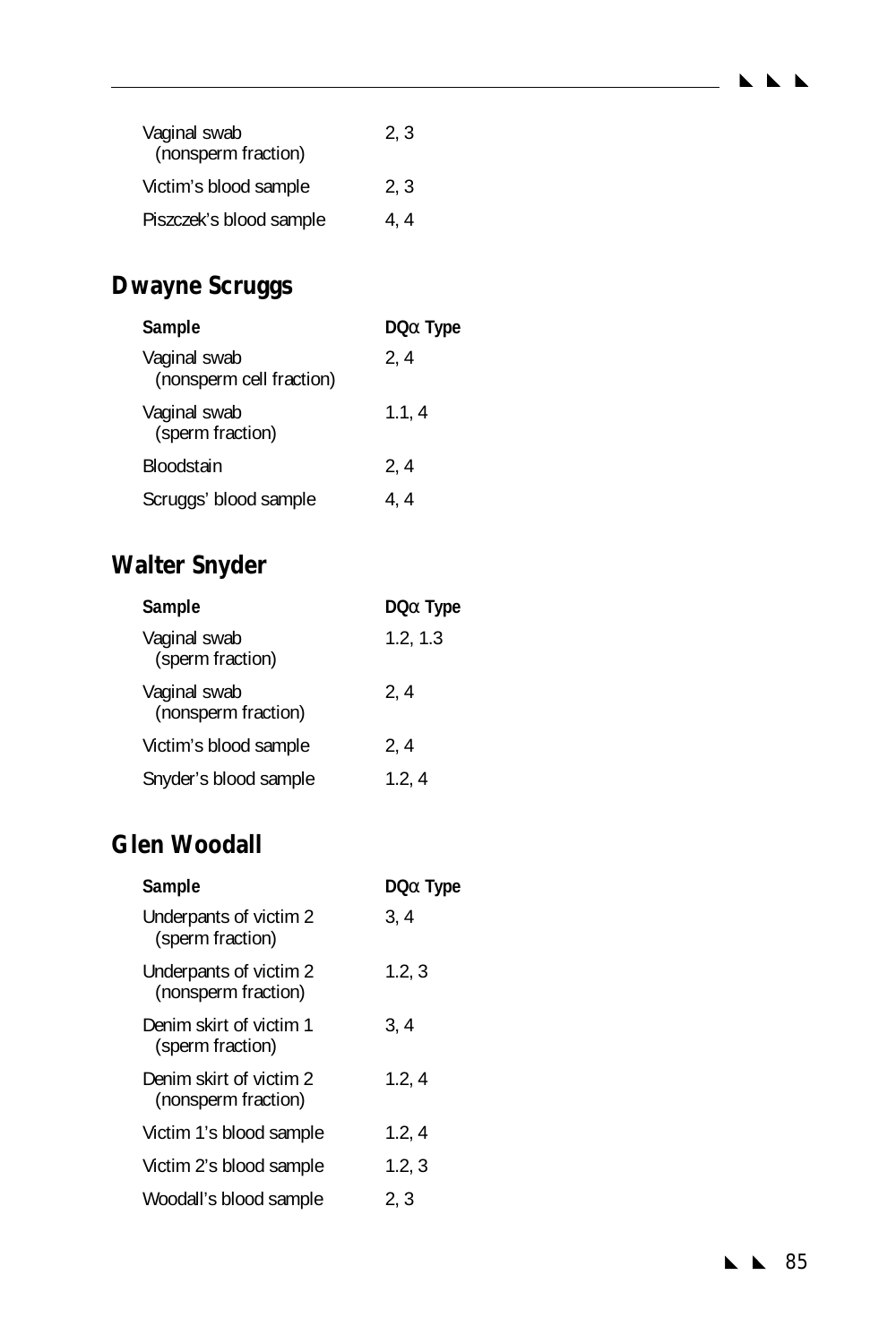For more information on the National Institute of Justice, please contact:

#### **National Criminal Justice Reference Service**

Box 6000 Rockville, MD 20849–6000 800–851–3420 e-mail askncjrs@ncjrs.org

You can view or obtain an electronic version of this document from the NCJRS Bulletin Board System (BBS) or the NCJRS Justice Information Center World Wide Web site:

To access the BBS, direct dial through your computer modem: 1–301–738–8895—modems should be set at 9600 baud and 8–N–1. Telnet to ncjrsbbs.ncjrs.org or Gopher to ncjrs.org:71

For World Wide Web access, connect to NCJRS Justice Information Center at: http://www.ncjrs.org

If you have any questions, call or e-mail NCJRS.

The National Institute of Justice is a component of the Office of Justice Programs, which also includes the Bureau of Justice Assistance, Bureau of Justice Statistics, Office of Juvenile Justice and Delinquency Prevention, and the Office for Victims of Crime.